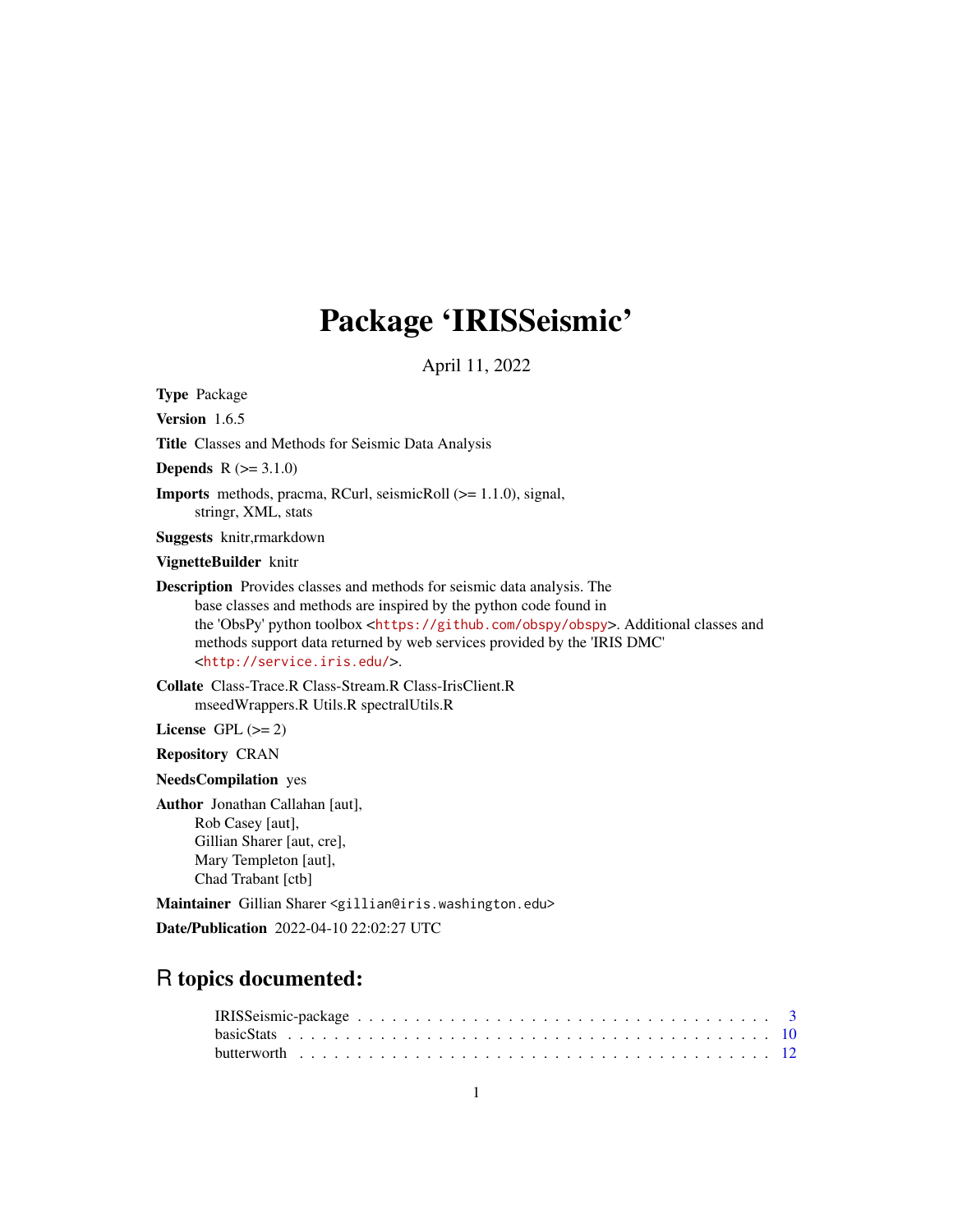| $crossSpectrum \dots \dots \dots \dots \dots \dots \dots \dots \dots \dots \dots \dots \dots \dots \dots \dots \dots \dots$                                                                                                                          | 14  |
|------------------------------------------------------------------------------------------------------------------------------------------------------------------------------------------------------------------------------------------------------|-----|
|                                                                                                                                                                                                                                                      | 16  |
|                                                                                                                                                                                                                                                      | 18  |
|                                                                                                                                                                                                                                                      | 19  |
|                                                                                                                                                                                                                                                      | 21  |
|                                                                                                                                                                                                                                                      | 23  |
|                                                                                                                                                                                                                                                      | 25  |
|                                                                                                                                                                                                                                                      | 28  |
|                                                                                                                                                                                                                                                      | 30  |
|                                                                                                                                                                                                                                                      | 31  |
|                                                                                                                                                                                                                                                      | 32  |
|                                                                                                                                                                                                                                                      | 34  |
|                                                                                                                                                                                                                                                      | 35  |
|                                                                                                                                                                                                                                                      | 37  |
|                                                                                                                                                                                                                                                      | -39 |
|                                                                                                                                                                                                                                                      | 40  |
|                                                                                                                                                                                                                                                      |     |
|                                                                                                                                                                                                                                                      |     |
|                                                                                                                                                                                                                                                      |     |
|                                                                                                                                                                                                                                                      |     |
|                                                                                                                                                                                                                                                      | 50  |
|                                                                                                                                                                                                                                                      | 51  |
|                                                                                                                                                                                                                                                      |     |
|                                                                                                                                                                                                                                                      |     |
|                                                                                                                                                                                                                                                      | 55  |
|                                                                                                                                                                                                                                                      | 56  |
|                                                                                                                                                                                                                                                      | 57  |
|                                                                                                                                                                                                                                                      | 59  |
|                                                                                                                                                                                                                                                      | 60  |
|                                                                                                                                                                                                                                                      | 61  |
|                                                                                                                                                                                                                                                      | 63  |
|                                                                                                                                                                                                                                                      | 64  |
|                                                                                                                                                                                                                                                      |     |
|                                                                                                                                                                                                                                                      | 67  |
|                                                                                                                                                                                                                                                      | 68  |
|                                                                                                                                                                                                                                                      | 70  |
|                                                                                                                                                                                                                                                      | 71  |
| rms                                                                                                                                                                                                                                                  | 73  |
| rotate2D                                                                                                                                                                                                                                             | 74  |
| slice $\ldots$                                                                                                                                                                                                                                       | 76  |
| STALTA.                                                                                                                                                                                                                                              | 77  |
| Stream-class                                                                                                                                                                                                                                         | 80  |
| surfaceDistance<br>$\mathbf{r}$ . The set of the set of the set of the set of the set of the set of the set of the set of the set of the set of the set of the set of the set of the set of the set of the set of the set of the set of the set of t | 83  |
| Trace-class<br>1.1.1.1.1                                                                                                                                                                                                                             | 84  |
|                                                                                                                                                                                                                                                      | 86  |
|                                                                                                                                                                                                                                                      | 87  |
|                                                                                                                                                                                                                                                      | 88  |
| unHistogram                                                                                                                                                                                                                                          | 90  |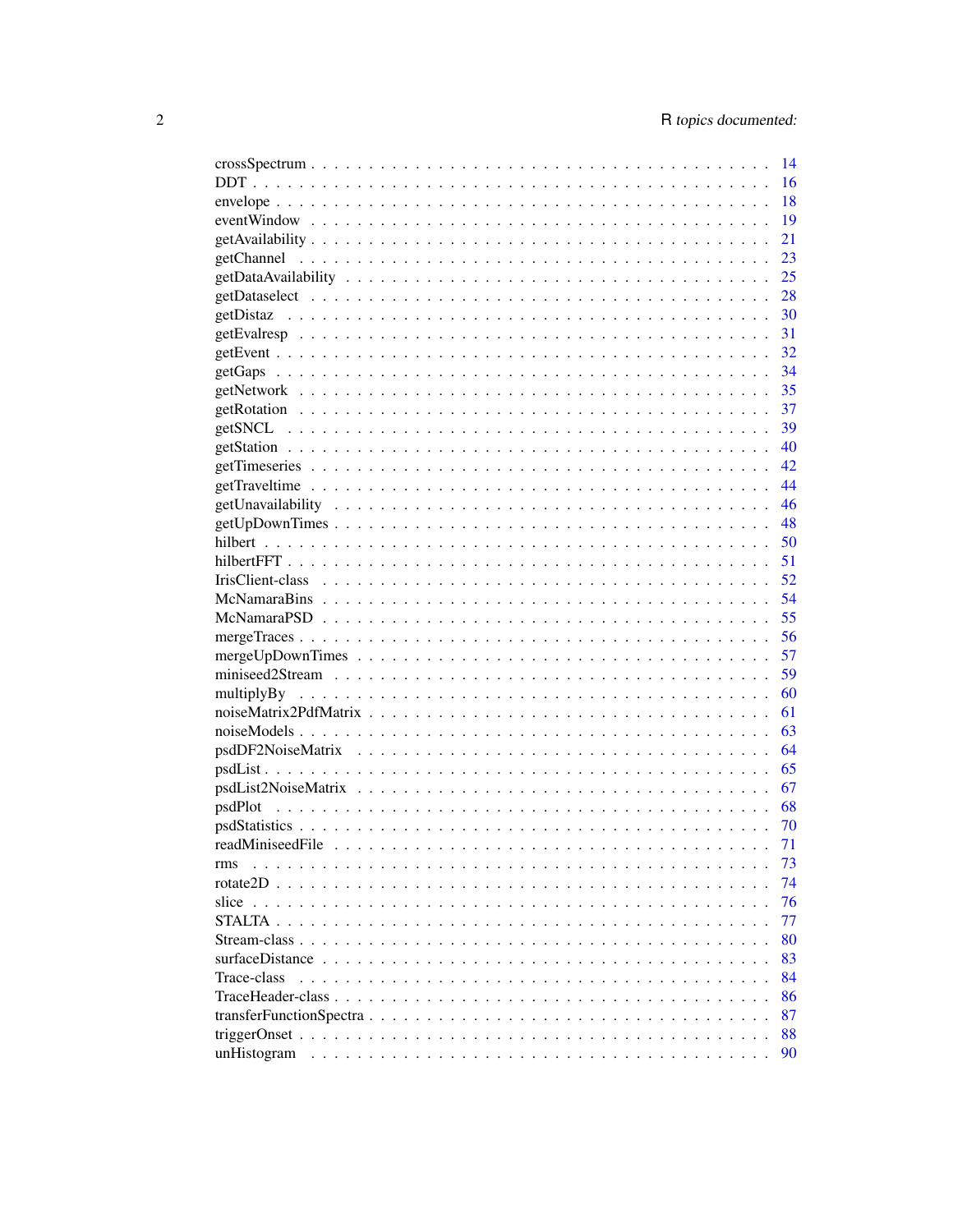#### <span id="page-2-0"></span>**Index** [91](#page-90-0)

IRISSeismic-package *Classes and methods for seismic data analysis*

#### Description

This package provides S4 classes for downloading and processing seismological data available from the IRIS Data Management Center (DMC) (<http://ds.iris.edu/ds/nodes/dmc/>). Core classes Trace, Stream and IrisClient and their associated methods are inspired by the functionality available in the python ObsPy package (<http://obspy.org/>).

## Introduction

The "IRISSeismic-intro" vignette gives introductory examples on using the package.

#### **History**

version 1.6.5

• examples and vignette updated for better error handling when accessing internet resources

version 1.6.4

• updated to (modified version of) libmseed-2.19.8

version 1.6.3

• Stream object @ timing\_quality now averages the values of the miniSEED blockette 1001 timing quality values, instead of summing the blockette 1001 values and dividing by the number of records

version 1.6.2

- getDataselect, modified default time out values
- fixed url in documentation

#### version 1.6.0

- irisNetrc definition moved inside getDataselect function
- restored getTimeseries function
- default values for class Trace InstrumentSensitivity and SensitivityFrequency changed to NA from 1.0
- added transferFunctionSpectra function

version 1.5.2

- updated getDataAvailablity to use new fdsnws availability web service specification http://service.iris.edu/fdsnws/availa
- fixed bug in getDataAvailability when mergequality=FALSE
- fixed bug in getDataAvailability affecting start/end times, introduced in version 1.5.1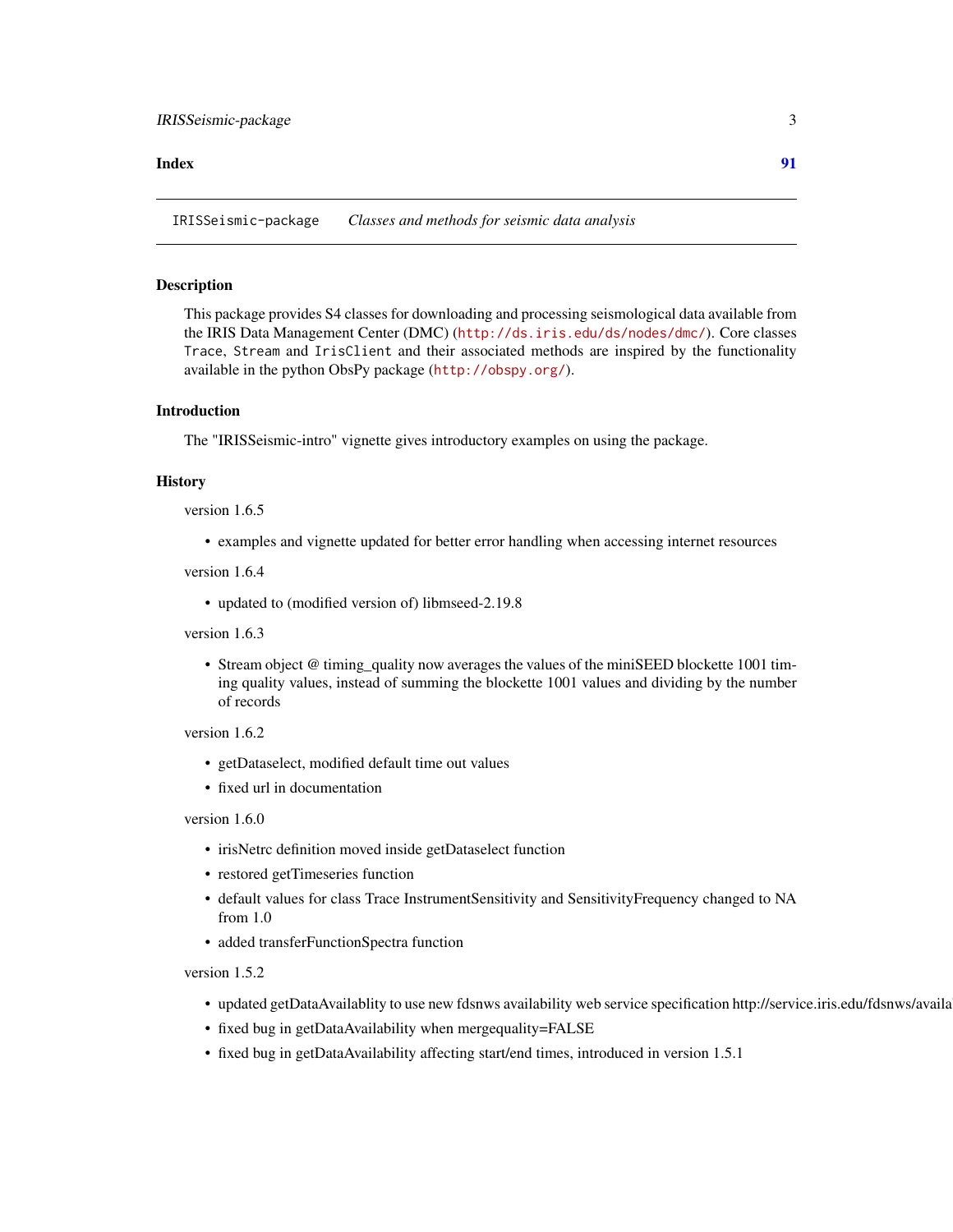• fixed bug in mergeTraces when trace has gap at end, introduced in version 1.5.1

version 1.5.1

- changed a subset of time format OS to OS6
- fixed bug in mergeTraces when fdsnws/dataselect implementation cuts on records instead of sample

version 1.5.0

- added spacing as an option to getEvalresp
- modified getEvalresp to use IrisClient service\_type
- new getDataAvailability() to return dataframe of miniseed data extents in the IRIS archive using IRIS web service http://service.iris.edu/irisws/availability/1/
- minor change to src code to pass CRAN checks

version 1.4.9

- additional error handling
- minor updates to the plot.Trace and plot.Stream functions
- updated src/libmseed to version 2.19.6

version 1.4.8

- updated src/libmseed to version 2.19.5
- fix bug related to leap seconds
- functions that call web services now follow redirects
- some error outputs have changed slightly
- rmsVariance function, na.rm=TRUE calculates data length minus NA values
- rmsVariance.Stream now honors na.rm=TRUE
- getGaps() error handling now checks for negative sample rates
- getEvent, getEvalresp now truncates start and end input times to seconds (time format OS0 instead of OS) to fix error when user set options(digits.secs=)  $>$  3

version 1.4.7

- additional error handling for getDistaz
- added input service\_type to IrisClient, defaults to fdsnws
- plot.Trace x-axis labels are "MM dd" instead of days of week for traces > 1 day and < 1 week
- getDataselect will retry once if it encounters http code 401
- additional error handling for spectralUtils

version 1.4.6

• bug fix for IRISSeismic::slice

version 1.4.5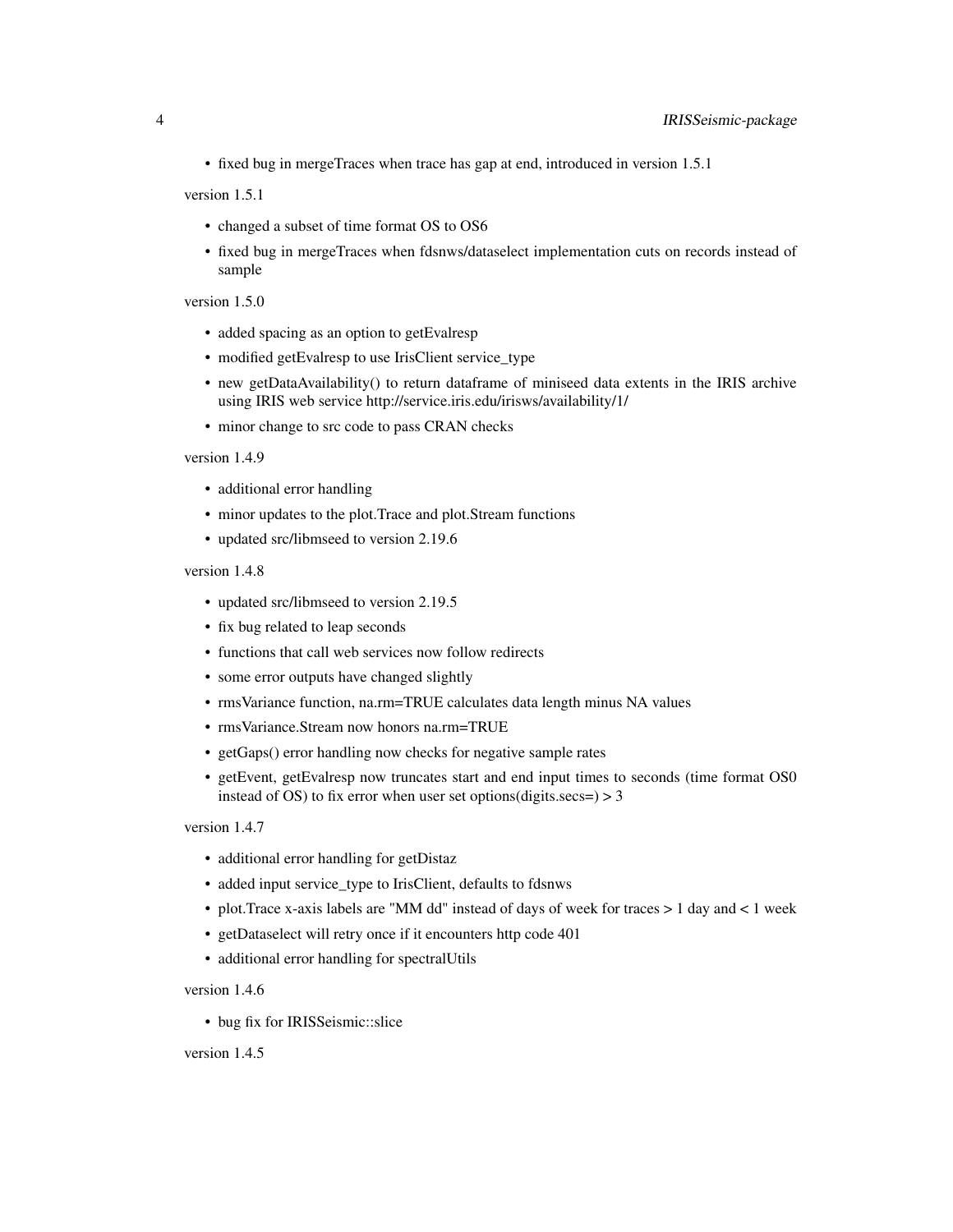- fixed bug in noiseModels for low noise model results at periods > 10000 seconds
- retry if getEvent returns a service unavailable message

version 1.4.4

• modified error messages for getEvalresp() and getDistaz()

version 1.4.3

• changed getEvent default url from http://earthquake.usgs.gov/fdsnws/event/1/ to https://earthquake.usgs.gov/fdsnws/event/1/

version 1.4.2

• updated libmseed version to 2.19

version 1.4.1

- updated libmseed version to 2.18
- fix for reading miniseed with out of order records

#### version 1.4.0

• addition of repository argument to getDataselect and getSNCL, to match change in fdsnwsdataselect web service

version 1.3.9

- fixes compile warning generated by clang
- removes followlocation=TRUE from getDataselect RCurl options

version 1.3.8

- getDataselect does not add a quality indicator to url by default. IRIS webservices itself defaults to quality="M"
- getStation and getChannel do not add includerestricted indicator to url by default. IRIS webservices itself defaults to TRUE
- better handling of textConnections

version 1.3.7

- users can now supply instrument response information in the form of frequency, amplitude, phase to the functions psdStatistics, psdList2NoiseMatrix, psdPlot, in place of the getEvalresp webservice call. Function argument order for psdPlot is changed.
- added showMedian option to psdPlot

version 1.3.5

• added ignoreEpoch option to getDataselect

version 1.3.4 – webservices and plotting

- getEvent forwards http://service.iris.edu/fdsnws/event/1/ calls to http://earthquake.usgs.gov/fdsnws/event/1/
- getDistaz changes output dataframe column name ellipsoid..attrs to ellipsoid.name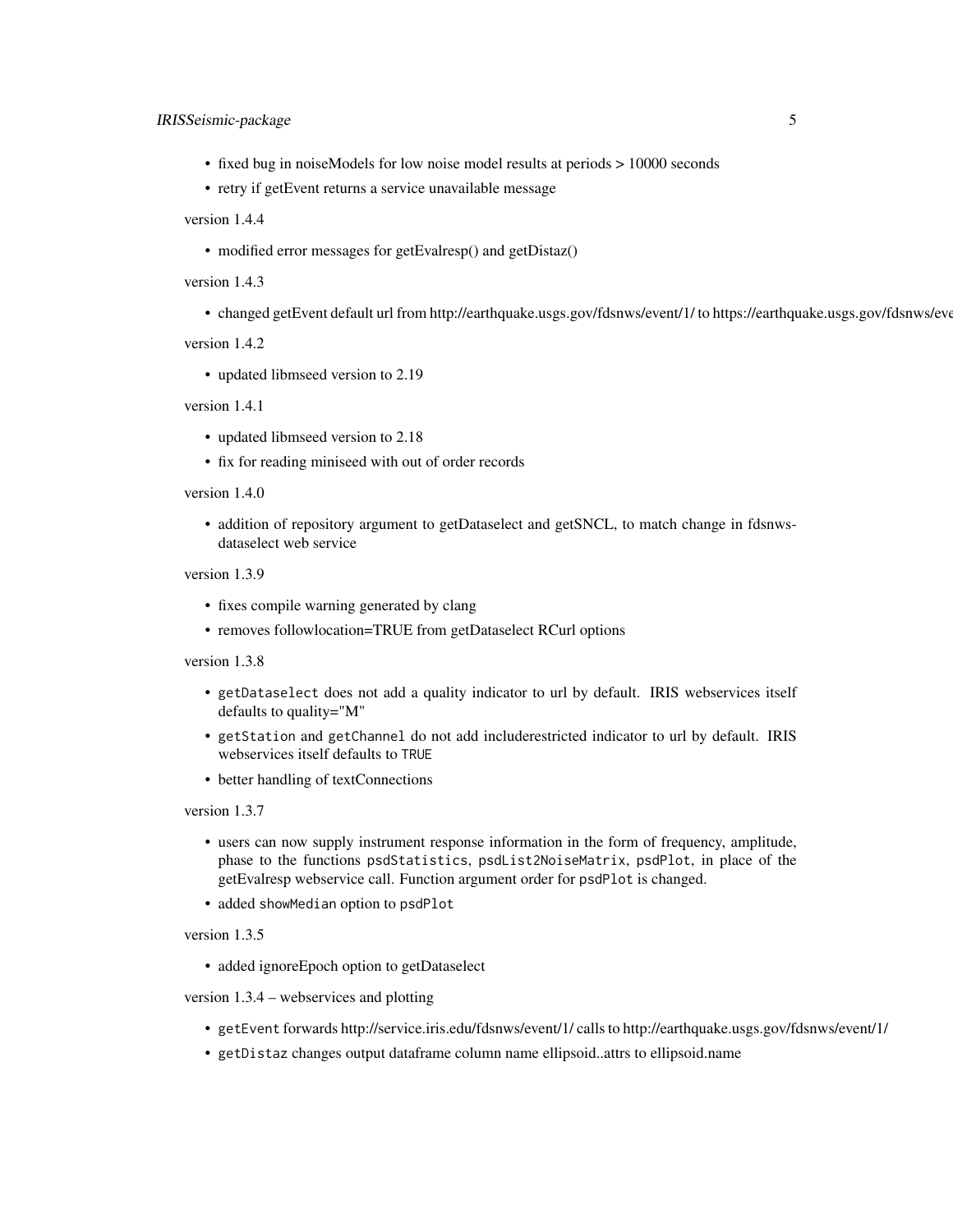- plot.Trace allows for user supplied ylab and xlab input
- version 1.3.3 documentation
	- Updated documentation and corrected outdated links
- version  $1.3.2 b$ ug fix
	- noiseModels(), minor correction to the New High Noise Model

version  $1.3.1 - b$ ug fixes

• psdStatistics() correctly handles NA values when calculating high and low PDF bin limits and returns pct\_above and pct\_below vectors of correct length

version 1.3.0 – compatibility with IRIS webservices

• getDistaz() returns new variables from output of http://services.iris.edu/irisws/distaz/1/

version 1.2.2 – PDF bug fix

• psdList2NoiseMatrix() adds 1 second to start time in getEvalresp call to work around a quirk in http://services.iris.edu/irisws/evalresp/1/ webservice that will not return a response if the start time is exactly on a metadata epoch boundary.

version 1.2.1 – PDF

• psdPlot() now compatible with changes to psdStatistics() in previous version. Adds ylo, yhi arguments to customize y-axis limits in plot.

version 1.2.0 – PDF

• psdStatistics() changes method of setting PDF bins from fixed values to bins based on the high and low PSD values and shifts bin centers by 0.5 dB. The result now matches output from http://services.iris.edu/mustang/noise-pdf.

verison 1.1.7 – improved error handling

• getDataselect(), getNetwork(), getStation(), getChannel(), getAvailability(), getEvalresp(), get-Traveltime() error handling now report unexpected http status codes.

version  $1.1.6$  – bug fixes

- getGaps() fixes issues with multiple sample rates and setting minimum gap length.
- mergeTraces.Stream() relaxes criteria for acceptable sample rate jitter.

version 1.1.5 – trace rotation

• rotate2D() changes orthogonality test tolerance from 5 degrees to 3 degrees.

version 1.1.4 – trace rotation

• rotate2D() exits if traces are not orthogonal.

version  $1.1.3 - b$ ug fix

• psdStatistics() fixes bug in calculation of pct\_above and pct\_below.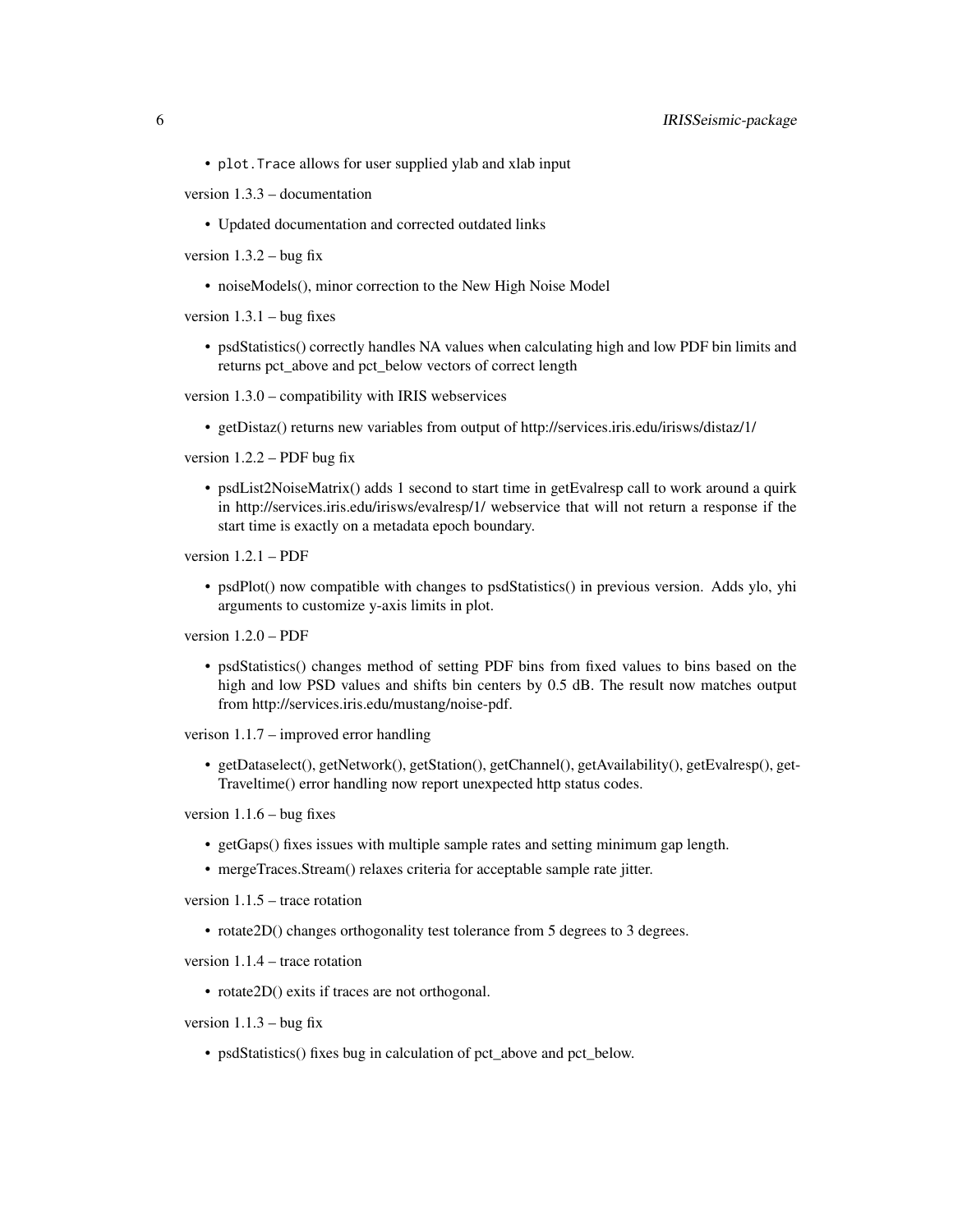version  $1.1.1 - b$ ug fixes

- getGaps() minor bug fix.
- mergeTraces.Stream() minor bug fix.

version 1.0.10 – new data request argument and bug fixes

- Imports seismicRoll  $(>= 1.1.0)$ .
- getGaps() fixes bugs in calculation of initial and final gap of Trace.
- getDataselect(), getSNCL() adds "inclusiveEnd" argument, a logical that determines whether a data point that falls exactly on the requested endtime is included in the Trace.
- libmseed change, when multiple sample rates exist in miniseed records use the mode of all sample rates instead of using the sample rate in the first record.
- psdList() added rule for octave generation for channel codes that start with "V".

version 1.0.9 – Trace class expansion and bug fixes

- Improved error handling for getAvailability(), getChannel(), getDataselect(), getEvalresp(), miniseed2Stream().
- parseMiniSEED.c, unpackdata.c updated. Fixes protection stack overflow issue.
- getGaps() includes a 0.5/sampling rate tolerance factor.
- miniseed2Stream() uses endtime from parseMiniSEED instead of calculating from the sample rate.
- Trace class now contains slots for optional metadata "latitude", "longitude", "elevation", "depth", "azimuth", "dip", "SensitivityFrequency".
- rotate2D() uses Trace class "azimuth" slot information to identify channel orientation before rotation instead of assuming lead and lag channel from trace input order.

version 1.0.8 – fixes required by ISPAQ

- Removed 'maps' and 'mapdata' from Suggested: packages.
- Changed URL syntax for FDSN web services to use "format=..." instead of "output=...".
- Fixed bug in getSNCL() so that it works when the "quality" argument is missing.

version 1.0.6 – CRAN updates required

• Removed "mode" argument form Trace.as.vector() signature.

version 1.0.4 – name change to IRISSeismic

- Name change required because 'seismic' was recently taken.
- Using explicit references for 'utils' and 'stats' package functions as this is now required for CRAN.

version 1.0.3 – cleanup for submission to CRAN

• Updated libmseed to version 2.16

version 0.2.8.0 – minor tweaks to 0.2.7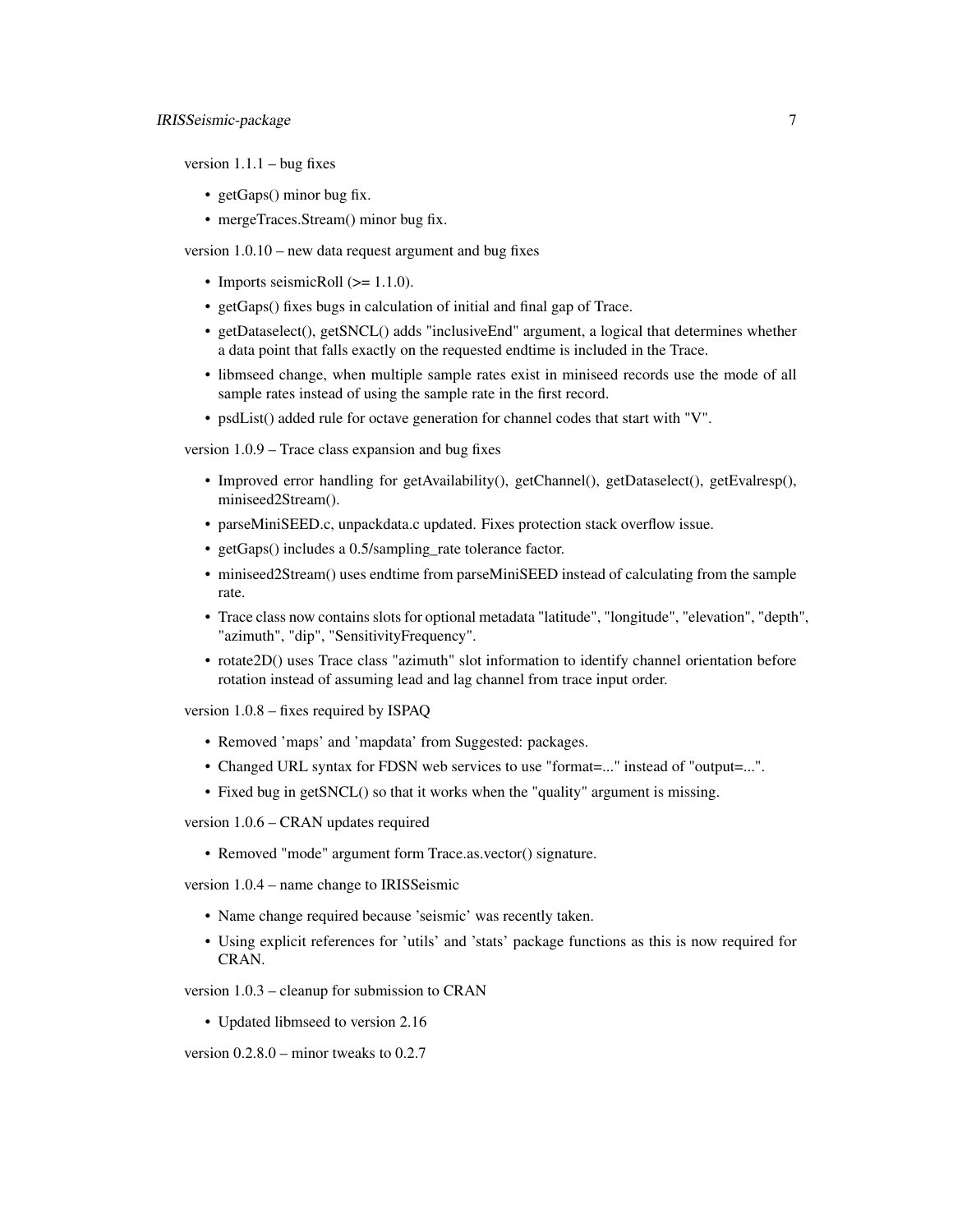- Updated links to IRIS web services in the documentation.
- McNamaraBins() ignores bin #0 ( $\sim$  = DC)
- McNamaraPSD() conversion to dB occurs after binning, not before

version 0.2.7.0 – hilbert transform

- New hilbertFFT() function.
- New hilbert() trace method.

version 0.2.6.0 – cross correlation

- Added surfaceDistance() function.
- Added rotate2D() function.

version 0.2.5.0 – channel orientation

- Jumping to version 0.2.5 to match project milestone names.
- Added getSNCL() convenience wrapper for getDataselect() method.
- Added getDistaz() method of IrisClient.
- Added miniseed2Stream() and readMiniseedFile() functions.
- Added getRotation() method of IrisClient.

version 0.2.3.0 – cross spectrum

- Moved McNamaraPSD() from trace method to spectral utility function.
- Added spectral utility functions:
	- crossSpectrum()
	- McNamaraBins()
- All get~ methods that return dataframes now guarantee a default ordering of rows.

version 0.2.2.0 – PSD and friends

- Add dependency on pracma package.
- Use pracma::detrend() function in DDT.Trace().
- Added "increment" parameter to STALTA.Trace().
- Removed STALTA.Trace() algorithm "classic\_LR2".
- Fixed URL generation for getEvalresp() when location="".
- Added NamaraPSD.Trace() method.
- Added PSD/PDF utility functions:
	- noiseMatrix2PdfMatrix()
	- noiseModels()
	- psdDF2NoiseMatrix()
	- psdList()
	- psdList2NoiseMatrix()
	- psdStatistics()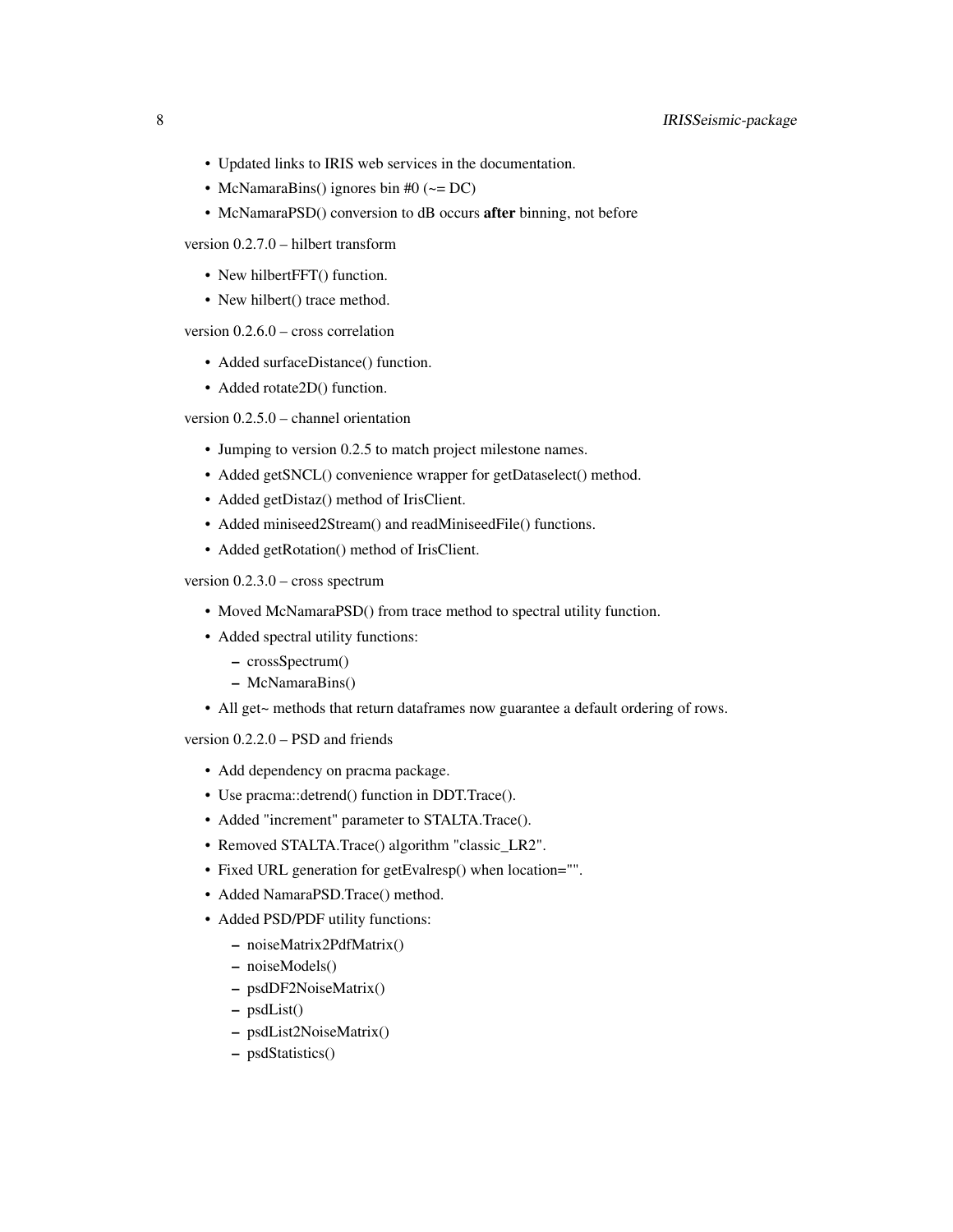– psdPlot()

version 0.2.1.1 – Bug fix release

• Removed dependcy on signal, XML packages.

version 0.2.1.0 – FDSN web services

- Conversion to FDSN web services including the following new/rewritten methods: getNetwork, getStation, getChannel, getAvailability, getUnavailability
- Updated version of getEvent to return a dataframe with columns named "latitude" and "longitude" for consistency with all other web services
- Updated documentation and Rscripts to match the API changes in the conversion to FDSN web services.
- Removal of all StationXML classes in favor of storing that information in slots of the Trace class.
- Updates to Trace object slots @Sensor, @InstrumentSensitivity and @InputUnits to store information as character, numeric and character instead of StationXML classes.
- The TraceHeader@quality slot now reflects the data quality returned in the miniSEED record rather than the quality that was requested by getDataselect. (Requests with quality=B for "Best" typically return quality=M.)
- Improved STALTA. Trace() method removes experimental algorithms and now uses C++ code from package rollSeismic to calculate rolling means.
- Updated IrisClient now uses web services from <http://service.iris.edu> for the following methods: getDataselect, getEvalresp, getEvent

version 0.2.0.0

- Removed PSD methods of Stream and Trace. PSD algorithms are now part of the PSD metric.
- Improved mergeTraces.Stream() method now accepts fillMethod="fillZero".

version 0.1.9.0

- New **rollSeismic** package for fast rolling algorithms implemented in C++/Rcpp.
- New num\_spikes metric based on seismicRoll::roll\_hampel outlier detection.
- New correlation metric.
- New scripts glitchMetrics.Rscript, correlationMetric.Rscript, pressureCorrelation.Rscript
- New trace@stats@processing slot for data processing information.
- New Stream methods: mergeTraces, plot
- Improved getGaps.Stream() method properly handles initial and final gaps.
- Improved MCR error messing.

version 0.1.8.0 – IrisClient methods getEvent and getTraveltime, improved SNR metric

version 0.1.7.0 – PSD

version 0.1.6.0 – improved errors, miniSEED parser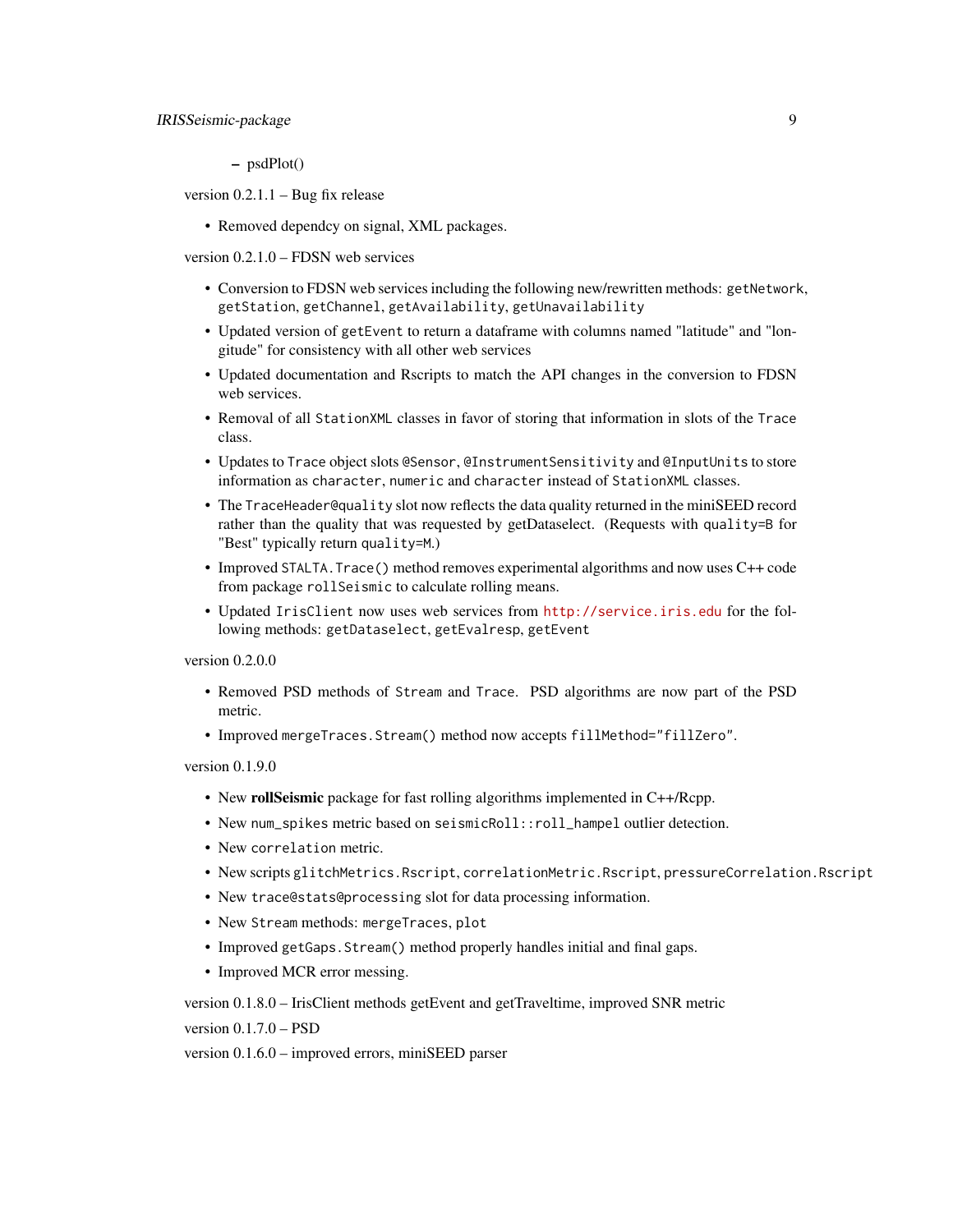#### 10 basicStats and the basicStats of the basicStats and the basicStats of the basicStats of the basicStats of the basicStats of the basicStats of the basicStats of the basicStats of the basicStats of the basicStats of the b

version 0.1.5.0 – code cleanup, improved errors, package vignette version 0.1.4.0 – STA/LTA, upDownTimes, basic plotting version 0.1.3.0 – SNR, memory profiling version 0.1.2.0 – ... version  $0.1.1.0 - ...$ 

## Author(s)

Jonathan Callahan <jonathan@mazamascience.com>

#### References

ObsPy: <http://obspy.org/> IRIS DMC web services: <https://service.iris.edu/>

## See Also

[IrisClient-class](#page-51-1), [Trace-class](#page-83-1), [Stream-class](#page-79-1),

#### Examples

```
# Open a connection to IRIS DMC webservices
iris <- new("IrisClient", debug=TRUE)
starttime <- as.POSIXct("2010-02-27 06:45:00", tz="GMT")
endtime <- as.POSIXct("2010-02-27 07:45:00", tz="GMT")
# Get the seismic data
result <- try(st <- getDataselect(iris,"IU","ANMO","00","BHZ",starttime,endtime))
if (inherits(result,"try-error")) {
  message(geterrmessage())
} else {
# Extract the first trace, display the metadata and plot it
  tr1 <- st@traces[[1]]
  show(tr1@stats)
  plot(tr1)
}
```
basicStats *Length, Max, Mean, Median, Min and Standard Deviation*

#### Description

Basic statistics on the data in Trace and Stream objects.

<span id="page-9-0"></span>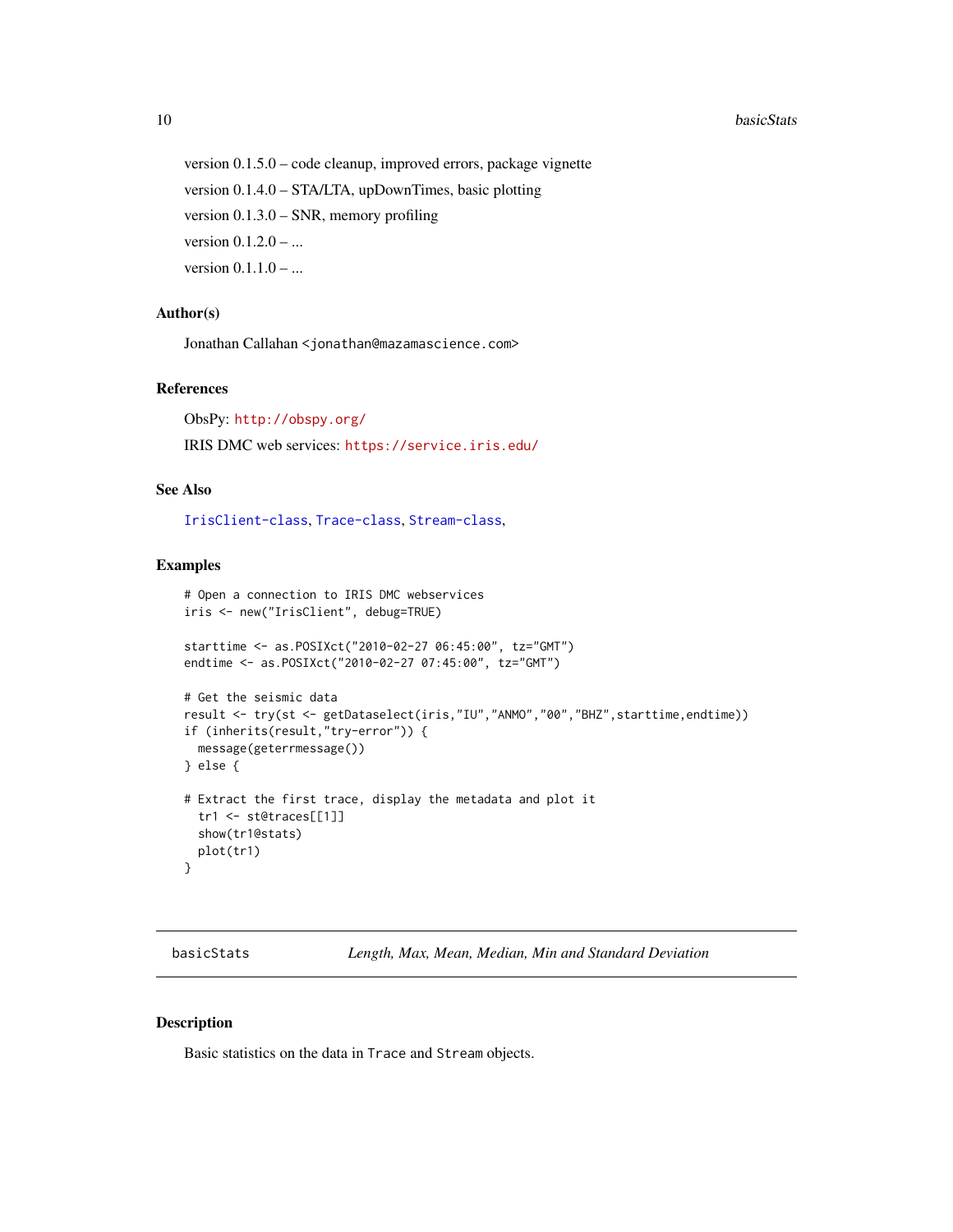#### **basicStats** 11

#### Usage

```
# length(x)
# max(x, ...)
mean(x, \ldots)# median(x, na.rm)
# min(x, ...)
sd(x, na.rm)
parallelLength(x)
parallelMax(x, na.rm)
parallelMean(x, na.rm)
parallelMedian(x, na.rm)
parallelMin(x, na.rm)
parallelSd(x, na.rm)
```
#### Arguments

| X        | a Trace or Stream object                                              |
|----------|-----------------------------------------------------------------------|
| na.rm    | a logical specifying whether missing values should be removed         |
| $\cdots$ | arguments to be passed to underlying methods, e.g. the mean function: |
|          | • na.rm – as above (default=FALSE)                                    |

## **Details**

## Trace methods

When x is a Trace object, methods length, max, mean, median, min and sd operate on the data slot of the Trace and are equivalent to, e.g., max(x@data,na.rm=FALSE).

## Stream methods

When x is a Stream object, methods length, max, mean, median, min and sd are applied to the concatenation of data from every Trace in the Stream, treating this as a single data series.

The parallel~ versions of these methods are available only on Stream objects and return a vector of values, one for each Trace.

By default, the Stream-method versions of these methods use na.rm=FALSE as there should be no missing datapoints in each Trace. The Trace methods default to na.rm=TRUE to accommodate merged traces where gaps have been filled with NAs.

#### Value

For the simple statistics, a single numeric value is returned or NA if the Trace or Stream has no data.

For the parallel~ versions of these methods, available on Stream objects, a numeric vector is returned of the same length as Stream@traces.

#### Note

See the R documentation on the respective base functions for further details.

The length.Stream method only counts the number of actual data values in the individual Traces in the Stream object. Missing values associated with the gaps between Traces are not counted.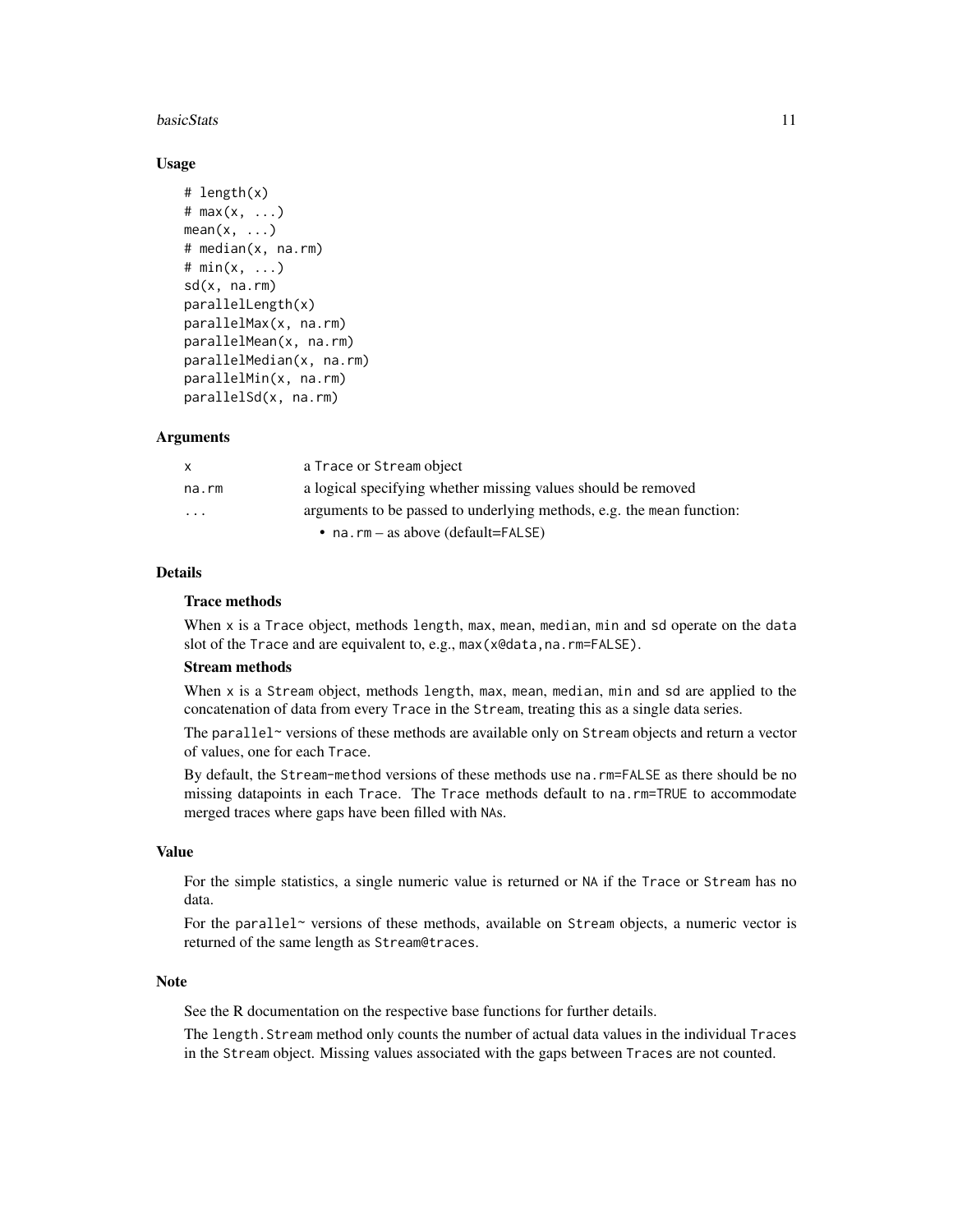## Author(s)

Jonathan Callahan <jonathan@mazamascience.com>

## Examples

```
## Not run:
# Open a connection to IRIS DMC webservices
iris <- new("IrisClient")
starttime <- as.POSIXct("2012-01-24", tz="GMT")
endtime <- as.POSIXct("2012-01-25", tz="GMT")
# Get the waveform
st <- getDataselect(iris,"AK","PIN","","BHZ",starttime,endtime)
# Get the first trace and generate some statistics
tr1 <- st@traces[[1]]
length(tr1)
max(tr1)
mean(tr1)
sd(tr1)
## End(Not run)
```
butterworth *Apply Butterworth filter*

## Description

The butterworth method of Trace objects returns a new Trace where data in the @data slot have been modified by applying a Butterworth filter.

## Usage

```
butterworth(x, n, low, high, type)
```
## Arguments

| $\times$ | a Trace object                                   |
|----------|--------------------------------------------------|
| n        | filter order                                     |
| low      | frequency used in low- or stop/band-pass filters |
| high     | frequency used in high or stop/band-pass filters |
| type     | type of filter - 'low', 'high', 'pass' or 'stop' |

<span id="page-11-0"></span>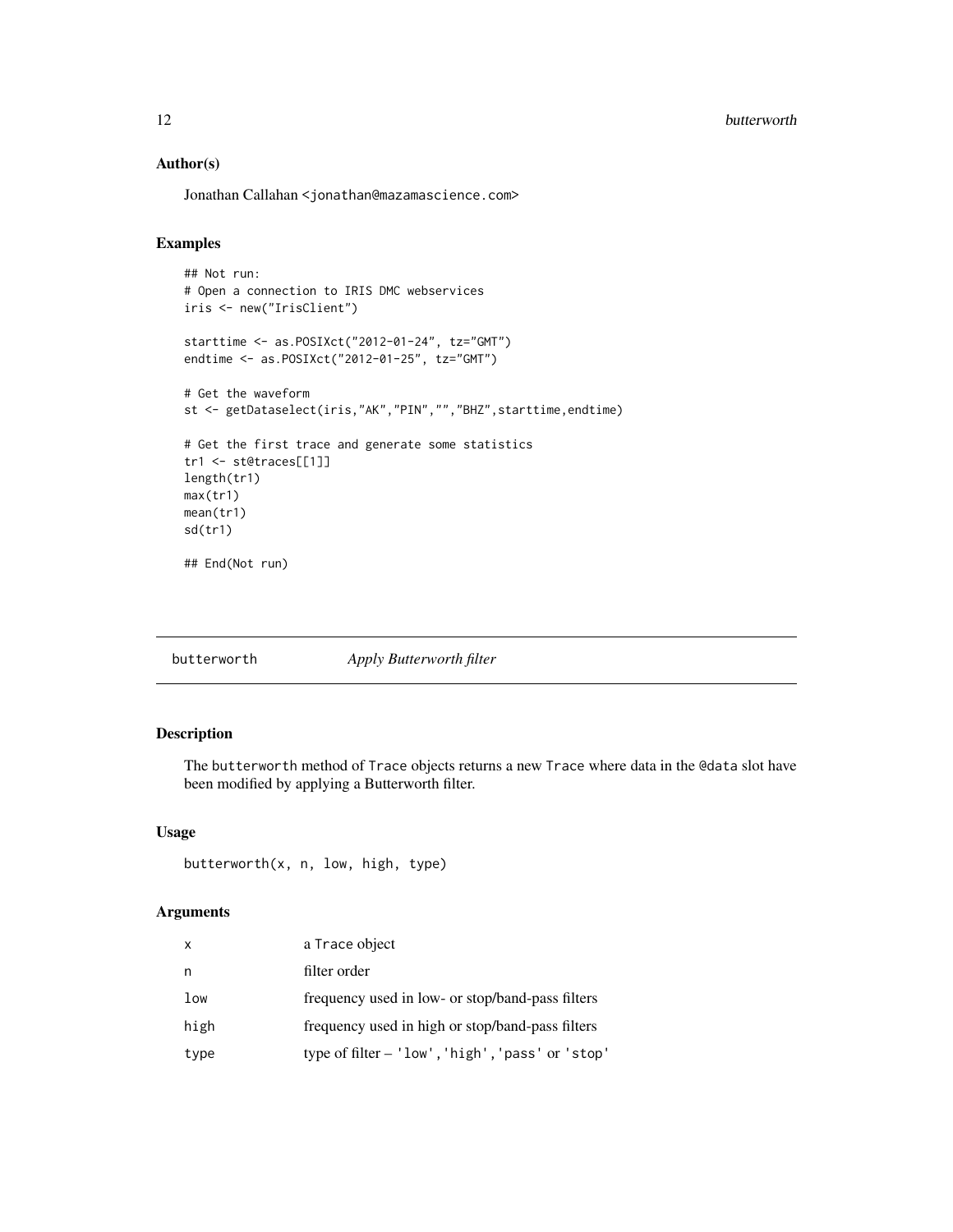#### butterworth the contract of the contract of the contract of the contract of the contract of the contract of the contract of the contract of the contract of the contract of the contract of the contract of the contract of th

#### Details

This method creates a Butterworth filter with the specified characteristics and applies it to the Trace data.

When only n and low are specified, a high pass filter is applied. When only n and high are specified, a low pass filter is applied. When n and both low and high are specified, a band pass filter is applied. To apply a band stop filter you must specify n, low, high and type='stop'

#### Value

A new Trace object is returned.

#### Author(s)

Jonathan Callahan <jonathan@mazamascience.com>

#### See Also

signal::butter, signal::filter

```
## Not run:
# Open a connection to IRIS DMC webservices
iris <- new("IrisClient")
# Compare to the results in figure 2a of
#
# "Determination of New Zealand Ocean Bottom Seismometer Orientation
# via Rayleigh-Wave Polarization", Stachnik et al.
#
# http://srl.geoscienceworld.org/content/83/4/704
#
# (note: since publication, ZU.NZ19..BH1 has been renamed BH2 and ZU.NZ19..BH2 has been renamed BH1)
starttime <- as.POSIXct("2009-02-18 22:01:07",tz="GMT")
endtime <- starttime + 630
verticalLines <- starttime + seq(30,630,100)
# Get data
stZ <- getSNCL(iris,"ZU.NZ19..BHZ",starttime,endtime)
st2 <- getSNCL(iris,"ZU.NZ19..BH2",starttime,endtime)
st1 <- getSNCL(iris,"ZU.NZ19..BH1",starttime,endtime)
# Demean, Detrend, Taper
trZ <- DDT(stZ@traces[[1]],TRUE,TRUE,0.05)
tr2 <- DDT(st2@traces[[1]],TRUE,TRUE,0.05)
tr1 <- DDT(st1@traces[[1]],TRUE,TRUE,0.05)
# Bandpass filter
trZ_f <- butterworth(trZ,2,0.02,0.04,type='pass')
tr2_f <- butterworth(tr2,2,0.02,0.04,type='pass')
```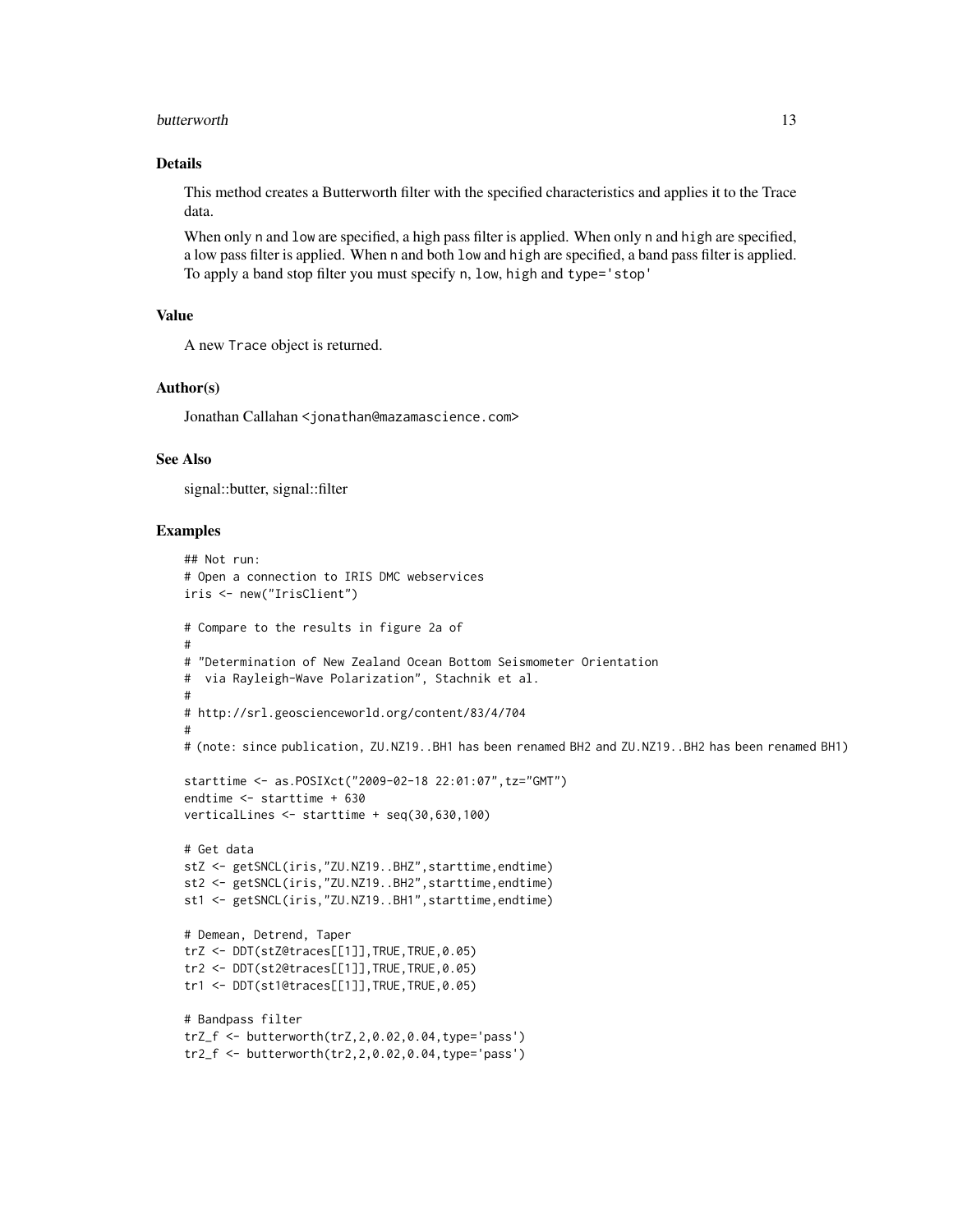```
tr1_f <- butterworth(tr1, 2, 0.02, 0.04, type='pass')
# 3 rows
layout(matrix(seq(3)))
# Plot
plot(trZ_f)
abline(v=verticalLines,col='gray50',lty=2)
plot(tr2_f)
abline(v=verticalLines,col='gray50',lty=2)
plot(tr1_f)
abline(v=verticalLines,col='gray50',lty=2)
# Restore default layout
layout(1)
## End(Not run)
```
crossSpectrum *Cross-Spectral Analysis*

## Description

The crossSpectrum() function is based on R's spec.pgram() function and attempts to provide complete results of cross-spectral FFT analysis in a programmer-friendly fashion.

## Usage

crossSpectrum(x, spans = NULL, kernel = NULL, taper =  $0.1$ ,  $pad = 0$ ,  $fast = TRUE$ , demean = FALSE, detrend = TRUE, na.action = stats::na.fail)

## Arguments

| $\mathsf{x}$ | multivariate time series                                                                                                                                 |
|--------------|----------------------------------------------------------------------------------------------------------------------------------------------------------|
| spans        | vector of odd integers giving the widths of modified Daniell smoothers to be<br>used to smooth the periodogram                                           |
| kernel       | alternatively, a kernel smoother of class "tskernel"                                                                                                     |
| taper        | specifies the proportion of data to taper. A split cosine bell taper is applied to<br>this proportion of the data at the beginning and end of the series |
| pad          | proportion of data to pad. Zeros are added to the end of the series to increase its<br>length by the proportion pad                                      |
| fast         | logical. if TRUE, pad the series to a highly composite length                                                                                            |
| demean       | logical. If TRUE, subtract the mean of the series                                                                                                        |
| detrend      | logical. If TRUE, remove a linear trend from the series. This will also remove<br>the mean                                                               |
| na.action    | NA action function                                                                                                                                       |

<span id="page-13-0"></span>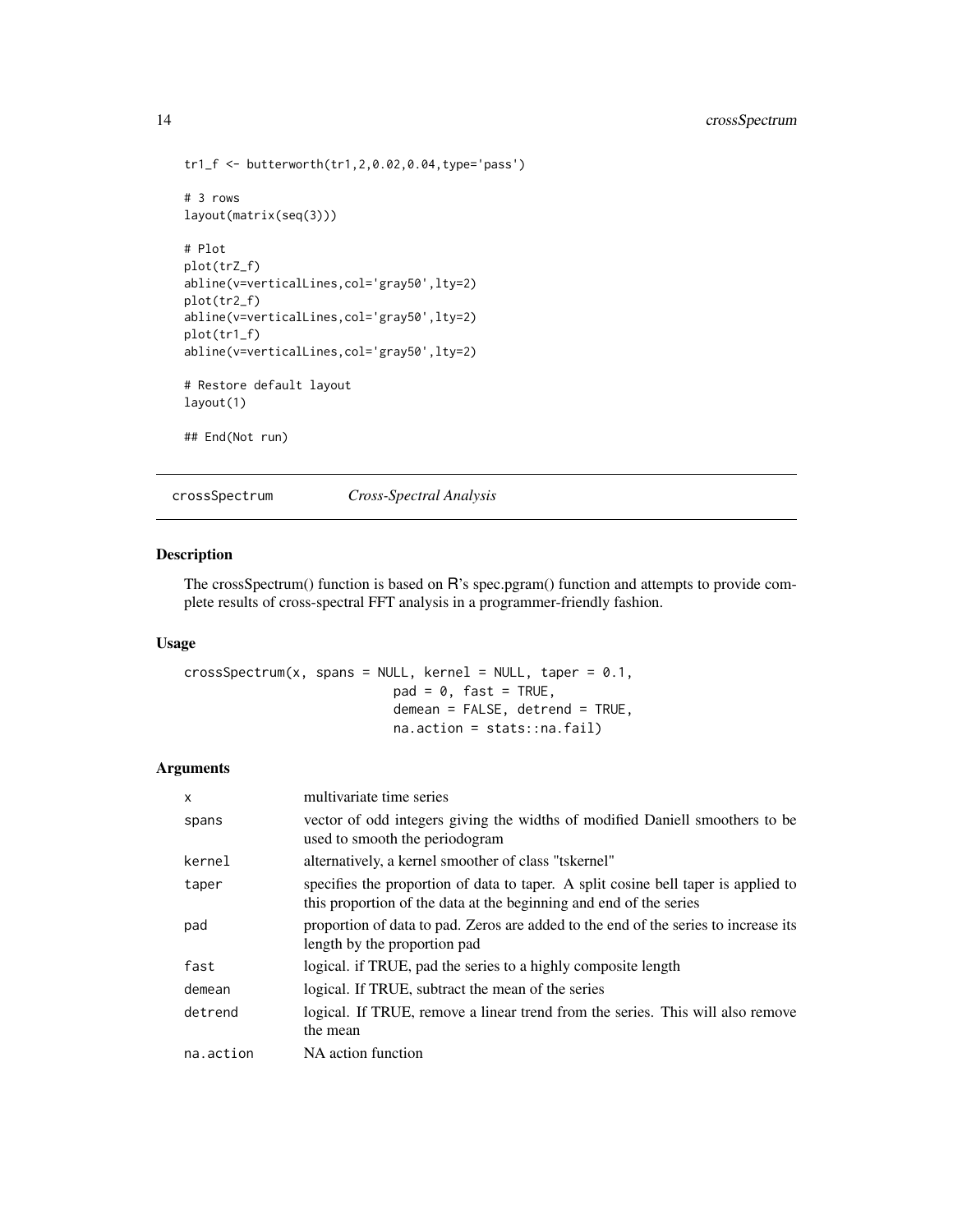## crossSpectrum 15

## Details

The multivariate timeseries passed in as the first argument should be a union of two separate timeseries with the same sampling rate created in the following manner:

ts1 <- ts(data1,frequency=sampling\_rate) ts2 <- ts(data2,frequency=sampling\_rate) x <- ts.union(ts1,ts2)

The crossSpectrum() function borrows most of its code from R's spec.pgram() function. It omits any plotting functionality and returns a programmer-friendly dataframe of all cross-spectral components generated during Fourier analysis for use in calculating transfer functions.

The naming of cross-spectral components is borrowed from the Octave version of MATLAB's pwelch() function.

#### Value

A dataframe with the following columns:

| freq  | spectral frequencies                            |
|-------|-------------------------------------------------|
| spec1 | 'two-sided' spectral amplitudes for ts1         |
| spec2 | 'two-sided' spectral amplitudes for ts2         |
| coh   | magnitude squared coherence between ts1 and ts2 |
| phase | cross-spectral phase between ts1 and ts2        |
| Pxx   | periodogram for ts1                             |
| Pyy   | cross-periodogram for ts1 and ts2               |
| Pxy   | periodogram for ts2                             |

#### Author(s)

Jonathan Callahan <jonathan@mazamascience.com>

#### References

[Octave pwelch\(\) source code](https://sourceforge.net/p/octave/signal/ci/default/tree/inst/pwelch.m)

[Normalization of Power Spectral Density estimates](https://CRAN.R-project.org/package=psd/vignettes/normalization.pdf)

## See Also

**[McNamaraPSD](#page-54-1)**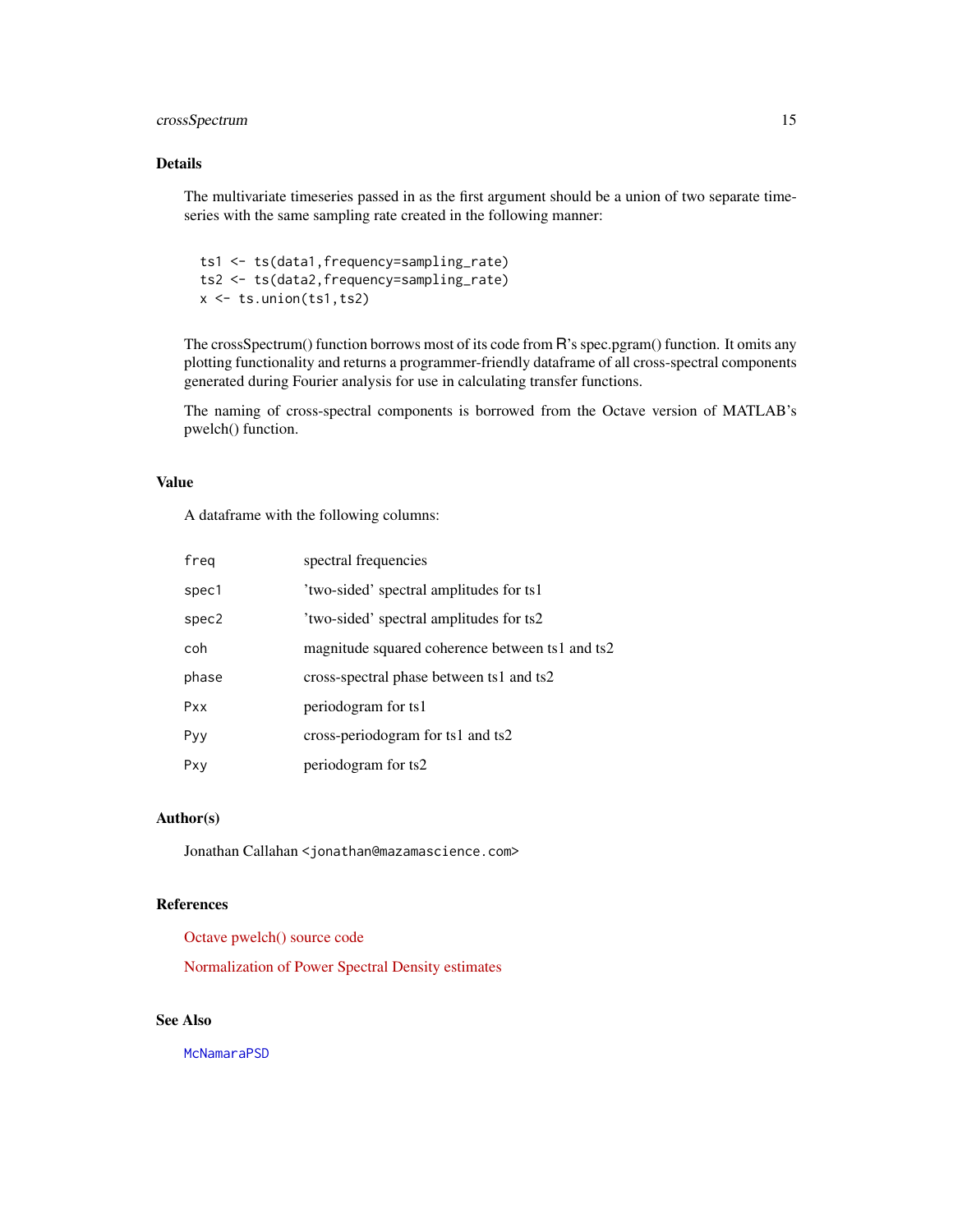## <span id="page-15-0"></span>Examples

```
## Not run:
# Create a new IrisClient
iris <- new("IrisClient")
# Get seismic data
starttime <- as.POSIXct("2011-05-01", tz="GMT")
endtime <- starttime + 3600
st1 <- getDataselect(iris,"CI","PASC","00","BHZ",starttime,endtime)
st2 <- getDataselect(iris,"CI","PASC","10","BHZ",starttime,endtime)
tr1 <- st1@traces[[1]]
tr2 <- st2@traces[[1]]
# Both traces have a sampling rate of 40 Hz
sampling_rate <- tr1@stats@sampling_rate
ts1 <- ts(tr1@data,frequency=sampling_rate)
ts2 <- ts(tr2@data,frequency=sampling_rate)
# Calculate the cross spectrum
DF \leq crossSpectrum(ts.union(ts1,ts2),spans=c(3,5,7,9))
# Calculate the transfer function
transferFunction <- DF$Pxy / DF$Pxx
transferAmp <- Mod(transferFunction)
transferPhase <- pracma::mod(Arg(transferFunction) * 180/pi,360)
# 2 rows
layout(matrix(seq(2)))
# Plot
plot(1/DF$freq,transferAmp,type='l',log='x',
     xlab="Period (sec)",
    main="Transfer Function Amplitude")
plot(1/DF$freq,transferPhase,type='l',log='x',
     xlab="Period (sec)", ylab="degrees",
     main="Transfer Function Phase")
# Restore default layout
layout(1)
## End(Not run)
```
<span id="page-15-1"></span>DDT *Apply demean, detrend, cosine taper*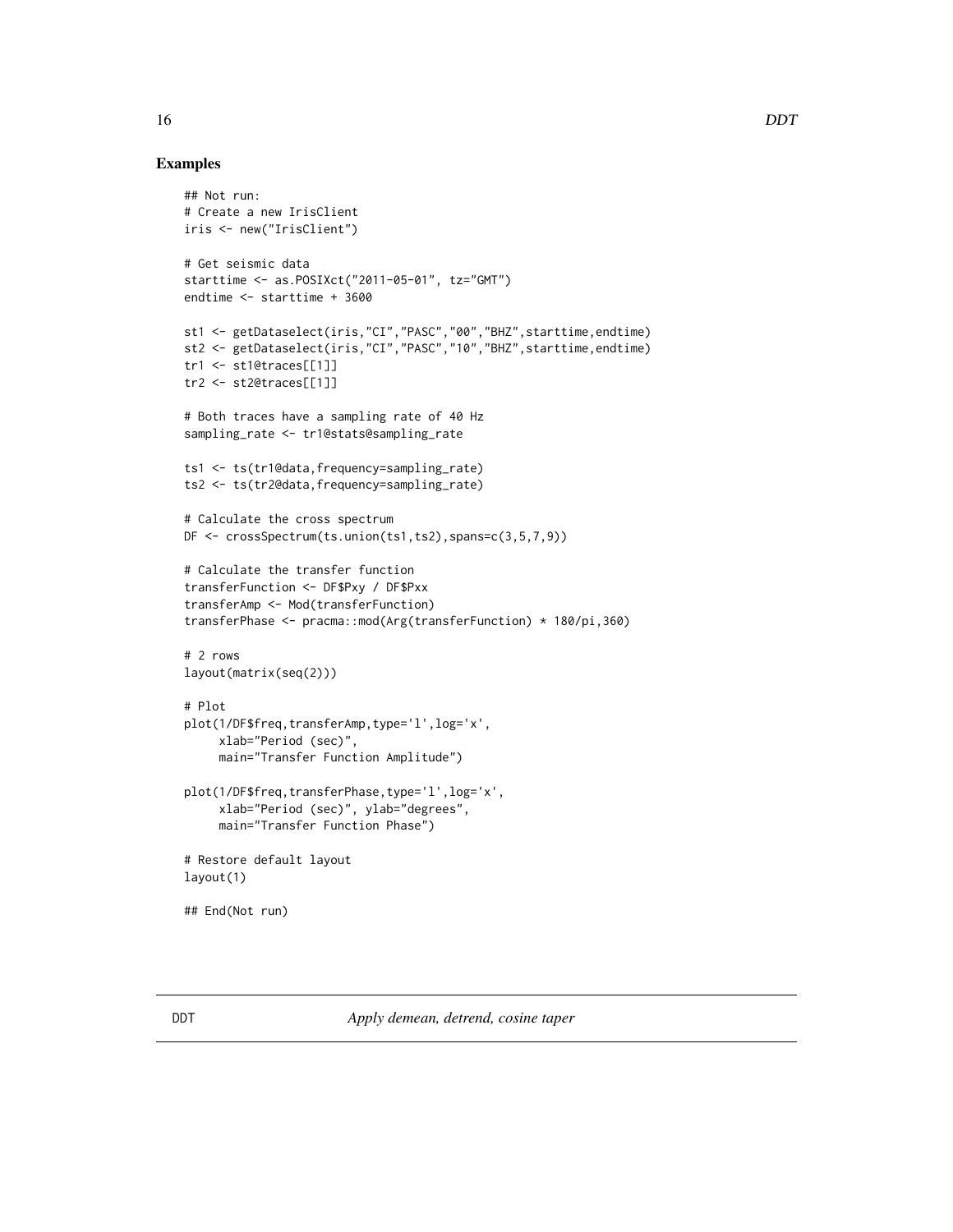#### DDT 17

## Description

The DDT method of Trace objects returns a new Trace where data in the @data slot have been modified. This is typically required before peforming any kind of spectral analysis on the seismic trace.

## Usage

DDT(x, demean, detrend, taper)

## Arguments

| X       | a Trace object                                                       |
|---------|----------------------------------------------------------------------|
| demean  | logical specifying whether to deman (default=TRUE)                   |
| detrend | logical specifying whether to detrend (default=TRUE)                 |
| taper   | proportion of the signal to be tapered at each end (default= $0.1$ ) |

## Details

Use taper=0 for no tapering.

## Value

A new Trace object is returned.

#### Author(s)

Jonathan Callahan <jonathan@mazamascience.com>

```
# Open a connection to IRIS DMC webservices
iris <- new("IrisClient")
# P-wave onset for a big quake
starttime <- as.POSIXct("2010-02-27 06:30:00", tz="GMT")
endtime <- as.POSIXct("2010-02-27 07:00:00", tz="GMT")
result <- try(st <- getDataselect(iris,"IU","ANMO","00","BHZ",starttime,endtime))
if (inherits(result,"try-error")) {
 message(geterrmessage())
} else {
 tr <- st@traces[[1]]
 trClean <- DDT(tr,TRUE,TRUE,0.1)
 layout(matrix(seq(2)))
 plot(tr)
 abline(h=0,col='gray60')
 mtext("Raw",side=3,line=-2,adj=0.05,col='red')
 plot(trClean)
 abline(h=0,col='gray60')
 mtext("Demean - Detrend - Cosine Taper",line=-2,side=3,adj=0.05,col='red')
}
```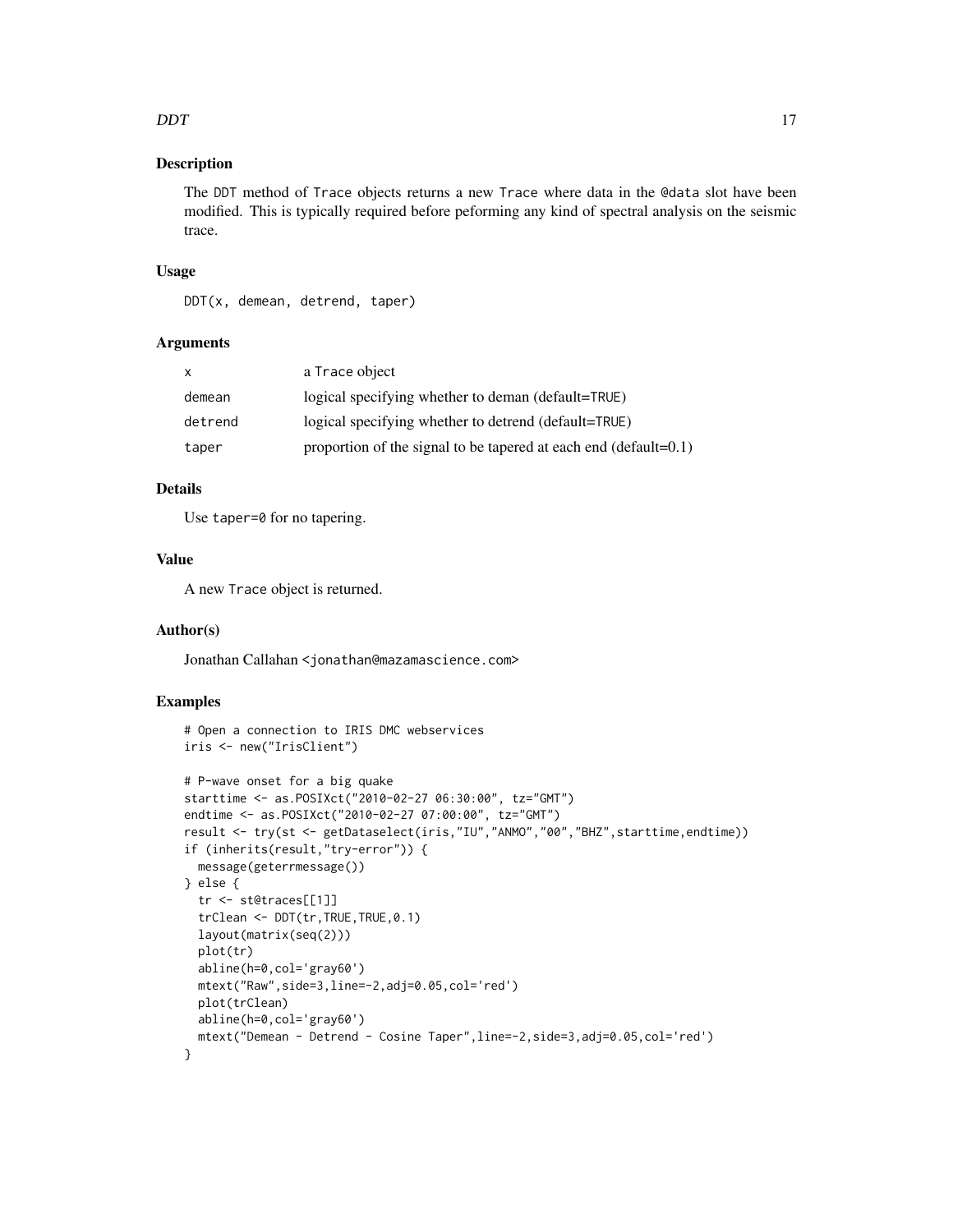```
# Restore default layout
layout(1)
```
envelope *Envelope of a seismic signal*

## Description

The envelope method of Trace objects returns a Trace whose data have been replaced with the envelope of the seismic signal.

## Usage

envelope(x)

#### Arguments

x a Trace object

## Details

Before calculating the envelope, the seismic trace is 'cleaned up' by removing the mean, the trend and by applying a cosine taper. See [DDT](#page-15-1) for more details.

The seismic envelope is defined as:

$$
E(t) = \sqrt{T^2(t) + H^2(t)}
$$

where  $T(t)$  is the seismic trace and  $H(t)$  is the Hilbert transform of  $T(t)$ .

## Value

A Trace whose data have been replaced with the envelope of the seismic signal.

#### Note

This algorithm is adapted from code in the seewave package.

#### Author(s)

Jonathan Callahan <jonathan@mazamascience.com>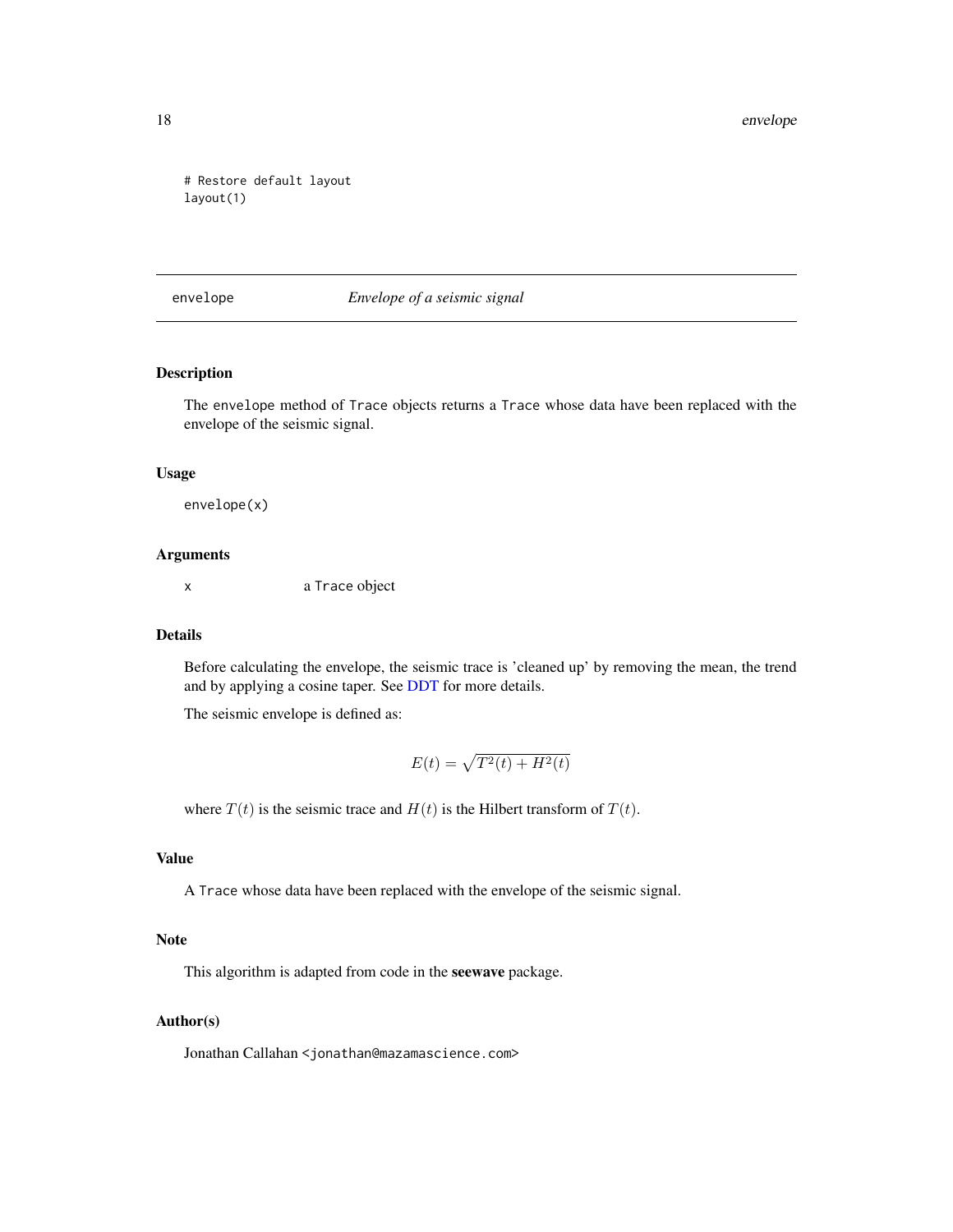## <span id="page-18-0"></span>eventWindow 19

#### Examples

```
## Not run:
# Open a connection to IRIS DMC webservices
iris <- new("IrisClient")
starttime <- as.POSIXct("2010-02-27 06:00:00", tz="GMT")
endtime <- as.POSIXct("2010-02-27 09:00:00", tz="GMT")
# Get the waveform
st <- getDataselect(iris,"IU","ANMO","00","BHZ",starttime,endtime)
tr <- st@traces[[1]]
# Demean, detrend, cosine taper
tr < DDT(tr)# Create envelope version of the trace
trenv <- envelope(tr)
# Plot signal data and envelope data
plot(tr@data, type='l', col='gray80')
points(trenv@data, type='l', col='blue')
## End(Not run)
```

```
eventWindow Return a portion of a trace surrounding an event.
```
#### Description

The eventWindow method of Trace uses the picker returned by the STALTA() method to center a window around the the event detected by the picker.

## Usage

eventWindow(x, picker, threshold, windowSecs)

## Arguments

| $\mathsf{x}$ | a Trace object                                                    |
|--------------|-------------------------------------------------------------------|
| picker       | a picker as returned by the STALTA() method applied to this Trace |
| threshold    | the threshold at which the picker is 'triggered'                  |
| windowSecs   | the size of the window in secs                                    |

#### Details

This utility function uses the trace method triggerOnset() to determine p-wave onset followed by the slice() method to return a new Trace object of the desired size centered *near* the event onset. When no threshold value is supplied, the default value is calculated as:

threshold=quantile(picker,0.999,na.rm=TRUE)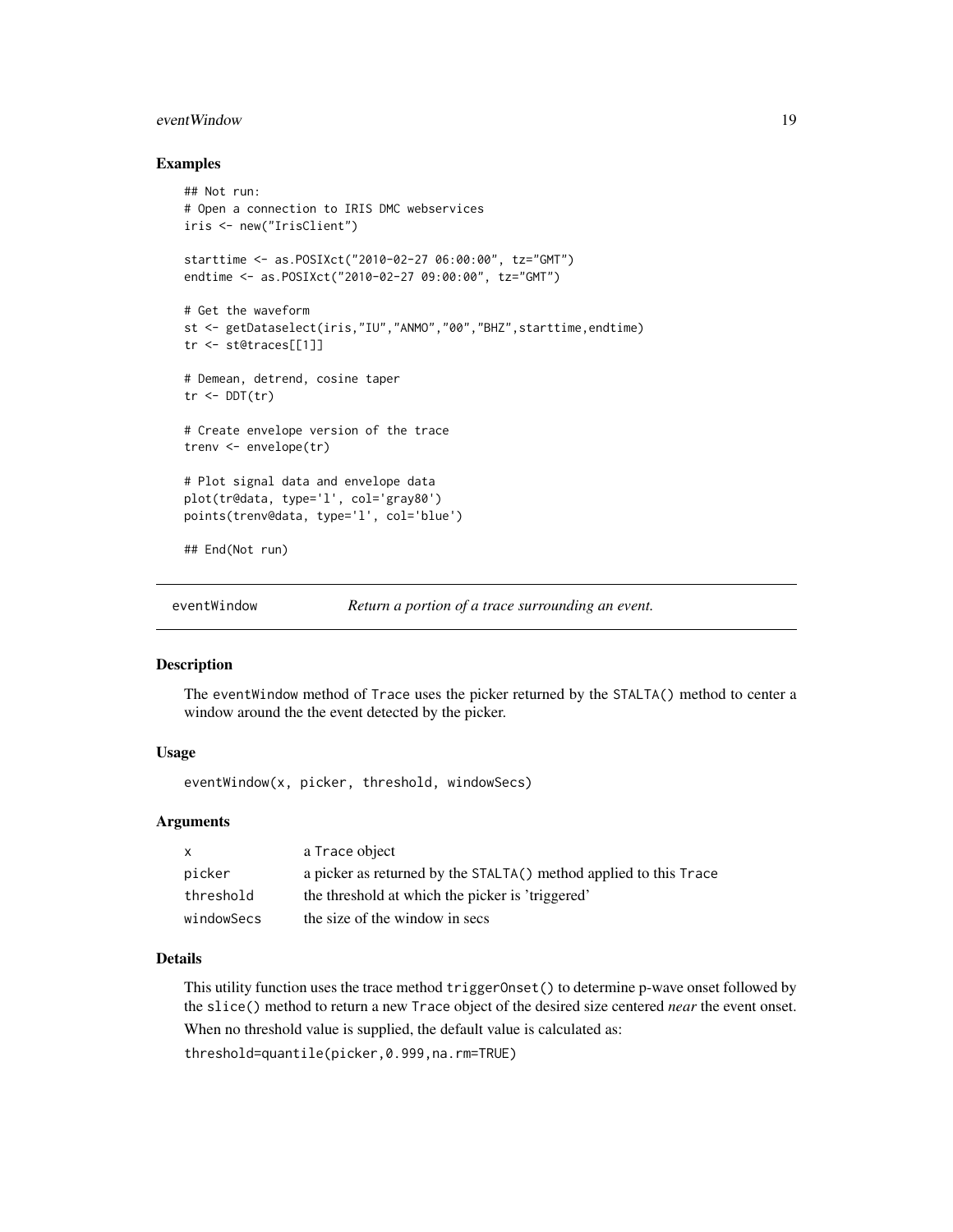#### Value

A new Trace object is returned.

#### Author(s)

Jonathan Callahan <jonathan@mazamascience.com>

#### See Also

[STALTA](#page-76-1), [triggerOnset](#page-87-1)

#### Examples

```
## Not run:
# Open a connection to IRIS DMC webservices
iris <- new("IrisClient")
starttime <- as.POSIXct("2002-04-20", tz="GMT")
endtime <- as.POSIXct("2002-04-21", tz="GMT")
# Get the waveform
st <- getDataselect(iris,"US","OXF","","BHZ",starttime,endtime)
# Seismic signal in third trace
tr <- st@traces[[3]]
# Create a picker
picker <- STALTA(tr,3,30)
threshold <- quantile(picker,0.99999,na.rm=TRUE)
# 3 rows
layout(matrix(seq(3)))
# Plot trace and p-wave closeups
closeup1 <- eventWindow(tr,picker,threshold,3600)
closeup2 <- eventWindow(tr,picker,threshold,600)
plot(tr)
plot(closeup1,subsampling=1)
abline(v=length(closeup1)/2, col='red')
plot(closeup2,subsampling=1)
abline(v=length(closeup2)/2, col='red')
# Restore default layout
layout(1)
```
## End(Not run)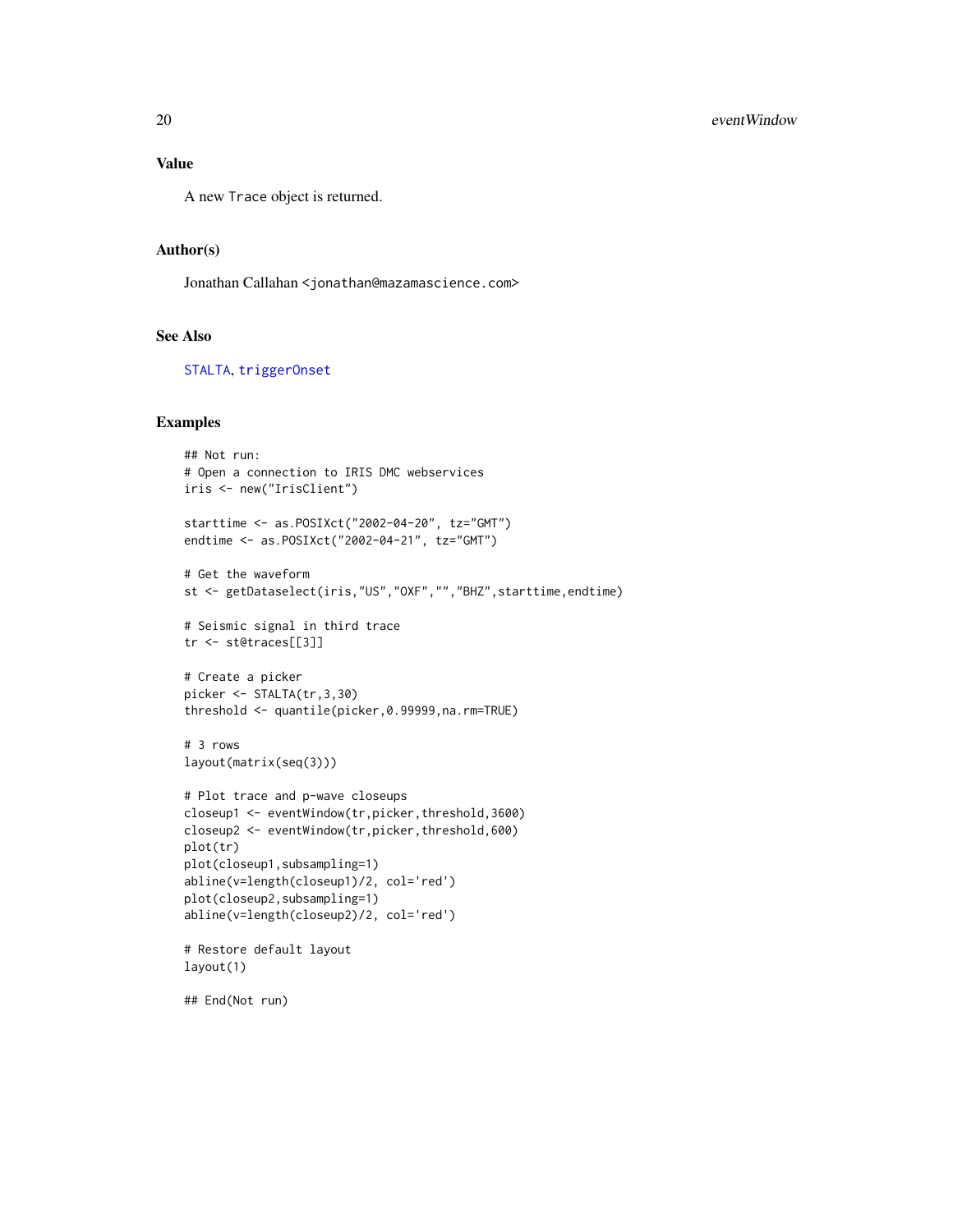<span id="page-20-1"></span><span id="page-20-0"></span>

## Description

The getAvailability method obtains channel metadata for available channels from the IRIS DMC station web service and returns it in a dataframe.

#### Usage

| getAvailability(obj, network, station, location, channel, |  |                                            |  |
|-----------------------------------------------------------|--|--------------------------------------------|--|
|                                                           |  | starttime, endtime, includerestricted,     |  |
|                                                           |  | latitude, longitude, minradius, maxradius) |  |

## Arguments

| obi               | IrisClient object                                                                 |
|-------------------|-----------------------------------------------------------------------------------|
| network           | character string with the two letter seismic network code                         |
| station           | character string with the station code                                            |
| location          | character string with the location code                                           |
| channel           | character string with the three letter channel code                               |
| starttime         | POSIX ct class specifying the start time (GMT)                                    |
| endtime           | POSIX ct class specifying the endtime (GMT)                                       |
| includerestricted |                                                                                   |
|                   | optional logical identifying whether to report on restricted data (default=FALSE) |
| latitude          | optional latitude used when specifying a location and radius                      |
| longitude         | optional longitude used when specifying a location and radius                     |
| minradius         | optional minimum radius used when specifying a location and radius                |
| maxradius         | optional maximum radius used when specifying a location and radius                |
|                   |                                                                                   |

#### Details

The getAvailability method uses the station web service to obtain data for all available channels that meet the criteria defined by the arguments and returns that data in a dataframe. Each row of the dataframe represents a unique channel-epoch. This method is equivalent to the getChannel method with the following additional parameters attached to the url:

&includeavailability=true&matchtimeseries=true

Each of the arguments network, station, location or channel may contain a valid code or a wildcard expression, e.g. "BH?" or "\*". Empty strings are converted to "\*". Otherwise the ascii string that is used for these values is simply inserted into the web service request URL. (For nonavailable channels use [getUnavailability](#page-45-1).)

For more details see the [web service documentation.](https://service.iris.edu/fdsnws/station/1/)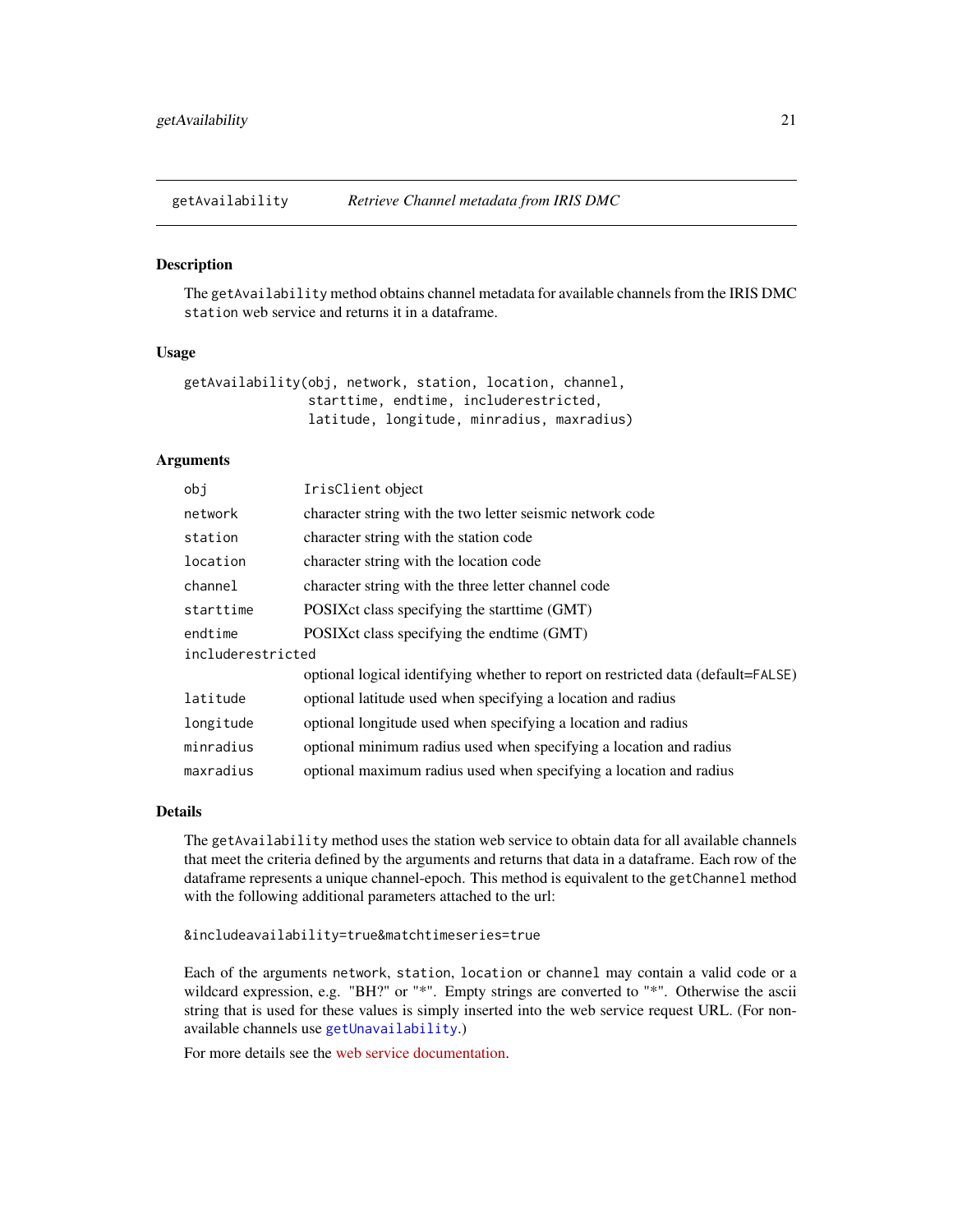## Value

A dataframe with the following columns:

```
network, station, location, channel, latitude, longitude, elevation,
  depth, azimuth, dip, instrument, scale, scalefreq, scaleunits,
 samplerate, starttime, endtime, snclId
```
Rows are ordered by snclId.

The snclId column, eg. "US.OCWA..BHE", is generated as a convenience. It is not part of the normal return from the station web service.

Note: The snclId is not a unique identifier. If the time span of interest crosses an epoch boundary where instrumentation was changed then multiple records (rows) will share the same snclId.

## Author(s)

Jonathan Callahan <jonathan@mazamascience.com>

## References

The IRIS DMC station web service:

<https://service.iris.edu/fdsnws/station/1/>

This implementation was inspired by the functionality in the obspy get\_stations() method.

```
https://docs.obspy.org/packages/autogen/obspy.clients.fdsn.client.Client.get_stations.
html
```
#### See Also

[IrisClient-class](#page-51-1), [getChannel](#page-22-1), [getUnavailability](#page-45-1)

```
# Open a connection to IRIS DMC webservices
iris <- new("IrisClient")
# Date of Nisqually quake
starttime <- as.POSIXct("2001-02-28",tz="GMT")
endtime <- starttime + 2*24*3600
# Use getEvent web service to retrieve events in this time period
result <- try(events <- getEvent(iris,starttime,endtime,6.0))
if (inherits(result,"try-error")) {
 message(geterrmessage())
} else {
 events
# biggest event is Nisqually
 eIndex <- which(events$magnitude == max(events$magnitude))
 e <- events[eIndex[1],]
```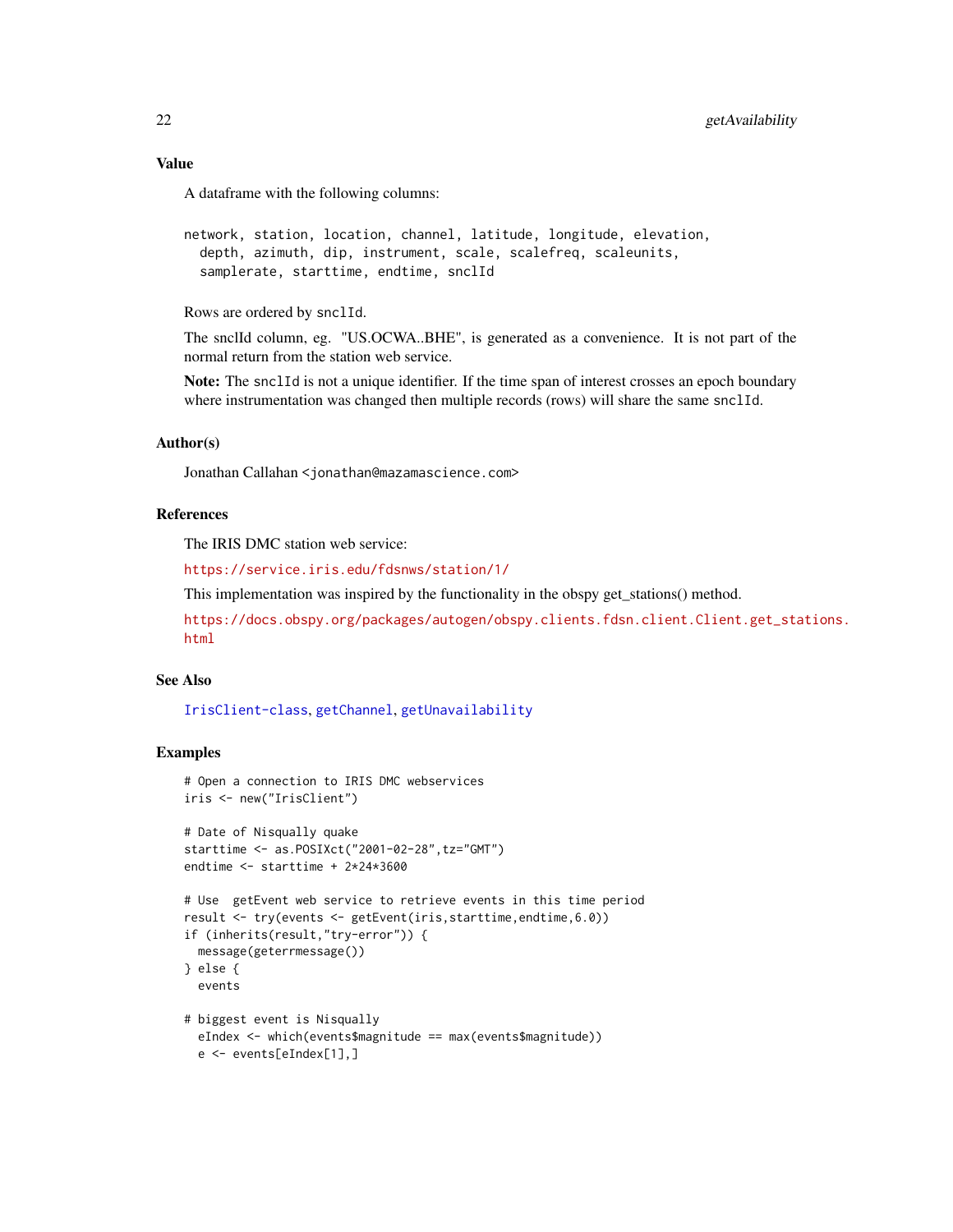## <span id="page-22-0"></span>getChannel 23

```
# Find all BHZ channels collecting data at the time of the quake and within
# 5 degrees of the quake epicenter
 result <- try(channels <- getAvailability(iris,"*","*","*","BHZ",starttime,endtime,
                           lat=e$latitude,long=e$longitude,maxradius=5))
 if (inherits(result,"try-error")) {
   message(geterrmessage())
 } else {
   channels
 }
}
```
<span id="page-22-1"></span>getChannel *Retrieve Channel metadata from IRIS DMC*

## Description

The getChannel method obtains channel metadata from the IRIS DMC station web service and returns it in a dataframe.

## Usage

```
getChannel(obj, network, station, location, channel,
           starttime, endtime, includerestricted,
          latitude, longitude, minradius, maxradius)
```
## Arguments

| obj               | IrisClient object                                                  |  |  |  |  |  |  |
|-------------------|--------------------------------------------------------------------|--|--|--|--|--|--|
| network           | character string with the two letter seismic network code          |  |  |  |  |  |  |
| station           | character string with the station code                             |  |  |  |  |  |  |
| location          | character string with the location code                            |  |  |  |  |  |  |
| channel           | character string with the three letter channel code                |  |  |  |  |  |  |
| starttime         | POSIX ct class specifying the start time (GMT)                     |  |  |  |  |  |  |
| endtime           | POSIX ct class specifying the endtime (GMT)                        |  |  |  |  |  |  |
| includerestricted |                                                                    |  |  |  |  |  |  |
|                   | optional logical identifying whether to report on restricted data  |  |  |  |  |  |  |
| latitude          | optional latitude used when specifying a location and radius       |  |  |  |  |  |  |
| longitude         | optional longitude used when specifying a location and radius      |  |  |  |  |  |  |
| minradius         | optional minimum radius used when specifying a location and radius |  |  |  |  |  |  |
| maxradius         | optional maximum radius used when specifying a location and radius |  |  |  |  |  |  |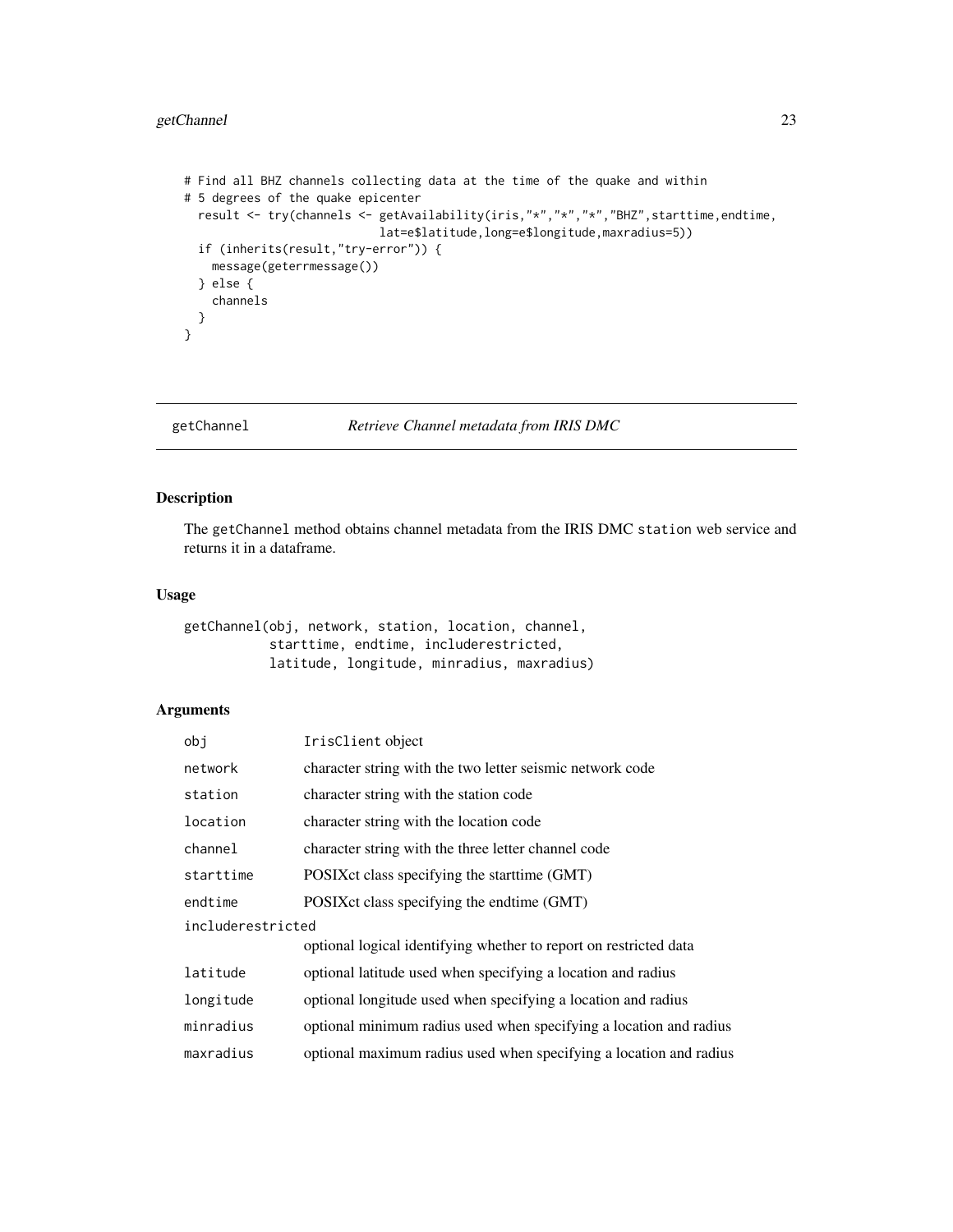## Details

The getChannel method uses the station web service to obtain data for all channels that meet the criteria defined by the arguments and returns that data in a dataframe. Each row of the dataframe represents a unique channel-epoch.

Each of the arguments network, station, location or channel may contain a valid code or a wildcard expression, e.g. "BH?" or "\*". Empty strings are converted to "\*". Otherwise the ascii string that is used for these values is simply inserted into the web service request URL.

For more details see the [webservice documentation.](https://service.iris.edu/fdsnws/station/1/)

## Value

A dataframe with the following columns:

```
network, station, location, channel, latitude, longitude, elevation,
  depth, azimuth, dip, instrument, scale, scalefreq, scaleunits,
  samplerate, starttime, endtime, snclId
```
Rows are ordered by snclId.

The snclId column, eg. "US.OCWA..BHE", is generated as a convenience. It is not part of the normal return from the station web service.

Note: The snclIds is not a unique identifier. If the time span of interest crosses an epoch boundary where instrumentation was changed then multiple records (rows) will share the same snclId.

## Author(s)

Jonathan Callahan <jonathan@mazamascience.com>

#### References

The IRIS DMC station webservice:

<https://service.iris.edu/fdsnws/station/1/>

This implementation was inspired by the functionality in the obspy get\_stations() method.

[https://docs.obspy.org/packages/autogen/obspy.clients.fdsn.client.Client.get\\_sta](https://docs.obspy.org/packages/autogen/obspy.clients.fdsn.client.Client.get_stations.html)tions. [html](https://docs.obspy.org/packages/autogen/obspy.clients.fdsn.client.Client.get_stations.html)

## See Also

[IrisClient-class](#page-51-1), [getAvailability](#page-20-1), [getUnavailability](#page-45-1)

```
# Open a connection to IRIS DMC webservices
iris <- new("IrisClient")
```

```
# Date of Nisqually quake
starttime <- as.POSIXct("2001-02-28",tz="GMT")
endtime <- starttime + 2*24*3600
```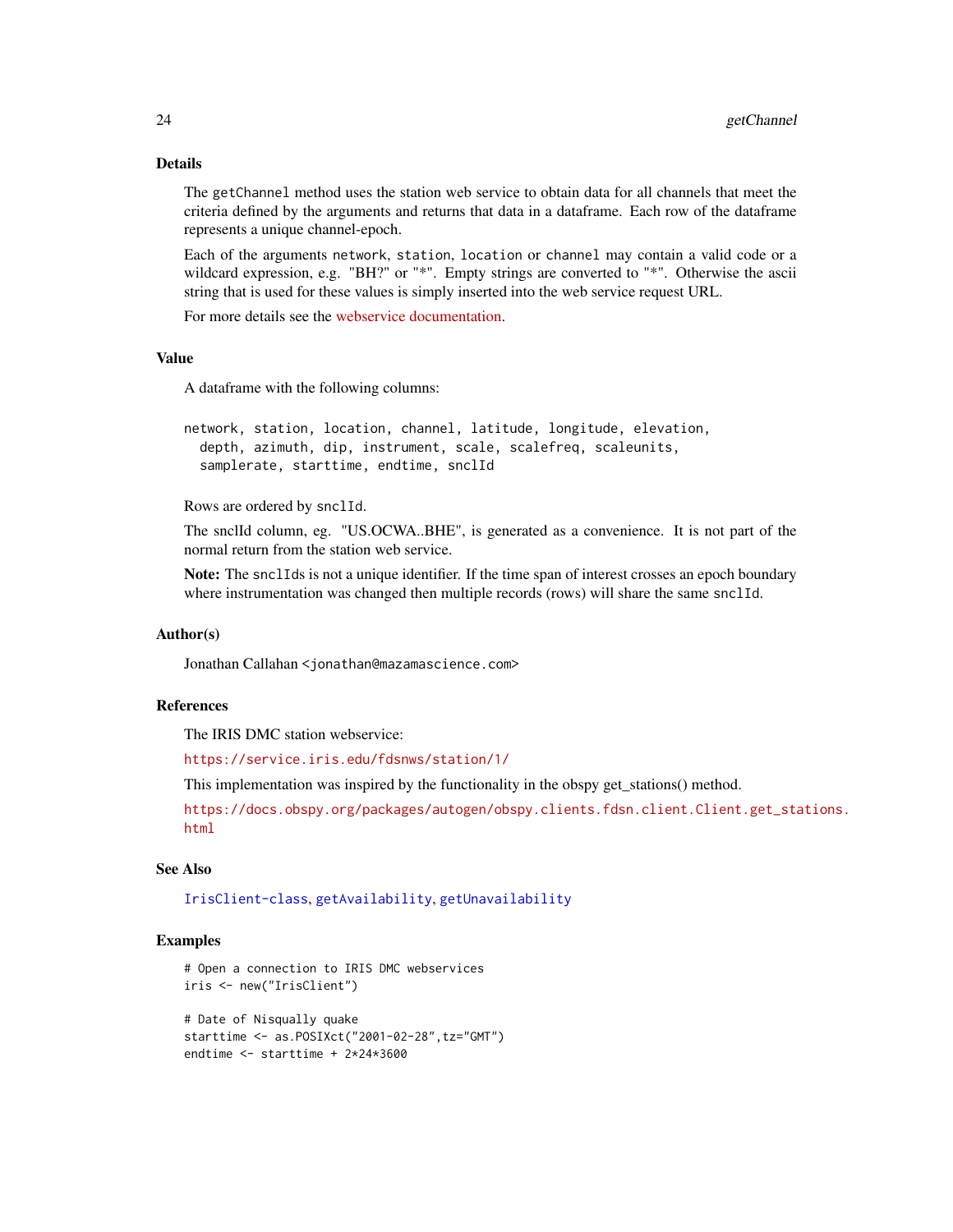```
# Use the getEvent web service to determine what events happened in this time period
result <- try(events <- getEvent(iris,starttime,endtime,6.0))
if (inherits(result,"try-error")) {
 message(geterrmessage())
} else {
 events
# biggest event is Nisqually
 eIndex <- which(events$magnitude == max(events$magnitude))
 e <- events[eIndex[1],]
}
# Which stations in the US network are within 5 degrees of the quake epicenter?
result <- try(stations <- getStation(iris,"US","*","*","BHZ",starttime,endtime,
                          lat=e$latitude,long=e$longitude,maxradius=5))
if (inherits(result,"try-error")) {
 message(geterrmessage())
} else {
 stations
}
# Get some detailed information on any BHZ channels at the "Octopus Mountain" station
result <- try(channels <- getChannel(iris,"US","OCWA","*","BHZ",starttime,endtime))
if (inherits(result,"try-error")) {
 message(geterrmessage())
} else {
 channels
}
```
getDataAvailability *Retrieve miniseed trace extents from IRIS DMC*

#### Description

The getDataAvailability method obtains miniseed time extents from the IRIS DMC availability web service and returns it in a dataframe.

#### Usage

```
getDataAvailability(obj, network, station, location, channel,starttime, endtime,
                   mergequality, mergesamplerate, mergeoverlap, mergetolerance,
                     includerestricted, excludetoolarge)
```
#### Arguments

| obi     | IrisClient object                                         |
|---------|-----------------------------------------------------------|
| network | character string with the two letter seismic network code |
| station | character string with the station code                    |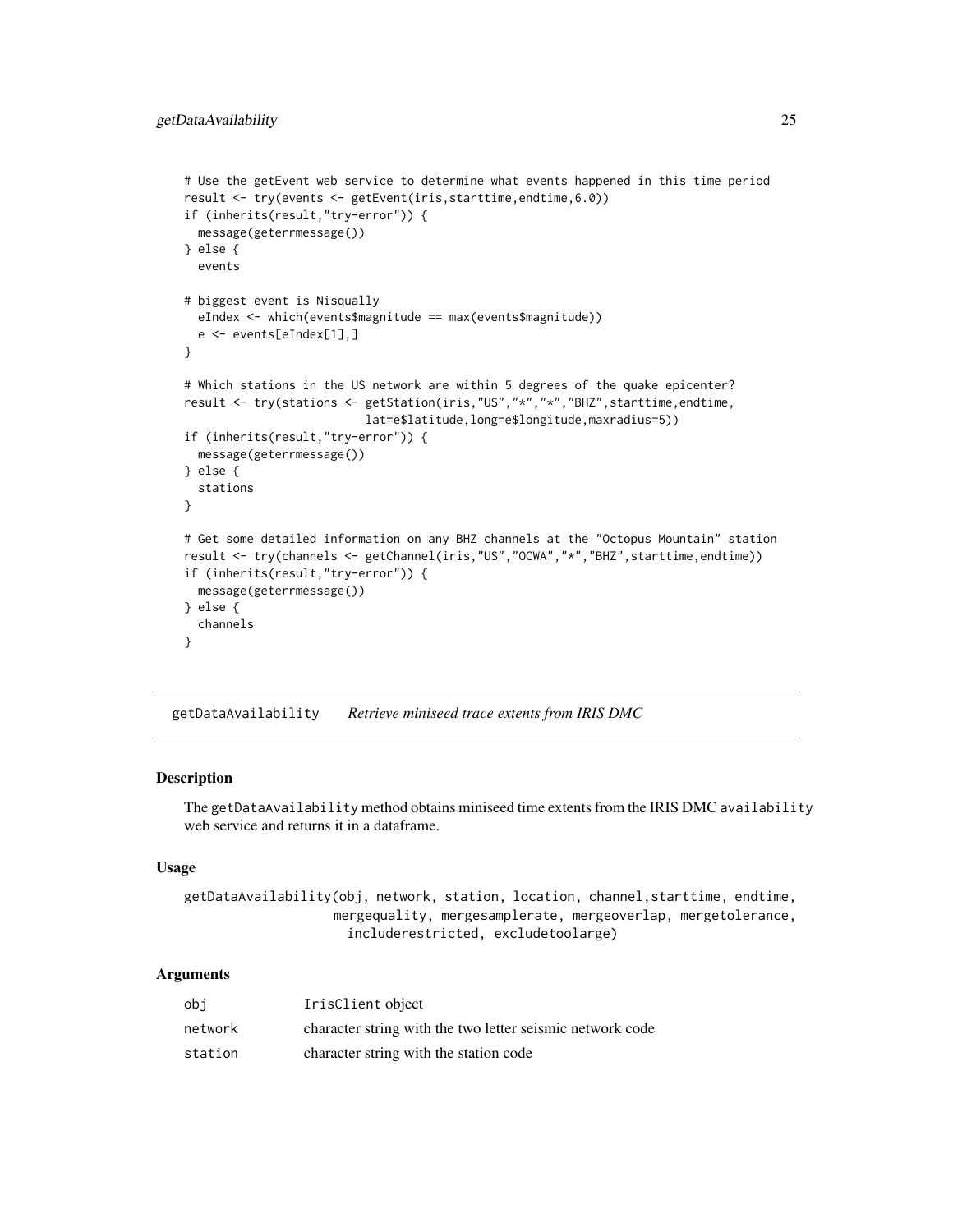| location          | character string with the location code                                                                                                                                                                                                                                                                                                      |
|-------------------|----------------------------------------------------------------------------------------------------------------------------------------------------------------------------------------------------------------------------------------------------------------------------------------------------------------------------------------------|
| channel           | character string with the three letter channel code                                                                                                                                                                                                                                                                                          |
| starttime         | POSIX ct class specifying the start time (GMT)                                                                                                                                                                                                                                                                                               |
| endtime           | POSIX ct class specifying the endtime (GMT)                                                                                                                                                                                                                                                                                                  |
| mergequality      | optional logical identifying if timespans with differing qualities are grouped to-<br>gether (default=TRUE)                                                                                                                                                                                                                                  |
| mergesamplerate   |                                                                                                                                                                                                                                                                                                                                              |
|                   | optional logical identifying if timespans from data with differing sample rates<br>are grouped together (default=FALSE)                                                                                                                                                                                                                      |
| mergeoverlap      | optional logical identifying if overlapping timespans are merged together (de-<br>fault=TRUE)                                                                                                                                                                                                                                                |
|                   | mergetolerance optional numeric. Time spans separated by less than or equal to the mergetol-<br>erance value in seconds are merged together. To have an effect, the mergetol-<br>erance value must be larger than 1.5 times the sample period. This implements<br>the mergegaps option in the fdsnws availability web service specification. |
| includerestricted |                                                                                                                                                                                                                                                                                                                                              |
|                   | optional logical identifying whether to report on restricted data (default=FALSE)                                                                                                                                                                                                                                                            |
| excludetoolarge   |                                                                                                                                                                                                                                                                                                                                              |
|                   | optional logical, if TRUE sets the fdsnws availability web service option "limit=500000".<br>default=TRUE                                                                                                                                                                                                                                    |

#### Details

The getDataAvailability method uses the FDSNWS availability service to obtain start and endtimes for all continuous trace segments in the IRIS (or other) archive for the requested network, station, location, channels and returns that data in a dataframe. Each row of the dataframe represents a unique data trace extent.

Each of the arguments network, station, location or channel may contain a valid code or a wildcard expression, e.g. "BH?" or "\*". Empty strings are converted to "\*". Otherwise the ascii string that is used for these values is simply inserted into the web service request URL.

For more details see the [web service documentation.](https://service.iris.edu/fdsnws/availability/1/)

#### Value

A dataframe with the following columns:

mergequality=TRUE and mergesamplerate=FALSE (defaults):

network, station, location, channel, samplerate, starttime, endtime, snclId

mergequality=TRUE and mergesamplerate=TRUE:

network, station, location, channel, starttime, endtime, snclId

mergequality=FALSE and mergesamplerate=FALSE: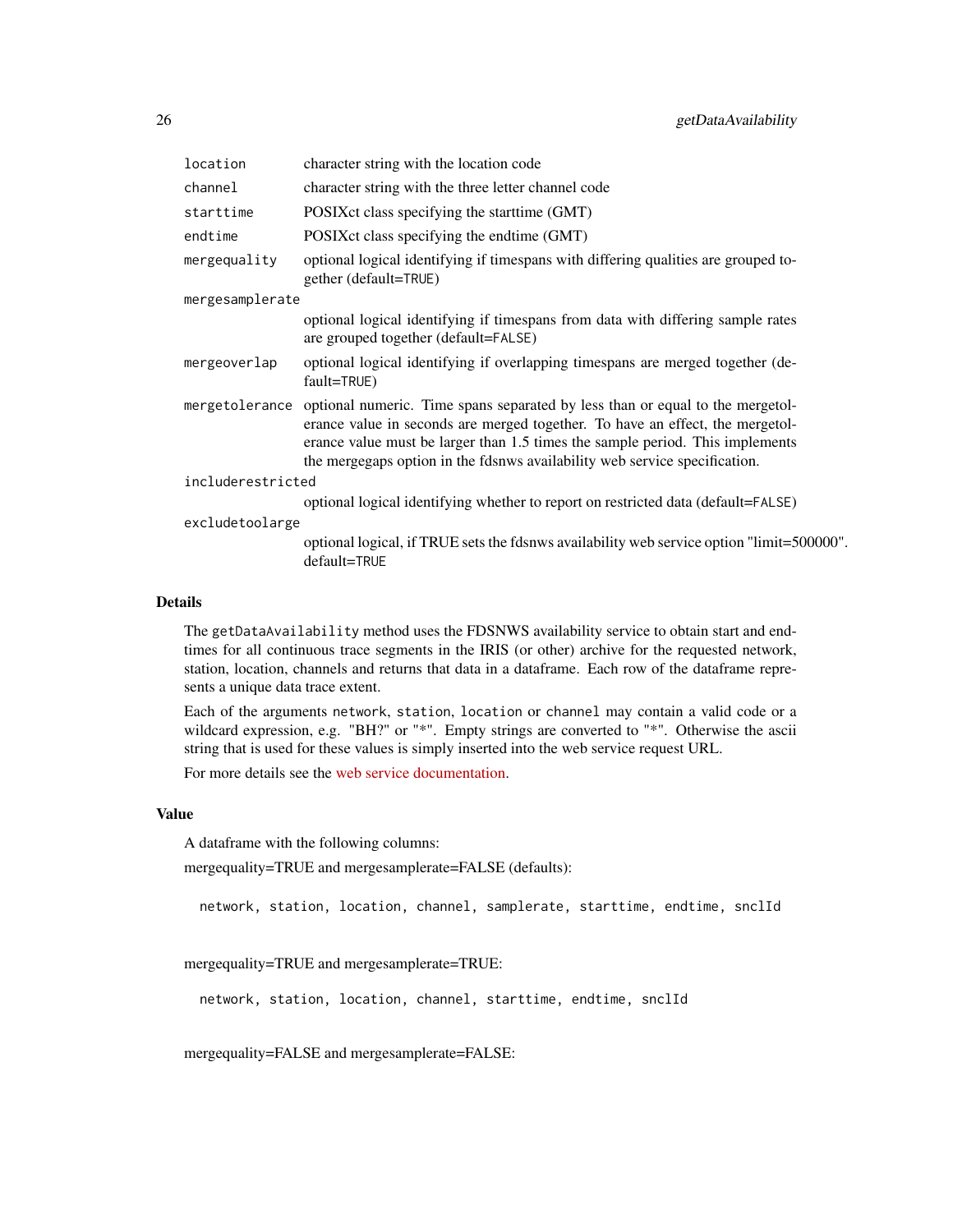network, station, location, channel, quality, samplerate, starttime, endtime, snclId

mergequality=FALSE and mergesamplerate=TRUE:

network, station, location, channel, quality, starttime, endtime, snclId

Rows are ordered by snclId.

The snclId column, eg. "US.OCWA..BHE", is generated as a convenience. It is not part of the normal return from the station web service.

#### Author(s)

Gillian Sharer <gillian@iris.washington.edu>

## References

The IRIS DMC station web service:

<https://service.iris.edu/fdsnws/availability/1/> [https://service.iris.edu/ph5ws/a](https://service.iris.edu/ph5ws/availability/1/)vailability/ [1/](https://service.iris.edu/ph5ws/availability/1/)

#### See Also

[IrisClient-class](#page-51-1)

```
# Open a connection to IRIS DMC webservices
iris <- new("IrisClient")
starttime <- as.POSIXct("2018-01-01",tz="GMT")
endtime <- as.POSIXct("2019-01-01",tz="GMT")
network <- "TA"
station <- "M22K"
channel <- "BHZ"
result <- try(traceList <- getDataAvailability(iris,network,station,"*",channel,starttime,endtime))
if (inherits(result,"try-error")) {
 message(geterrmessage())
} else {
  traceList
}
```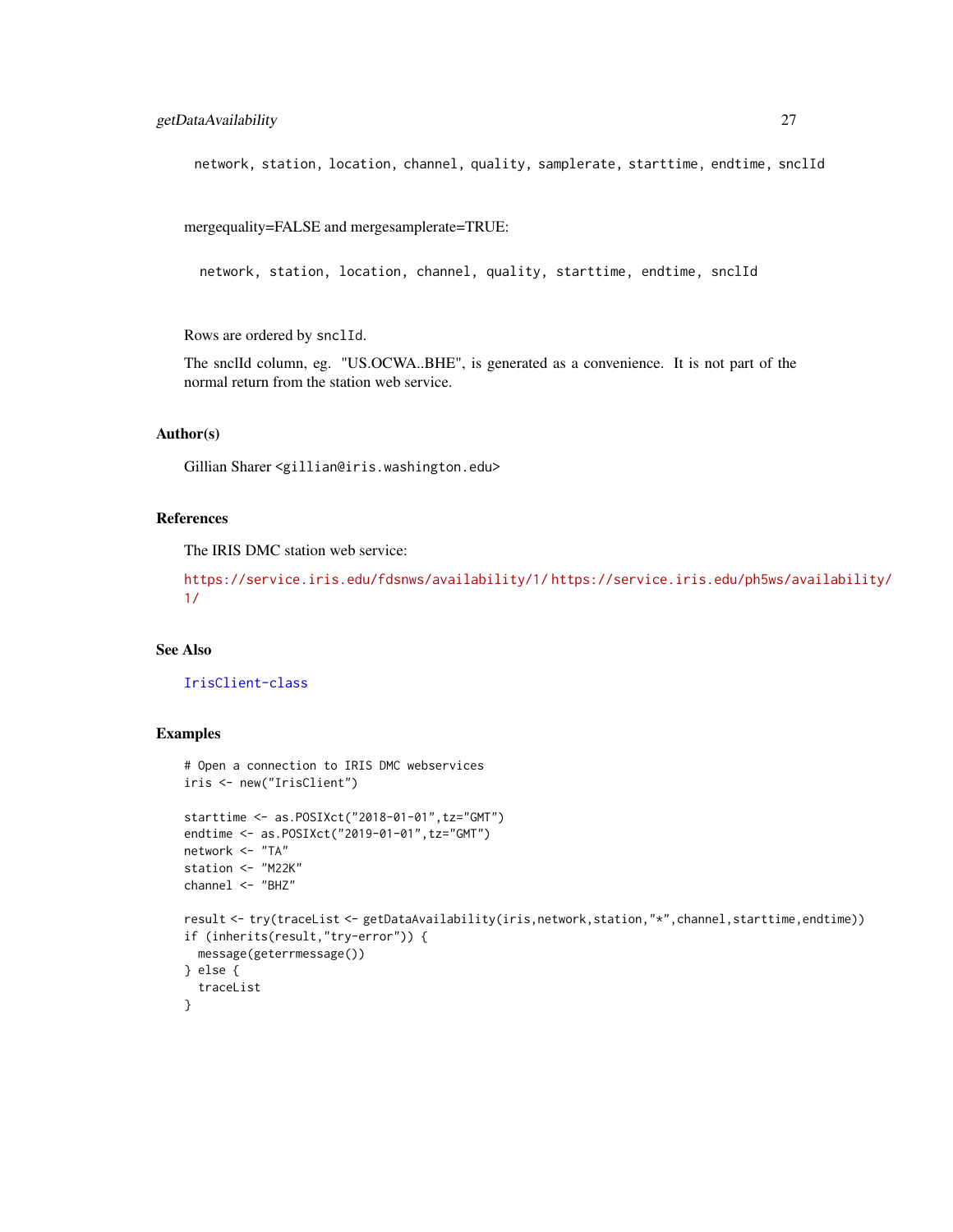<span id="page-27-1"></span><span id="page-27-0"></span>

#### Description

The getDataselect method makes a request of the IRIS DMC dataselect webservice and returns a Stream object in which individual Traces have been sorted by start time.

#### Usage

getDataselect(obj, network, station, location, channel, starttime, endtime, ...)

## Arguments

| obi       | IrisClient object                                                                                                                                                                                                                                                                                                                                                                                                                                                                                                                                                                                     |
|-----------|-------------------------------------------------------------------------------------------------------------------------------------------------------------------------------------------------------------------------------------------------------------------------------------------------------------------------------------------------------------------------------------------------------------------------------------------------------------------------------------------------------------------------------------------------------------------------------------------------------|
| network   | character string with the two letter seismic network code                                                                                                                                                                                                                                                                                                                                                                                                                                                                                                                                             |
| station   | character string with the station code                                                                                                                                                                                                                                                                                                                                                                                                                                                                                                                                                                |
| location  | character string with the location code                                                                                                                                                                                                                                                                                                                                                                                                                                                                                                                                                               |
| channel   | character string with the three letter channel code                                                                                                                                                                                                                                                                                                                                                                                                                                                                                                                                                   |
| starttime | POSIX ct class specifying the start time (GMT)                                                                                                                                                                                                                                                                                                                                                                                                                                                                                                                                                        |
| endtime   | POSIX ct class specifying the endtime (GMT)                                                                                                                                                                                                                                                                                                                                                                                                                                                                                                                                                           |
|           | optional arguments quality optional character string identifying the quality.<br>IRIS webservices defaults to quality="M". repository optional character string<br>identifying whether to exclusively search primary archive or realtime collection<br>buffers. Acceptable values are "primary" or "realtime". If not specified, IRIS<br>webservices defaults to both repositories. inclusive End optional logical de-<br>termining whether the endtime is inclusive (default = TRUE) ignoreEpoch op-<br>tional logical defining behavior when multiple epochs are encountered (default<br>$=$ FALSE) |

#### Details

This is the primary method for retrieving seismic data. Data requests are made through the dataselect webservice and returned data are parsed using the internal miniseed2Stream() function.

If the location argument contains an empty string to specify a 'blank' location code, a location code of "--" will be used in the dataselect request URL. (See [dataselect documentation.](https://service.iris.edu/fdsnws/dataselect/1/))

If inclusiveEnd=FALSE, then getDataselect will subtract 0.000001 seconds from the endtime before passing the value to the dataselect webservice. An endtime of, e.g., as.POSIXct("2016-01-03", tz="GMT") will be passed into dataselect as end=2016-01-02T23:59:59.999999. A data sample at time 2016-01-03T00:00:00 will not be returned unless inclusiveEnd=TRUE.

Error returns from the webservice will stop evaluation and generate an error message.

Sometimes the station webservice will return multiple records for the same SNCL, each with a different scale or starttime. These represent different *epochs* with potentially different metadata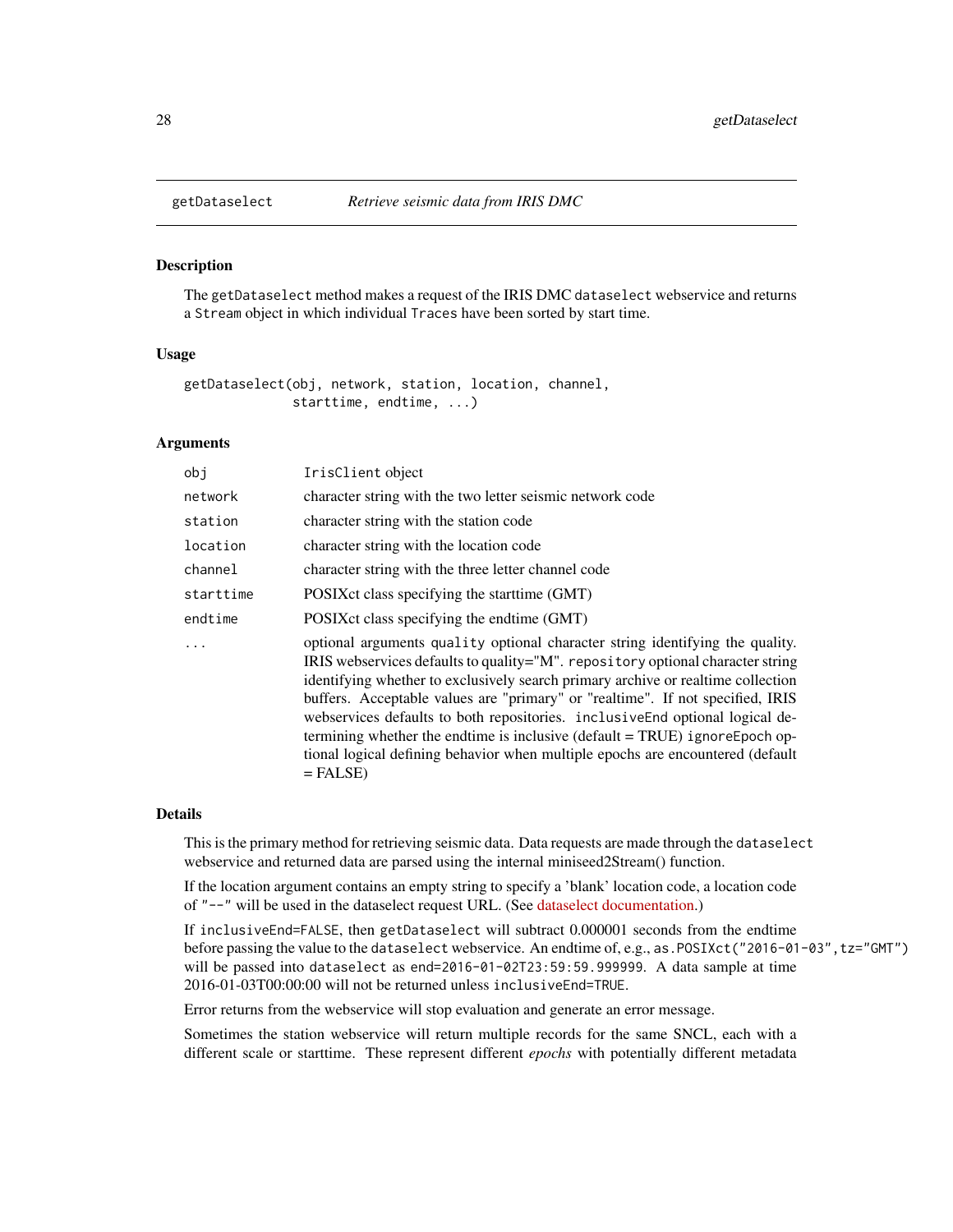## getDataselect 29

parameters for the SNCL and, by default, will cause a 'Multiple epochs' error message to be generated.

Handling all possible metadata differences so that the data may be merged is beyond the scope of this package. Instead, to avoid errors, users may specify ignoreEpoch=TRUE in which case the very first SNCL-epoch encountered will be used and all others will be discarded.

For access to restricted data, getDataselect will look for system environmental variable "IrisClient\_netrc" which should point to a .netrc authentication file.

## Value

A new Stream object is returned.

#### Author(s)

Jonathan Callahan <jonathan@mazamascience.com>

#### References

The IRIS DMC dataselect webservice:

<https://service.iris.edu/fdsnws/dataselect/1/>

This implementation is similar in functionality to the obspy dataselect function: [https://docs.obspy.org/\\_modules/obspy/clients/fdsn/client.html](https://docs.obspy.org/_modules/obspy/clients/fdsn/client.html)

#### See Also

[getSNCL](#page-38-1), [IrisClient-class](#page-51-1)

```
## Not run:
# Open a connection to IRIS DMC webservices
iris <- new("IrisClient")
options("nanotimeFormat"="%Y-%m-%dT%H-%M-%E9S")
# Use getDataselect to request data for II.JTS.00.BHZ
starttime <- as.POSIXct("2001-02-28",tz="GMT")
endtime <- as.POSIXct("2001-03-01",tz="GMT")
st <- getDataselect(iris, "II","JTS","00","BHZ",starttime, endtime,
                    inclusiveEnd=FALSE,ignoreEpoch=TRUE)
# Display structure of trace(s)
str(st)
# Plot trace
plot(st)
## End(Not run)
```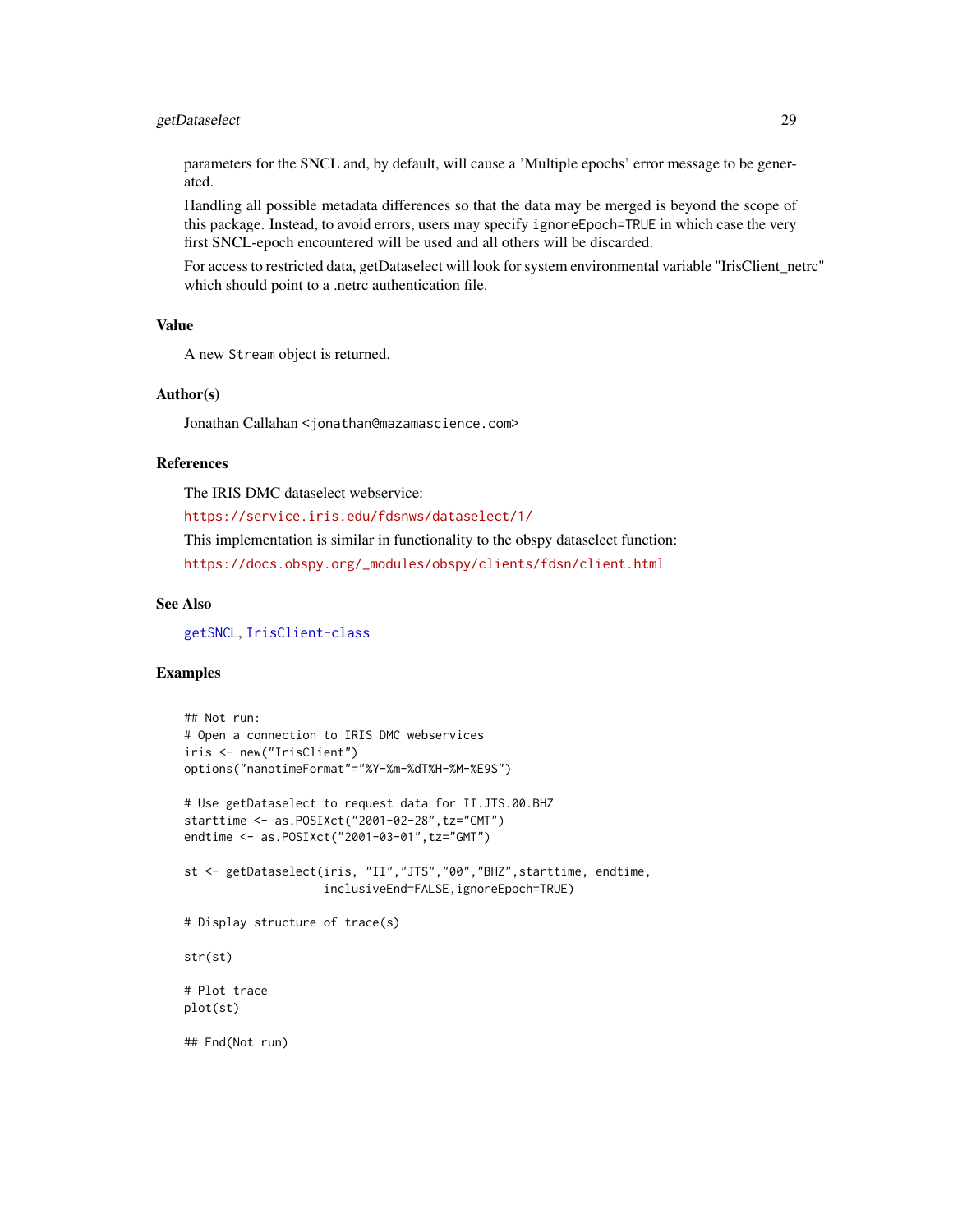<span id="page-29-0"></span>

#### Description

The getDistaz method obtains great circle distance data from the IRIS DMC distaz web service.

#### Usage

getDistaz(obj, latitude, longitude, staLatitude, staLongitude)

#### Arguments

| obj          | an IrisClient object         |
|--------------|------------------------------|
| latitude     | latitude of seismic event    |
| longitude    | longitude of seismic event   |
| staLatitude  | latitude of seismic station  |
| staLongitude | longitude of seismic station |

## Details

The distance-azimuth service will calculate the great-circle angular distance, azimuth, and back azimuth between two geographic coordinate pairs. Azimuth and back azimuth are measured clockwise from North.

## Value

A dataframe with the following columns:

ellipsoid.semiMajorAxis, ellipsoid.flattening, ellipsoid.name, fromlat, fromlon, tolat, tolon, azimuth,backAzimuth, distance, distanceMeters

Where fromlat is the event latitude, fromlon is the event longitude, tolat is the station latitude, and tolon is the station longitude. azimuth, backAzimuth, and distance are measured in degrees. distanceMeters is distance in meters. ellipsoid.semiMajorAxis, ellipsoid.flattening, and ellipsoid.name refer to the World Geodetic System standard coordinate system version used to correct for ellipticity when converting to geocentric latitudes.

Only a single row is returned.

## Author(s)

Jonathan Callahan <jonathan@mazamascience.com>

## References

The IRIS DMC distaz webservice:

<https://service.iris.edu/irisws/distaz/1/>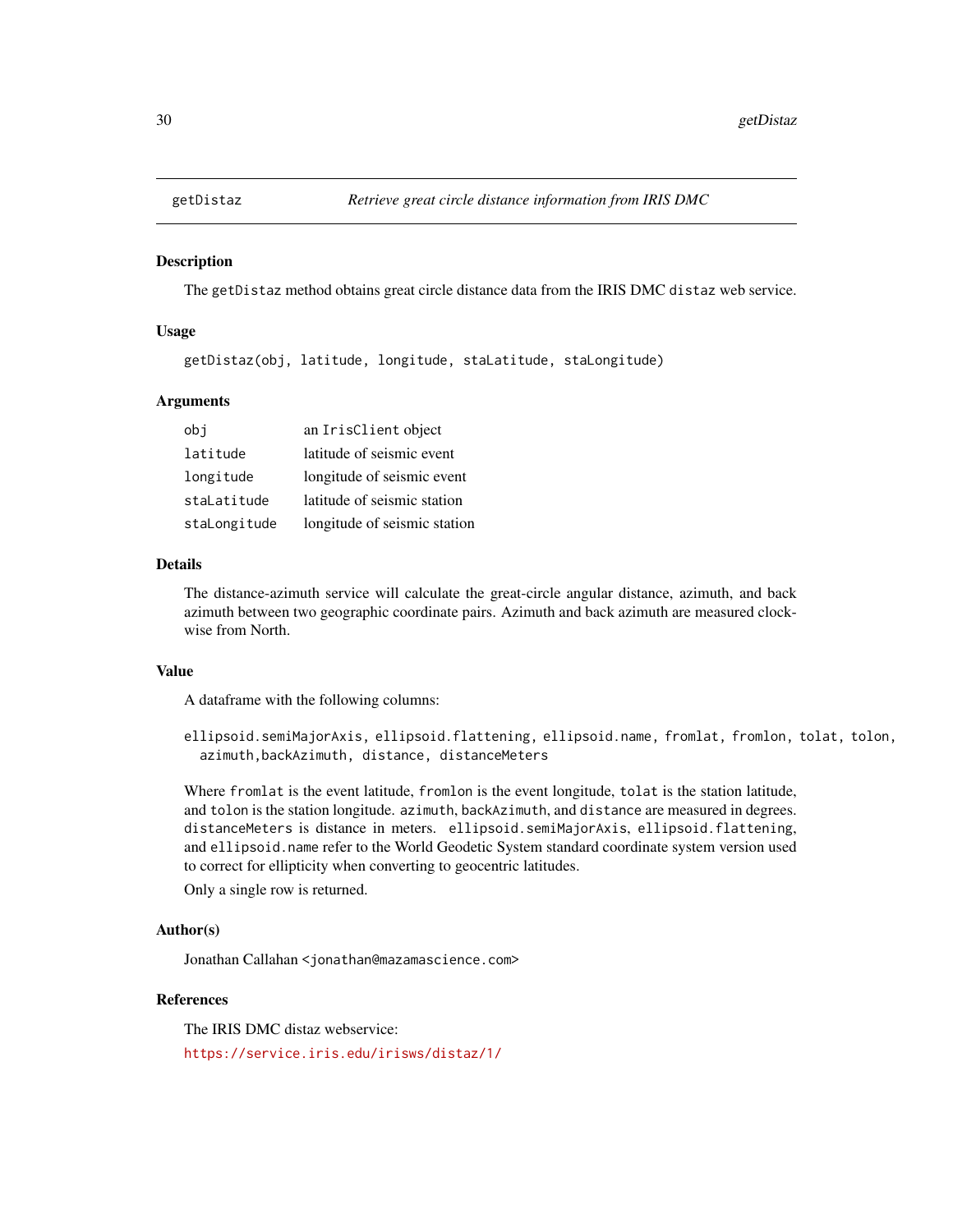## <span id="page-30-0"></span>getEvalresp 31

## See Also

[IrisClient-class](#page-51-1)

getEvalresp *Retrieve instrument response information from IRIS DMC*

## Description

The getEvalresp method obtains instrument response data from the IRIS DMC evalresp webservice.

#### Usage

```
getEvalresp(obj, network, station, location, channel,
            time, minfreq, maxfreq, nfreq, units, output, spacing)
```
## Arguments

| obj      | an IrisClient object                                                                                               |
|----------|--------------------------------------------------------------------------------------------------------------------|
| network  | character string with the two letter seismic network code                                                          |
| station  | character string with the station code                                                                             |
| location | character string with the location code                                                                            |
| channel  | character string with the three letter channel code                                                                |
| time     | POSIX ct class specifying the time at which response is evaluated (GMT)                                            |
| minfreq  | optional minimum frequency at which response will be evaluated                                                     |
| maxfreq  | optional maximum frequency at which response will be evaluated                                                     |
| nfreg    | optional number of frequencies at which response will be evaluated                                                 |
| units    | optional code specifying unit conversion                                                                           |
| output   | optional code specifying output type (default="fap")                                                               |
| spacing  | optional code specifying spacing, accepted values are "lin" or "linear", "log" or<br>"logarithmic" (default="log") |
|          |                                                                                                                    |

#### Details

The evalresp webservice responds to requests with data that can be used to remove instrument response from a seismic signal.

Each of network, station or channel should contain a valid code without wildcards. The ascii string that is used for these values is simply passed through to evalresp.

If the location argument contains an empty string to specify a 'blank' location code, a location code of "--" will be used in the dataselect request URL. (See [dataselect documentation.](https://service.iris.edu/fdsnws/dataselect/1/))

The response from evalresp is converted into a dataframe with rows in order of increasing frequency.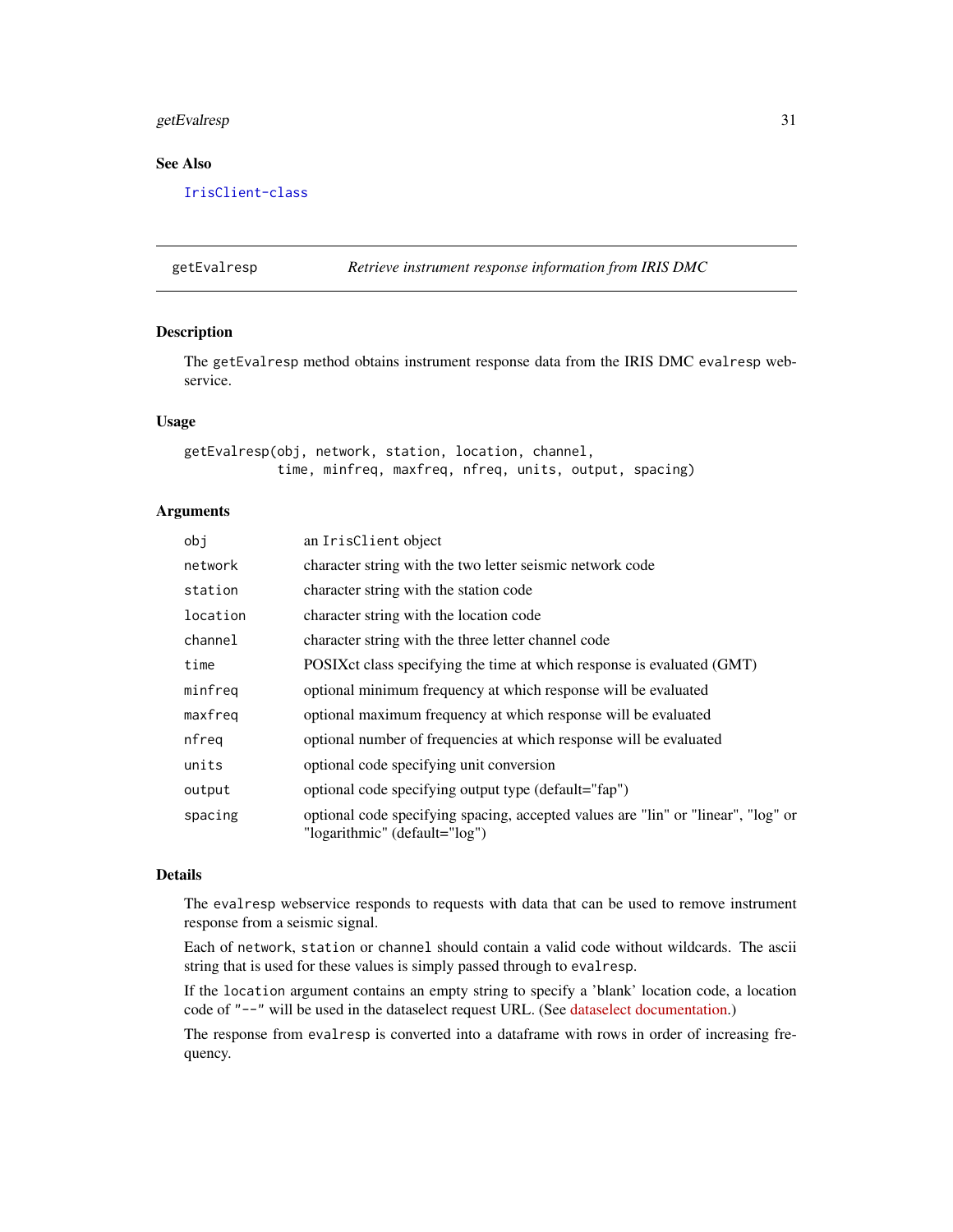## <span id="page-31-0"></span>Value

For output="fap", a dataframe with columns named:

freq, amp, phase

For output="cs", a dataframe with columns named:

freq, real, imag

## Author(s)

Jonathan Callahan <jonathan@mazamascience.com>

## References

The IRIS DMC evalresp webservice: <https://service.iris.edu/irisws/evalresp/1/>

## See Also

[IrisClient-class](#page-51-1),

getEvent *Retrieve seismic event information from the USGS NEIC*

## Description

The getEvent method obtains seismic event data from the USGS NEIC event webservice.

## Usage

```
getEvent(obj, starttime, endtime, minmag, maxmag, magtype,
        mindepth, maxdepth)
```
## Arguments

| obi       | an IrisClient object                                                       |
|-----------|----------------------------------------------------------------------------|
| starttime | POSIX ct class limiting results to events occurring after start time (GMT) |
| endtime   | POSIX ct class limiting results to events occurring before endtime (GMT)   |
| minmag    | optional minimum magnitude                                                 |
| maxmag    | optional maximum magnitude                                                 |
| magtype   | optional magnitude type                                                    |
| mindepth  | optional minimum depth (km)                                                |
| maxdepth  | optional maximum depth (km)                                                |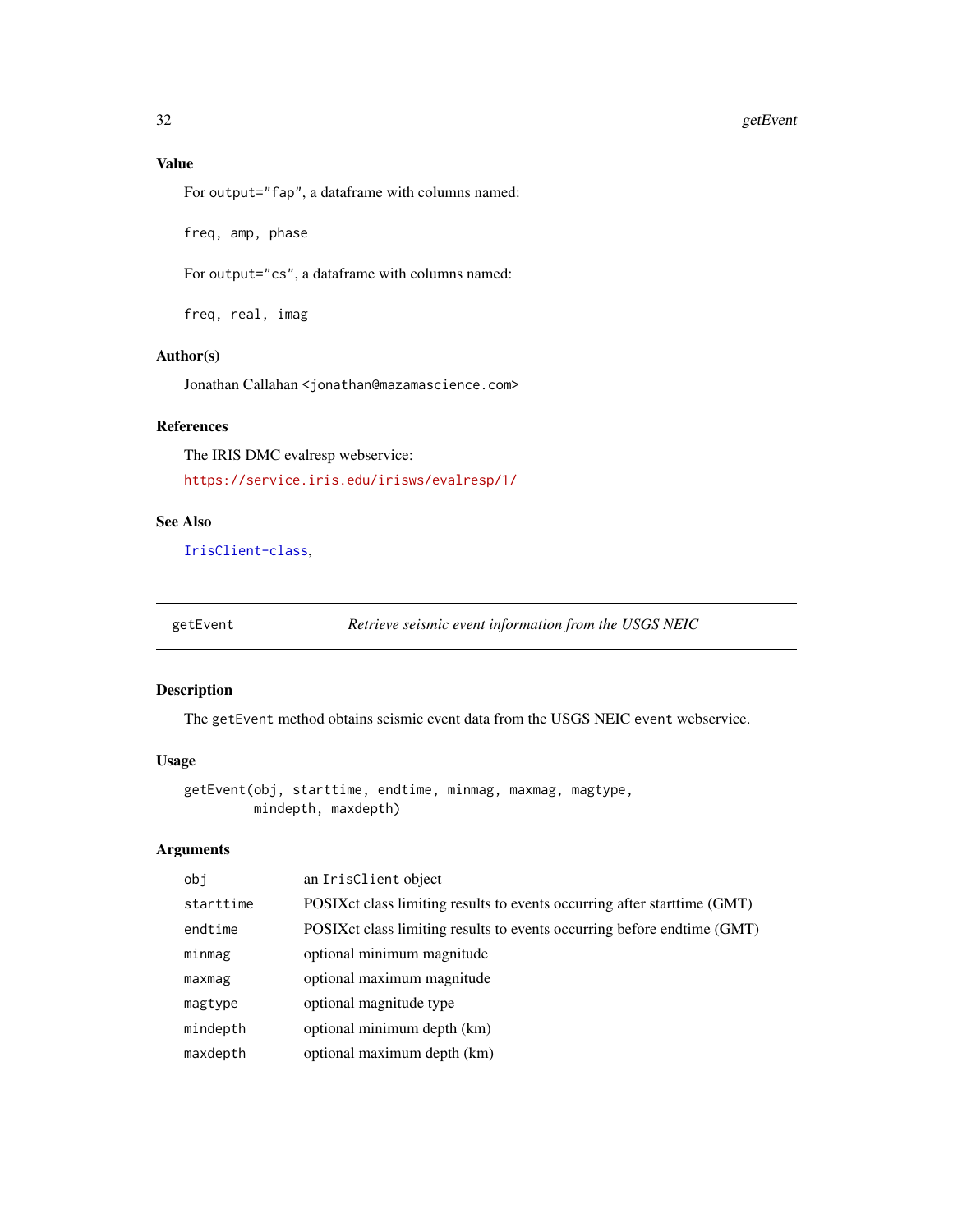#### getEvent 33

## Details

The getEvent method uses the event web service to obtain data for all events that meet the criteria defined by the arguments and returns that data in a dataframe. Each row of the dataframe represents a unique event.

getEvent calls to the IRIS event webservice now go to https://earthquake.usgs.gov/fdsnws/event/1/. If obj@site is something other than "https://service.iris.edu", getEvent will point to obj@site/fdsnws/event/1/. The event service must be able to output format=text.

## Value

A dataframe with the following columns:

eventId ,time, latitude, longitude, depth, author, cCatalog, contributor, contributorId, magType, magnitude, magAuthor, eventLocationName

Rows are ordered by time.

NOTE: column names are identical to the names returned from the event web service with the exception of "latitude" for "lat" and "longitude" for "lon". The longer names are used for internal consistency – all other web services return columns named "latitude" and "longitude".

## Author(s)

Jonathan Callahan <jonathan@mazamascience.com>

## References

The USGS event webservice: <https://earthquake.usgs.gov/fdsnws/event/1/>

## See Also

[IrisClient-class](#page-51-1),

```
## Not run:
# NOTE: 'maps' and 'mapdata' packages must be installed
#require(maps)
#require(mapdata)
# Open a connection to IRIS DMC webservices
iris <- new("IrisClient")
# Get events > mag 5.0 over a week in June of 2012
starttime <- as.POSIXct("2012-06-21", tz="GMT")
endtime <- starttime + 3600 * 24 * 7
result <- try(events <- getEvent(iris, starttime, endtime, minmag=5.0))
if (inherits(result,"try-error")) {
 message(geterrmessage())
} else {
```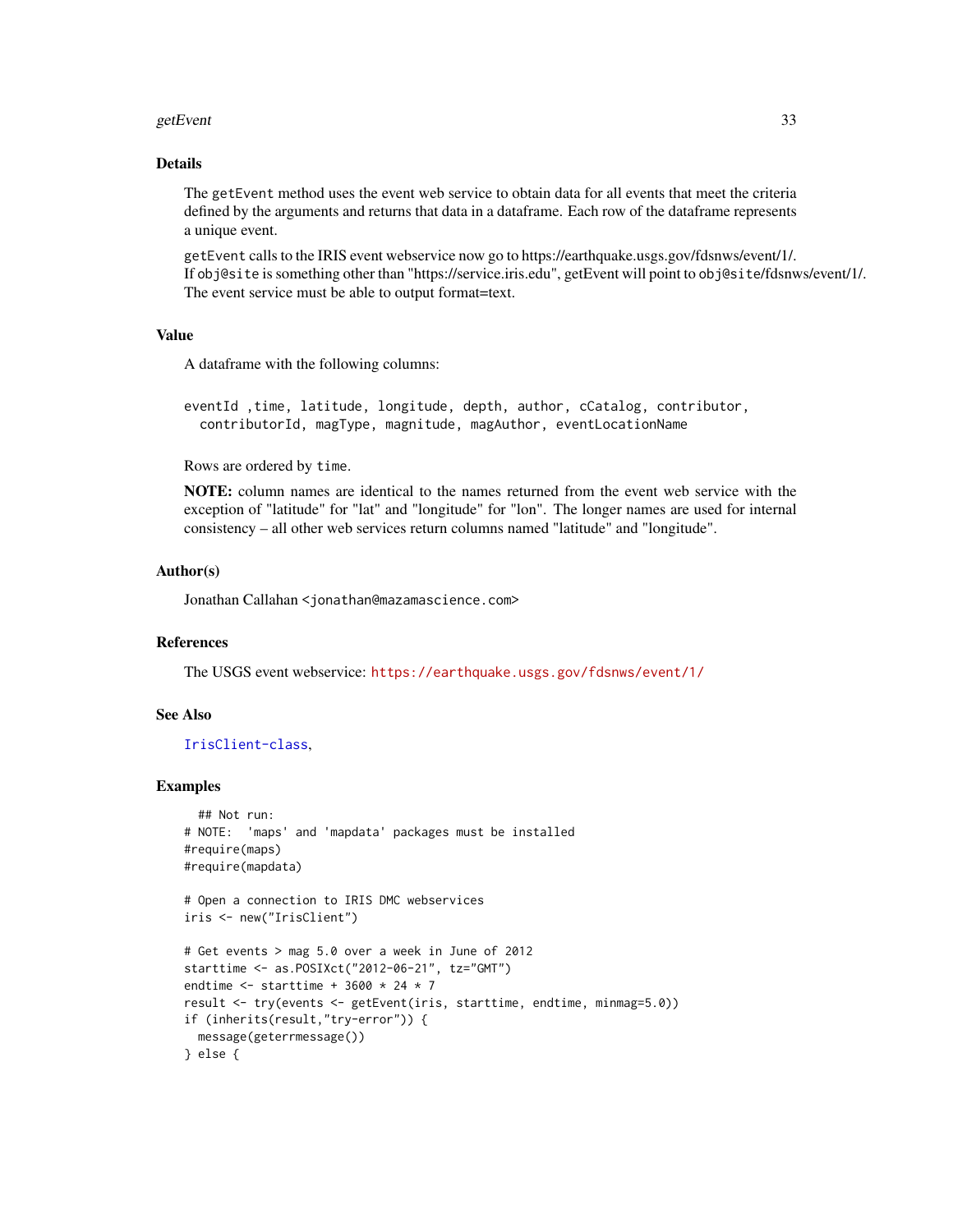```
# Look at all events
 print(paste(nrow(events),"earthquakes found with magnitude > 5.0"))
# Plot events on a map
 #map('world')
 #points(events$longitude, events$latitude, pch=16, cex=1.5, col='red')
 #labels <- paste(" ", as.character(round(events$magnitude,1)), sep="")
 #text(events$longitude, events$latitude, labels=labels, pos=4, cex=1.2, col='red3')
 }
```
## End(Not run)

getGaps *Gap analysis*

#### Description

The getGaps method calculates data dropouts that occur within the requested time range associated with a Stream.

A Stream object returned by [getDataselect](#page-27-1) contains a list of individual Trace objects, each of which is guaranteed to contain a continuous array of data in each Trace@data slot. Each TraceHeader also contains a starttime and an endtime defining a period of uninterrupted data collection.

Data dropouts are determined by examining the requestedStartime and requestedEndtime slots associated with the Stream and the starttime and endtime slots found in the each TraceHeader.

## Usage

getGaps(x, min\_gap)

#### Arguments

|         | Stream object                                                                |
|---------|------------------------------------------------------------------------------|
| mın_gap | minimum gap (sec) below which gaps will be ignored (default=1/sampling_rate) |

#### Details

This method first checks the SNCL id of each Trace to make sure they are identical and generates an error if they are not. Mismatches in the sampling\_rate will also generate an error.

The data gaps (in seconds) within a Stream are determined and the associated sampling\_rate is used to calculate the number of missing values in each gap. The length of the gaps and nsamples vectors in the returned list will be one more than the number of Traces (inital gap + gaps between  $traces + final gap$ ).

Gaps smaller than min\_gap are set to 0. Values of min\_gap smaller than 1/sampling\_rate will be ignored and the default value will be used instead.

Overlaps will appear as gaps with negative values.

<span id="page-33-0"></span>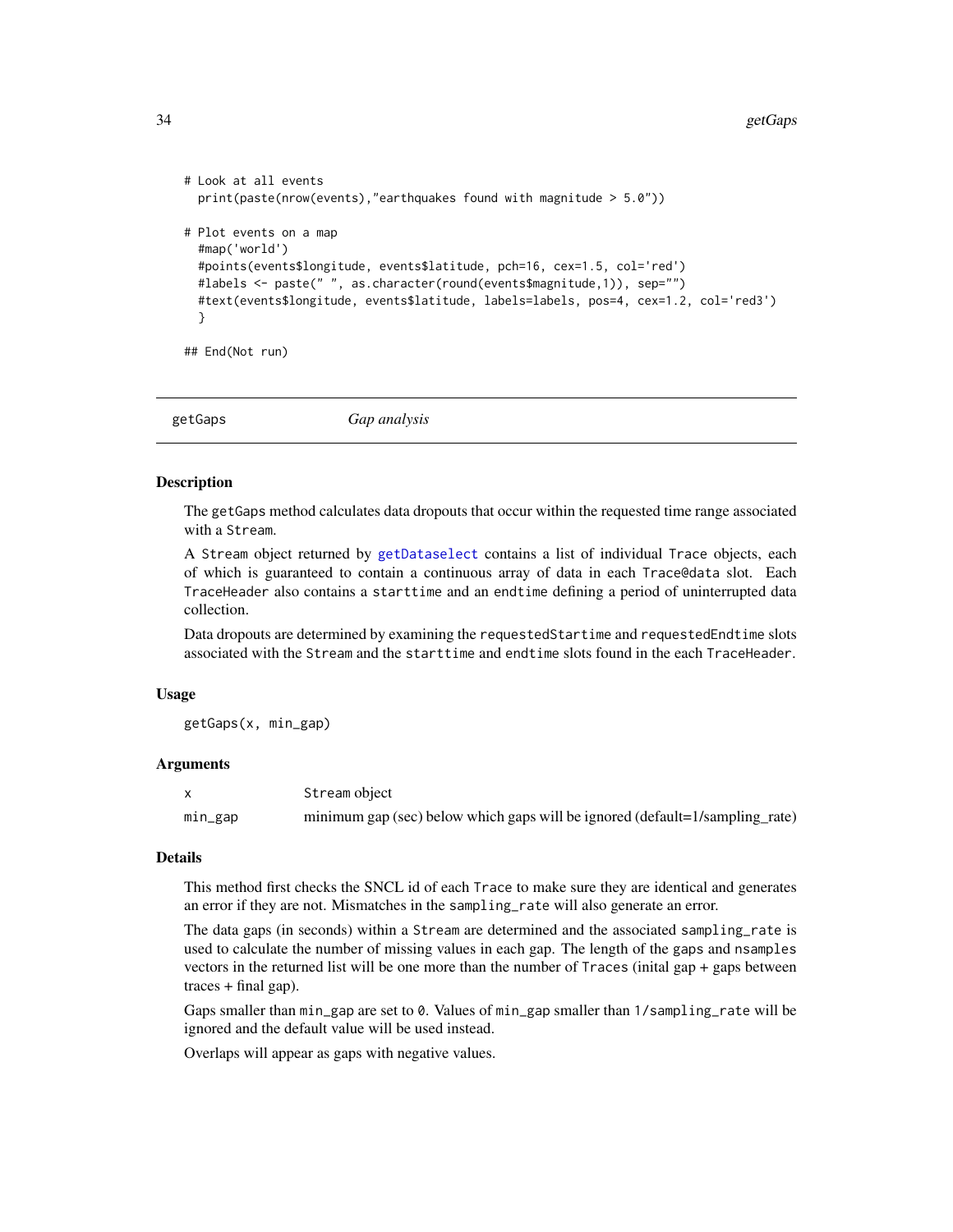## <span id="page-34-0"></span>getNetwork 35

## Value

A list is returned with the following elements:

- gaps numeric vector of data gaps within a Stream
- nsamples number of missing samples associated with each gap

## Author(s)

Jonathan Callahan <jonathan@mazamascience.com>

#### Examples

```
## Not run:
# Open a connection to IRIS DMC webservices
iris <- new("IrisClient")
starttime <- as.POSIXct("2012-01-24", tz="GMT")
endtime <- as.POSIXct("2012-01-25", tz="GMT")
# Get the waveform
st <- getDataselect(iris,"AK","PIN","","BHZ",starttime,endtime)
# Save the gap analysis in a variable
gapInfo <- getGaps(st)
# See what information is availble
names(gapInfo)
# Look at a histogram of data dropouts
hist(gapInfo$nsamples, breaks=50,
     main="Data Gaps in AK.PIN..BHZ Jan 24, 2012",
     xlab="number of missing samples per gap")
## End(Not run)
```
getNetwork *Retrieve Network metadata from IRIS DMC*

#### Description

The getNetwork method obtains network metadata from the IRIS DMC station web service and returns it in a dataframe.

#### Usage

getNetwork(obj, network, station, location, channel, starttime, endtime, includerestricted, latitude, longitude, minradius, maxradius)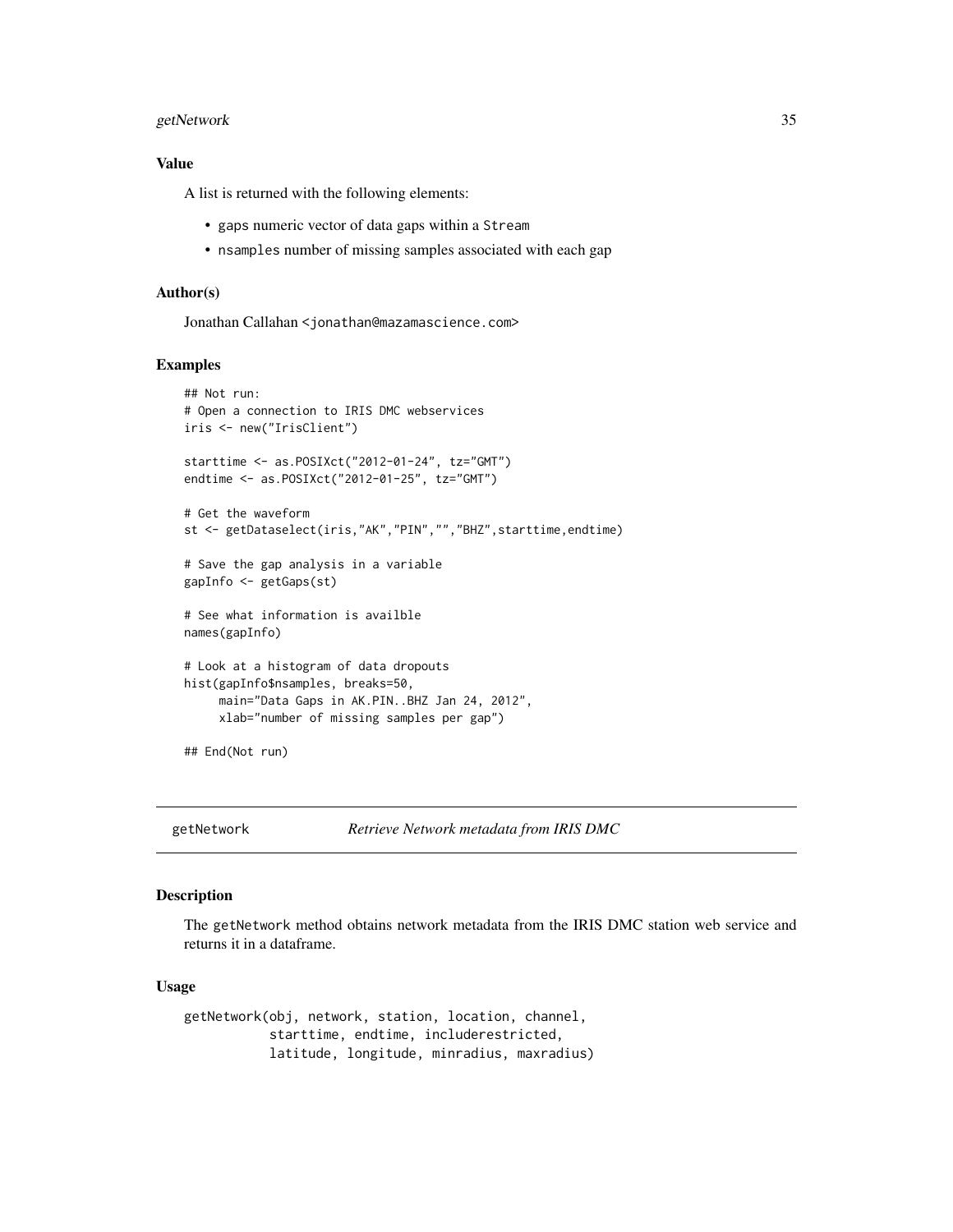#### **Arguments**

| obi               | IrisClient object                                                                 |
|-------------------|-----------------------------------------------------------------------------------|
| network           | character string with the two letter seismic network code                         |
| station           | character string with the station code                                            |
| location          | character string with the location code                                           |
| channel           | character string with the three letter channel code                               |
| starttime         | POSIX ct class specifying the start time (GMT)                                    |
| endtime           | POSIX ct class specifying the endtime (GMT)                                       |
| includerestricted |                                                                                   |
|                   | optional logical identifying whether to report on restricted data (default=FALSE) |
| latitude          | optional latitude used when specifying a location and radius                      |
| longitude         | optional longitude used when specifying a location and radius                     |
| minradius         | optional minimum radius used when specifying a location and radius                |
| maxradius         | optional maximum radius used when specifying a location and radius                |

## Details

The getNetwork method utilizes the station web service to return data for all stations that meet the criteria defined by the arguments and returns that data in a dataframe. Each row of the dataframe represents a unique network.

Each of the arguments network, station, location or channel may contain a valid code or a wildcard expression, e.g. "BH?" or "\*". Empty strings are converted to "\*". Otherwise, the ascii string that is used for these values is simply inserted into the web service request URL.

For more details see the [web service documentation.](https://service.iris.edu/fdsnws/station/1/)

## Value

A dataframe with the following columns:

network, description, starttime, endtime, totalstations

Rows are ordered by network.

#### Author(s)

Jonathan Callahan <jonathan@mazamascience.com>

## References

The IRIS DMC station web service:

<https://service.iris.edu/fdsnws/station/1/>

This implementation was inspired by the functionality in the obspy get\_stations() method.

[https://docs.obspy.org/packages/autogen/obspy.clients.fdsn.client.Client.get\\_sta](https://docs.obspy.org/packages/autogen/obspy.clients.fdsn.client.Client.get_stations.html)tions. [html](https://docs.obspy.org/packages/autogen/obspy.clients.fdsn.client.Client.get_stations.html)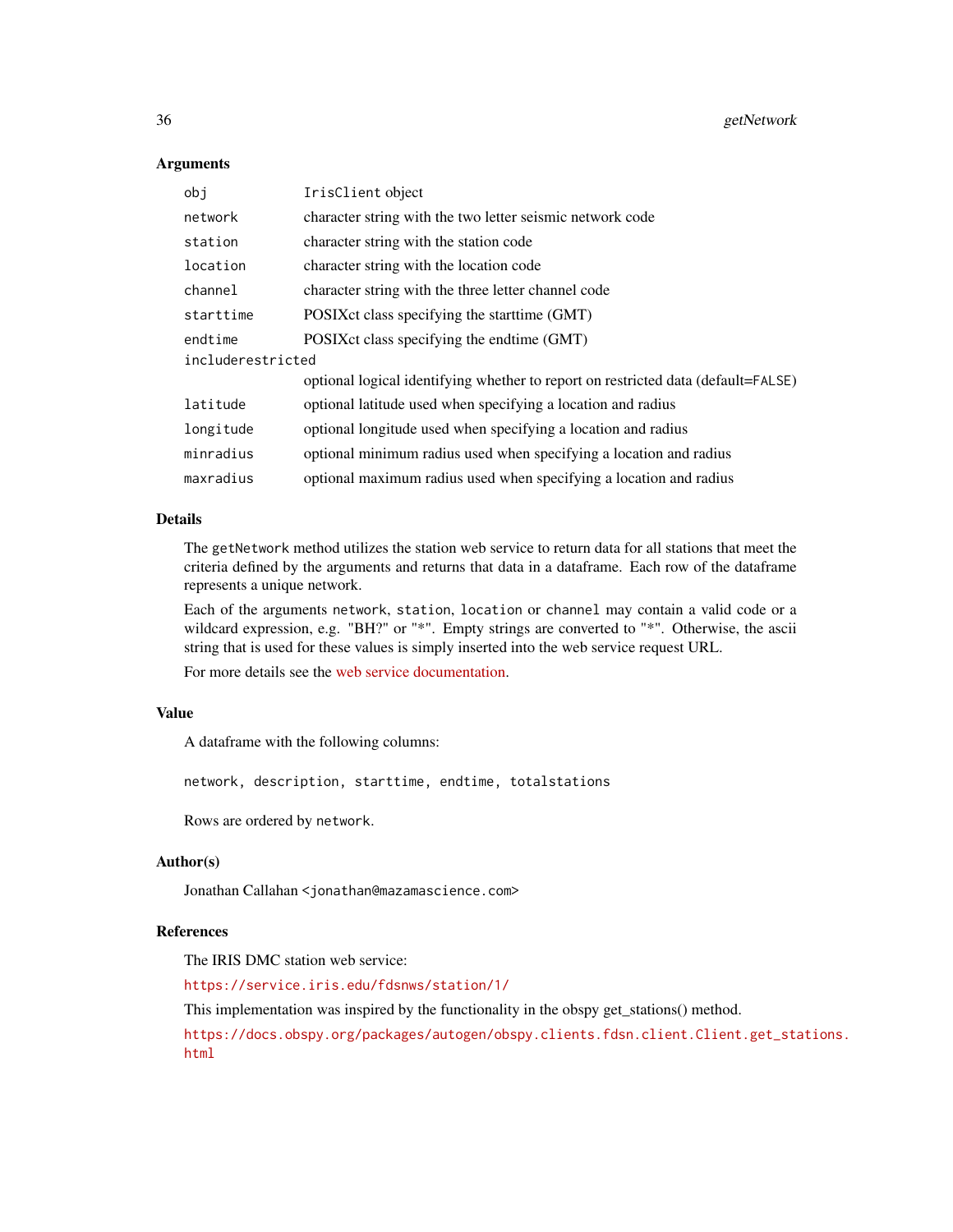## getRotation 37

# See Also

[IrisClient-class](#page-51-0)

## Examples

```
# Open a connection to IRIS DMC webservices
iris <- new("IrisClient")
# Date of Nisqually quake
starttime <- as.POSIXct("2001-02-28",tz="GMT")
endtime <- starttime + 2*24*3600
# Use the getEvent web service to determine what events happened in this time period
result <- try(events <- getEvent(iris,starttime,endtime,6.0))
if (inherits(result,"try-error")) {
 message(geterrmessage())
} else {
 events
# biggest event is Nisqually
 eIndex <- which(events$magnitude == max(events$magnitude))
 e <- events[eIndex[1],]
# Which seismic networks have BHZ stations within 5 degrees of the quake epicenter?
 result <- try(networks <- getNetwork(iris,"*","*","*","BHZ",starttime,endtime,
                            lat=e$latitude,lon=e$longitude,maxradius=5))
 if (inherits(result,"try-error")) {
    message(geterrmessage())
 } else {
   networks
 }
}
```
getRotation *Retrieve rotated seismic data from IRIS DMC*

### Description

The getRotation method makes a request of the IRIS DMC rotation web service and returns a list of 3 Stream objects.

## Usage

```
getRotation(obj, network, station, location, channelSet,
             starttime, endtime, processing)
```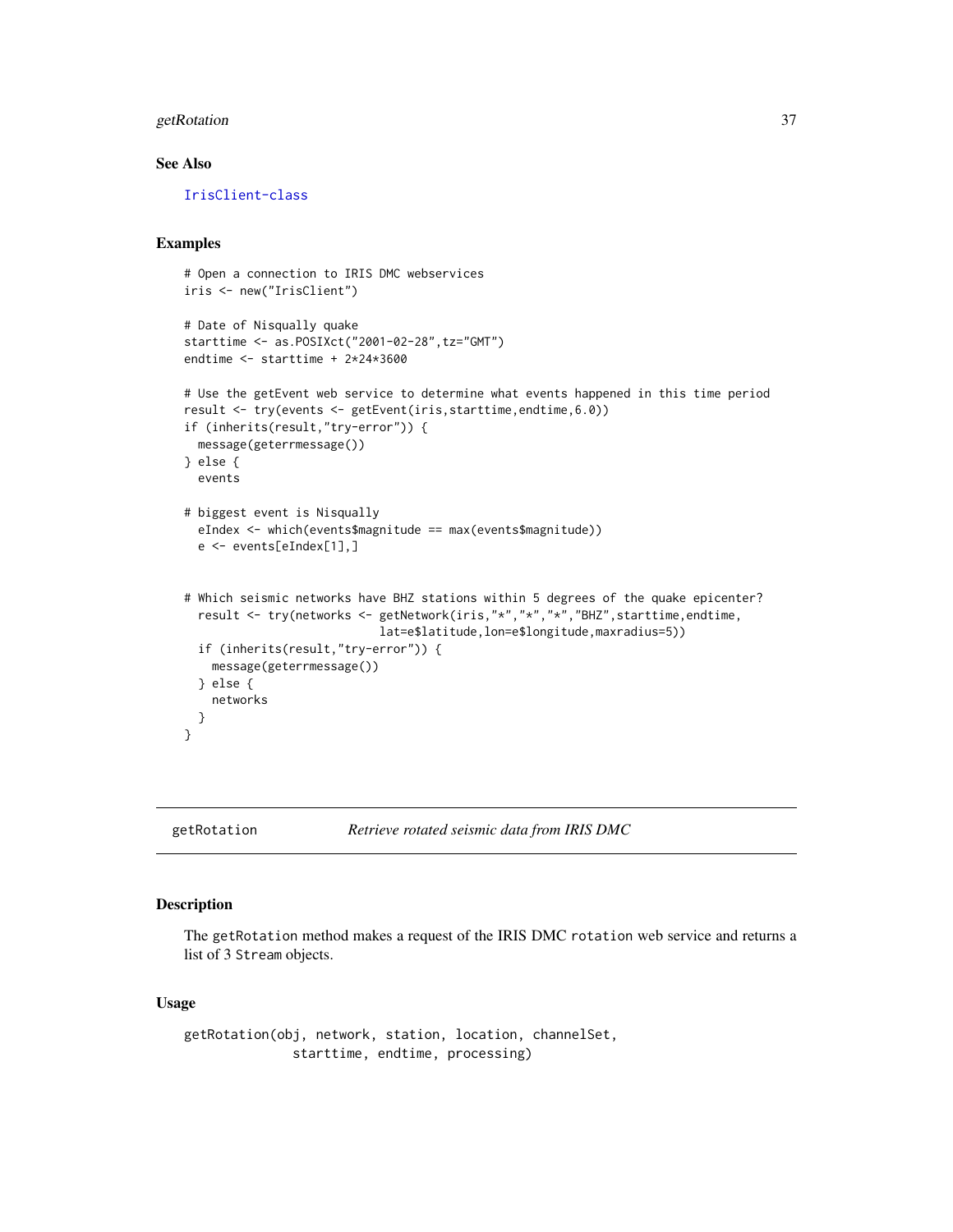#### **Arguments**

| obj        | IrisClient object                                         |
|------------|-----------------------------------------------------------|
| network    | character string with the two letter seismic network code |
| station    | character string with the station code                    |
| location   | character string with the location code                   |
| channelSet | the first two characters of the selected source channels  |
| starttime  | POSIX ct class specifying the start time (GMT)            |
| endtime    | POSIX ct class specifying the endtime (GMT)               |
| processing | optional character string with processing commands        |

# Details

The rotation web service returns a triplet of seismic Streams, rotated according to the processing commands.

If the location argument contains an empty string to specify a 'blank' location code, a location code of "--" will be used in the dataselect request URL.

The processing parameter can be used to specify any type of processing supported by the rotation webs service. This string must begin with an ampersand and be ready to be appended to the request url, e.g. processing="&components=ZRT&azimuth=23.1". This gives the user complete control over the number and order of processing commands. (See [rotation documentation.](https://service.iris.edu/irisws/rotation/1/))

Error returns from the web service will stop evaluation and generate an error message.

## Value

A list of three Stream objects is returned.

#### Author(s)

Jonathan Callahan <jonathan@mazamascience.com>

# References

The IRIS DMC rotation web service:

<https://service.iris.edu/irisws/rotation/1/>

## See Also

[IrisClient-class](#page-51-0)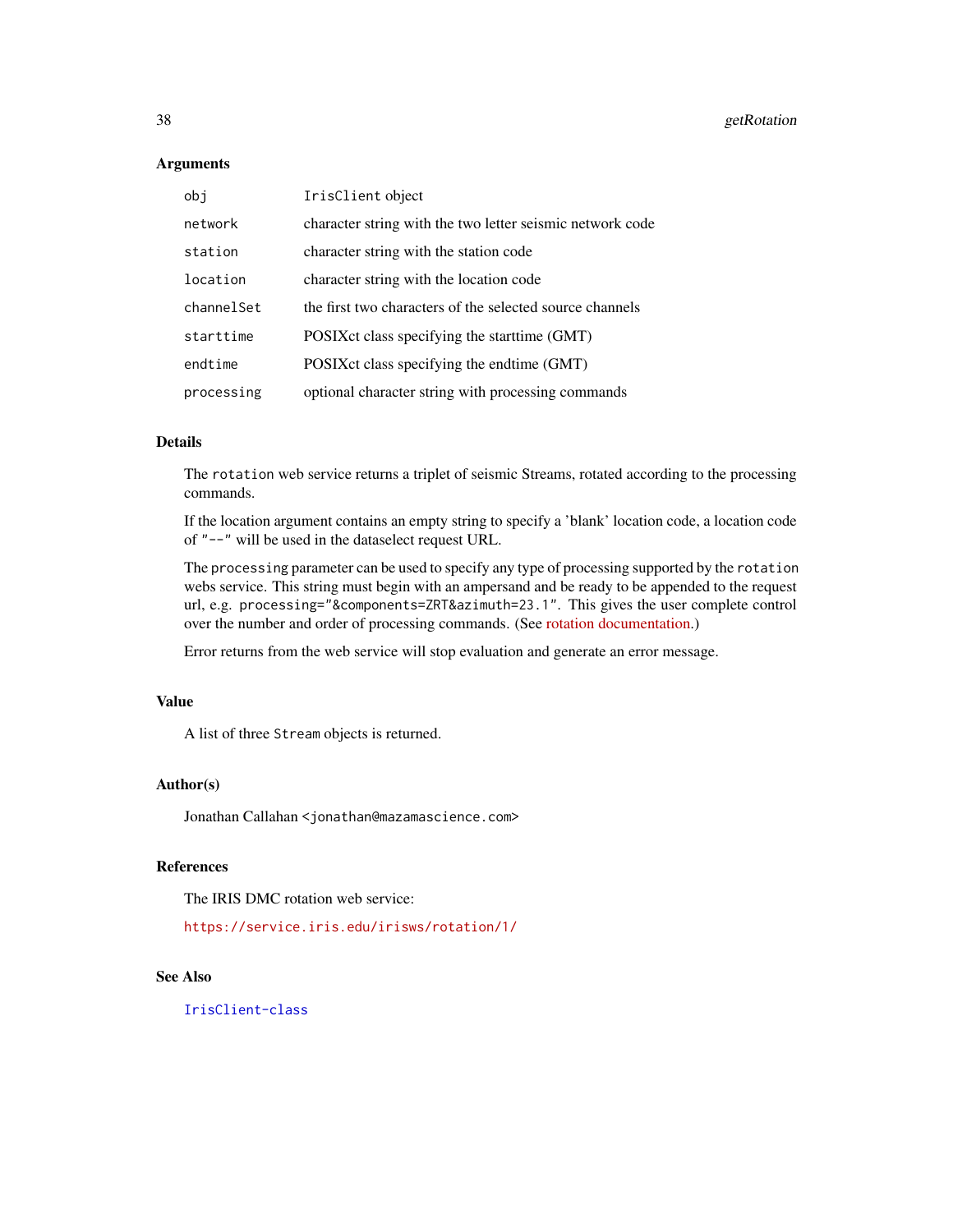<span id="page-38-0"></span>

# Description

The getSNCL() method is a convenience wrapper for the getSNCL() method and returns a Stream object in which individual Traces have been sorted by start time.

## Usage

getSNCL(obj, sncl, starttime, endtime, ...)

# Arguments

| obi       | IrisClient object                                                                                                                                                                                                                                                                                                                                                                                                                                                                                                                                                                                    |
|-----------|------------------------------------------------------------------------------------------------------------------------------------------------------------------------------------------------------------------------------------------------------------------------------------------------------------------------------------------------------------------------------------------------------------------------------------------------------------------------------------------------------------------------------------------------------------------------------------------------------|
| sncl      | character string with the SNCL code                                                                                                                                                                                                                                                                                                                                                                                                                                                                                                                                                                  |
| starttime | POSIX ct class specifying the start time (GMT)                                                                                                                                                                                                                                                                                                                                                                                                                                                                                                                                                       |
| endtime   | POSIX ct class specifying the endtime (GMT)                                                                                                                                                                                                                                                                                                                                                                                                                                                                                                                                                          |
| $\ddots$  | optional arguments quality optional character string identifying the quality.<br>IRIS webservices defaults to quality="M". repository optional character string<br>identifying whether to exclusively search primary archive or realtime collection<br>buffers. Acceptable values are "primary" or "realtime". If not specified, IRIS<br>webservices defaults to both repositories. inclusiveEnd optional logical de-<br>termining whether the endtime is inclusive (default = TRUE) ignoreEpoch op-<br>tional logical defining behavior when multiple epochs are encountered (default<br>$=$ FALSE) |

# Details

The SNCL argument should be ordered network-station-location channel, e.g. IU.ANMO.00.LHZ. This argument is split into component parts which are then used in a call to the getSNCL() method.

## Value

A new Stream object is returned.

## Author(s)

Jonathan Callahan <jonathan@mazamascience.com>

## References

The IRIS DMC dataselect web service:

<https://service.iris.edu/fdsnws/dataselect/1/>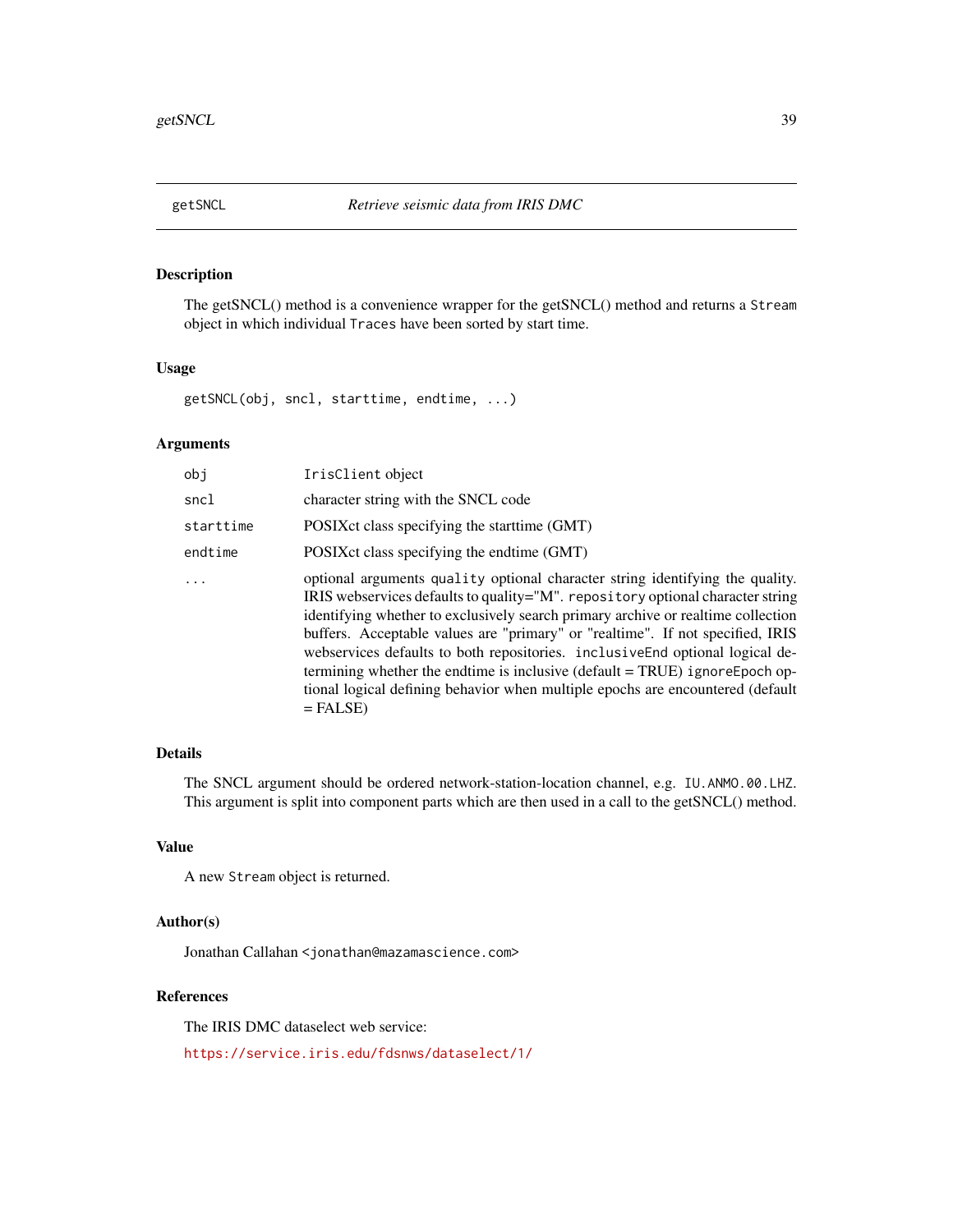# See Also

[getDataselect](#page-27-0), [IrisClient-class](#page-51-0)

## Examples

```
## Not run:
# Open a connection to IRIS DMC webservices
iris <- new("IrisClient")
# Use getSNCL to request data for II.JTS.00.BHZ
starttime <- as.POSIXct("2001-02-28",tz="GMT")
endtime <- as.POSIXct("2001-03-01",tz="GMT")
st <- getSNCL(iris, "II.JTS.00.BHZ",starttime, endtime, quality="M",
             repository="primary",inclusiveEnd=FALSE,ignoreEpoch=TRUE)
# Display structure of trace(s)
str(st)
# Plot trace
plot(st)
## End(Not run)
```
<span id="page-39-0"></span>getStation *Retrieve Station metadata from IRIS DMC*

# Description

The getStation method obtains station metadata from the IRIS DMC station web service and returns it in a dataframe.

#### Usage

getStation(obj, network, station, location, channel, starttime, endtime, includerestricted, latitude, longitude, minradius, maxradius)

| obj      | IrisClient object                                         |
|----------|-----------------------------------------------------------|
| network  | character string with the two letter seismic network code |
| station  | character string with the station code                    |
| location | character string with the location code                   |
| channel  | character string with the three letter channel code       |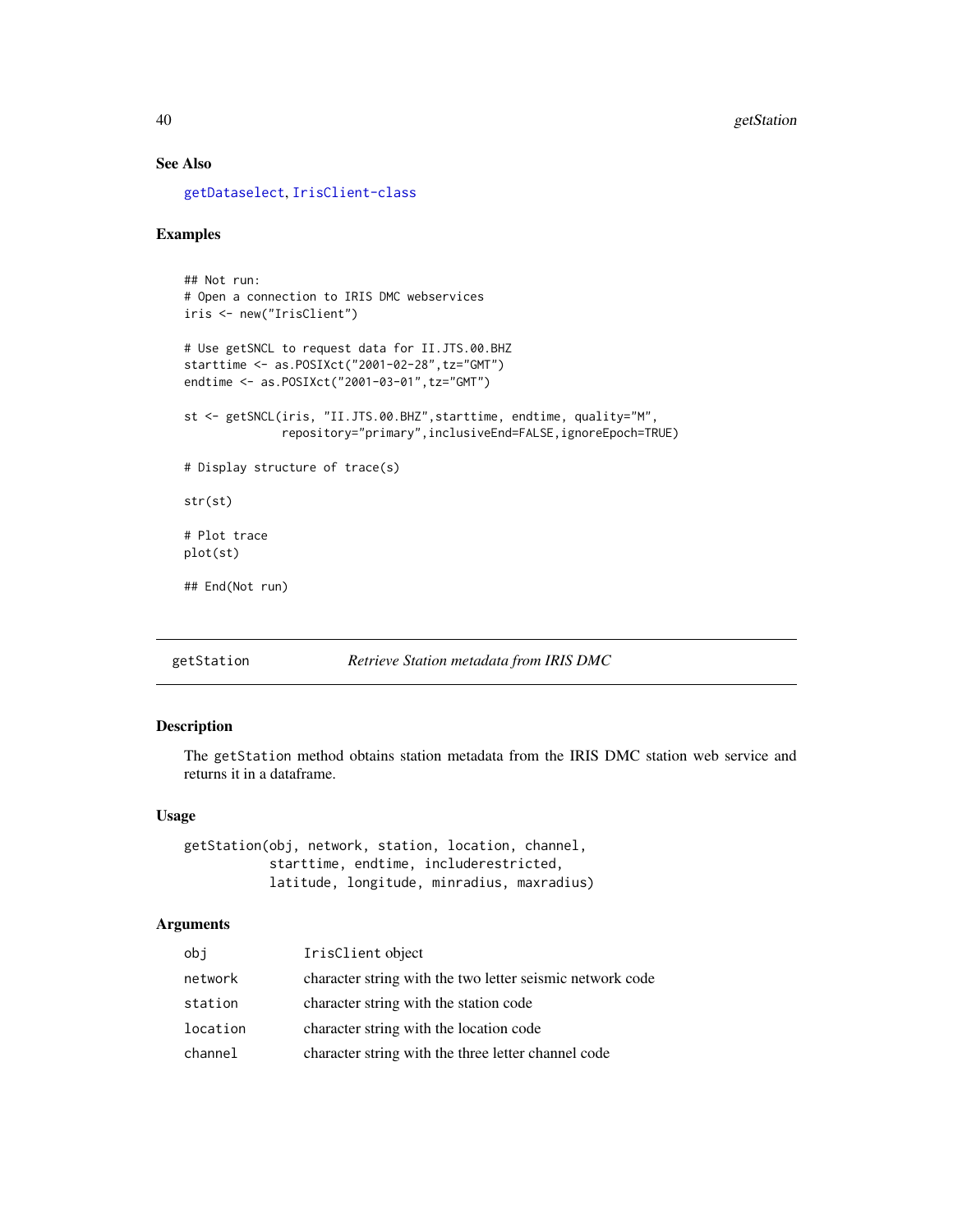#### getStation 41

| starttime         | POSIX ct class specifying the start time (GMT)                     |  |
|-------------------|--------------------------------------------------------------------|--|
| endtime           | POSIXct class specifying the endtime (GMT)                         |  |
| includerestricted |                                                                    |  |
|                   | optional logical identifying whether to report on restricted data  |  |
| latitude          | optional latitude used when specifying a location and radius       |  |
| longitude         | optional longitude used when specifying a location and radius      |  |
| minradius         | optional minimum radius used when specifying a location and radius |  |
| maxradius         | optional maximum radius used when specifying a location and radius |  |

## Details

The getStation method utilizes the station web service to obtain data for all stations that meet the criteria defined by the arguments and returns that data in a dataframe. Each row of the dataframe represents a unique station.

Each of the arguments network, station, location or channel may contain a valid code or a wildcard expression, e.g. "BH?" or "\*". Empty strings are converted to "\*". Otherwise, the ascii string that is used for these values is simply inserted into the web service request URL.

For more details see the [web service documentation.](https://service.iris.edu/fdsnws/station/1/)

#### Value

A dataframe with the following columns:

network, station, latitude, longitude, elevation, sitename, starttime, endtime

Rows are ordered by network-station.

## Author(s)

Jonathan Callahan <jonathan@mazamascience.com>

# **References**

The IRIS DMC station web service:

<https://service.iris.edu/fdsnws/station/1/>

This implementation was inspired by the functionality in the obspy get\_stations() method.

[https://docs.obspy.org/packages/autogen/obspy.clients.fdsn.client.Client.get\\_sta](https://docs.obspy.org/packages/autogen/obspy.clients.fdsn.client.Client.get_stations.html)tions. [html](https://docs.obspy.org/packages/autogen/obspy.clients.fdsn.client.Client.get_stations.html)

# See Also

[IrisClient-class](#page-51-0)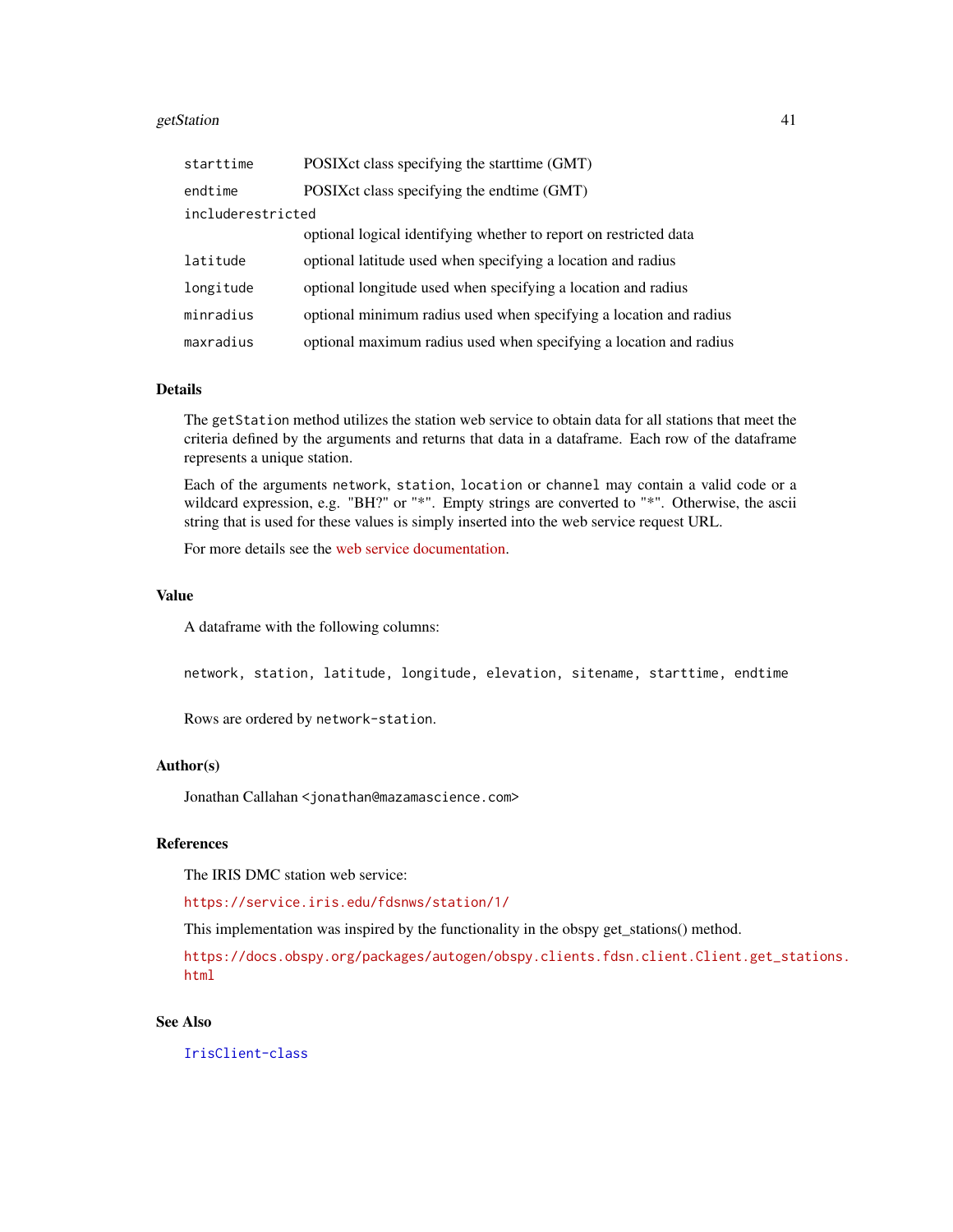## Examples

```
# Open a connection to IRIS DMC webservices
iris <- new("IrisClient")
# Date of Nisqually quake
starttime <- as.POSIXct("2001-02-28",tz="GMT")
endtime <- starttime + 2*24*3600
# Use the getEvent web service to determine what events happened in this time period
result <- try(events <- getEvent(iris,starttime,endtime,6.0))
if (inherits(result,"try-error")) {
 message(geterrmessage())
} else {
 events
# biggest event is Nisqually
 eIndex <- which(events$magnitude == max(events$magnitude))
 e <- events[eIndex[1],]
# Which stations in the US network are within 5 degrees of the quake epicenter?
 result <- try(stations <- getStation(iris,"US","*","*","BHZ",starttime,endtime,
                            lat=e$latitude,long=e$longitude,maxradius=5))
 if (inherits(result,"try-error")) {
    message(geterrmessage())
 } else {
   stations
 }
}
```
getTimeseries *Retrieve seismic data from IRIS DMC*

#### Description

The getTimeseries method makes a request of the IRIS DMC timeseries webservice and returns a Stream object in which individual Traces have been sorted by start time.

## Usage

```
getTimeseries(obj, network, station, location, channel,
              starttime, endtime,...)
```

| obi      | IrisClient object                                         |
|----------|-----------------------------------------------------------|
| network  | character string with the two letter seismic network code |
| station  | character string with the station code                    |
| location | character string with the location code                   |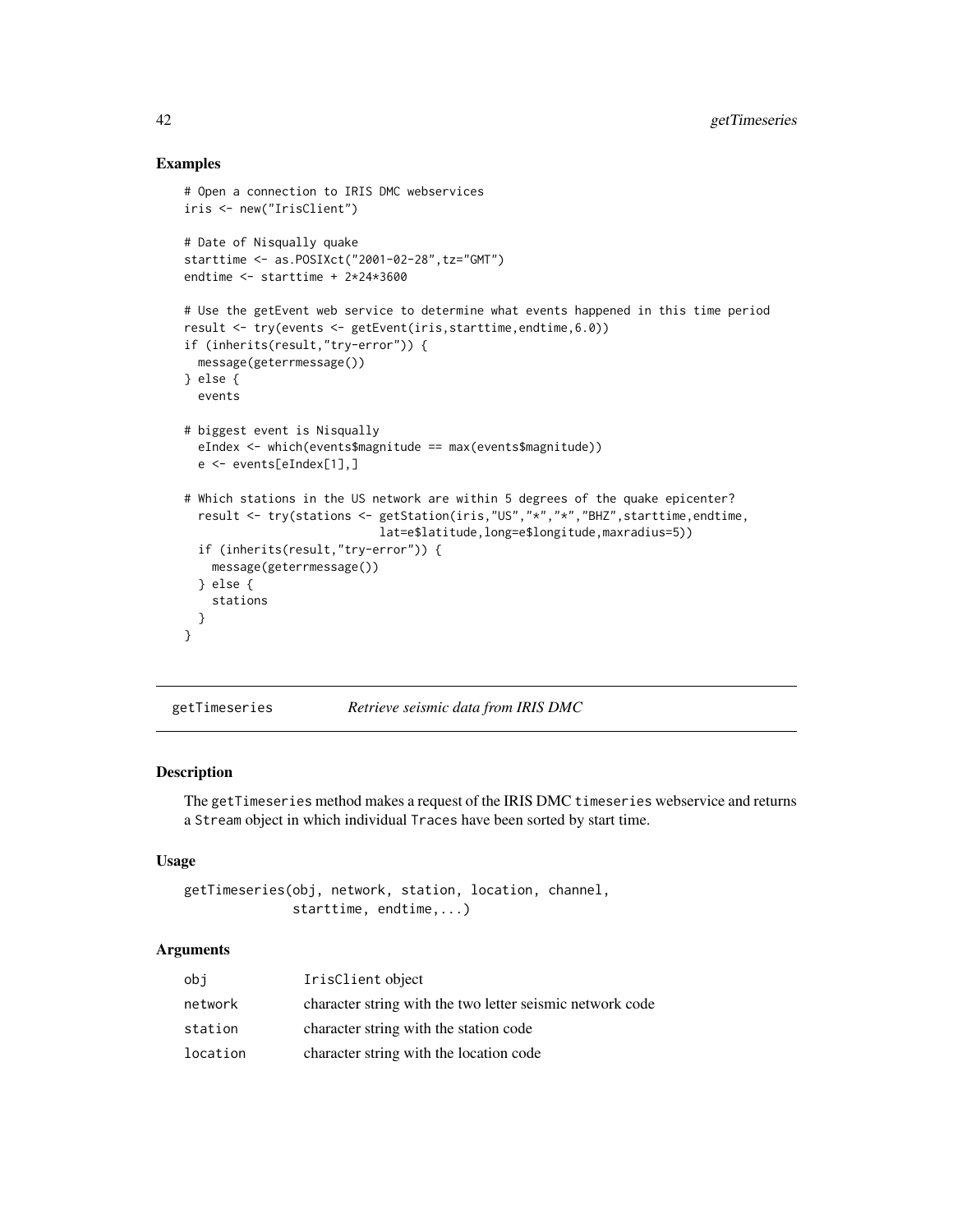| channel   | character string with the three letter channel code                                                                                                                                                                                                                                                                                                                                                                                                                                                                                                           |
|-----------|---------------------------------------------------------------------------------------------------------------------------------------------------------------------------------------------------------------------------------------------------------------------------------------------------------------------------------------------------------------------------------------------------------------------------------------------------------------------------------------------------------------------------------------------------------------|
| starttime | POSIX ct class specifying the start time (GMT)                                                                                                                                                                                                                                                                                                                                                                                                                                                                                                                |
| endtime   | POSIX ct class specifying the endtime (GMT)                                                                                                                                                                                                                                                                                                                                                                                                                                                                                                                   |
|           | optional arguments repository optional character string identifying whether to<br>exclusively search primary archive or realtime collection buffers. Acceptable<br>values are "primary" or "realtime". If not specified, IRIS webservices defaults<br>to both repositories. processing optional character string with processing com-<br>mands inclusive End optional logical determining whether the endtime is in-<br>clusive (default = TRUE) i gnore Epoch optional logical defining behavior when<br>multiple epochs are encountered (default $=$ FALSE) |

#### Details

This is an alternative method for retreiving seismic data that accepts optional processing commands. Data requests are made through the timeseries webservice and returned data are parsed using the internal miniseed2Stream() function.

If the location argument contains an empty string to specify a 'blank' location code, a location code of "--" will be used in the dataselect request URL.

The processing parameter can be used to specify any type of processing supported by the timeseries webs service. This string must begin with an ampersand and be ready to be appended to the request url, e.g. processing="&demean=true&taper0.2,HANNING". This gives the user complete control over the number and order of processing commands. (See [timeseries documentation.](https://service.iris.edu/irisws/timeseries/1/))

If inclusiveEnd=FALSE, then getDataselect will subtract 0.000001 seconds from the endtime before passing the value to the dataselect webservice. An endtime of, e.g., as.POSIXct("2016-01-03", tz="GMT") will be passed into dataselect as end=2016-01-02T23:59:59.999999. A data sample at time 2016-01-03T00:00:00 will not be returned unless inclusiveEnd=TRUE.

Sometimes the station webservice will return multiple records for the same SNCL, each with a different scale or starttime. These represent different *epochs* with potentially different metadata parameters for the SNCL and, by default, will cause a 'Multiple epochs' error message to be generated.

Handling all possible metadata differences so that the data may be merged is beyond the scope of this package. Instead, to avoid errors, users may specify ignoreEpoch=TRUE in which case the very first SNCL-epoch encountered will be used and all others will be discarded.

For access to restricted data, getDataselect will look for system environmental variable "IrisClient\_netrc" which should point to a .netrc authentication file.

Error returns from the webservice will stop evaluation and generate an error message.

#### Value

A new Stream object is returned.

## Author(s)

Jonathan Callahan <jonathan.s.callahan@gmail.com>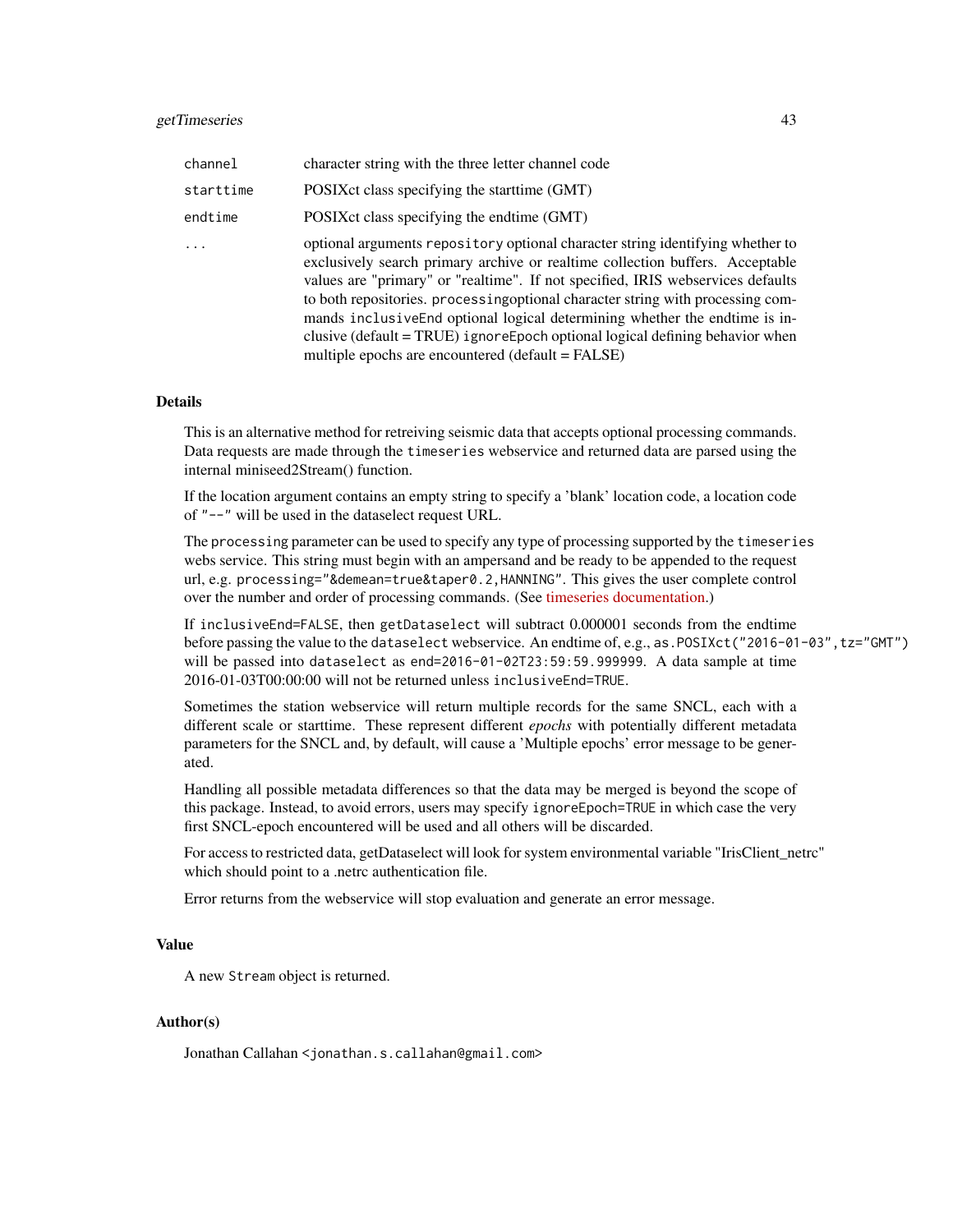# References

The IRIS DMC timeseries webservice:

<https://service.iris.edu/irisws/timeseries/1/>

#### See Also

[getDataselect](#page-27-0), [getSNCL](#page-38-0), [IrisClient-class](#page-51-0)

#### Examples

```
## Not run:
# Open a connection to IRIS DMC webservices (use debug=TRUE so we can see the URLs generated)
iris <- new("IrisClient",debug=TRUE)
starttime <- as.POSIXct("2013-06-01",tz="GMT")
endtime <- starttime + 24*3600
# Get raw data and processed data
st1 <- getDataselect(iris,"IU","ANMO","00","LHZ",starttime,endtime)
st2 <- getTimeseries(iris,"IU","ANMO","00","LHZ",starttime,endtime,"&demean=true&taper=0.2,HANNING")
layout(matrix(seq(2)))
plot(st1)
plot(st2)
## End(Not run)
```
<span id="page-43-0"></span>getTraveltime *Retrieve seismic traveltime information from IRIS DMC*

## Description

The getTraveltime method obtains seismic traveltime data from the IRIS DMC traveltime web service and returns it in a dataframe.

#### Usage

```
getTraveltime(obj, latitude, longitude, depth, staLatitude, staLongitude)
```

| obi          | an IrisClient object         |
|--------------|------------------------------|
| latitude     | latitude of seismic event    |
| longitude    | longitude of seismic event   |
| depth        | depth of seismic event       |
| staLatitude  | latitude of seismic station  |
| staLongitude | longitude of seismic station |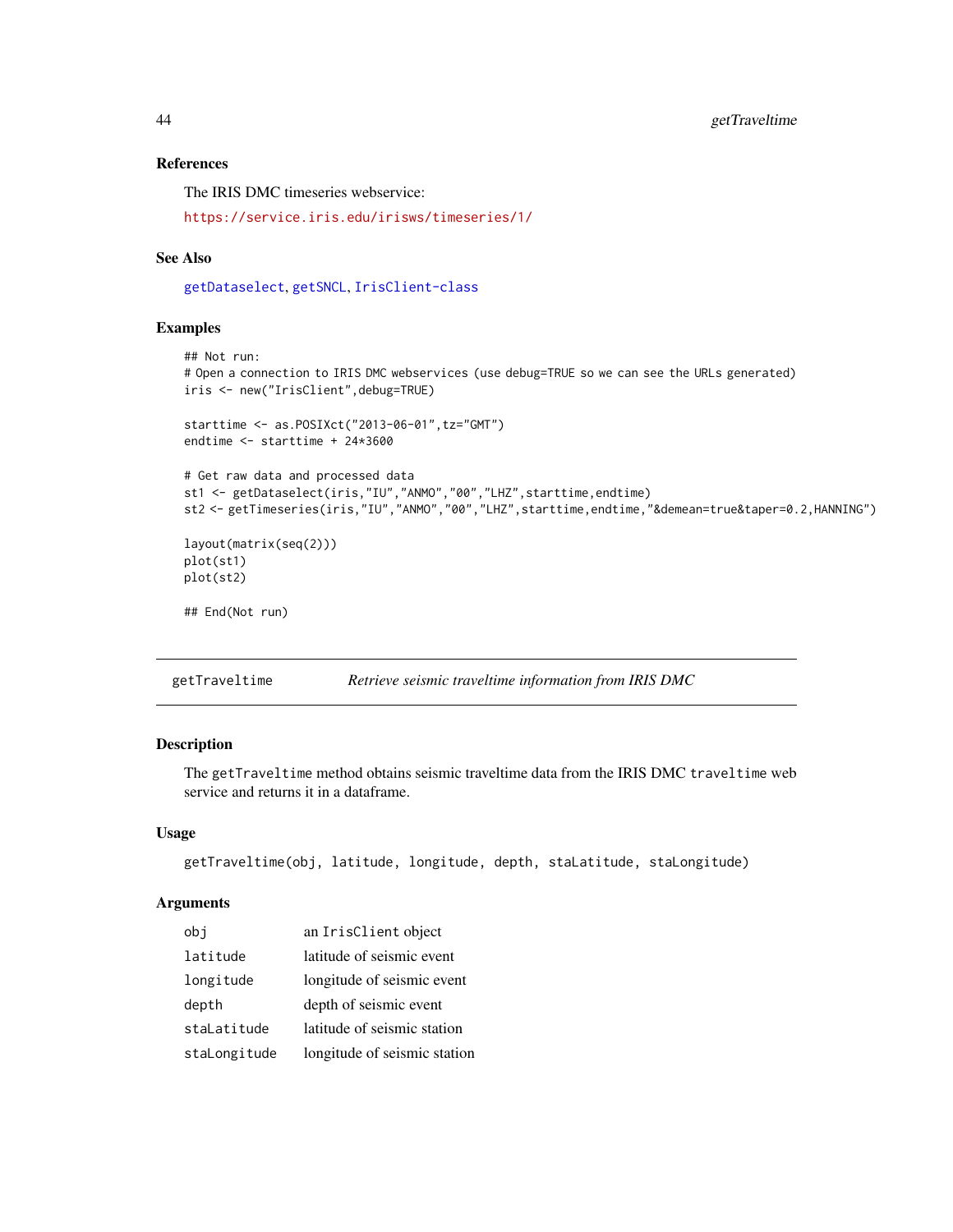# getTraveltime 45

## Details

The traveltime web service calculates travel-times for seismic phases using a 1-D spherical earth model.

## Value

A dataframe with the following columns:

distance, depth, phaseName, travelTime, rayParam, takeoff, incident puristDistance, puristName

Rows are ordered by travelTime.

## Author(s)

Jonathan Callahan <jonathan@mazamascience.com>

## References

The IRIS DMC traveltime web service:

<https://service.iris.edu/irisws/traveltime/1/>

#### See Also

[IrisClient-class](#page-51-0)

## Examples

```
## Not run:
# Open a connection to IRIS DMC webservices
iris <- new("IrisClient")
# Two days around the "Nisqually Quake"
```

```
starttime <- as.POSIXct("2001-02-27", tz="GMT")
endtime \le starttime + 3600 \star 24 \star 2
```

```
# Find biggest seismic event over these two days -- it's the "Nisqually"
events <- getEvent(iris, starttime, endtime, minmag=5.0)
bigOneIndex <- which(events$magnitude == max(events$magnitude))
bigOne <- events[bigOneIndex[1],]
```

```
# Find US stations that are available within an hour of the event
start <- bigOne$time
end <- start + 3600
availability <- getAvailability(iris, "US", "", "", "BHZ",
                                starttime=start, endtime=end,
                                latitude=bigOne$latitude, longitude=bigOne$longitude,
                                minradius=0, maxradius=10)
```
# Get the station the furthest East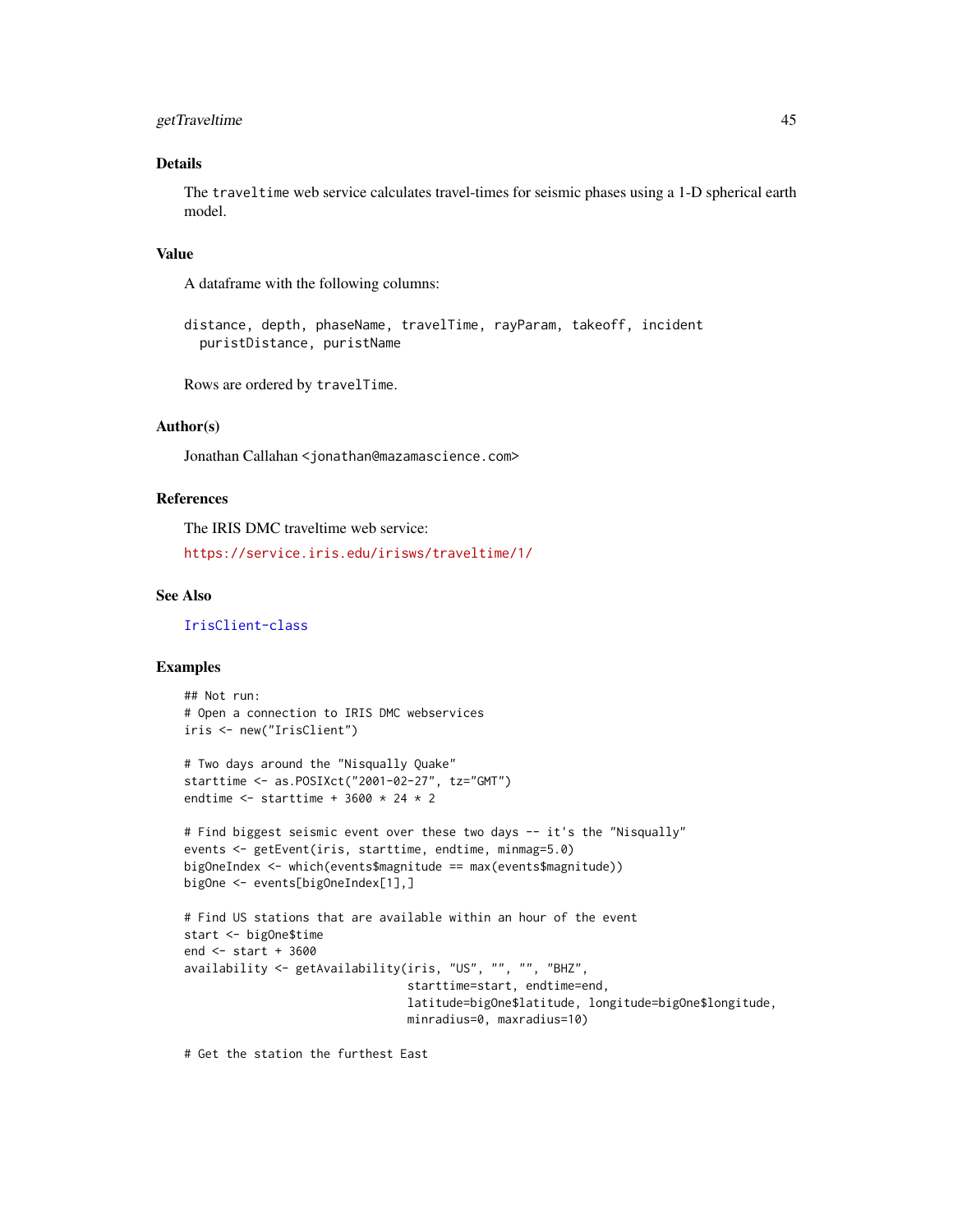```
minLonIndex <- which(availability$longitude == max(availability$longitude))
snclE <- availability[minLonIndex,]
# Plot the BHZ signal from this station
st <- getDataselect(iris,snclE$network,snclE$station,snclE$location,snclE$channel,
                    start,end)
# Check that there is only a single trace and then plot it
length(st@traces)
tr <- st@traces[[1]]
plot(tr, subsampling=1) # need subsmpling=1 to add vertical lines with abline()
# Find travel times to this station
traveltimes <- getTraveltime(iris, bigOne$latitude, bigOne$longitude, bigOne$depth,
                             snclE$latitude, snclE$longitude)
# Look at the list
traveltimes
# mark the P and S arrival times
pArrival <- start + traveltimes$travelTime[traveltimes$phaseName=="P"]
sArrival <- start + traveltimes$travelTime[traveltimes$phaseName=="S"]
abline(v=pArrival, col='red')
abline(v=sArrival, col='blue')
## End(Not run)
```
<span id="page-45-0"></span>getUnavailability *Retrieve Channel metadata from IRIS DMC*

# Description

The getUnavailability method obtains metadata for channels that are not available from the IRIS DMC station web service and returns it in a dataframe.

## Usage

getUnavailability(obj, network, station, location, channel, starttime, endtime, includerestricted, latitude, longitude, minradius, maxradius)

| obj      | IrisClient object                                         |
|----------|-----------------------------------------------------------|
| network  | character string with the two letter seismic network code |
| station  | character string with the station code                    |
| location | character string with the location code                   |
| channel  | character string with the three letter channel code       |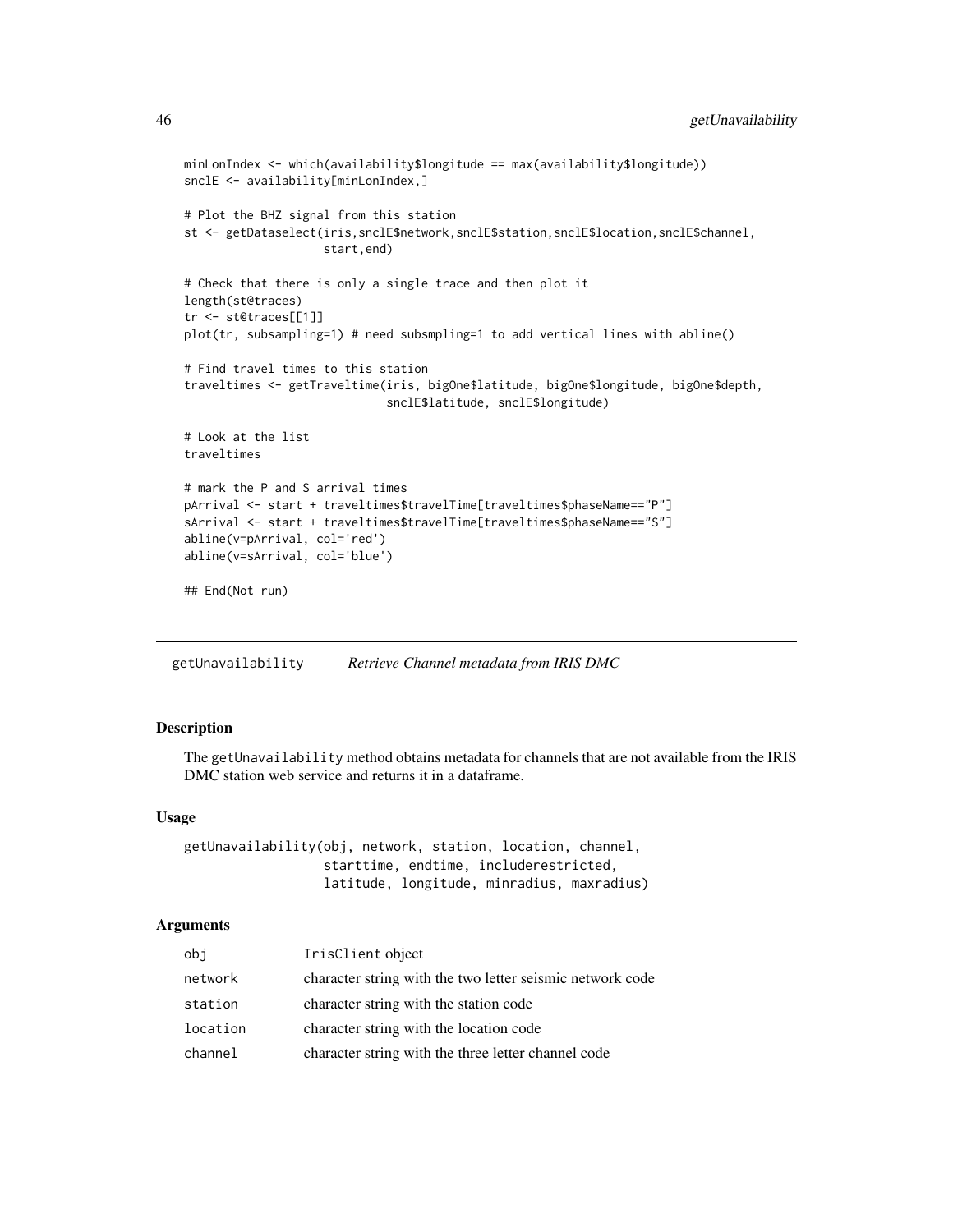## getUnavailability 47

| starttime         | POSIXct class specifying the starttime (GMT)                                      |  |
|-------------------|-----------------------------------------------------------------------------------|--|
| endtime           | POSIX ct class specifying the endtime (GMT)                                       |  |
| includerestricted |                                                                                   |  |
|                   | optional logical identifying whether to report on restricted data (default=FALSE) |  |
| latitude          | optional latitude used when specifying a location and radius                      |  |
| longitude         | optional longitude used when specifying a location and radius                     |  |
| minradius         | optional minimum radius used when specifying a location and radius                |  |
| maxradius         | optional maximum radius used when specifying a location and radius                |  |

## Details

The getUnavailability method compares the results of the getAvailability and getChannel methods and returns those records found only in the output of getChannel.

Each of the arguments network, station, location or channel may contain a valid code or a wildcard expression, e.g. "BH?" or "\*". Empty strings are converted to "\*". Otherwise the ascii string that is used for these values is simply inserted into the web service request URL.

For more details see the [webservice documentation.](https://service.iris.edu/fdsnws/station/1/)

## Value

A dataframe with the following columns:

```
network, station, location, channel, latitude, longitude, elevation, depth,
  azimuth, dip, instrument, scale, scalefreq, scaleunits, samplerate,
  starttime, endtime
```
## Author(s)

Jonathan Callahan <jonathan@mazamascience.com>

## References

The IRIS DMC station webservice:

<https://service.iris.edu/fdsnws/station/1/>

This implementation was inspired by the functionality in the obspy get\_stations() method.

[https://docs.obspy.org/packages/autogen/obspy.clients.fdsn.client.Client.get\\_sta](https://docs.obspy.org/packages/autogen/obspy.clients.fdsn.client.Client.get_stations.html)tions. [html](https://docs.obspy.org/packages/autogen/obspy.clients.fdsn.client.Client.get_stations.html)

## See Also

[IrisClient-class](#page-51-0), [getAvailability](#page-20-0), [getChannel](#page-22-0)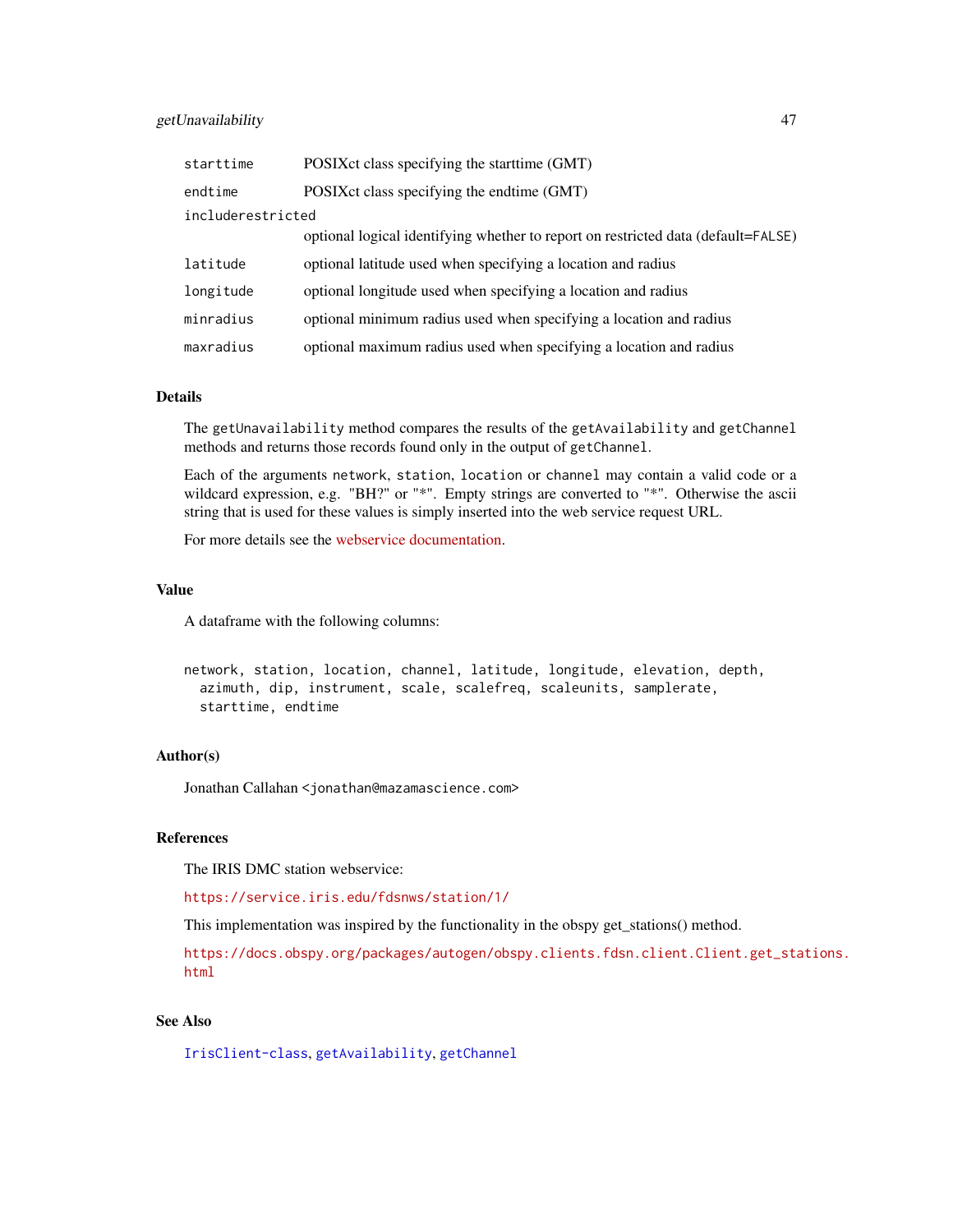## Examples

```
# Open a connection to IRIS DMC webservices
iris <- new("IrisClient")
# Date of Nisqually quake
starttime <- as.POSIXct("2001-02-28",tz="GMT")
endtime <- starttime + 2*24*3600
# Use the getEvent web service to determine what events happened in this time period
result <- try(events <- getEvent(iris,starttime,endtime,6.0))
if (inherits(result,"try-error")) {
 message(geterrmessage())
} else {
 events
# biggest event is Nisqually
 eIndex <- which(events$magnitude == max(events$magnitude))
 e <- events[eIndex[1],]
# Find all BHZ channels that were NOT collecting data at the time of the quake
# and within 5 degrees of the quake epicenter (or are otherwise unavailable from IRIS).
 result <- try(channels <- getUnavailability(iris,"*","*","*","BHZ",starttime,endtime,
                            lat=e$latitude,long=e$longitude,maxradius=5))
 if (inherits(result,"try-error")) {
    message(geterrmessage())
 } else {
    channels
 }
}
```
<span id="page-47-0"></span>getUpDownTimes *Determine times when a channel starts/stops collecting data*

# **Description**

The getUpDownTimes method determines the on/off times for data collection within a Stream and returns a list containing these times, ignoring Traces with a duration less than min\_signal as well as data dropouts that are less than min\_gap.

#### Usage

```
getUpDownTimes(x, min_signal, min_gap)
```

| $\boldsymbol{\mathsf{x}}$ | Stream object                                  |
|---------------------------|------------------------------------------------|
| min_signal                | minimum Trace duration in seconds (default=30) |
| min_gap                   | minimum gap in seconds (default=60)            |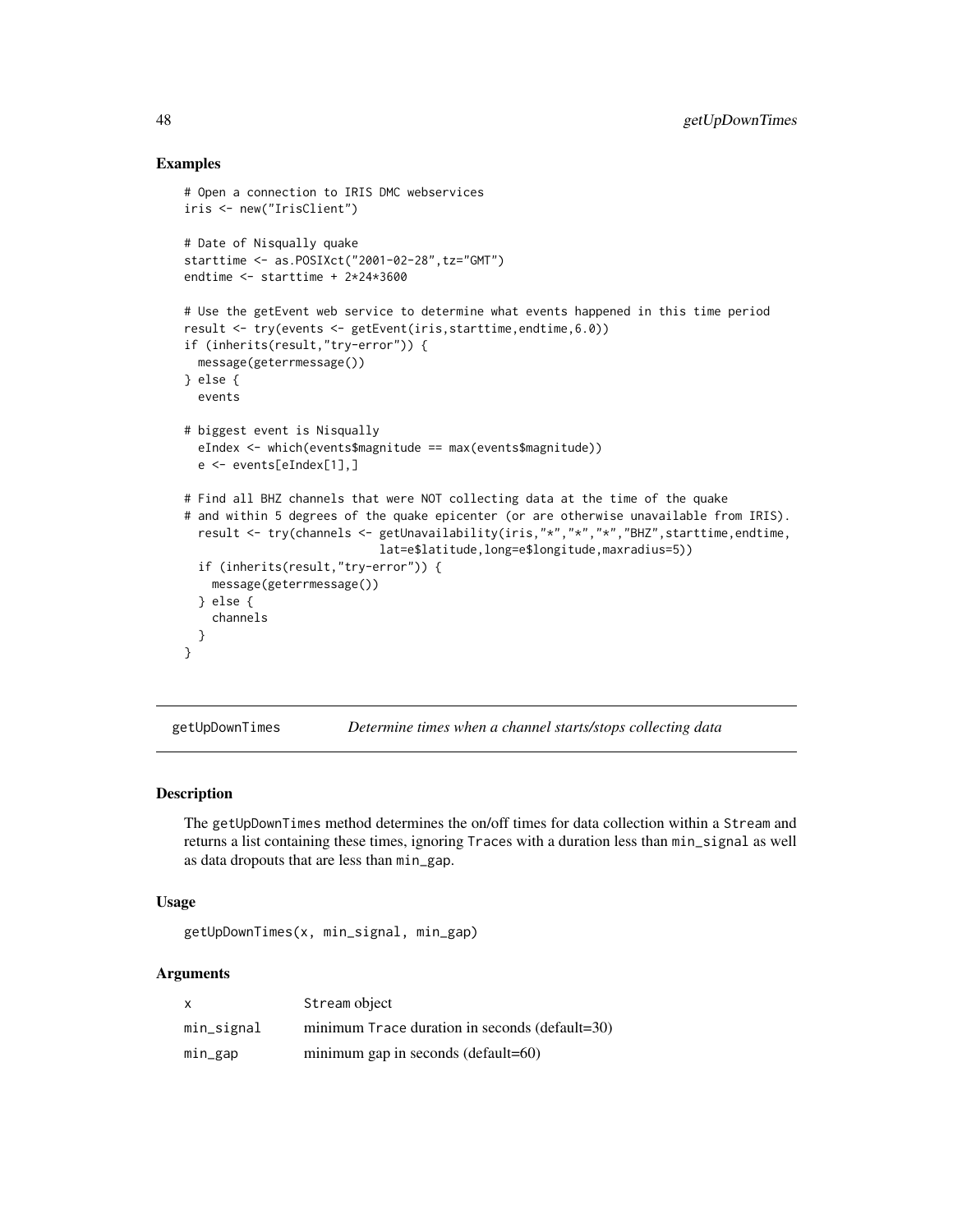## getUpDownTimes 49

## Details

A Stream object returned by [getDataselect](#page-27-0) contains a list of individual Trace objects, each of which is guaranteed to contain a continuous array of data in the Trace@data slot. Each Trace also contains a starttime and an endtime representing a period of uninterrupted data collection. Data dropouts are determined by first rejecting any Traces of duration less than min\_signal. The temporal spacing between Traces is then analyzed, ignoring spaces shorter than min\_gap.

This method first checks the SNCL id of each Trace to make sure they are identical and throws an error if they are not.

The first element returned is always the starttime associated the first Trace. The last element is always the endtime associated with the last trace. Thus, when the first element is identical to the starttime of the web services data request this does not necessarily mean that the channel was down before this.

NOTE: Even when data are complete for the duration of the requested timespan, the last element returned may be earlier than the endtime of the web services data request by up to a second.

## Value

A vector of POSIXct datetimes associated with on/off transitions.

## Author(s)

Jonathan Callahan <jonathan@mazamascience.com>

## See Also

[plotUpDownTimes](#page-79-0)

#### Examples

```
## Not run:
# Open a connection to IRIS DMC webservices
iris <- new("IrisClient")
starttime <- as.POSIXct("2012-01-24", tz="GMT")
endtime <- as.POSIXct("2012-01-25", tz="GMT")
# Get the waveform
st <- getDataselect(iris,"AK","PIN","","BHZ",starttime,endtime)
# Determine up/down transitions, ignoring Traces < 3 min and gaps < 5 min
upDownTimes <- getUpDownTimes(st, min_signal=180, min_gap=300)
# Or just plot them directly
plotUpDownTimes(st, min_signal=180, min_gap=300)
```
## End(Not run)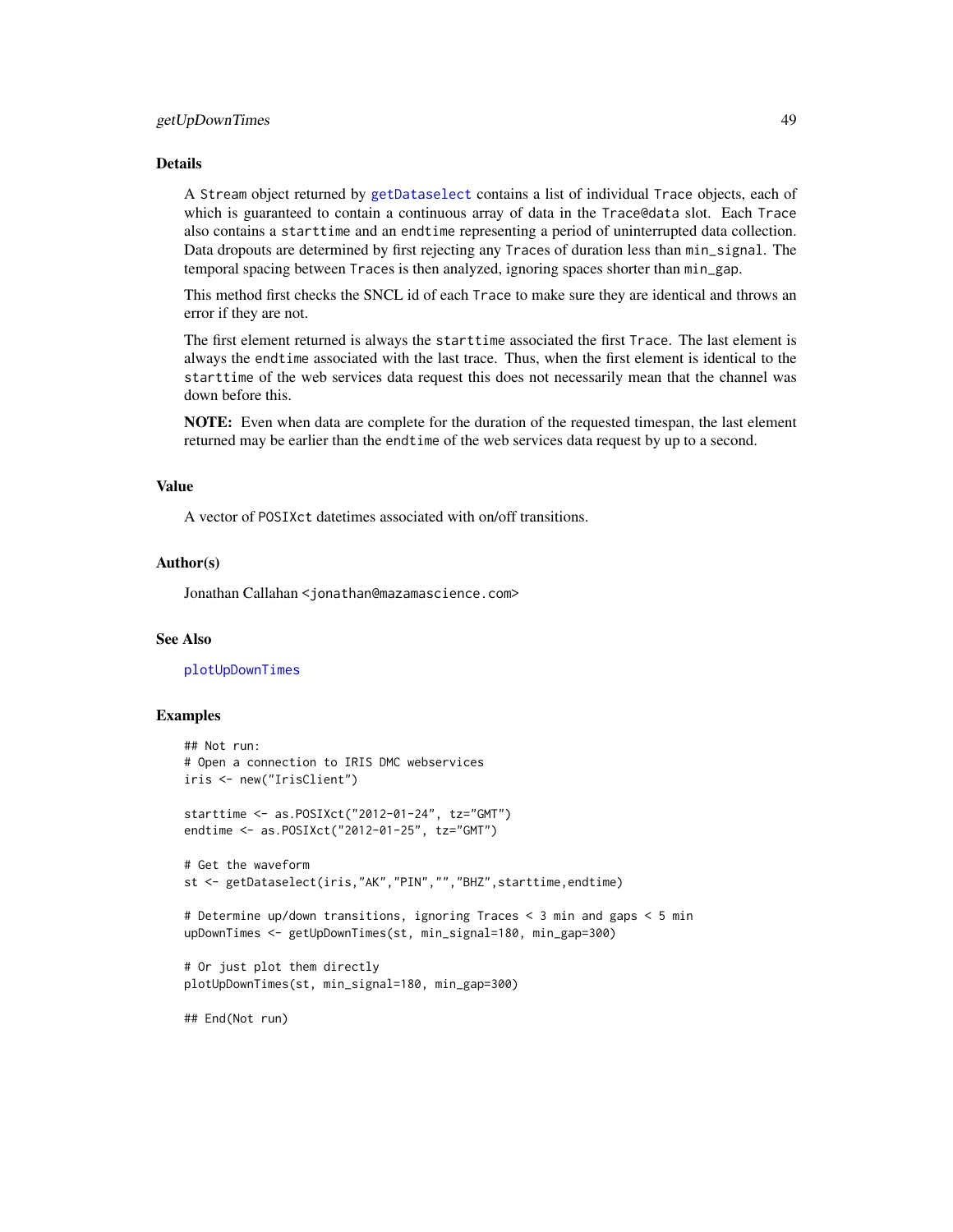#### Description

The hilbert method of Trace objects returns a Trace whose data have been replaced with the Hilbert transform of the seismic signal.

# Usage

hilbert(x)

#### Arguments

x a Trace object

## Details

Before calculating the Hilbert transform, the seismic trace is 'cleaned up' by removing the mean, the trend and by applying a cosine taper. See [DDT](#page-15-0) for more details.

# Value

A Trace whose data have been replaced with the Hilbert transform of the seismic signal.

#### Note

This algorithm is adapted from code in the seewave package.

# Author(s)

Jonathan Callahan <jonathan@mazamascience.com>

## Examples

```
## Not run:
# Open a connection to IRIS DMC webservices
iris <- new("IrisClient")
```

```
starttime <- as.POSIXct("2010-02-27 06:00:00", tz="GMT")
endtime <- as.POSIXct("2010-02-27 09:00:00", tz="GMT")
```

```
# Get the waveform
st <- getDataselect(iris,"IU","ANMO","00","BHZ",starttime,endtime)
tr <- st@traces[[1]]
```

```
# Create Hilbert transform of the trace
trh <- hilbert(tr)
```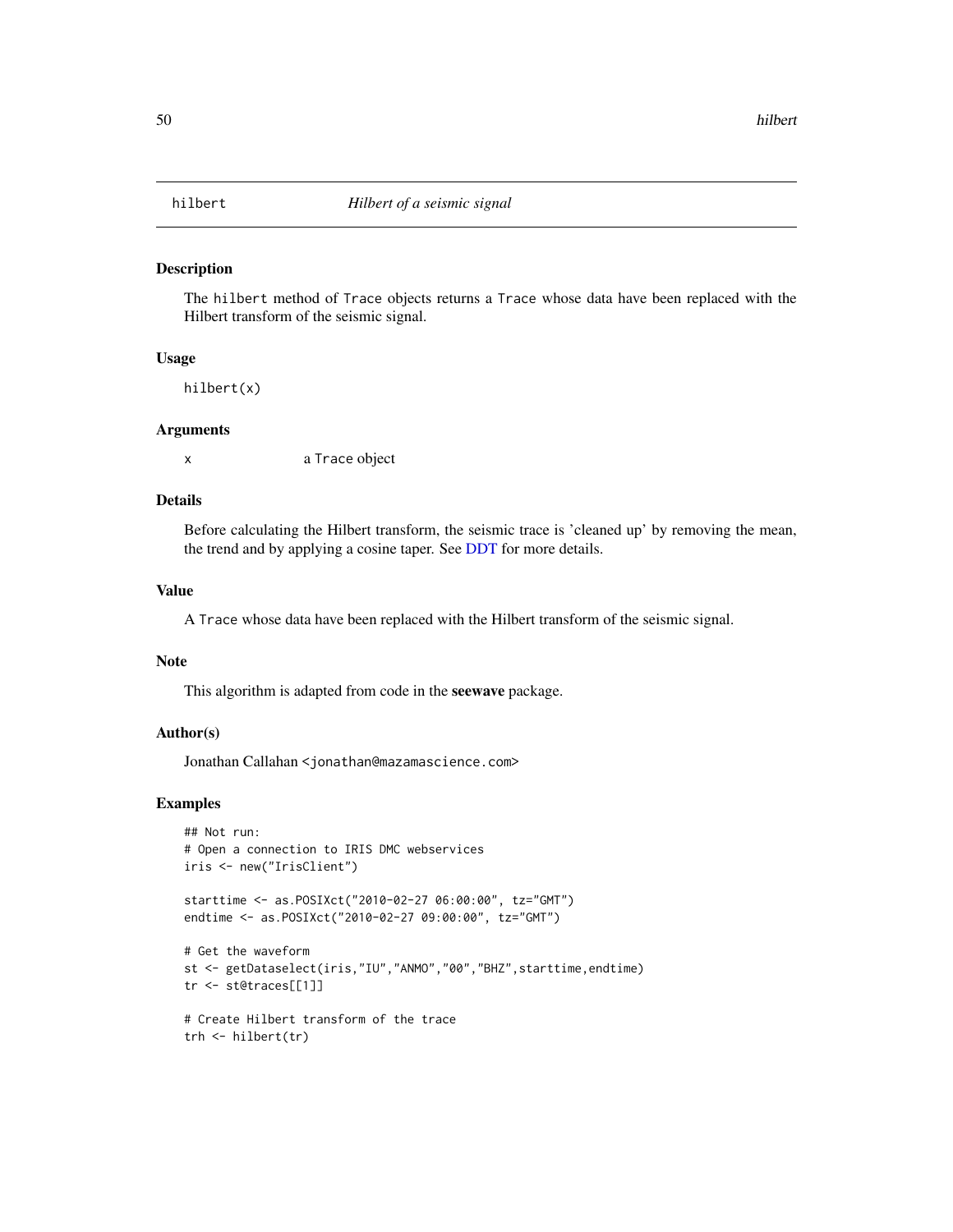#### hilbertFFT 51

```
# Plot signal data and hilbert data
plot(tr@data, type='l', col='gray80')
points(trh@data, type='l', col='blue')
## End(Not run)
```
hilbertFFT *Hilbert FFT*

## Description

The hilbertFFT function returns the complex Hilbert FFT of a timeseries signal.

## Usage

hilbertFFT(x)

# Arguments

x a numeric vector

## Details

This function is intended for internal use by the hilbert() and envelope() methods of Trace objects.

#### Value

A complex vector containing the Hilbert FFT of x.

## Note

This algorithm is adapted from code in the seewave package.

#### Author(s)

Jonathan Callahan <jonathan@mazamascience.com>

# Examples

```
## Not run:
# Open a connection to IRIS DMC webservices
iris <- new("IrisClient")
starttime <- as.POSIXct("2010-02-27 06:00:00", tz="GMT")
endtime <- as.POSIXct("2010-02-27 09:00:00", tz="GMT")
# Get the waveform
st <- getDataselect(iris,"IU","ANMO","00","BHZ",starttime,endtime)
tr <- st@traces[[1]]
```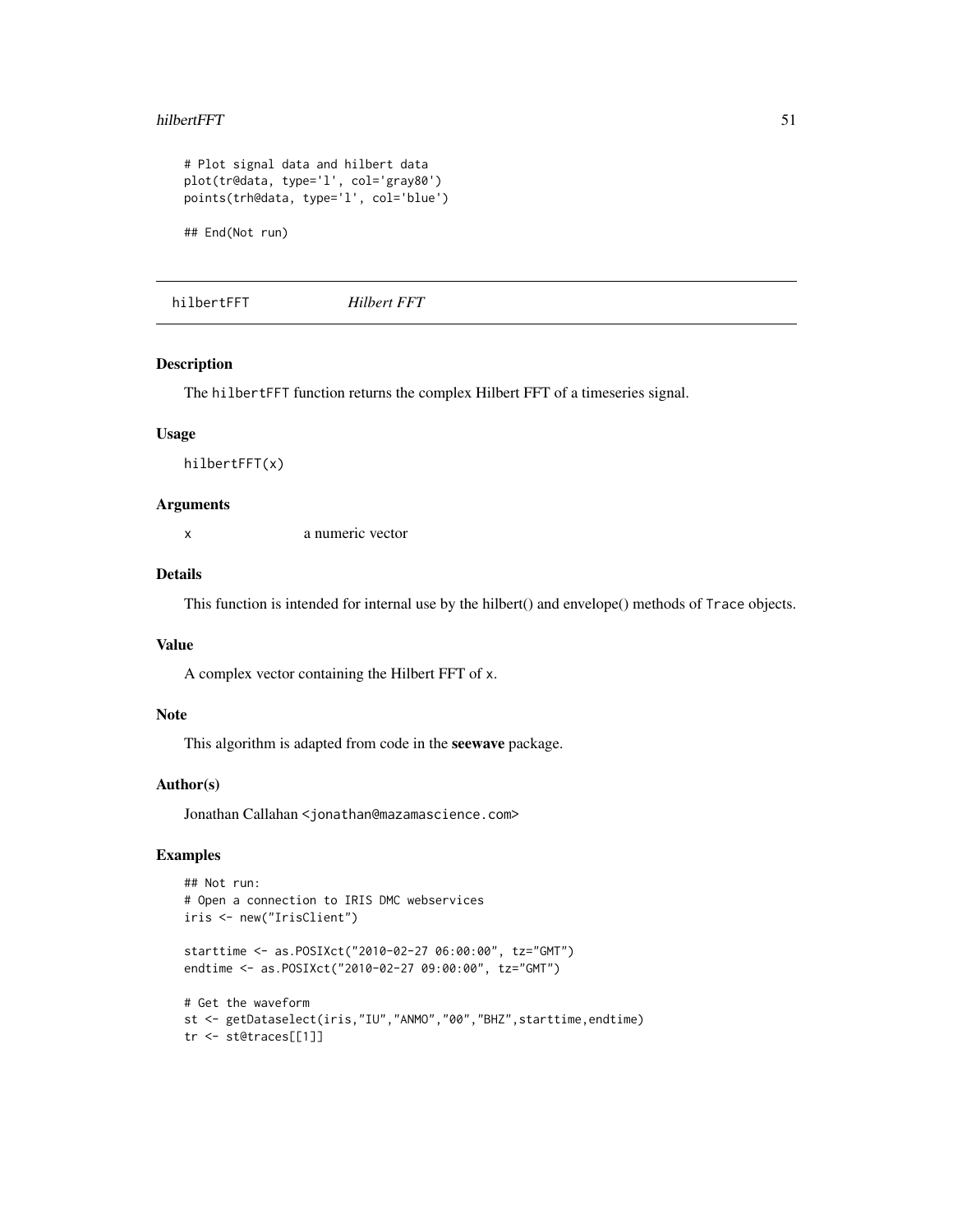```
# Demean, detrend, cosine taper
tr < DDT(tr)# Calculate Hilbert FFT of the trace data
hfft <- hilbertFFT(tr@data)
# Plot signal, with Hilbert envelope
layout(1)
plot(tr@data, type='l', col='gray80', main="Signal and Envelope")
points(Mod(hfft), type='l', col='blue')
# 2 rows
layout(matrix(seq(2)))
# Show that Imaginary component of Hilbert transform has the
# original signal shifted by 90 degrees
ccf(tr@data,tr@data,lag.max=200,main="Auto-correlation of signal data")
ccf(tr@data,Im(hfft),lag.max=200,main="90 deg phase shift with Hilber transform")
# Restore default layout
layout(1)
```

```
## End(Not run)
```
<span id="page-51-0"></span>IrisClient-class *Class* "IrisClient"

#### **Description**

A class for making data and metadata requests from IRIS DMC web services.

#### **Slots**

- site: Object of class "character": this is the first part of the url that the web service will be pointed to, defaults to https://service.iris.edu
- service\_type: Object of class "character": defaults to fdsnws; for data retrieval from the IRIS PH5 repository, set this to ph5ws;
- debug: Object of class "logical": when set to TRUE will cause any web service requestURL to be printed

useragent: Object of class "character": client identification string

#### Methods

- getAvailability makes a channel request of the station web service and returns the result as a dataframe; see [getAvailability](#page-20-0)
- getChannel makes a channel request of the station web service and returns the result as a dataframe; see [getChannel](#page-22-0)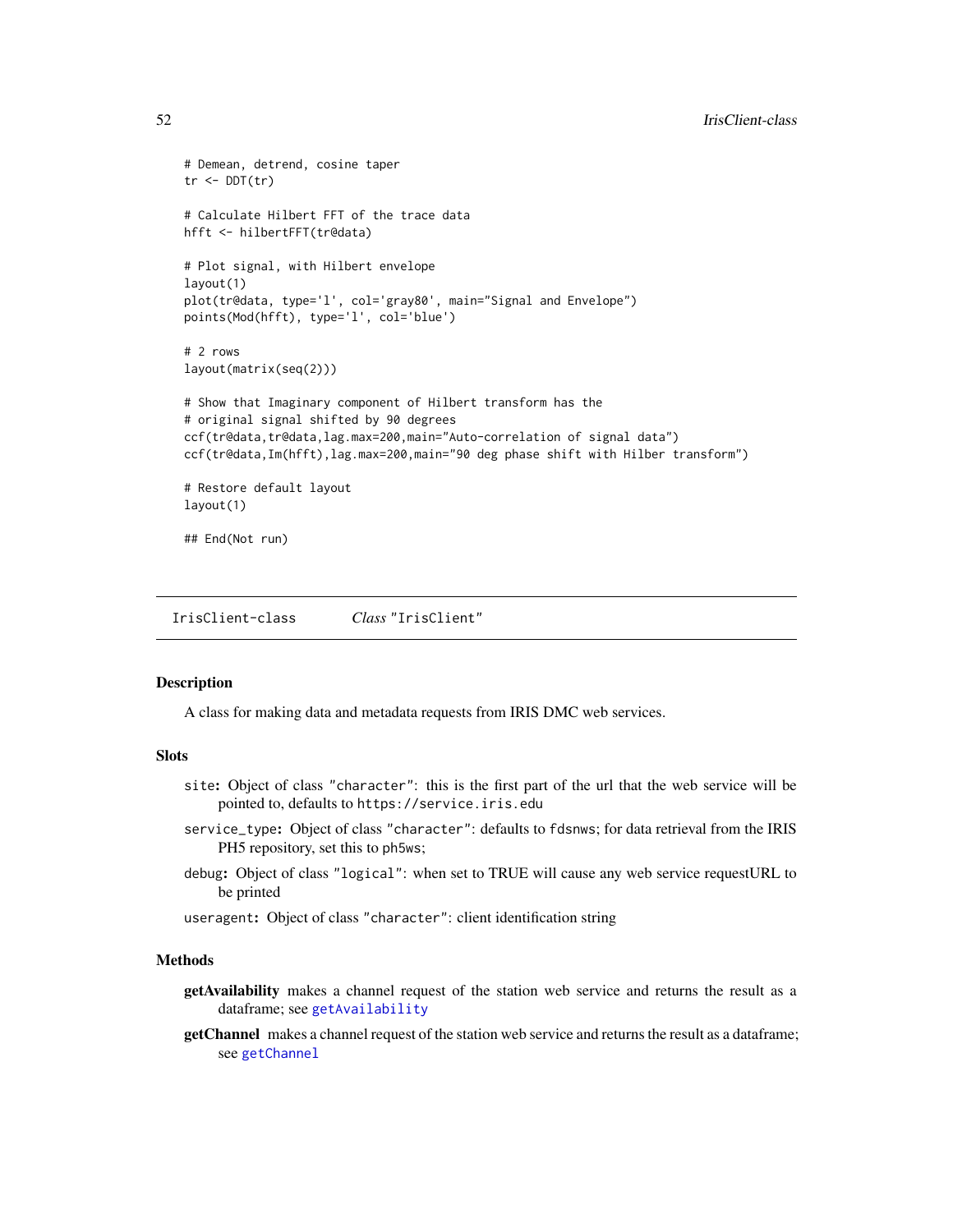- getDataAvailability makes a channel request of the irisws availability web service and returns the result as a dataframe; see [getDataAvailability](#page-24-0)
- getDataselect makes a request of the dataselect web service and returns a Stream object; see [getDataselect](#page-27-0)
- getDistaz makes a request of the distaz web service and returns a the information as a dataframe; see [getDistaz](#page-29-0)
- getEvalresp makes a request of the instrument response web service and returns the information as a dataframe; see [getEvalresp](#page-30-0)
- getEvent makes a request of the event web service and returns the information as a dataframe, if site='https://service.iris.edu' then getEvent will direct to "https://earthquake.usgs.gov/fdsnws/event/1/query?"; see [getEvent](#page-31-0)
- getNetwork makes a network request of the station web service and returns the result as a dataframe; see [getNetwork](#page-34-0)
- getSNCL: calls the getDataselect method and returns a Stream object; see [getSNCL](#page-38-0)
- getStation makes a station request of the station web service and returns the result as a dataframe; see [getStation](#page-39-0)
- getTraveltime makes a request of the traveltime web service and returns the information as a dataframe; see [getTraveltime](#page-43-0)
- getUnavailability makes a channel request of the station web service and returns the result as a dataframe; see [getUnavailability](#page-45-0)

#### Note

The IrisClient object is inspired by the clients.fdsn.client.Client class found in the python ObsPy package ([https://docs.obspy.org/packages/autogen/obspy.clients.fdsn.client.](https://docs.obspy.org/packages/autogen/obspy.clients.fdsn.client.Client.html) [Client.html](https://docs.obspy.org/packages/autogen/obspy.clients.fdsn.client.Client.html)).

## Author(s)

Jonathan Callahan <jonathan@mazamascience.com>

#### Examples

```
## Not run:
# Open a connection to IRIS DMC webservices
iris <- new("IrisClient", debug=TRUE)
```

```
starttime <- as.POSIXct("2012-01-24", tz="GMT")
endtime <- as.POSIXct("2012-01-25", tz="GMT")
```

```
# Get the waveform
st <- getDataselect(iris,"AK","PIN","","BHZ",starttime,endtime)
mean(st)
```
## End(Not run)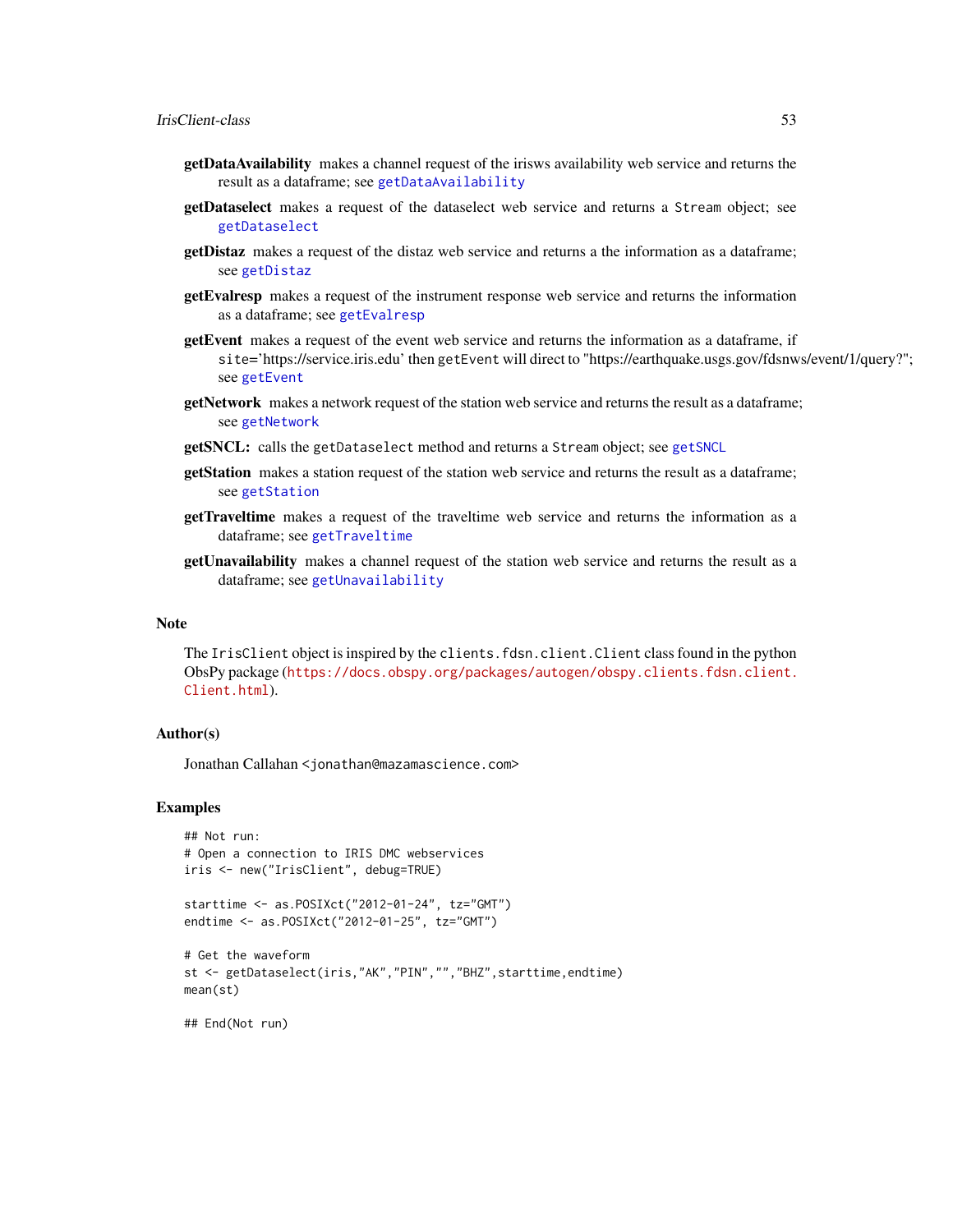<span id="page-53-0"></span>

## Description

The McNamaraBins() function implements the binning algorithm specified in the "Data Preparation and Processing" section of [Seismic Noise Analysis System Using Power Spectral Density Probabil](http://pubs.usgs.gov/of/2005/1438/pdf/OFR-1438.pdf)[ity Density Functions.](http://pubs.usgs.gov/of/2005/1438/pdf/OFR-1438.pdf)

#### Usage

McNamaraBins(df, loFreq, hiFreq, alignFreq)

#### Arguments

| df        | an R dataframe object                                                     |
|-----------|---------------------------------------------------------------------------|
| loFreq    | optional lo end of frequency binning range (default=.005)                 |
| hiFreq    | optional hi end of frequency binning range (default=10)                   |
| alignFreq | optional alignment frequency for determining frequency bins (default=0.1) |

#### Details

The McNamaraBins() function accepts a dataframe with an arbitrary number of columns. At least one of the columns must be named 'freq' and must contain frequency values. These frequencies will be used to assign all associated values into appropriate bins according to the McNamara algorithm:

Frequencies for binning are generated at 1/8 octave intervals aligned to alignFreq. Binned values associated with each frequency bin are calculated by averaging incoming values over an entire octave centered on that frequency.

#### Value

A dataframe containing binned values is returned with the same column names as the incoming df argument.

## Author(s)

Jonathan Callahan <jonathan@mazamascience.com>

# References

[Seismic Noise Analysis System Using Power Spectral Density Probability Density Functions](http://pubs.usgs.gov/of/2005/1438/pdf/OFR-1438.pdf) (Mc-Namara and Boaz 2005)

## See Also

**[McNamaraPSD](#page-54-0)**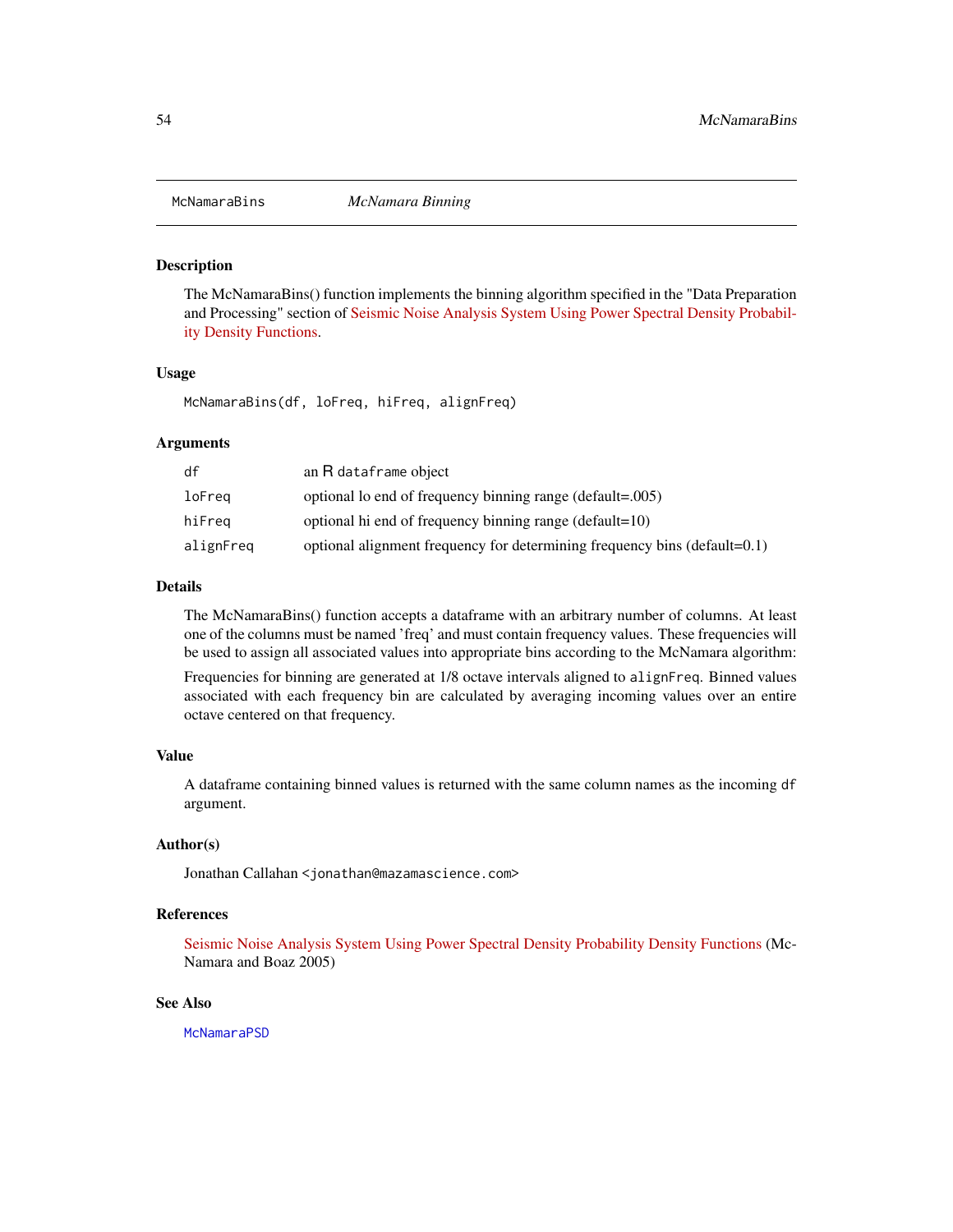<span id="page-54-0"></span>

## Description

The McNamaraPSD() function implements the spectral density algorithm specified in the "Data Preparation and Processing" section of [Seismic Noise Analysis System Using Power Spectral Den](http://pubs.usgs.gov/of/2005/1438/pdf/OFR-1438.pdf)[sity Probability Density Functions.](http://pubs.usgs.gov/of/2005/1438/pdf/OFR-1438.pdf)

#### Usage

```
McNamaraPSD(tr, loFreq=.005, hiFreq=10, alignFreq=0.1, binned=TRUE)
```
#### Arguments

| tr        | a Trace object                                              |
|-----------|-------------------------------------------------------------|
| loFreq    | optional lo end of frequency binning range                  |
| hiFreq    | optional hi end of frequency binning range                  |
| alignFreq | optional alignment frequency for determining frequency bins |
| binned    | logical determining whether the return spectrum is binned   |

#### Details

This PSD algorithm is designed to be used on one to three hour segments of seismic data and will return a PSD object containing the (potentially binned) spectrum for that segment. See the [psdList](#page-64-0) function for automatic segmenting of longer Stream objects.

The McNamara PSD algorithm is similar to MATLAB's pwelch() function and has the following steps:

1. Calculate averaged spectrum

```
# Truncate incoming segment of trace data to nearest power of 2 samples.
# Divide each truncated segment into 13 chunks with 75% overlap. The first
# chunk begins at 0/16 and ends at 4/16. The 13'th chunk begins at 12/16
# and ends at 16/16. The chunks overlap like this:
#
# 1---5---9---3---
# 2---6---0---
# 3---7---1---
# 4---8---2---
#
# Deman, detrend and taper the chunk.
# Calculate the 'one-sided' spectrum for the chunk.
#
# Average together all 13 spectra to get an averaged spectrum.
```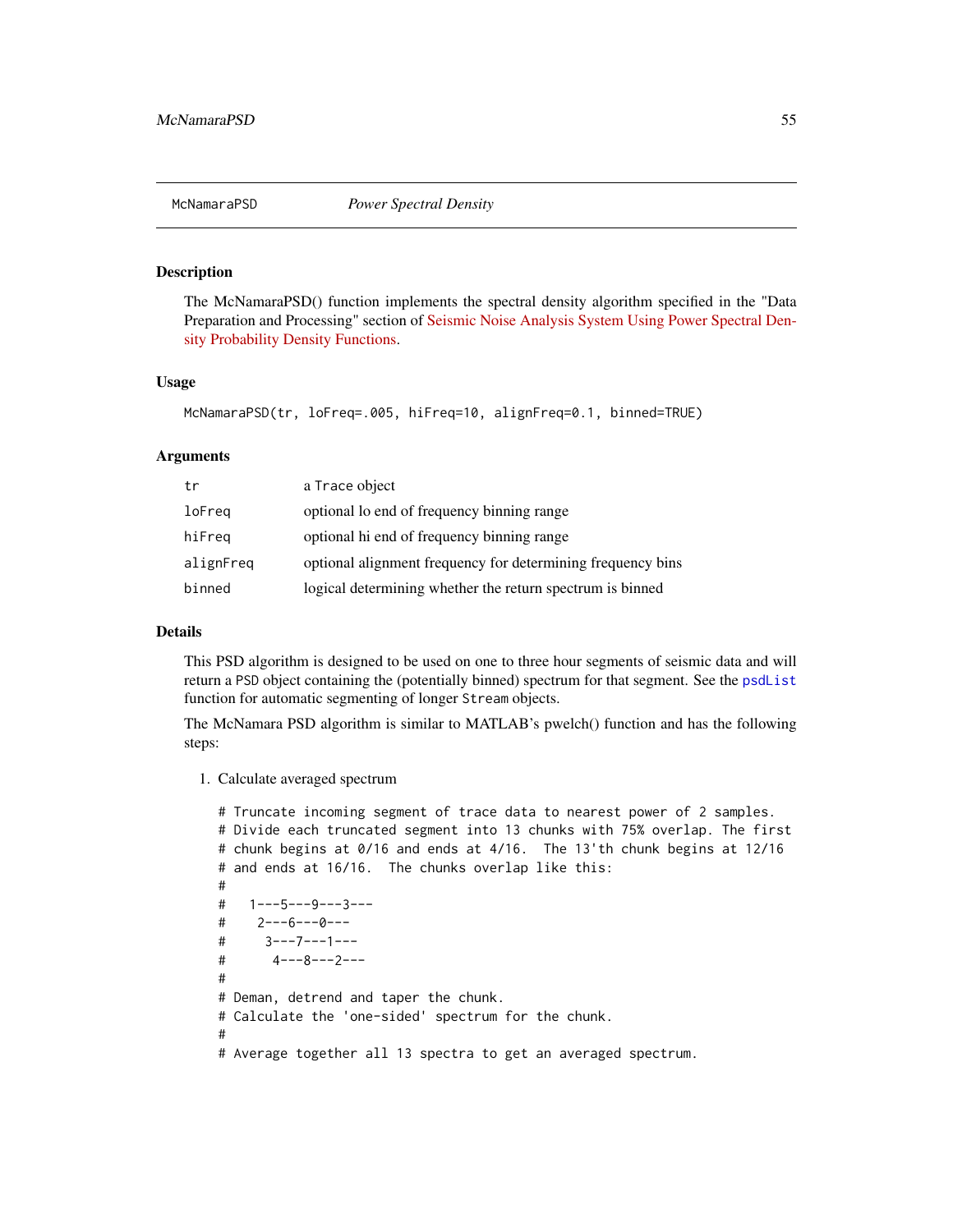2. Create smoothed version of spectrum with binning

When binned=TRUE, McNamara style binning is turned on and a smoothed spectrum is returned that contains many fewer points than the full spectrum. When these arguments are not specified, binning is automatically turned off and the full spectrum is returned.

Frequencies for binning are generated at 1/8 octave intervals aligned to alignFreq. The power (dB) associated with each frequency bin is calculated by averaging over an entire octave centered on that frequency.

Note: The spectra returned by McNamaraPSD() have not had instrument correction applied. Use [getEvalresp](#page-30-0) to get instrument correction values for specific frequencies.

3. convert binned spectra to decibels

## Value

An R list object with the following named elements:

freq, spec, snclq, starttime, endtime

Elements freq and spec are numeric vectors while snclq, starttime and endtime are single values.

## **Note**

During the binning process, an arithmetic mean is used to average together power levels in decibels. This is equivalent to averaging of power levels before conversion to dB using a geometric mean.

#### Author(s)

Jonathan Callahan <jonathan@mazamascience.com>

#### References

[Seismic Noise Analysis System Using Power Spectral Density Probability Density Functions](http://pubs.usgs.gov/of/2005/1438/pdf/OFR-1438.pdf) (Mc-Namara and Boaz 2005)

# See Also

[McNamaraBins](#page-53-0), [psdList](#page-64-0)

mergeTraces *Merge multiple traces into a single trace*

## Description

The mergeTraces method of Stream objects returns a new Stream where all Traces have been merged into a single Trace. Gaps between traces are replaced with values determined by the fillMethod parameter.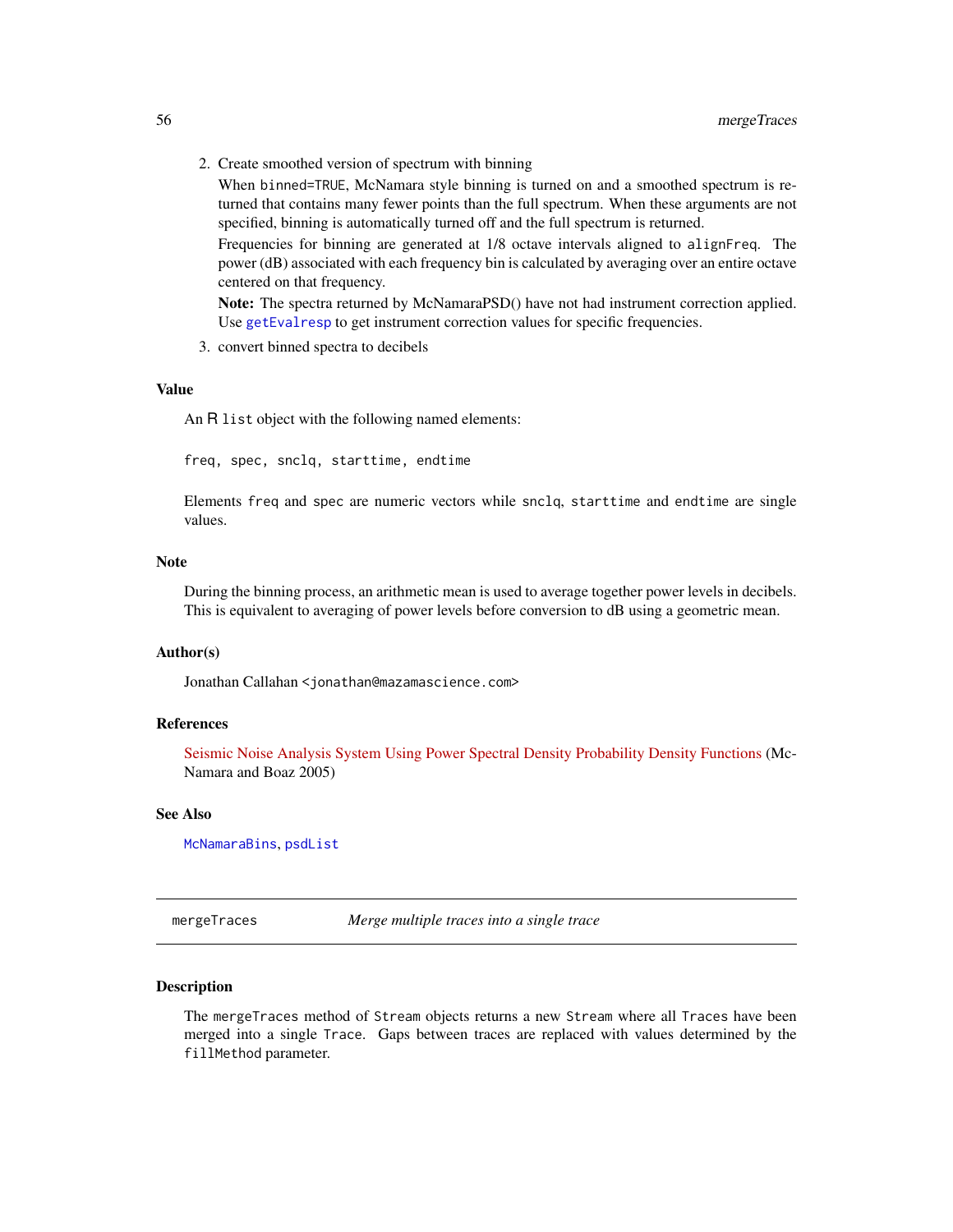# mergeUpDownTimes 57

#### Usage

mergeTraces(x, fillMethod)

#### Arguments

|            | Stream object                                                     |
|------------|-------------------------------------------------------------------|
| fillMethod | method to use when filling gaps between Traces (default="fillNA") |

## Details

Available values for fillMethod include:

- fillNA gaps are filled with NA ( $\overline{R}$ 's missing value flag)
- fillZero gaps are filled with 0.0

# Value

A new Stream object containing a single Trace is returned.

## Author(s)

Jonathan Callahan <jonathan@mazamascience.com>

#### Examples

```
## Not run:
# Open a connection to IRIS DMC webservices
iris <- new("IrisClient")
starttime <- as.POSIXct("2002-04-20", tz="GMT")
endtime <- as.POSIXct("2002-04-21", tz="GMT")
st4 <- getDataselect(iris,"US","OXF","","BHZ",starttime,endtime)
stm4 <- mergeTraces(st4)
# plot merged trace
plot(stm4@traces[[1]])
mtext(paste(length(st4@traces),"traces"), side=3, line=0.5, adj=0.05, cex=1.5)
## End(Not run)
```
mergeUpDownTimes *Determine overlaps in two sets of upDownTimes.*

## Description

The mergeUpDownTimes function determines the overlaps in two sets of times representing up/down (on/off) periods for a single or a set of channels. This function can be used to determine overall station up/down periods.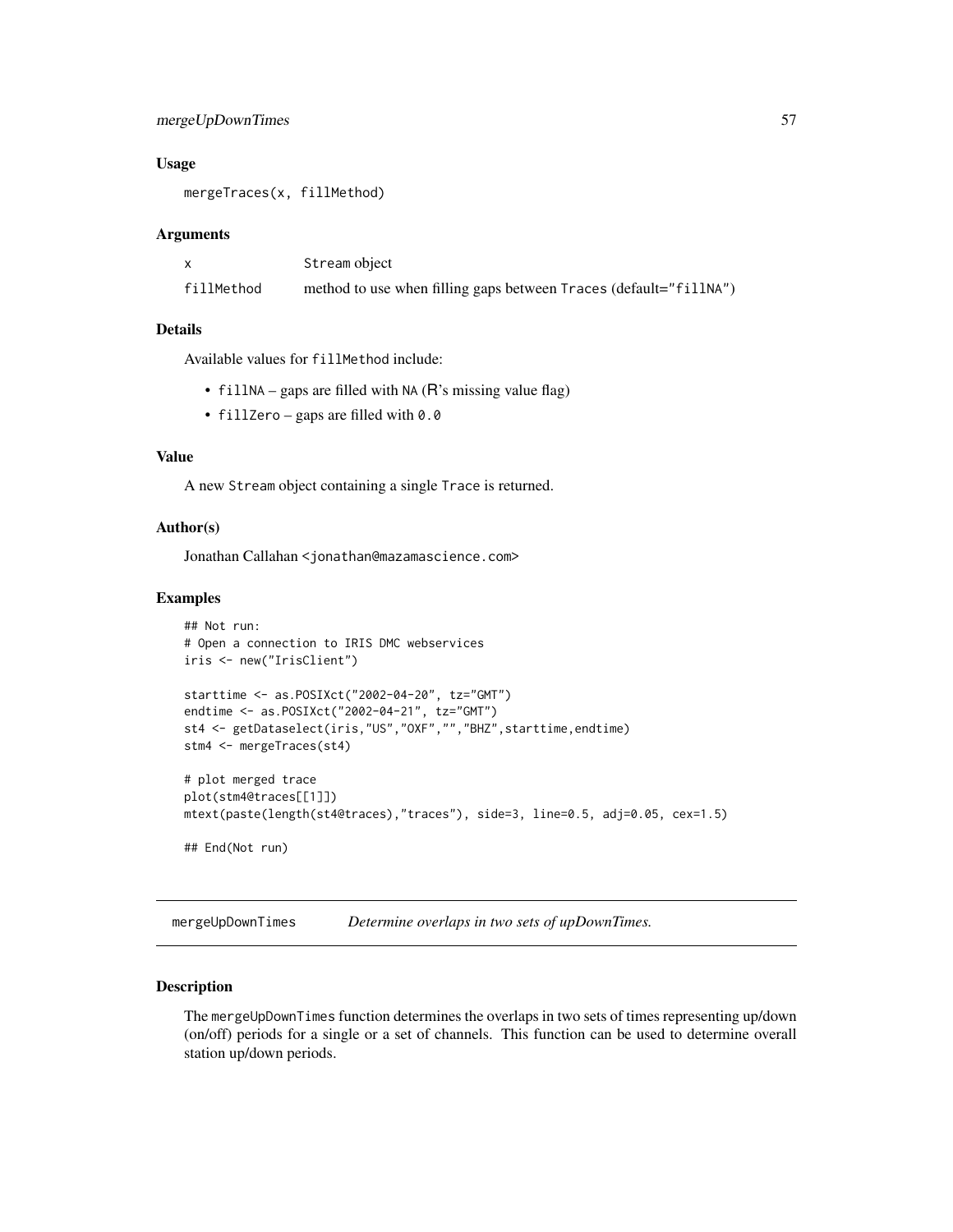## Usage

mergeUpDownTimes(udt1, udt2, bothOn)

#### Arguments

| udt1    | vector of POSIX ct times representing up/down transitions                                            |
|---------|------------------------------------------------------------------------------------------------------|
| udt2    | vector of POSIX ct times representing up/down transitions                                            |
| bothOn. | logical specifying whether overlaps are determined with AND or OR (default=FALSE:<br>udt1 $OR$ udt2) |

# Details

When bothOn=FALSE, the default, this function returns the times of transitions from "either to neither" and back. When bothOn=TRUE, this function returns the times of transitions from "both to either" and back.

If an empty vector is passed in for udt1 or udt2 then the other vector is returned unchanged. This can be useful when merging the upDownTimes for multiple channels. See the example below.

#### Value

A vector of POSIXct datetimes associated with on/off transitions.

## Note

The vector of times in udt1 and udt2 has no information on the values of min\_signal or min\_gap that were used to generate the timeseries. It is up to the user to make sure that the incoming vectors are appropriate for comparison. See [getUpDownTimes](#page-47-0).

## Author(s)

Jonathan Callahan <jonathan@mazamascience.com>

#### See Also

[getUpDownTimes](#page-47-0), [plotUpDownTimes](#page-79-0)

# Examples

```
## Not run:
# Open a connection to IRIS DMC webservices
iris <- new("IrisClient")
```

```
# Three Streams, each with different upDownTimes
starttime <- as.POSIXct("2012-07-01", tz="GMT")
endtime <- as.POSIXct("2012-07-02", tz="GMT")
stE <- getDataselect(iris,"IU","XMAS","10","BHE",starttime,endtime)
stN <- getDataselect(iris,"IU","XMAS","10","BHN",starttime,endtime)
stZ <- getDataselect(iris,"IU","XMAS","10","BHZ",starttime,endtime)
udtE <- getUpDownTimes(stE)
```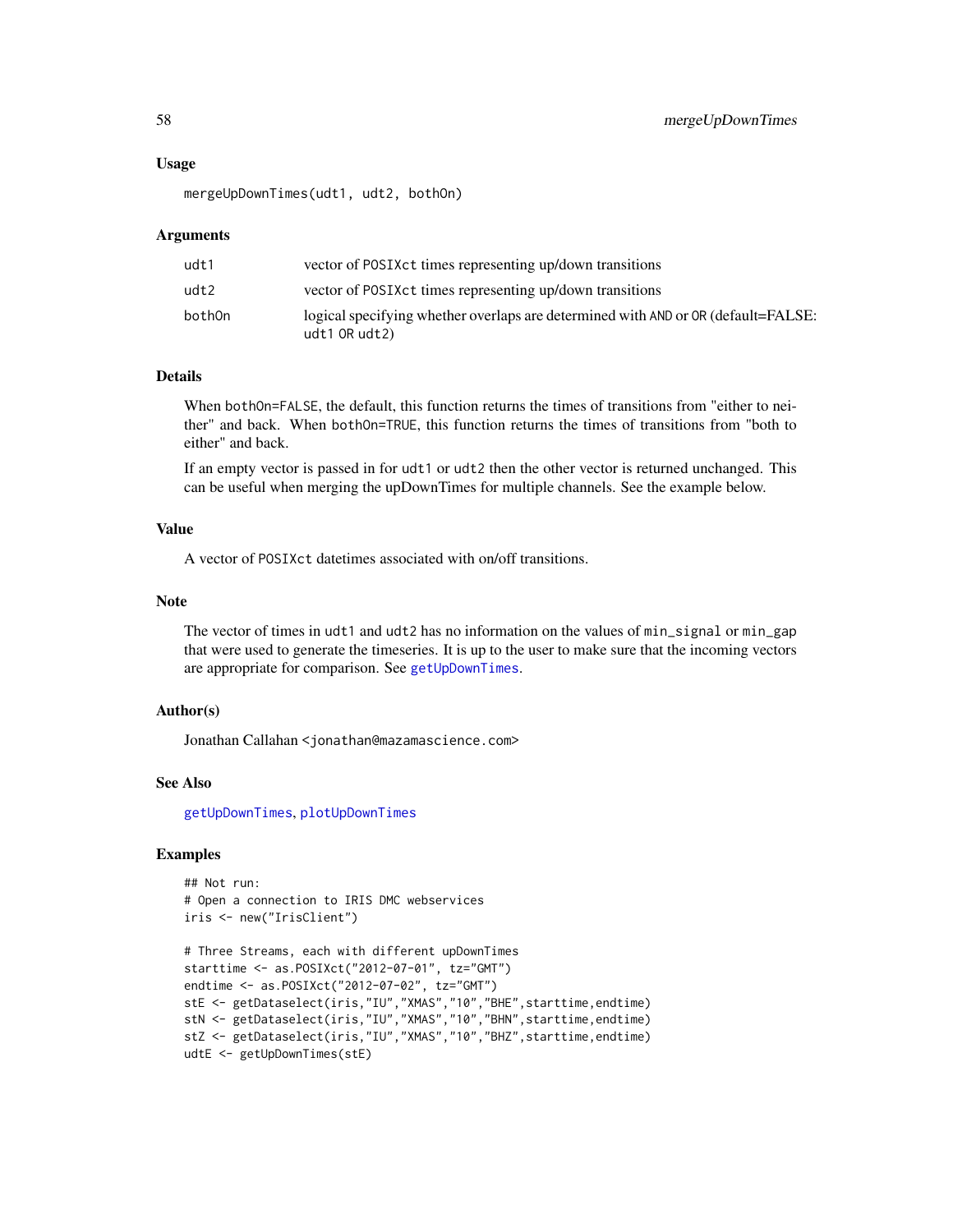```
udtN <- getUpDownTimes(stN)
udtZ <- getUpDownTimes(stZ)
udtAll \leftarrow c()
udtAny <- c()
for (udt in list(udtE, udtN, udtZ)) {
 udtAll <- mergeUpDownTimes(udtAll,udt,bothOn=TRUE)
  udtAny <- mergeUpDownTimes(udtAny,udt,bothOn=FALSE)
}
# 5 rows
layout(matrix(seq(5)))
# Plot the results
par(max=c(3,4,3,2)) # adjust margins
plotUpDownTimes(udtE); title("BHE")
plotUpDownTimes(udtN); title("BHN")
plotUpDownTimes(udtZ); title("BHZ")
plotUpDownTimes(udtAll); title("ALL channels up")
plotUpDownTimes(udtAny); title("ANY channel up")
# Restore default layout
layout(1)
## End(Not run)
```
<span id="page-58-0"></span>miniseed2Stream *Convert miniSEED bytes to* Stream *object*

# Description

The miniseed2Stream function converts raw miniSEED bytes into a Stream object.

# Usage

```
miniseed2Stream(miniseed,url,requestedStarttime,requestedEndtime,
                sensor,scale,scalefreq,scaleunits,latitude,longitude,
                elevation, depth, azimuth,dip)
```

| miniseed           | a vector of raw bytes read from a miniSEED file                                |
|--------------------|--------------------------------------------------------------------------------|
| url                | character source location (see getDataselect)                                  |
| requestedStarttime |                                                                                |
|                    | POSIX ct time associated with the requested start time (see getDataselect)     |
| requestedEndtime   |                                                                                |
|                    | POSIX ct time associated with the requested endtime (see getDataselect)        |
| sensor             | character description of the Sensor type associated with this Station-Network- |
|                    | Channel-Location (SNCL) (see Trace)                                            |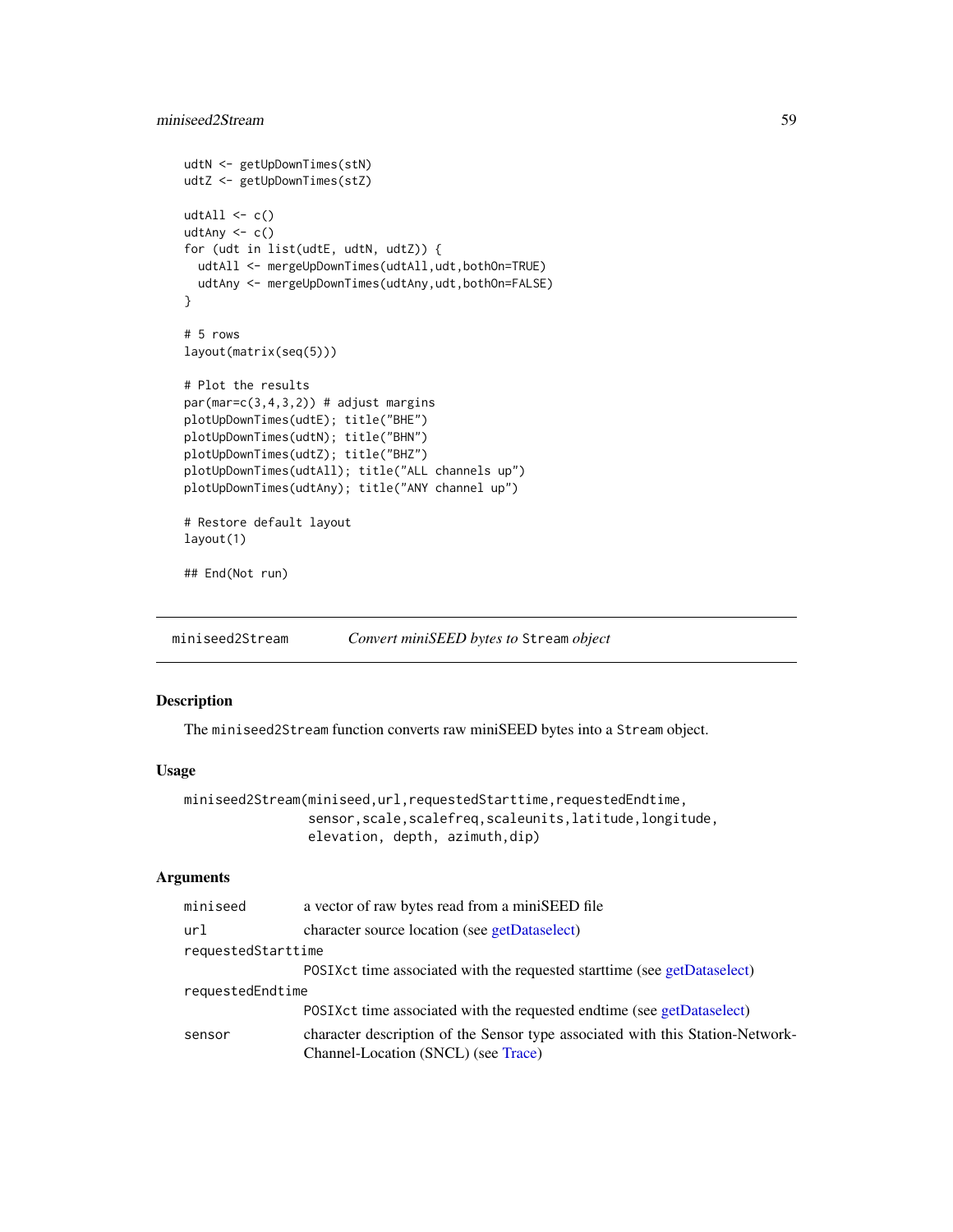| scale      | character description of the InstrumentSensitivity associated with this SNCL<br>(see Trace)                              |
|------------|--------------------------------------------------------------------------------------------------------------------------|
| scalefreg  | numeric description of frequency at which the InstrumentSensitivity is correct,<br>the Sensitivity Frequency (see Trace) |
| scaleunits | character description of the InputUnits associated with this SNCL (see Trace)                                            |
| latitude   | numeric latitude associated with this SNCL (see Trace)                                                                   |
| longitude  | numeric longitude associated with this SNCL (see Trace)                                                                  |
| elevation  | numeric elevation associated with this SNCL (see Trace)                                                                  |
| depth      | numeric depth associated with this SNCL (see Trace)                                                                      |
| azimuth    | numeric channel azimuth associated with this SNCL (see Trace)                                                            |
| dip        | numeric channel dip associated with this SNCL (see Trace)                                                                |
|            |                                                                                                                          |

## Details

This function takes raw bytes read in from a file or URL and converts them to a Stream object. Metadata information is optional. This function is primarily for internal use.

# Value

A Stream object.

## Author(s)

Jonathan Callahan <jonathan@mazamascience.com>

# See Also

[readMiniseedFile](#page-70-0)

multiplyBy *Multiplication by a constant*

# Description

The multiplyBy methods of Trace and Stream objects return like objects where all @data slots have been multiplied by a constant.

## Usage

multiplyBy(x, y)

| a Trace or Stream object |
|--------------------------|
| a numeric multiplier     |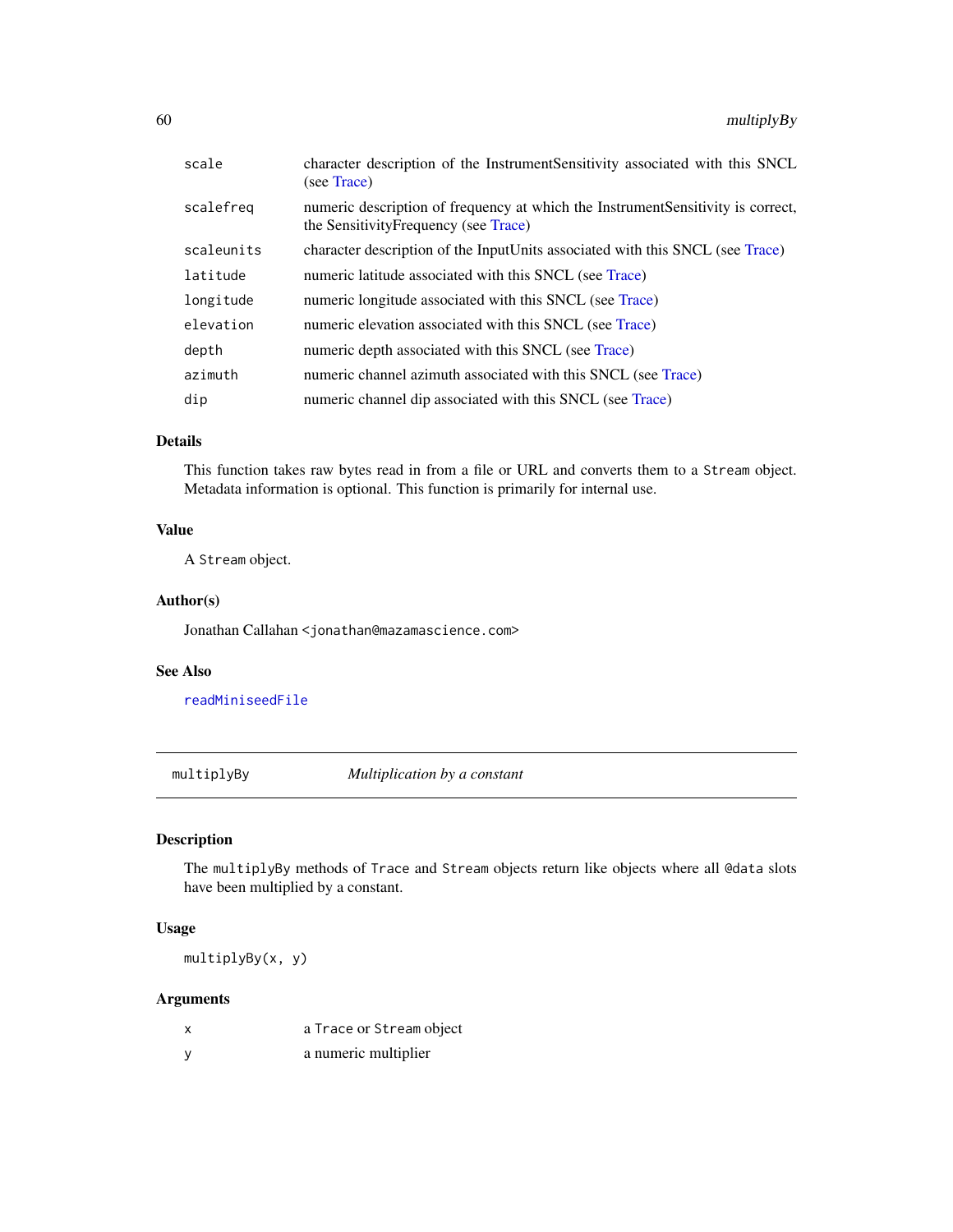## Value

A new Trace or Stream object is returned.

## Author(s)

Jonathan Callahan <jonathan@mazamascience.com>

## Examples

```
## Not run:
# Open a connection to IRIS DMC webservices
iris <- new("IrisClient")
starttime <- as.POSIXct("2011-01-24", tz="GMT")
endtime <- as.POSIXct("2011-01-25", tz="GMT")
# Get the waveform
stRaw <- getDataselect(iris,"AK","PIN","","BHZ",starttime,endtime)
# obtain an instrument sensitivity value with getChannel metadata)
c <- getChannel(iris, "AK","PIN","","BHZ",starttime, endtime)
sensitivityValue <- c$scale
# convert raw data
st <- multiplyBy(stRaw, 1/sensitivityValue)
rmsVariance(st)
# plot trace
plot(st, ylab=c$scaleunits)
## End(Not run)
```
noiseMatrix2PdfMatrix *Convert matrix of PSDs to matrix of Probability Density Functions*

#### Description

This function converts a noiseMatrix returned by either psdList2NoiseMatrix or psdDF2NoiseMatrix into a matrix of Probability Density values as defined by McNamara and Boaz 2005.

## Usage

```
noiseMatrix2PdfMatrix(noiseMatrix, lo, hi, binSize)
```

| noiseMatrix | a noiseMatrx returned from either psdList2NoiseMatrix or psdDF2NoiseMatrix    |
|-------------|-------------------------------------------------------------------------------|
| lo          | lowest frequency bin (power level in $dB$ ) for the PDF y-axis (default=-200) |
| hi          | highest frequency bin (power level in dB) for the PDF y-axis (default=-50)    |
| binSize     | size in $dB$ of each bin (default=1)                                          |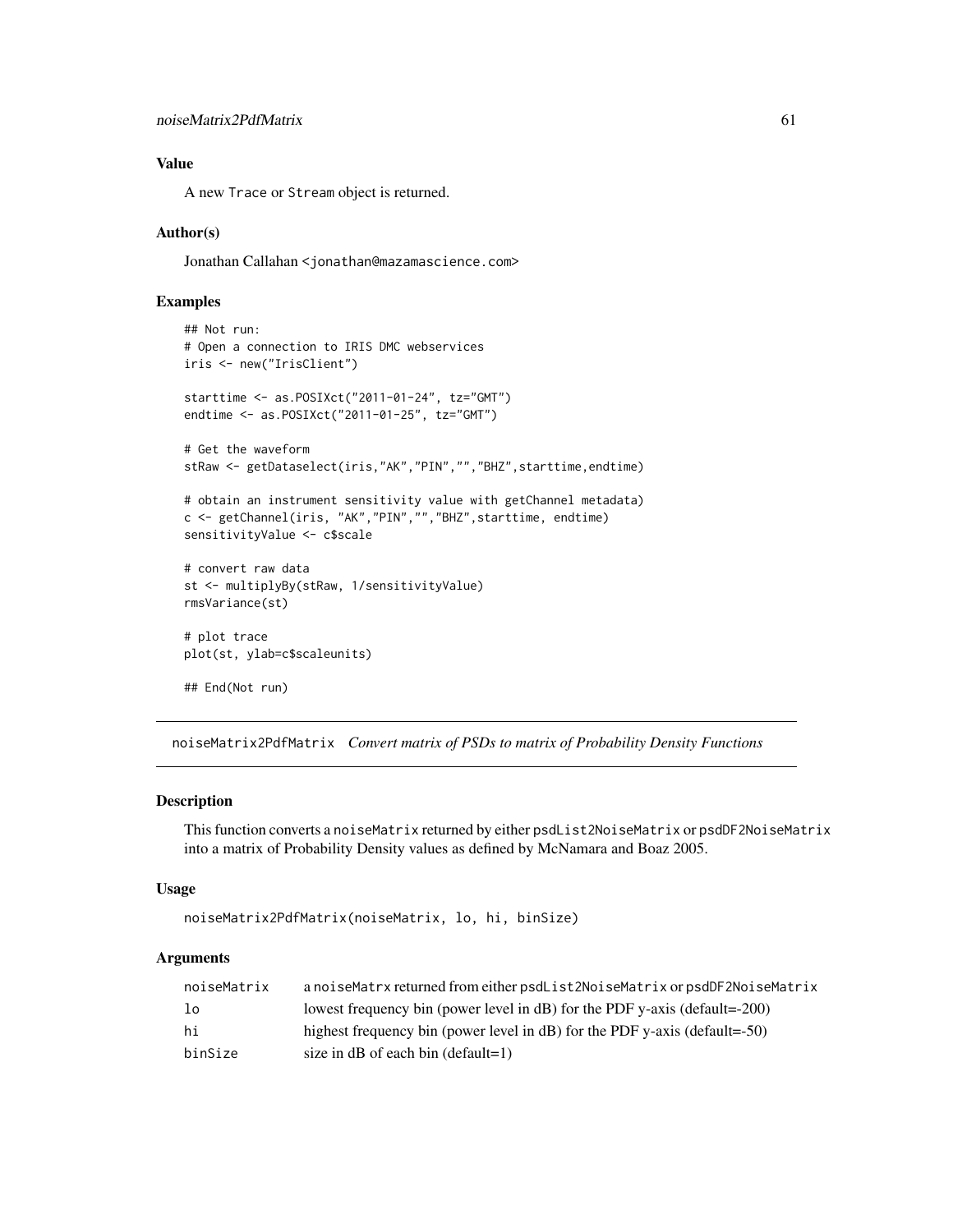#### Details

The McNamara and Boaz paper describes creating histograms of the discretized power levels at each frequency bin associated with a set of PSDs. The value in each cell of the PDF matrix is the fraction of the corrected PSDs that have that power level at that frequency bin.

To return a PDF matrix that matches those in the McNamara paper, use the default settings.

#### Value

A matrix is returned with one row for each power level (-250:-50 dB) and one column for each frequency bin.

#### Author(s)

Jonathan Callahan <jonathan@mazamascience.com>

## References

[Seismic Noise Analysis System Using Power Spectral Density Probability Density Functions](http://pubs.usgs.gov/of/2005/1438/pdf/OFR-1438.pdf) (Mc-Namara and Boaz 2005)

#### See Also

[McNamaraPSD](#page-54-0), [psdDF2NoiseMatrix](#page-63-0), [psdList](#page-64-0), [psdPlot](#page-67-0), [psdStatistics](#page-69-0)

#### Examples

```
## Not run:
# Create a new IrisClient
iris <- new("IrisClient", debug=TRUE)
```

```
# Get seismic data
starttime <- as.POSIXct("2011-05-05", tz="GMT") # 2011.125
endtime <- starttime + 1*24*3600
st <- getDataselect(iris,"IU","GRFO","--","BHE",starttime,endtime)
```

```
# Generate power spectral density for each hour long segment
psdList <- psdList(st)
```

```
# Convert into corrected "noiseMatrix"
noiseMatrix <- psdList2NoiseMatrix(psdList)
```

```
# Convert into McNamara "pdfMatrix"
pdfMatrix <- noiseMatrix2PdfMatrix(noiseMatrix)
```

```
# NOTE: Data need to be flipped and tranposed for the XY axes in the
# NOTE: image() function to match rows and columns in our pdfMatrix
# Plot pdfMatrix
image(t(pdfMatrix[,ncol(pdfMatrix):1]),
     col=c('gray90',rainbow(9)),
     axes=FALSE)
```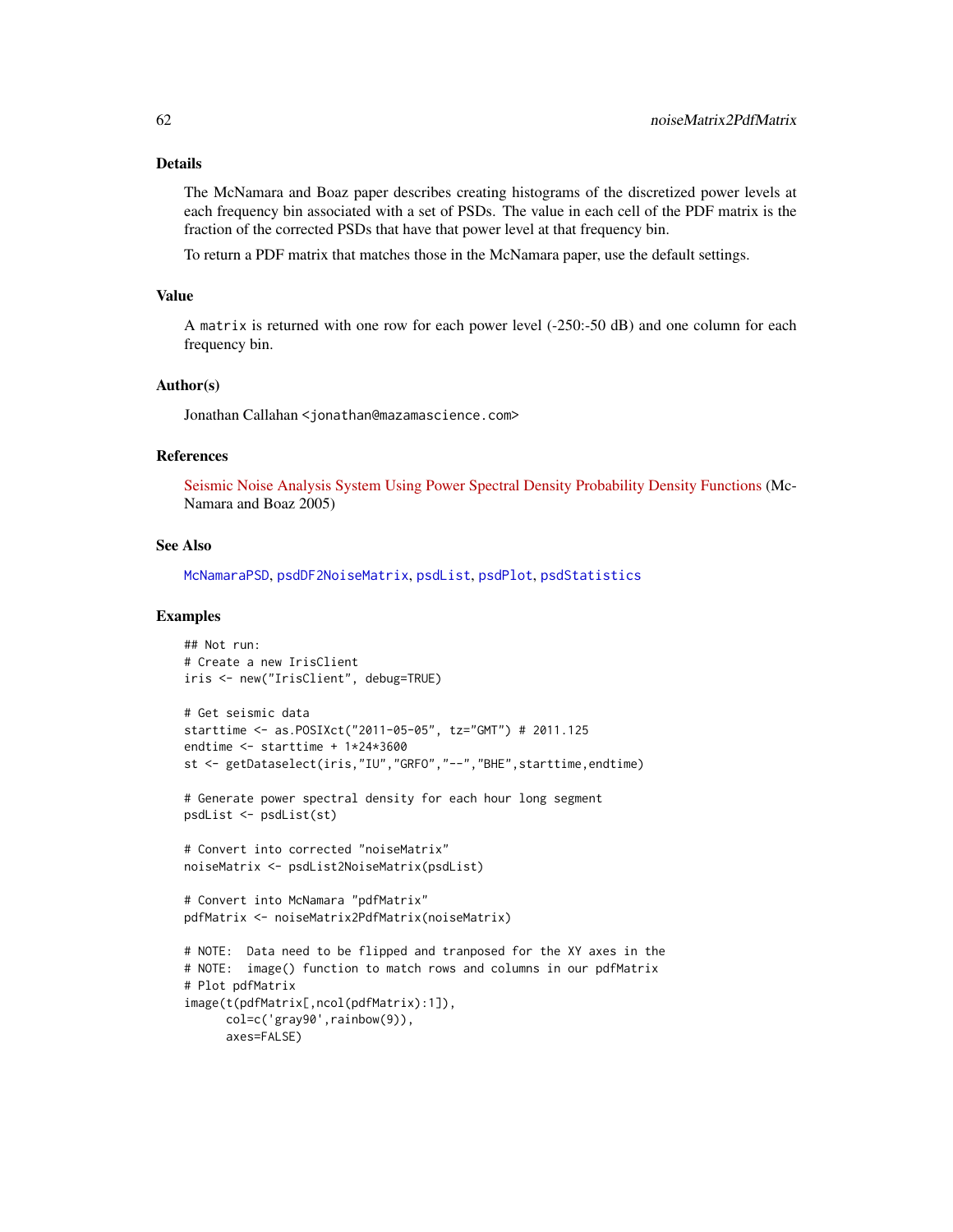#### noiseModels 63

## End(Not run)

noiseModels *Generate NHNM and NLNM noise models*

# Description

The noiseModels function returns the New High Noise Model and New Low Noise Model from the Peterson paper referenced below. Values are returned for the specific frequencies specified in the freq argument.

## Usage

noiseModels(freq)

## Arguments

freq a vector of frequencies at which to generate noise model values

## Value

A list is returned with elements nhnm and nlnm containing the high and low noise models, respectively.

## Author(s)

Jonathan Callahan <jonathan@mazamascience.com>

# References

[Observations of Modeling and Seismic Background Noise](https://pubs.er.usgs.gov/publication/ofr93322) (Peterson 1993) [Seismic Noise Analysis](https://pubs.usgs.gov/of/2005/1438/pdf/OFR-1438.pdf) [System Using Power Spectral Density Probability Density Functions](https://pubs.usgs.gov/of/2005/1438/pdf/OFR-1438.pdf) (McNamara and Boaz 2005)

# See Also

[psdStatistics](#page-69-0),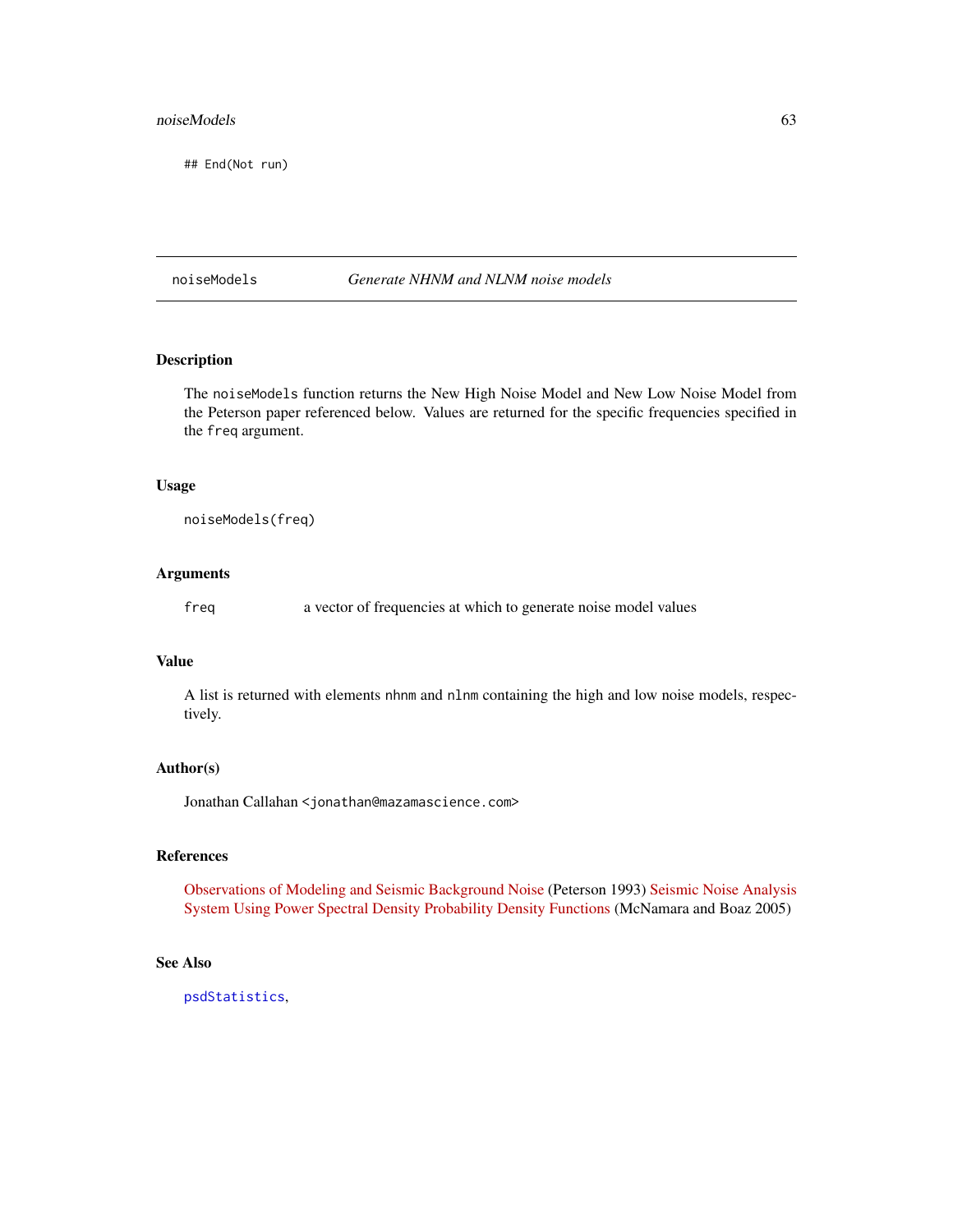<span id="page-63-0"></span>psdDF2NoiseMatrix *Apply instrument correction to PSDs*

# Description

The psdDF2NoiseMatrix function uses the snclq identifier associated with the first PSD in the dataframe to obtain instrument correction information at the specified frequencies from the [getEvalresp](#page-30-0) web service if instrumentation correction information is not supplied as an argument. This correction is applied to every PSD in the dataframe and the now corrected PSD values are returned as a matrix.

#### Usage

psdDF2NoiseMatrix(DF, evalresp=NULL)

## Arguments

| DF.      | a data frame of PSDs obtained from the getPSDMeasurements method of IrisClient.         |
|----------|-----------------------------------------------------------------------------------------|
| evalresp | data frame of freq, amp, phase information matching output of getEvalresp,<br>optional. |

#### Details

This function is identical in behavior to [psdList2NoiseMatrix](#page-66-0) except that the input object is a dataframe of PSD values obtained from the MUSTANG Backend Storage System.

#### Value

A matrix is returned with one row for each instrument-corrected PSD and one column for each frequency bin.

#### Note

The incoming dataframe is checked to make sure that it represents only a single SNCL (Station-Network-Channel-Location). An error is generated if more than one is found. However, the psdDF is not checked to make sure that no changes to the instrument correction happened during the time period covered by the psdDF. This occurs at an 'epoch' boundary when an instrument is replaced.

## Author(s)

Jonathan Callahan <jonathan@mazamascience.com>

#### References

[Seismic Noise Analysis System Using Power Spectral Density Probability Density Functions](http://pubs.usgs.gov/of/2005/1438/pdf/OFR-1438.pdf) (Mc-Namara and Boaz 2005)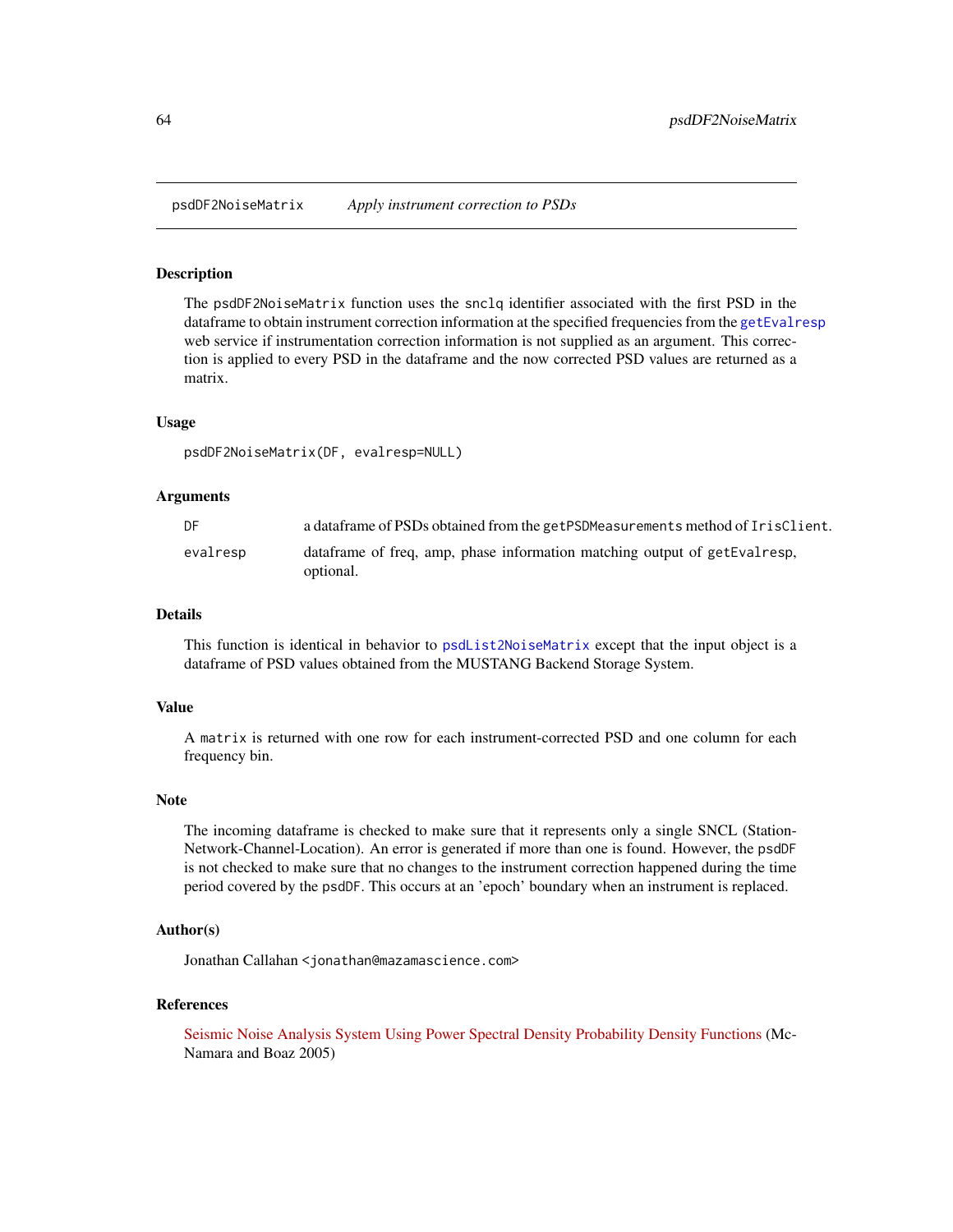#### psdList 65

## See Also

[McNamaraPSD](#page-54-0), [psdList](#page-64-0), [psdList2NoiseMatrix](#page-66-0), [psdPlot](#page-67-0), [psdStatistics](#page-69-0)

<span id="page-64-0"></span>psdList *Apply McNamara PSD algorithm to a seismic signal*

#### Description

The psdList function subsets a seismic Stream object into a series of shorter segments with 50% overlap and uses the McNamaraPSD method to return a smoothed (aka binned) Power Spectral Density (PSD) for each segment.

#### Usage

psdList(st)

# Arguments

st a Stream object

## Details

A Stream will be subset into segments depending upon the channel identifier (@stats@channel) associated with this seismic data. The binning frequencies are also channel dependent as exemplified in this code extract where Z is the segment length in seconds:

```
alignFreq <- 0.1
if (stringr::str_detect(channel,"^L")) {
  Z \leftarrow 3 * 3600loFreq <- 0.001
 hiFreq <- 0.5 * tr_merged@stats@sampling_rate
} else if (stringr::str_detect(channel,"^M")) {
  Z \leftarrow 2 * 3600loFreq <- 0.0025
 hiFreq <- 0.5 * tr_merged@stats@sampling_rate
} else {
  Z <- 3600
 loFreq <- 0.005
 hiFreq <- 0.5 * tr_merged@stats@sampling_rate
}
```
Each new segment starts half way through the previous segment. (50% overlap)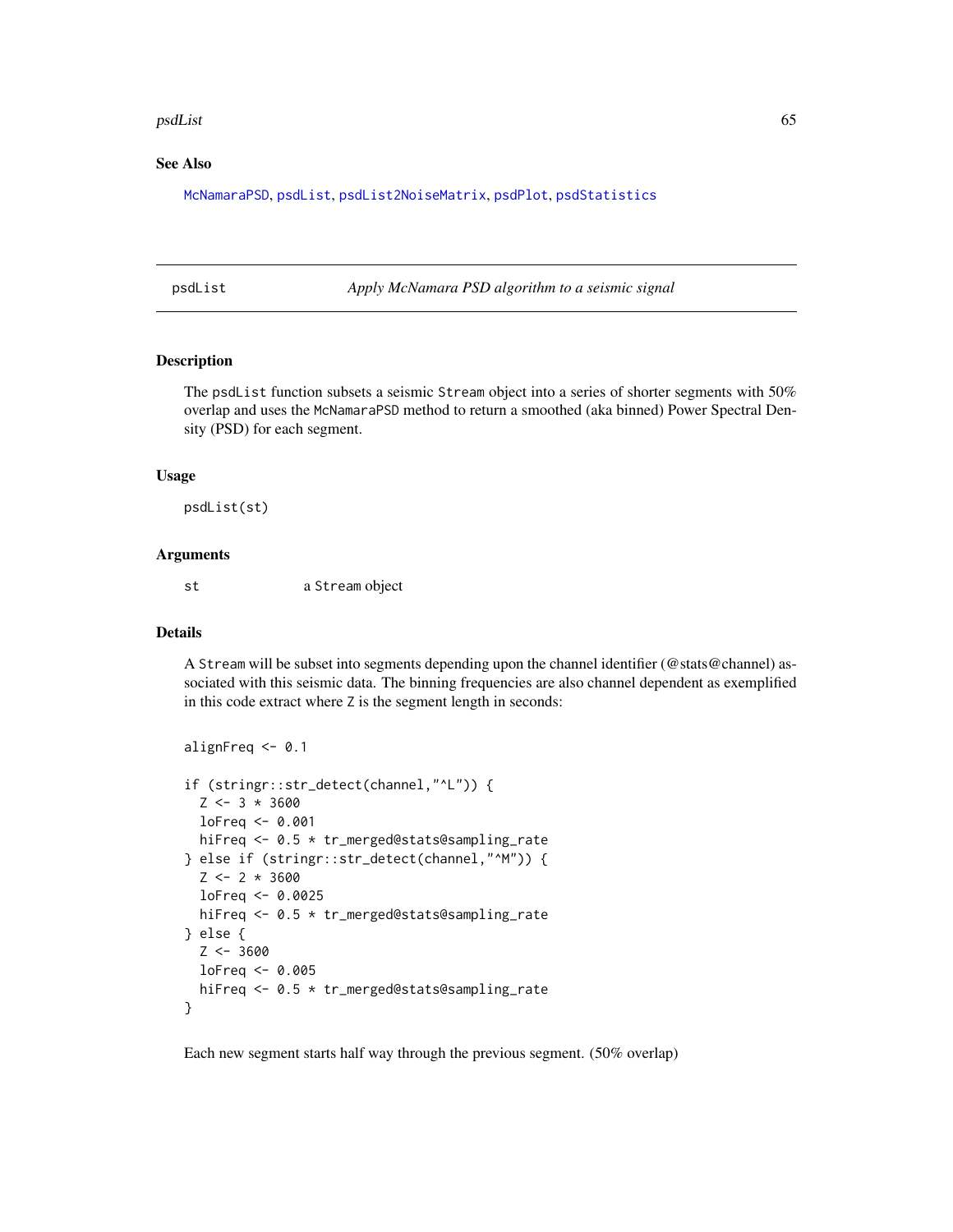## Value

A list of PSD objects is returned. Each element of the list is an R list object with the following elements:

freq, spec, snclq, starttime, endtime

Note: Individual PSDs have not had instrument correction applied.

## Author(s)

Jonathan Callahan <jonathan@mazamascience.com>

# References

[Seismic Noise Analysis System Using Power Spectral Density Probability Density Functions](http://pubs.usgs.gov/of/2005/1438/pdf/OFR-1438.pdf) (Mc-Namara and Boaz 2005)

## See Also

[McNamaraPSD](#page-54-0), [psdList2NoiseMatrix](#page-66-0), [psdPlot](#page-67-0), [psdStatistics](#page-69-0),

## Examples

```
## Not run:
# Create a new IrisClient
iris <- new("IrisClient", debug=TRUE)
# Get seismic data
starttime <- as.POSIXct("2011-05-05", tz="GMT") # 2011.125
endtime <- starttime + 1*24*3600
st <- getDataselect(iris,"IU","GRFO","--","BHE",starttime,endtime)
# Generate power spectral density for each hour long segment
psdList <- psdList(st)
# Plot uncorrected PSDs
period <- 1/psdList[[1]]$freq
plot(period, psdList[[1]]$spec, log='x', type='l',
     xlab="Period (Sec)", ylab="Power (dB)",
     main="Uncorrected PSDs")
for (i in seq(2:length(psdList))) {
  points(period, psdList[[i]]$spec, type='l')
}
## End(Not run)
```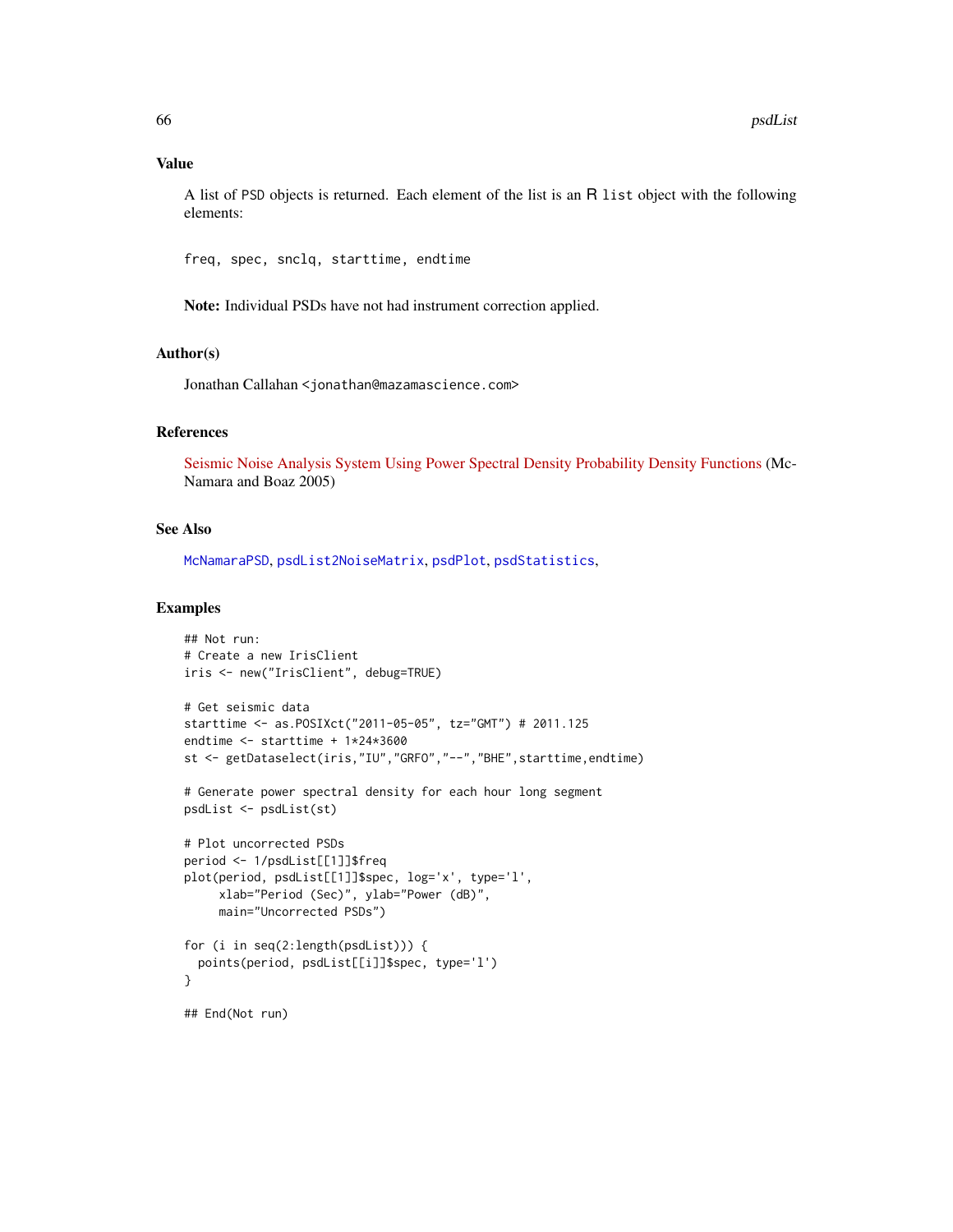<span id="page-66-0"></span>psdList2NoiseMatrix *Apply instrument correction to PSDs*

## Description

The psdList2NoiseMatrix function uses the snclq identifier associated with the first PSD in the list to obtain instrument correction information at the specified frequencies from the [getEvalresp](#page-30-0) web service if instrumentation correction information is not supplied as an argument. This correction is applied to every PSD in the list and the now corrected PSD values are returned as a matrix.

#### Usage

psdList2NoiseMatrix(psdList, evalresp=NULL)

#### Arguments

| psdList  | a list of PSDs generated by the psdL ist function                                      |
|----------|----------------------------------------------------------------------------------------|
| evalresp | data frame of freq, amp, phase information matching output of getEvalresp,<br>optional |

#### Value

A matrix is returned with one row for each instrument-corrected PSD and one column for each frequency bin.

# Note

The psdList function generates a psdList from a single Stream of data and should thus only contain data for a single SNCL (Station-Network-Channel-Location). However, the psdList is not checked to make sure that no changes to the instrument correction happened during the time period covered by the psdList. This occurs at an 'epoch' boundary when an instrument is replaced.

## Author(s)

Jonathan Callahan <jonathan@mazamascience.com>

# References

[Seismic Noise Analysis System Using Power Spectral Density Probability Density Functions](http://pubs.usgs.gov/of/2005/1438/pdf/OFR-1438.pdf) (Mc-Namara and Boaz 2005)

## See Also

[McNamaraPSD](#page-54-0), [psdDF2NoiseMatrix](#page-63-0), [psdList](#page-64-0), [psdPlot](#page-67-0), [psdStatistics](#page-69-0),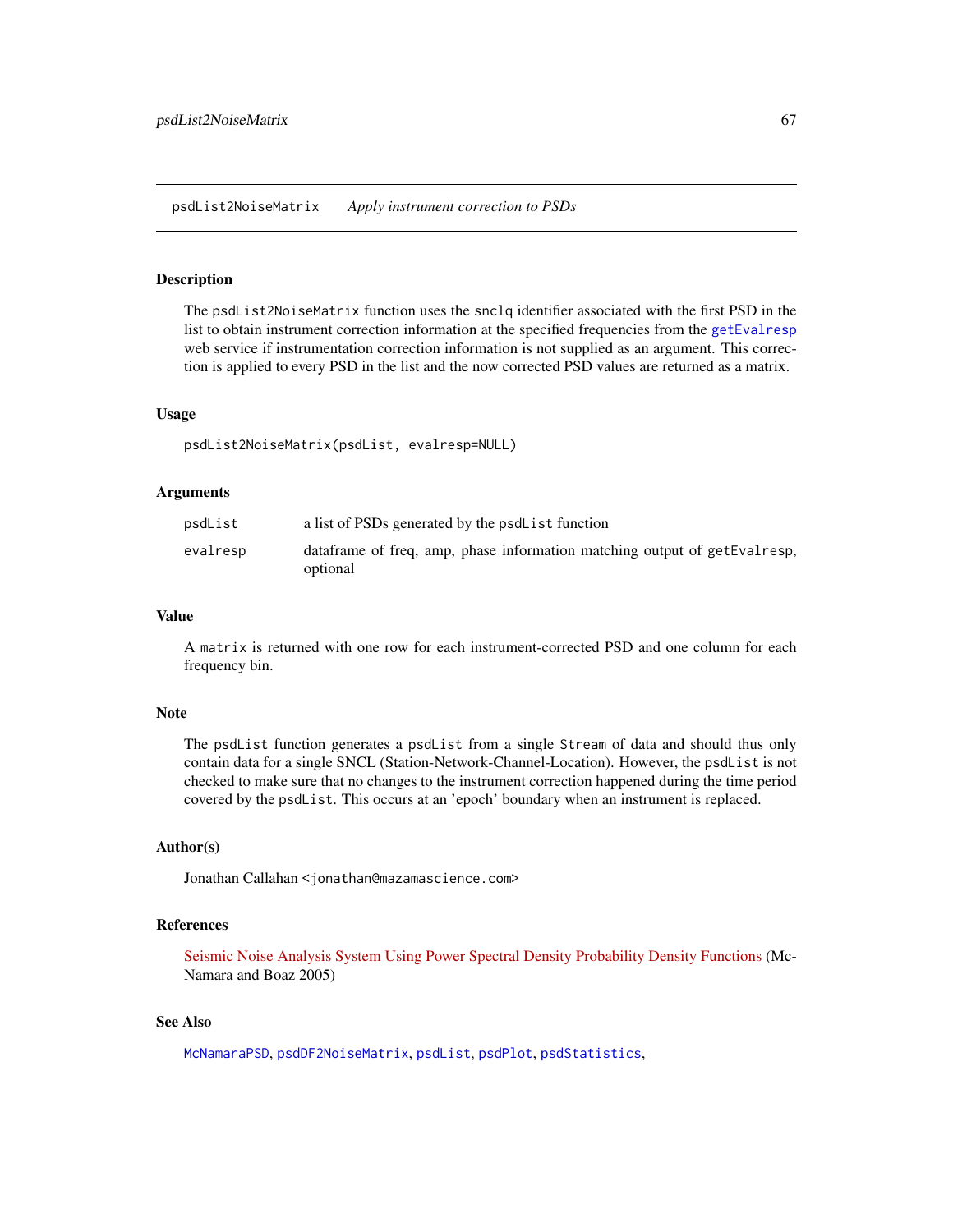## Examples

```
## Not run:
# Create a new IrisClient
iris <- new("IrisClient", debug=TRUE)
# Get seismic data
starttime <- as.POSIXct("2011-05-05", tz="GMT") # 2011.125
endtime <- starttime + 1*24*3600
st <- getDataselect(iris,"IU","GRFO","--","BHE",starttime,endtime)
# Generate power spectral density for each hour long segment
psdList <- psdList(st)
# Convert into corrected "noiseMatrix"
noiseMatrix <- psdList2NoiseMatrix(psdList)
# Plot corrected PSDs
period <- 1/psdList[[1]]$freq
plot(period, noiseMatrix[1,], log='x', type='l',
     ylim=c(-200,-50),
     xlab="Period (Sec)", ylab="Power (dB)",
    main="Corrected PSDs")
for (i in seq(2:nrow(noiseMatrix))) {
  points(period, noiseMatrix[i,], type='l')
}
## End(Not run)
```
<span id="page-67-0"></span>

psdPlot *Generate plots from a set of PSDs*

## Description

The psdP1ot function is used to generate plots from the data in a psdList or psdDF dataframe.

## Usage

```
psdPlot(PSDs, style='psd', evalresp=NULL, ylo=-200, yhi=-50, showNoiseModel=TRUE,
        showMaxMin=TRUE, showMode=TRUE, showMean=FALSE, showMedian=FALSE, ...)
```

| <b>PSDs</b> | either a list as returned by psdList or a dataframe of PSD values obtained from<br>the BSS |
|-------------|--------------------------------------------------------------------------------------------|
| stvle       | character identifier of plot type: 'psd' plots PSD lines, 'pdf' plots the pdfMatrix        |
| evalresp    | data frame of freq, amp, phase information matching output of get Eval resp.<br>optional   |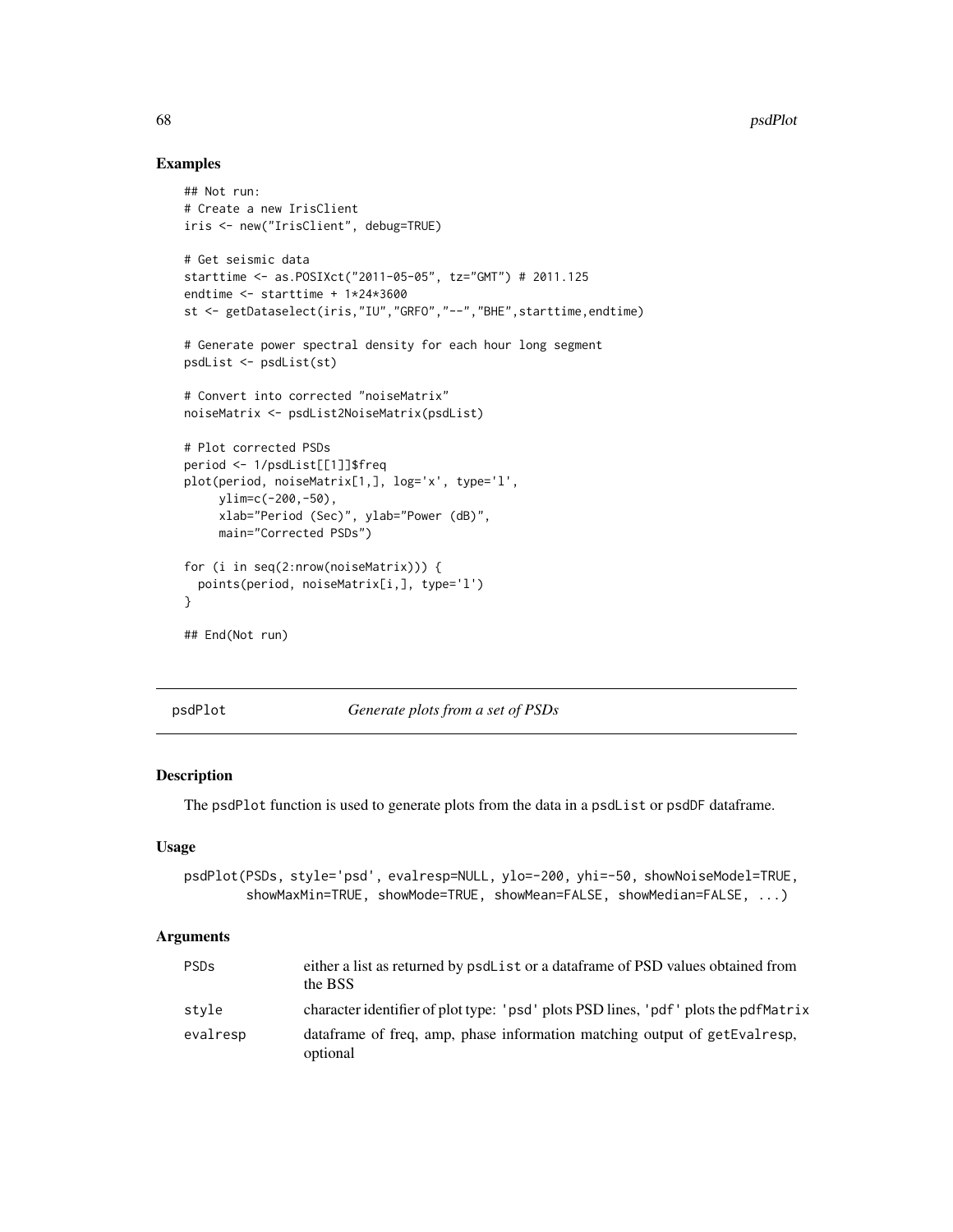| ylo            | numeric setting lower limit of plot y-axis (default=-200)            |
|----------------|----------------------------------------------------------------------|
| yhi            | numeric setting upper limit of plot y-axis (default=-50)             |
| showNoiseModel | logical controlling plotting of noise model lines (default=TRUE)     |
| showMaxMin     | logical controlling plotting of PSD max and min lines (default=TRUE) |
| showMode       | logical controlling plotting of PDF mode line (default=TRUE)         |
| showMean       | logical controlling plotting of PSD mean line (default=FALSE)        |
| showMedian     | logical controlling plotting of PSD median line (default=FALSE)      |
| $\cdots$       | arguments to be passed to plotting methods                           |

# Details

The psdPlot function creates visualizations for sets of PSDs. Plots generated with style='pdf' mimic the plots presented in the McNamara paper.

#### Author(s)

Jonathan Callahan <jonathan@mazamascience.com>

# References

[Seismic Noise Analysis System Using Power Spectral Density Probability Density Functions](http://pubs.usgs.gov/of/2005/1438/pdf/OFR-1438.pdf) (Mc-Namara and Boaz 2005)

# See Also

[McNamaraPSD](#page-54-0), [psdList](#page-64-0), [psdStatistics](#page-69-0)

# Examples

```
## Not run:
# Create a new IrisClient
iris <- new("IrisClient", debug=TRUE)
# Get seismic data
starttime <- as.POSIXct("2011-05-05", tz="GMT") # 2011.125
endtime <- starttime + 1*24*3600
st <- getDataselect(iris,"IU","GRFO","--","BHE",starttime,endtime)
# Generate power spectral density for each hour long segment
psdList <- psdList(st)
# 'psd' line plot
psdPlot(psdList,style='psd',type='l',col=adjustcolor('black',0.3))
# McNamara 'pdf' plot
psdPlot(psdList,style='pdf')
```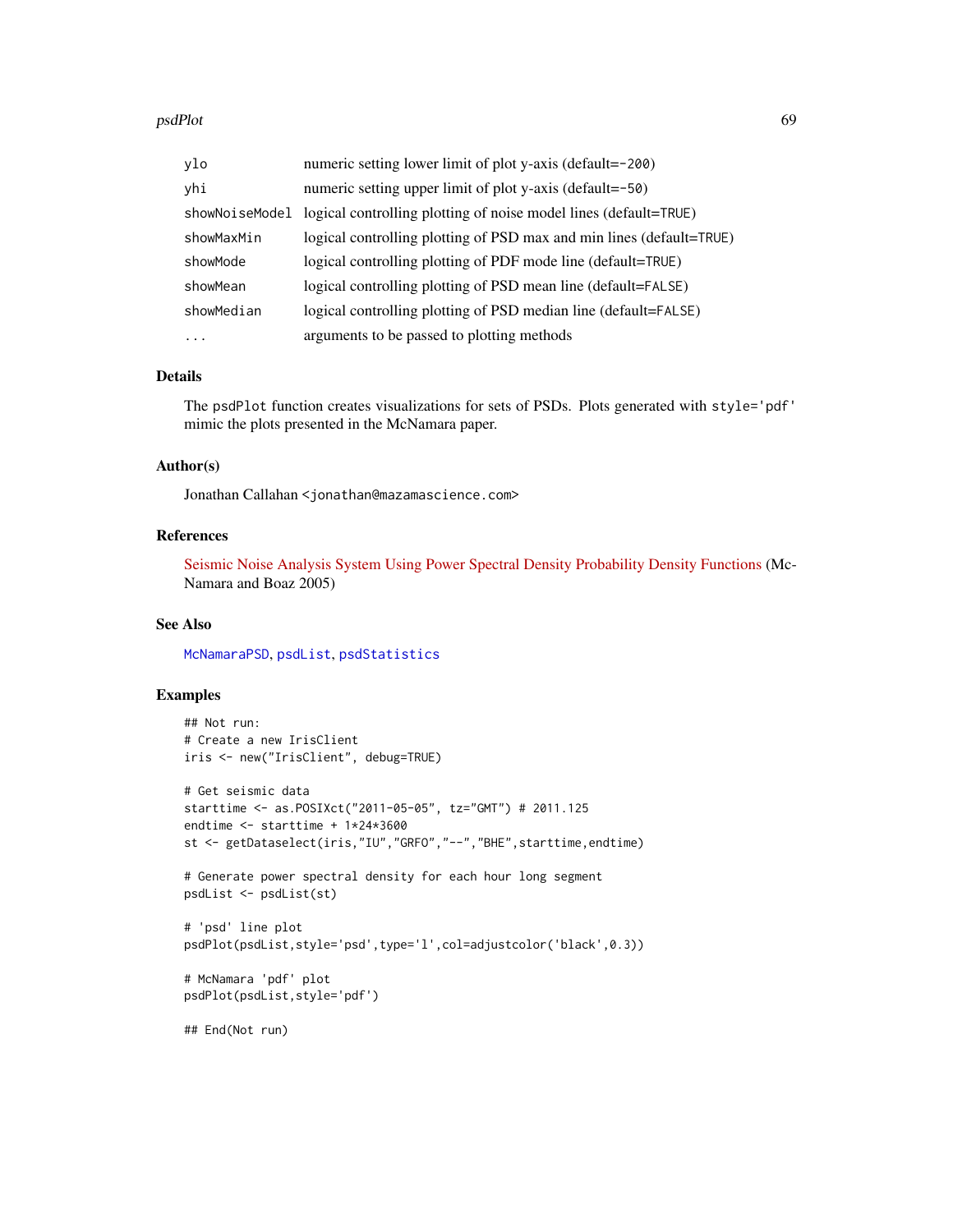<span id="page-69-0"></span>

## Description

The psdStatistics function calculates a variety of information associated with the incoming set of PSDs.

## Usage

psdStatistics(PSDs, evalresp=NULL)

# Arguments

| <b>PSDs</b> | either a list as returned by psdList or a data frame of PSD values obtained from<br>the BSS |
|-------------|---------------------------------------------------------------------------------------------|
| evalresp    | data frame of freq, amp, phase information matching output of getEvalresp,<br>optional      |

## Value

A list of elements:

- noiseMatrix matrix of corrected power levels; rows=PSDs, columns=frequencies
- pdfMatrix matrix of probability density values; rows=dB level, columns=frequencies
- freq vector of frequencies associated statistics vectors and with matrix columns
- pdfBins vector of power values (dB) associated with pdfMatrix rows
- max maximum power level at each frequency
- min minimum power level at each frequency
- mean mean power level at each frequency
- median median power level at each frequency
- mode mode of power level at each frequency (obtained from pdfMatrix)
- nlnm low noise model power level at each frequency
- nhnm high noise model power level at each frequency
- pct\_above percent of PSDs above the high noise model at each frequency
- pct\_below percent of PSDS below the low noise model at each frequency

A variety of plots can be generated form the information in this list.

## Author(s)

Jonathan Callahan <jonathan@mazamascience.com>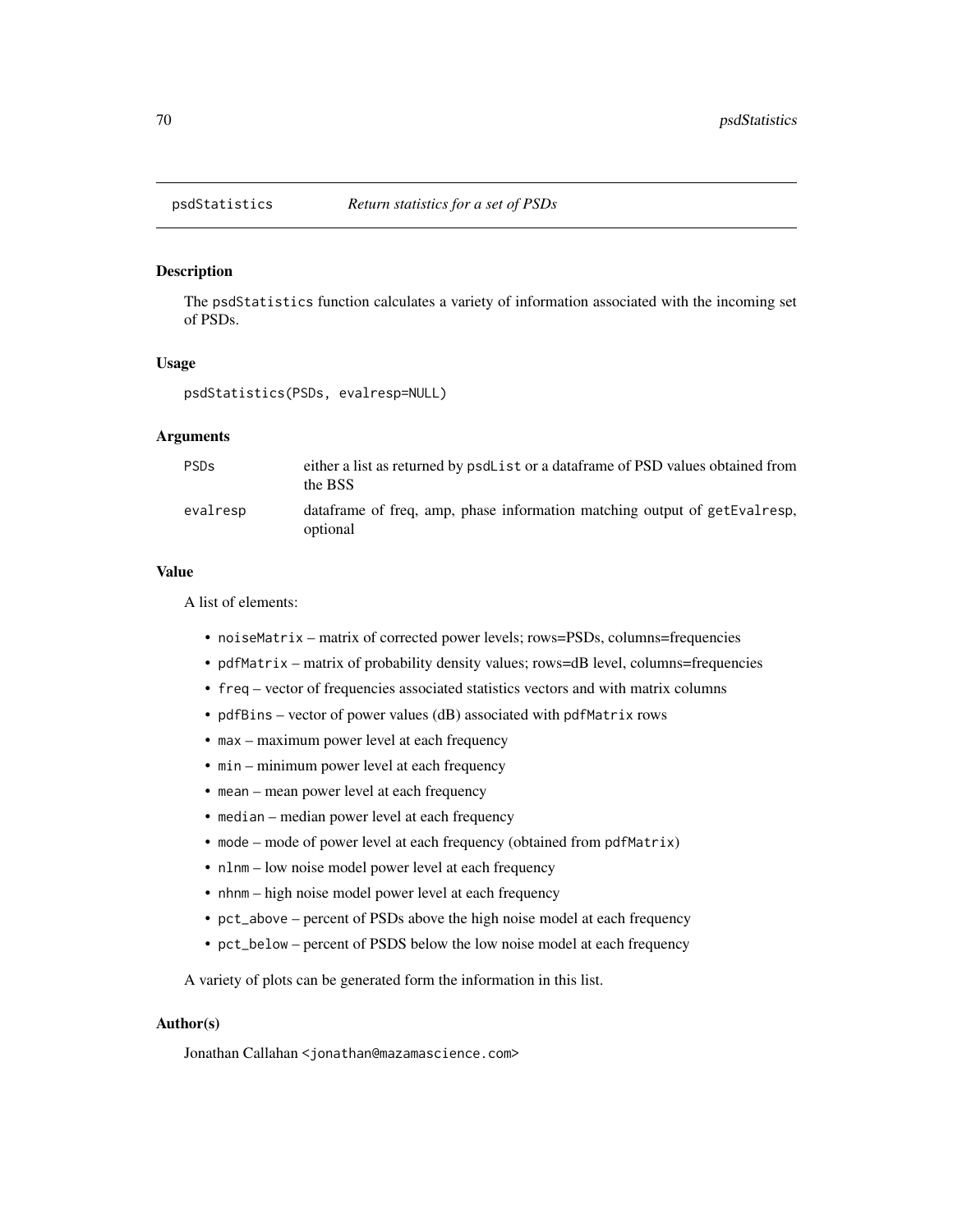## readMiniseedFile 71

## References

[Seismic Noise Analysis System Using Power Spectral Density Probability Density Functions](http://pubs.usgs.gov/of/2005/1438/pdf/OFR-1438.pdf) (Mc-Namara and Boaz 2005)

## See Also

[McNamaraPSD](#page-54-0), [psdList](#page-64-0), [psdPlot](#page-67-0)

#### Examples

```
## Not run:
# Create a new IrisClient
iris <- new("IrisClient", debug=TRUE)
# Get seismic data
starttime <- as.POSIXct("2011-05-05", tz="GMT") # 2011.125
endtime <- starttime + 1*24*3600
st <- getDataselect(iris,"IU","GRFO","--","BHE",starttime,endtime)
# Generate power spectral density for each hour long segment
psdList <- psdList(st)
# Generate Statistics
stats <- psdStatistics(psdList)
# Just for fun plot
logPeriod <- log10(1/stats$freq)
plot(logPeriod,stats$max,ylim=c(-200,-50), las=1,
     xlab="log10(period)", ylab="Power (dB)",
     main="Model 'normal background noise' area and area of seismic signal.")
points(logPeriod,stats$min)
# Overlay a polygon showing the range between the noise models
x <- c(logPeriod,rev(logPeriod),logPeriod[1])
y <- c(stats$nhnm,rev(stats$nlnm),stats$nhnm[1])
transparentBlack <- adjustcolor('black',0.4)
polygon(x,y,col=transparentBlack)
# Overlay a polygon showing the range of measured values
y <- c(stats$max,rev(stats$min),stats$max[1])
transparentBlue <- adjustcolor('blue',0.6)
polygon(x,y,col=transparentBlue)
## End(Not run)
```
<span id="page-70-0"></span>readMiniseedFile *Convert miniSEED file to* Stream *object*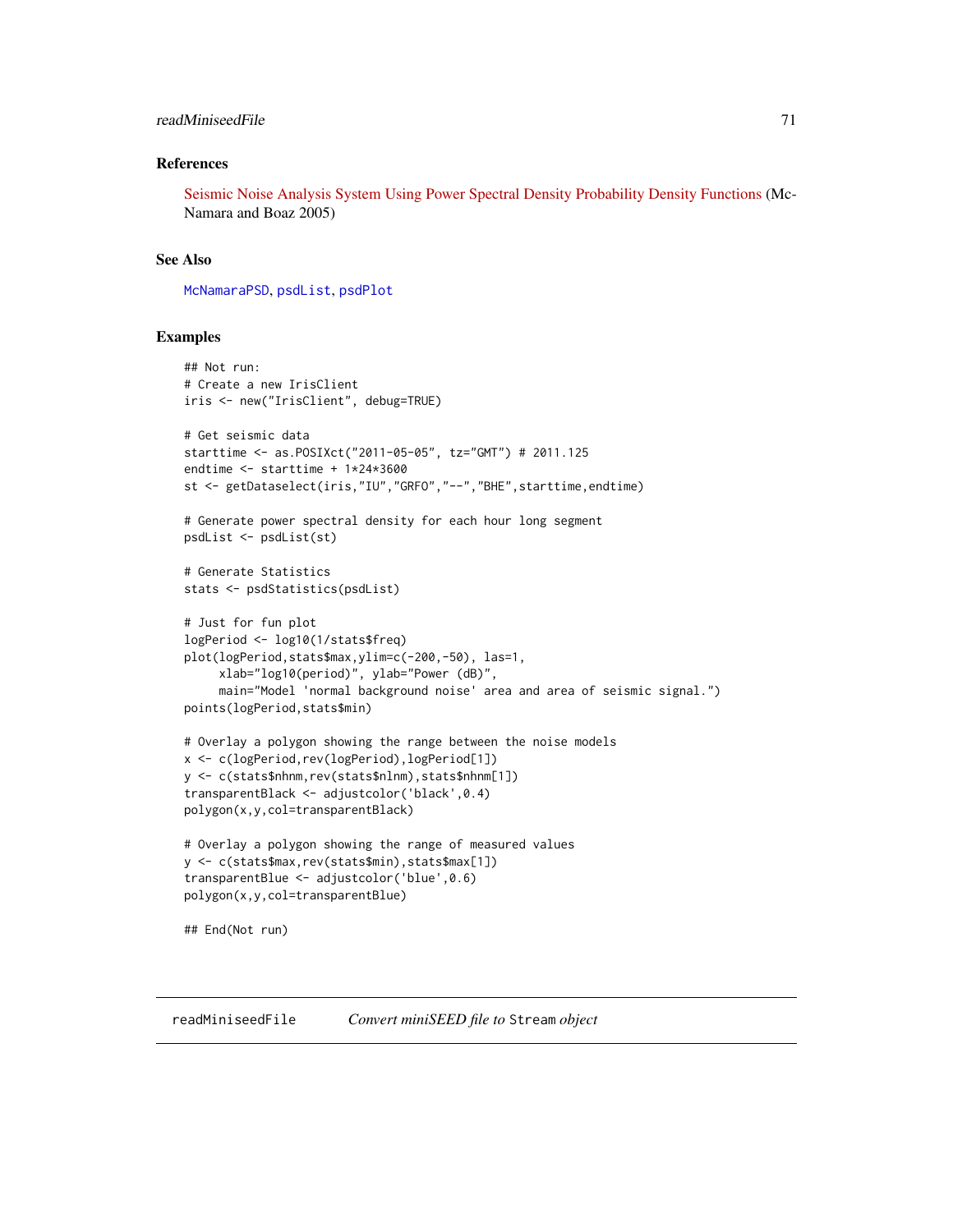# Description

The readMiniseedFile function converts a raw miniSEED file into a Stream object.

# Usage

```
readMiniseedFile(file,sensor,scale,scalefreq,scaleunits,
                latitude,longitude,elevation,depth,azimuth,dip)
```
# Arguments

| file       | character path of a miniSEED file                                                                                         |
|------------|---------------------------------------------------------------------------------------------------------------------------|
| sensor     | character description of the Sensor associated with this Station-Network-Channel-<br>Location (SNCL) (see Trace)          |
| scale      | numeric description of the Instrument Sensitivity associated with this SNCL (see<br>Trace)                                |
| scalefreg  | numeric description of frequency at which the Instrument Sensitivity is correct,<br>the Sensitivity Frequency (see Trace) |
| scaleunits | character description of the InputUnits associated with this SNCL (see Trace)                                             |
| latitude   | numeric latitude associated with this SNCL (see Trace)                                                                    |
| longitude  | numeric longitude associated with this SNCL (see Trace)                                                                   |
| elevation  | numeric elevation associated with this SNCL (see Trace)                                                                   |
| depth      | numeric depth associated with this SNCL (see Trace)                                                                       |
| azimuth    | numeric channel azimuth associated with this SNCL (see Trace)                                                             |
| dip        | numeric channel dip associated with this SNCL (see Trace)                                                                 |

# Details

This function reads in a raw miniSEED file and converts it to a Stream object. Metadata information is optional.

# Value

A Stream object.

# Author(s)

Jonathan Callahan <jonathan@mazamascience.com>

# See Also

[miniseed2Stream](#page-58-0)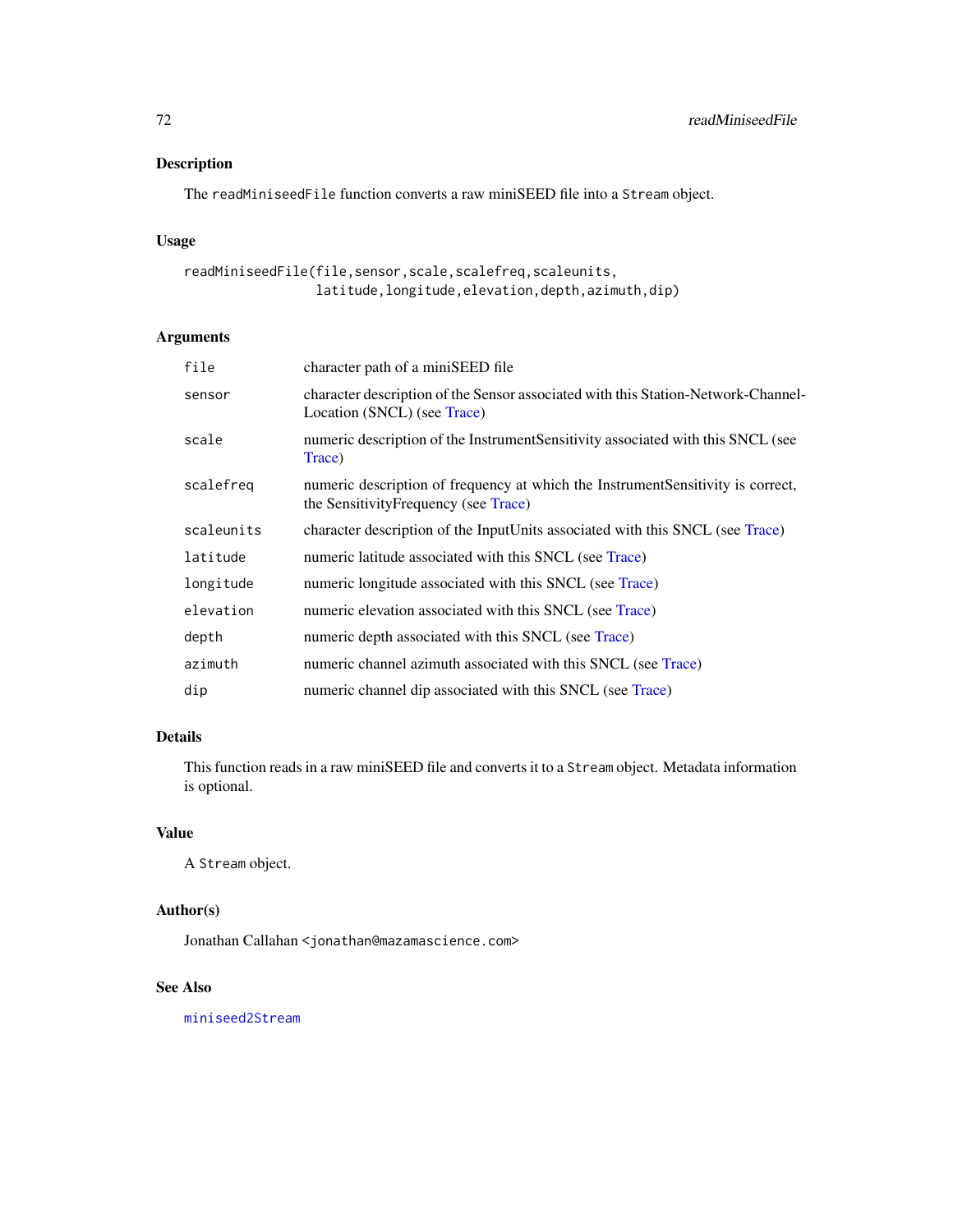## <span id="page-72-0"></span>Description

The rms and rmsVariance methods of Trace and Stream objects compute the Root Mean Square (RMS) amplitude or RMS variance of the associated data in each object. RMS variance removes the DC level from the seismic signal so that the zero line is consistent.

#### Usage

```
rms(x, na.rm)
parallelRms(x, na.rm)
rmsVariance(x, na.rm)
parallelRmsVariance(x, na.rm)
```
#### Arguments

|       | a Trace or Stream object                                      |
|-------|---------------------------------------------------------------|
| na.rm | a logical specifying whether missing values should be removed |

## Details

#### Trace method

The RMS amplitude of a single Trace is calculated as:

$$
rms(x) = \sqrt{\frac{\sum_{1}^{n} (x_i)^2}{n}}
$$

The RMS variance of a single Trace is calculated as:

$$
rmsVariance(x) = \sqrt{\frac{\sum_1^n (x_i - \bar{x})^2}{n}}
$$

where  $x$  is the vector of data values and  $n$  is the length of that vector.

#### Stream methods

For Stream objects, data from all Traces in the stream are first extracted and concatenated into a single numeric vector after which the algorithm is applied.

The parallel~ version of this method is only available on Stream objects and returns a vector of values, one for each Trace.

By default, the Stream versions of these methods use na.rm=FALSE as there should be no missing datapoints in each Trace. The Trace methods default to na.rm=TRUE to accommodate merged traces where gaps between traces have been filled with NAs.

<span id="page-72-2"></span> $\frac{1}{3}$ 

<span id="page-72-1"></span>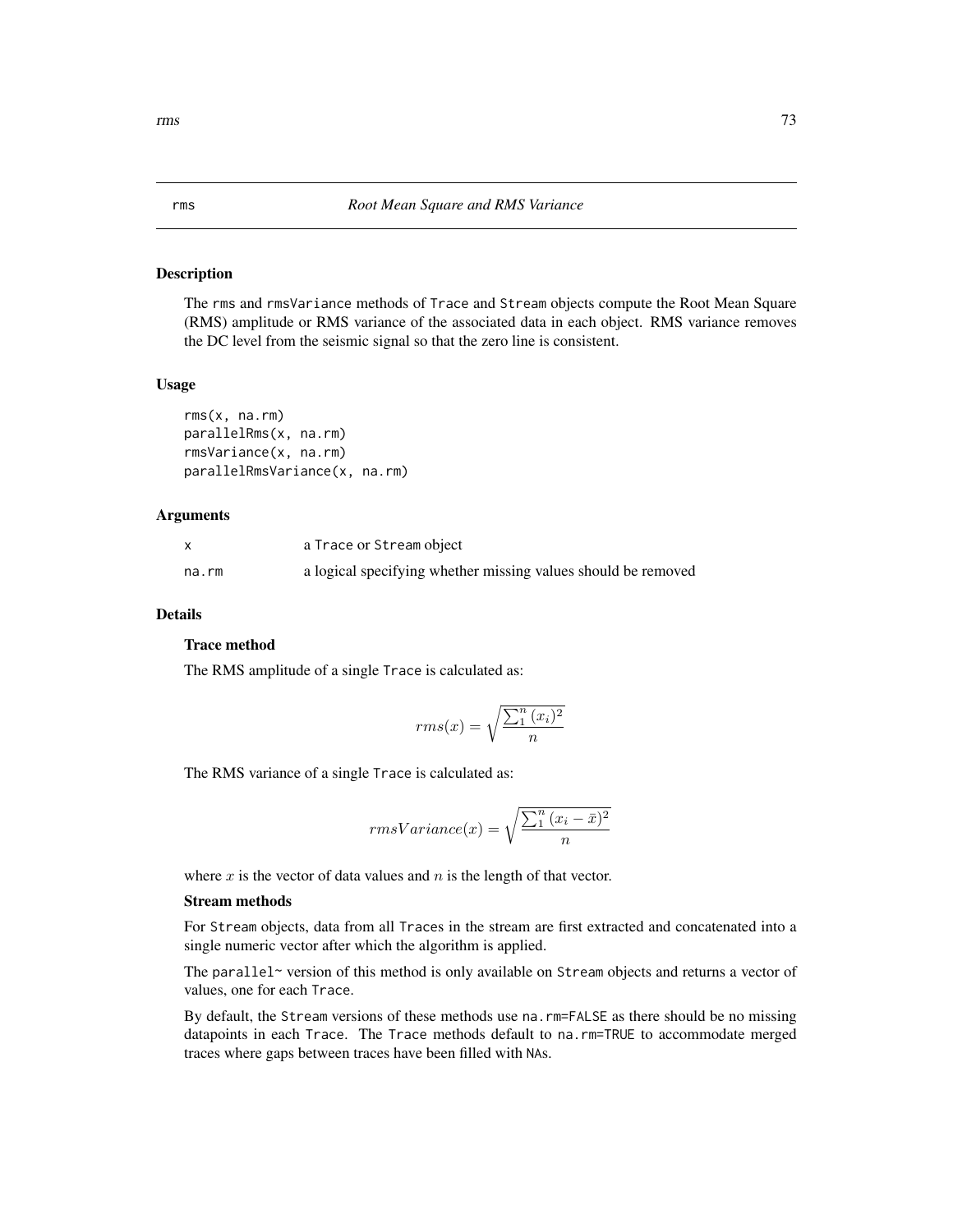## <span id="page-73-0"></span>Value

A single numeric value is returned or NA if the trace has no data.

A numeric vector is returned for parallelRmsVariance.

### Author(s)

Jonathan Callahan <jonathan@mazamascience.com>

## Examples

```
## Not run:
```

```
# Open a connection to IRIS DMC webservices
iris <- new("IrisClient")
starttime <- as.POSIXct("2012-01-24", tz="GMT")
endtime <- as.POSIXct("2012-01-25", tz="GMT")
# Get the waveform
st <- getDataselect(iris,"AK","PIN","","BHZ",starttime,endtime)
# Get the first trace and generate some statistics
tr <- st@traces[[1]]
```

```
rmsVariance(tr)
```
## End(Not run)

rotate2D *Rotate horizontal components of a seismic signal*

## Description

The rotate2D() function rotates the two horizontal components of a seismic signal into Radial and Transverse components returned as a list of 2 Stream objects.

#### Usage

```
rotate2D(st1, st2, angle)
```
#### Arguments

| st1   | horizontal Stream from a channel set (channel name usually ending in "N", "E",<br>"1", or "2") |
|-------|------------------------------------------------------------------------------------------------|
| st2   | horizontal Stream from a channel set, complementary to st1                                     |
| angle | angle (degrees) of the rotation                                                                |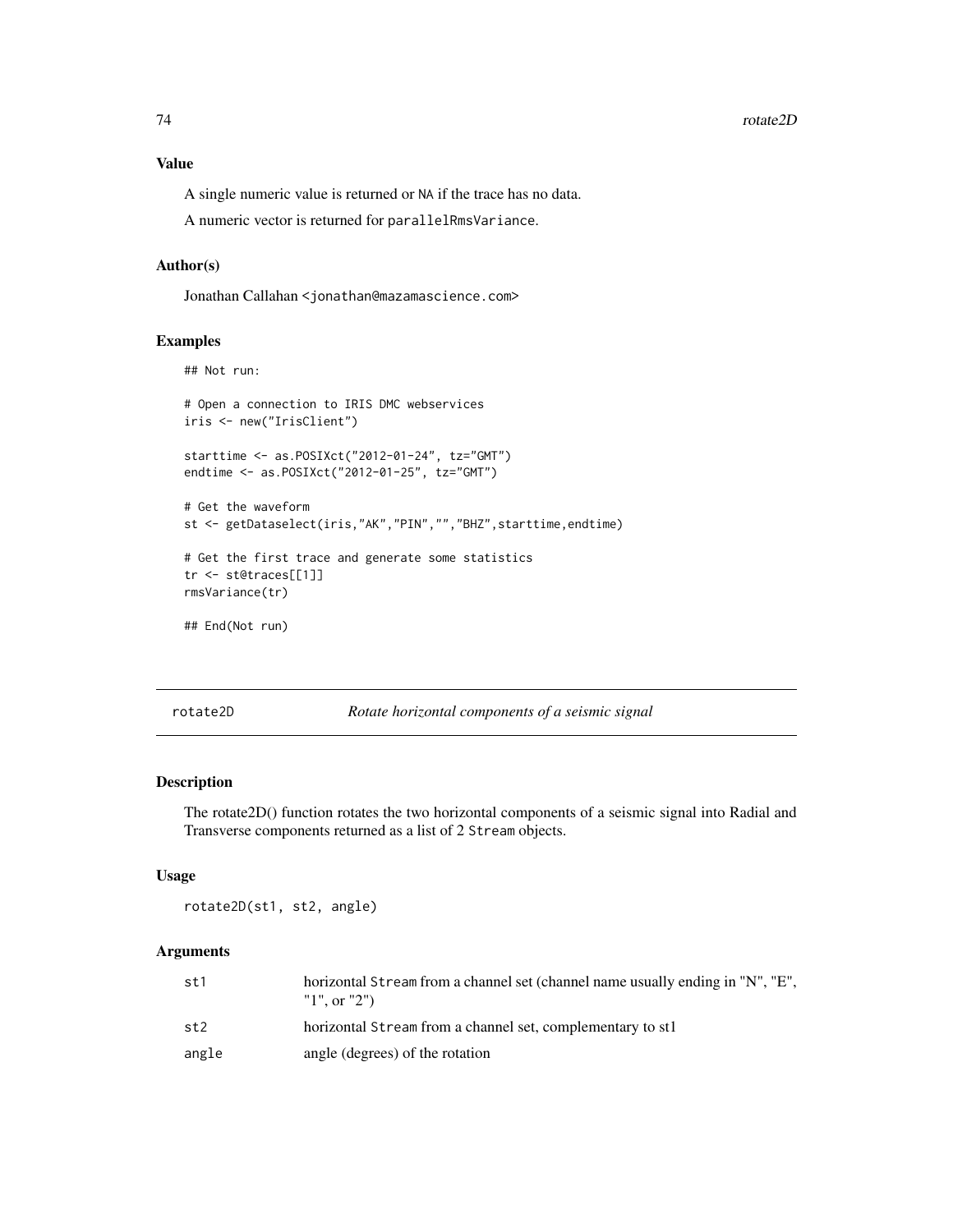#### rotate2D 75

## Details

The rotation web service returns Radial and Transverse seismic Streams, generated by rotating st1 and st2 by angle degrees.

The rotation service uses the following transformation matrix to change the output vectors for 2-D horizontal transformations

| $M_{2D}$ | $\begin{array}{ccc} cos\alpha & sin\alpha \ -sin\alpha & cos\alpha \end{array}$      | $sin\alpha$ |  |
|----------|--------------------------------------------------------------------------------------|-------------|--|
|          | $\begin{bmatrix} R \\ T \end{bmatrix} = M_{2D} \begin{bmatrix} N \\ E \end{bmatrix}$ |             |  |

where :

N and E represent data from the original (horizontal) orientations. R and T represent the Radial and Transverse components. \eqn{\alpha} is the azimuth angle measured clockwise from north.

#### Value

A list of two Stream objects stR and stT is returned.

## Note

N and E are determined by the Stream @stats@azimuth values. If Stream @stats@azimuth values are not defined, st1 is assumed to be N and st2 is assumed to be E. Orthogonality is also assumed to be correct.

## Author(s)

Jonathan Callahan <jonathan@mazamascience.com>

## References

IRIS DMC rotation web service:

```
https://service.iris.edu/irisws/rotation/1/
```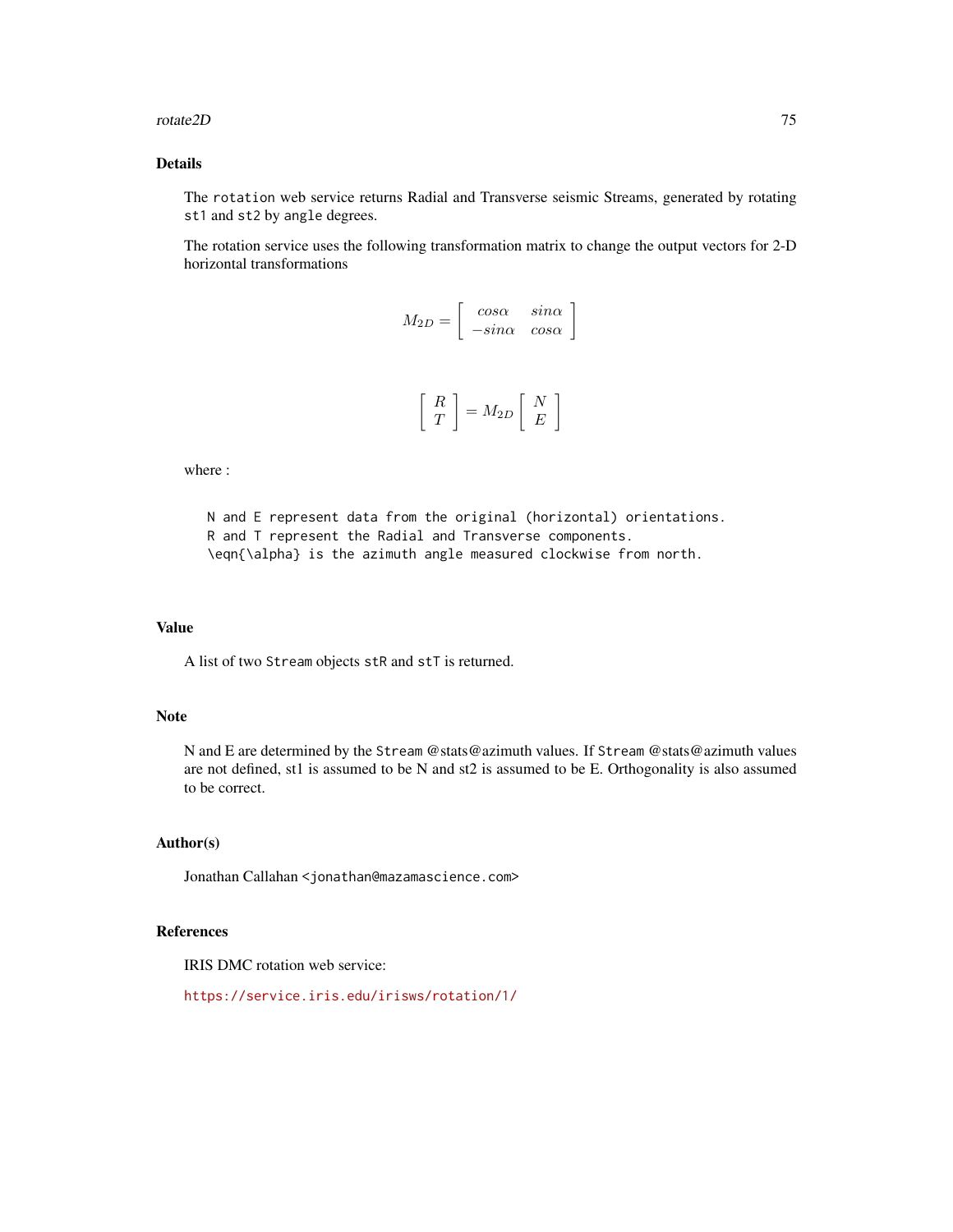<span id="page-75-1"></span><span id="page-75-0"></span>

#### Description

The slice methods of Trace and Stream objects return like objects that are subsets of the original.

#### Usage

slice(x, starttime, endtime)

## Arguments

| X         | a Trace or Stream object             |
|-----------|--------------------------------------|
| starttime | time at which the slice should begin |
| endtime   | time at which the slice should end   |

## Details

The returned object will always be a subset of the x argument whose time range is the intersection of the original time range and the requested range. When there is no intersection or when starttime > endtime an error is generated.

All metadata associated with the returned Trace or Stream will reflect the new object, rather than the original.

#### Value

A new Trace or Stream object is returned.

## Author(s)

Jonathan Callahan <jonathan@mazamascience.com>

```
## Not run:
# Open a connection to IRIS DMC webservices
iris <- new("IrisClient")
starttime <- as.POSIXct("2002-04-20", tz="GMT")
endtime <- as.POSIXct("2002-04-21", tz="GMT")
# Get the waveform
st <- getDataselect(iris,"US","OXF","","BHZ",starttime,endtime)
# This Stream object consists of 5 Traces
```

```
length(st@traces)
```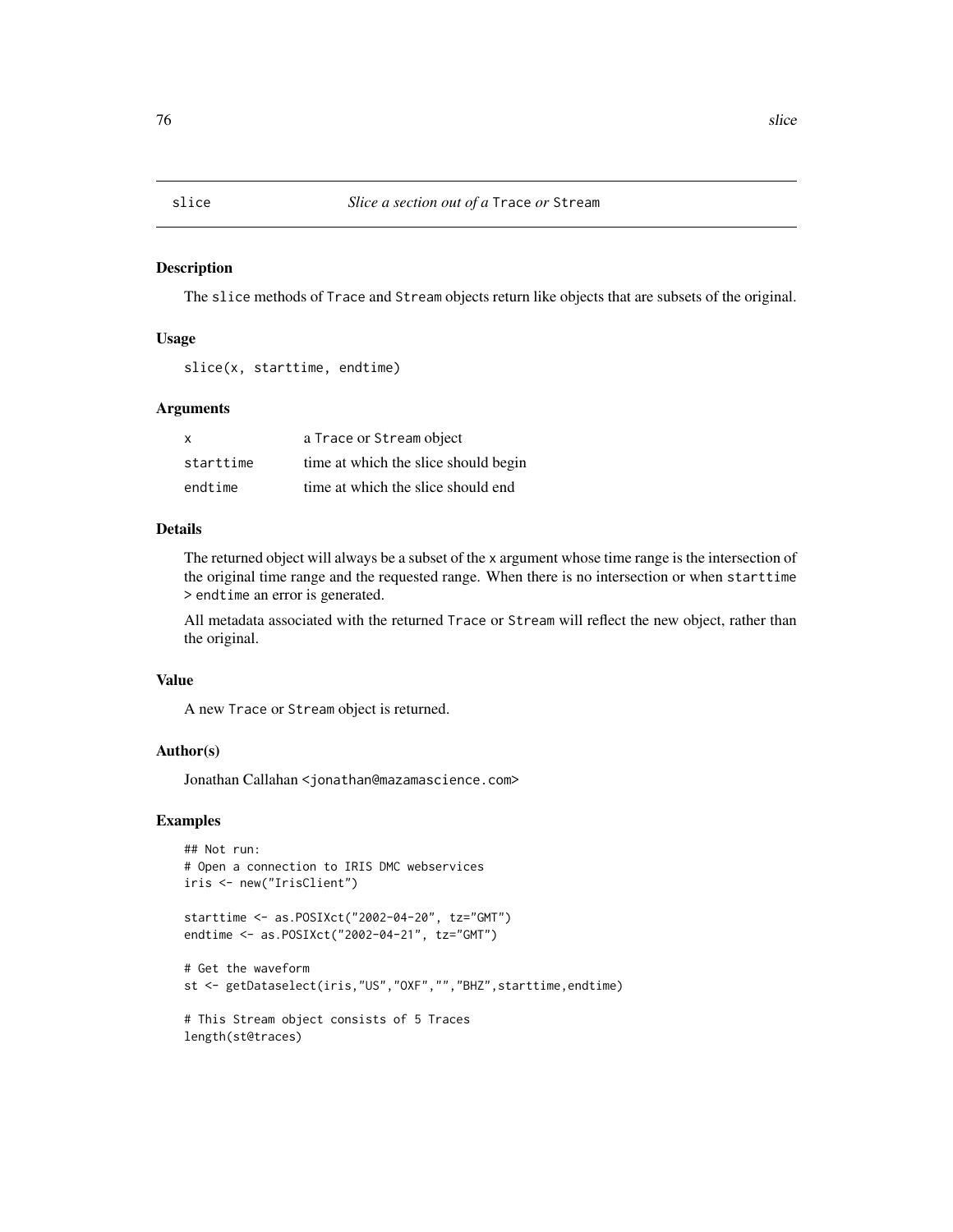#### <span id="page-76-1"></span>STALTA 77

# Plotting the third trace shows a small quake plot(st@traces[[3]]) # We can slice out the hour that has the quake signal sliceStart <- as.POSIXct("2002-04-20 10:30:00", tz="GMT") sliceEnd <- as.POSIXct("2002-04-20 11:30:00", tz="GMT") stSlice <- slice(st, sliceStart, sliceEnd) # Now we only have one Trace of an hour duration length(stSlice@traces) stSlice@traces[[1]]@stats # And a better look at the quake signal plot(stSlice@traces[[1]]) ## End(Not run)

<span id="page-76-0"></span>STALTA *STA/LTA*

## Description

The STALTA method of Trace objects applies one of several STA/LTA "first break picking" algorithms to Trace data in order to automatically detect seismic events.

#### Usage

STALTA(x, staSecs, ltaSecs, algorithm, demean, detrend, taper, increment)

## Arguments

| X              | a Trace object                                                                                         |
|----------------|--------------------------------------------------------------------------------------------------------|
| staSecs        | length of the Short averaging window in secs (default=3)                                               |
| <b>ltaSecs</b> | length of the Long averaging window n secs (default= $30$ )                                            |
| algorithm      | algorithm to be used (default="classic_LR")                                                            |
| demean         | boolean flag determining whether to demean the data before applying the algo-<br>rithm (default=TRUE)  |
| detrend        | boolean flag determining whether to detrend the data before applying the algo-<br>rithm (default=TRUE) |
| taper          | proportion of the signal to be tapered at each end before applying the algorithm<br>$(default=0.0)$    |
| increment      | the increment to use when sliding the averaging windows to the next location<br>(default=1).           |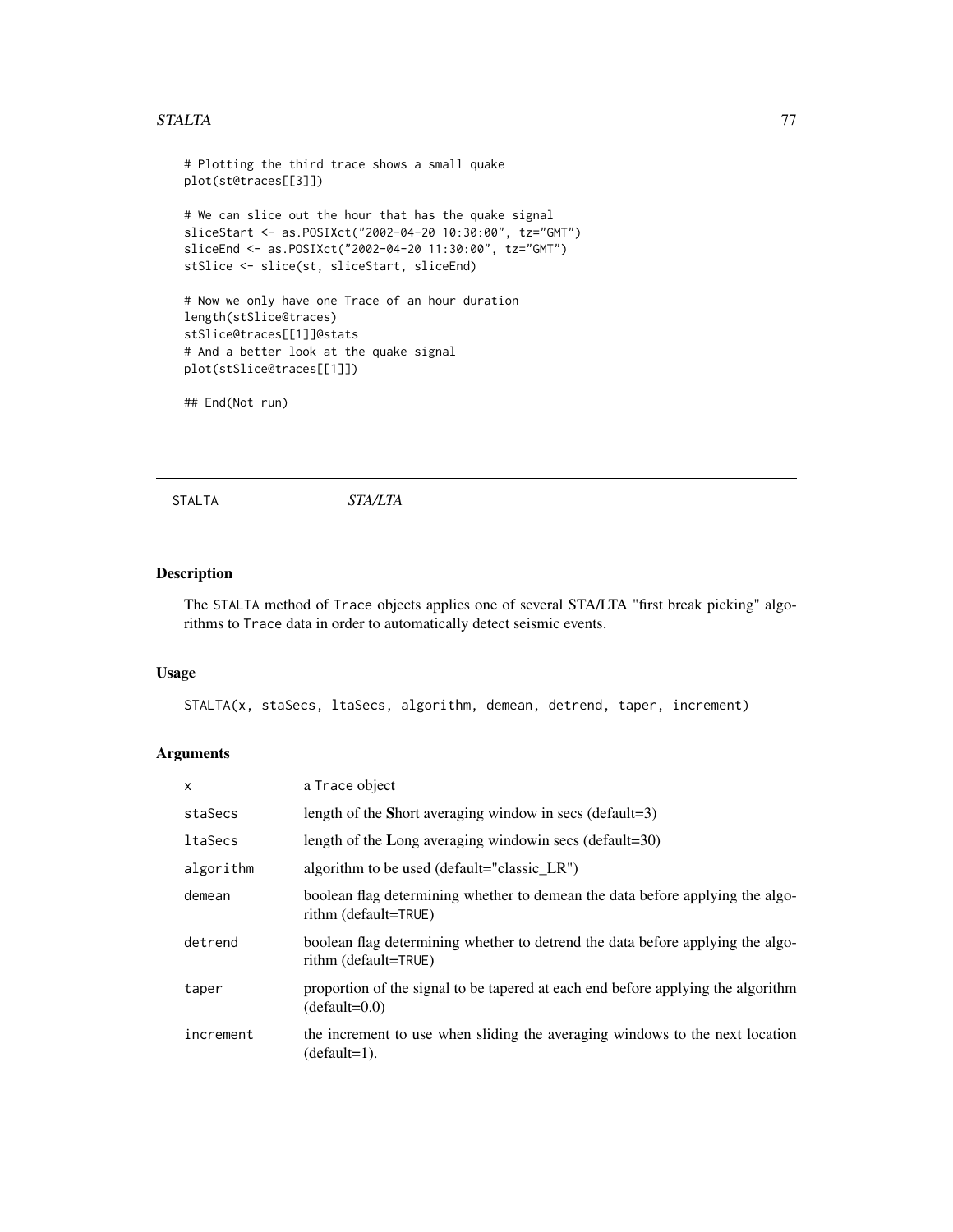## Details

By default, this method uses the "classic\_LR" algorithm which calculates the average power in the Trace data over a short window (STA) and a long window (LTA). With this algorithm, windows are "left/right aligned" meaning that the point for which STA/LTA is calculated is at the lefttmost edge of the STA window and the rightmost edge of the LTA window. The resulting STA/LTA ratio thus has the same number of points as the original data. This is a standard method of "first break picking" and can be used to identify the onset of a seismic event.

Three different algorithms are currently available:

1) algorithm="classic\_RR" This is the original STA/LTA algorithm with "right alignment".

$$
STA(x_i) = \frac{1}{ns} \sum_{j=i-ns}^{i} x_i^2
$$

$$
LTA(x_i) = \frac{1}{nl} \sum_{j=i-nl}^{i} x_i^2
$$

$$
r_i = \frac{STA_i}{LTA_i}
$$

[---------- LTA ---------\*]  $[--$  STA  $-\star]$ 

2) algorithm="classic\_LR" (default) This algorithm has the index at the left edge of the STA window and the right edge of the LTA window

$$
STA(x_i) = \frac{1}{ns} \sum_{j=i}^{i+ns} x_i^2
$$

$$
LTA(x_i) = \frac{1}{nl} \sum_{j=i-nl}^{i} x_i^2
$$

$$
r_i = \frac{STA_i}{LTA_i}
$$

[---------- LTA --------\*]  $[\star-$  STA  $--]$ 

3) algorithm="EarleAndShearer\_envelope"

$$
STA(x_i) = \frac{1}{ns} \sum_{j=i}^{i+ns} Mod(H(x))_i
$$

$$
LTA(x_i) = \frac{1}{nl} \sum_{j=i-nl}^{i} Mod(H(x))_i
$$

$$
r_i = \frac{STA_i}{LTA_i}
$$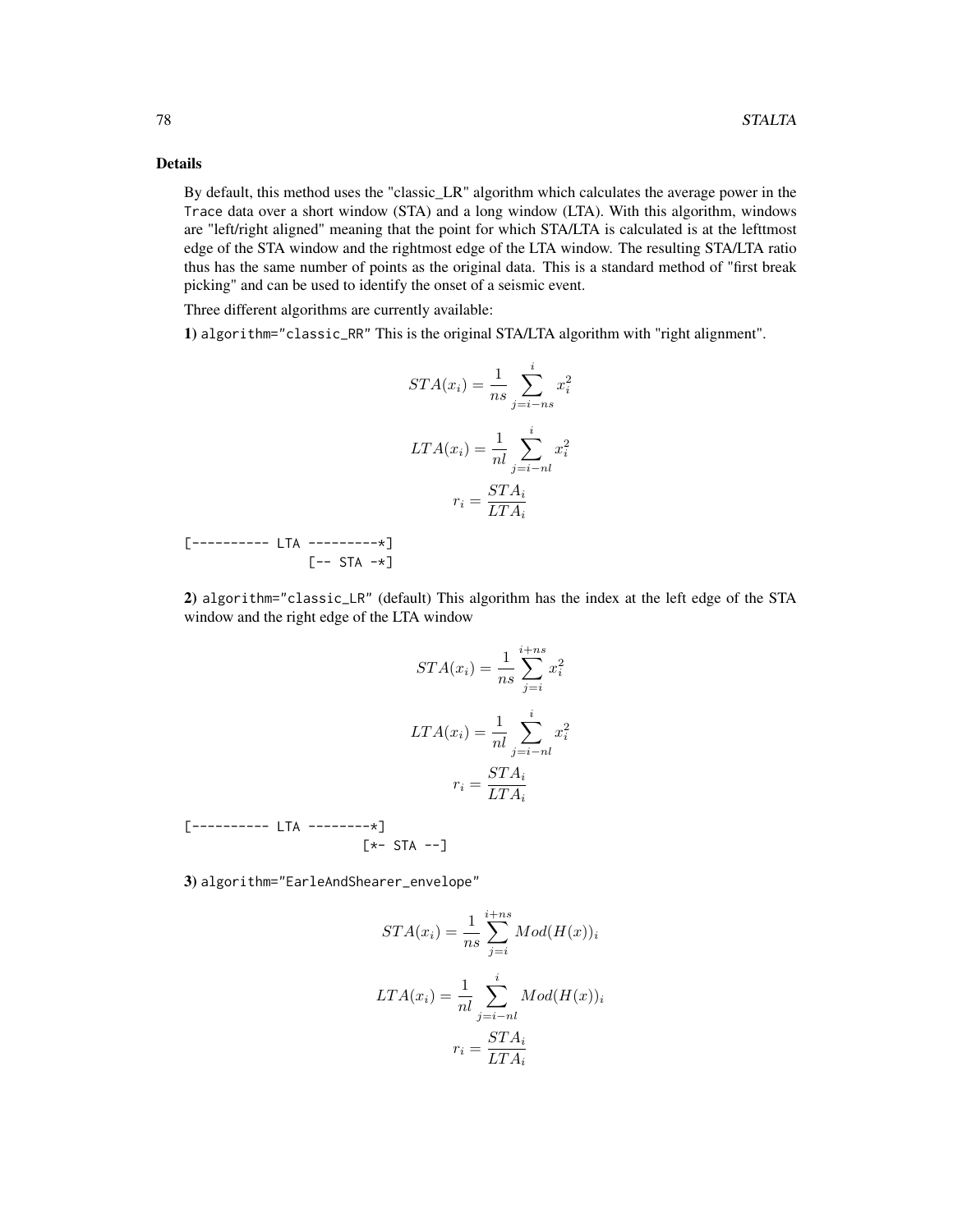#### <span id="page-78-0"></span>STALTA 79

[---------- LTA ---------\*] [\*- STA --]

where  $H(x)$  is the Hilbert transform of the data and  $Mod(H(x))$  is the 'envelope' of the seismic signal. *Note that because the Hilbert transform involves performing an FFT of the data it can take significantly longer than the "classic" algorithms for longer seismic signals (>500K pts).*

## Value

A vector of values is returned of the same length as the data in the Trace.

#### Note

The returned vector will contain NA near the edges of the trace where insufficient data are available to fill the windows. Additional NA values will appear for every index that is *skipped over* when the increment parameter is greater than one.

For higher resolution channels, picking an increment of 2/sampling\_rate can greatly speed up processing times and still generate reasonable results.

#### Author(s)

Jonathan Callahan <jonathan@mazamascience.com>

#### References

[First break picking](https://en.wikipedia.org/wiki/First_break_picking) (Wikipedia)

[Automatic time-picking of first arrivals on large seismic datasets](https://www.crewes.org/Documents/ResearchReports/2014/CRR201476.pdf)

[Automatic first-breaks picking: New strategies and algorithms](http://www.fcaglp.unlp.edu.ar/~velis/papers/PickingGeop10.pdf) (Sabbione and Velis 2010)

[Adaptive microseismic event detection and automatic time picking](https://cseg.ca/assets/files/resources/abstracts/2012/279_GC2012_Adaptive_Microseismic_Event_Detection.pdf) (Akram and Eaton 2012)

"Characterization of Global Seismograms Using an Automatic-Picking Algorithm" Bulletin of the Seismological Society of America, Vol. 84, No. 2, pp. 366-376, April 1994 (Earle and Shearer)

#### See Also

[triggerOnset](#page-87-0)

```
## Not run:
# Open a connection to IRIS DMC webservices
iris <- new("IrisClient")
starttime <- as.POSIXct("2010-02-27",tz="GMT")
endtime <- as.POSIXct("2010-02-28",tz="GMT")
```

```
# Get the waveform
st <- getDataselect(iris,"IU","ANMO","00","BHZ",starttime,endtime)
tr <- st@traces[[1]]
picker <- STALTA(tr,3,30)
```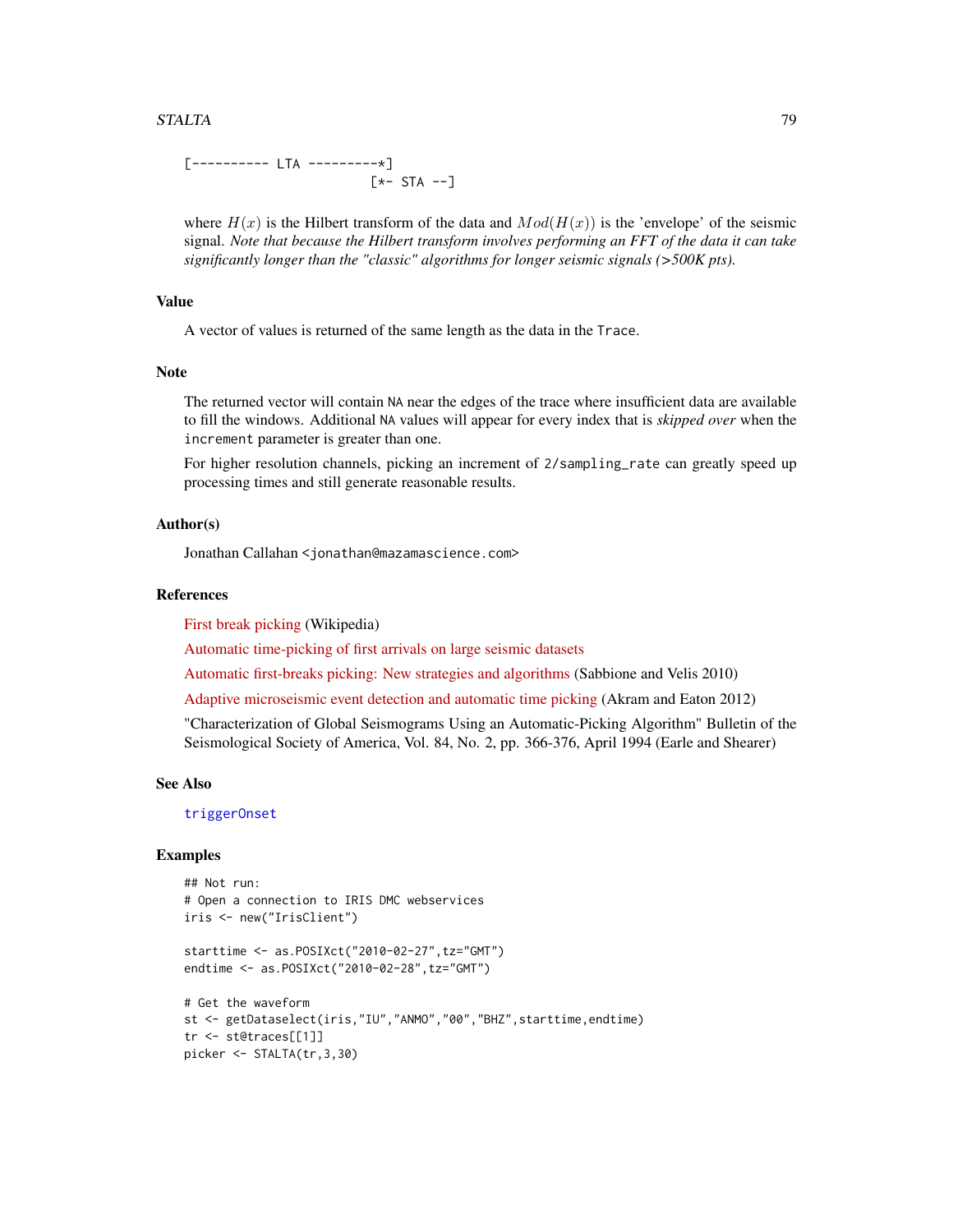```
# Plot the trace and overlay the picker
plot(tr)
par(new=TRUE)
plot(picker, type='l', col='red', axes=FALSE, xlab="", ylab="")
mtext("Picker", side=1, line=-8, adj=0.05, col='red')
par(new=FALSE)
## End(Not run)
```
<span id="page-79-0"></span>Stream-class *Class* "Stream"

### Description

A Stream object containing a list of Trace objects.

## Objects from the Class

Objects are typically created by calls to [getDataselect.](#page-27-0)

#### **Slots**

url: Object of class "character": URL request used to generate this Stream.

requestedStarttime: Object of class "POSIXct": starttime used when requesting data with [getDataselect](#page-27-0).

requestedEndtime: Object of class "POSIXct": endtime used when requesting data with [getDataselect](#page-27-0).

- act\_flags: Object of class "integer": Accumulators for the act\_flags bits in each miniSEED record.
- io\_flags: Object of class "integer": Accumulators for the io\_flags bits in each miniSEED record.
- dq\_flags: Object of class "integer": Accumulators for the dq\_flags bits in each miniSEED record.
- timing\_qual: Object of class "numeric": Average timing quality associated with miniSEED records.

traces: Object of class "list": List of Trace objects.

#### Methods

- getGaps signature(x="Stream"): returns information on data dropouts between Traces; see [getGaps](#page-33-0)
- getUpDownTimes signature(x="Stream",min\_signal="numeric",min\_gap="numeric"): returns a vector of datetimes associated with channel up/down transitions; see [getUpDownTimes](#page-47-0)
- length signature( $x=$ "Stream"): returns the total number of data points in all Traces

max signature(x="Stream"): returns the overall data maximum for all data in all Traces

<span id="page-79-1"></span>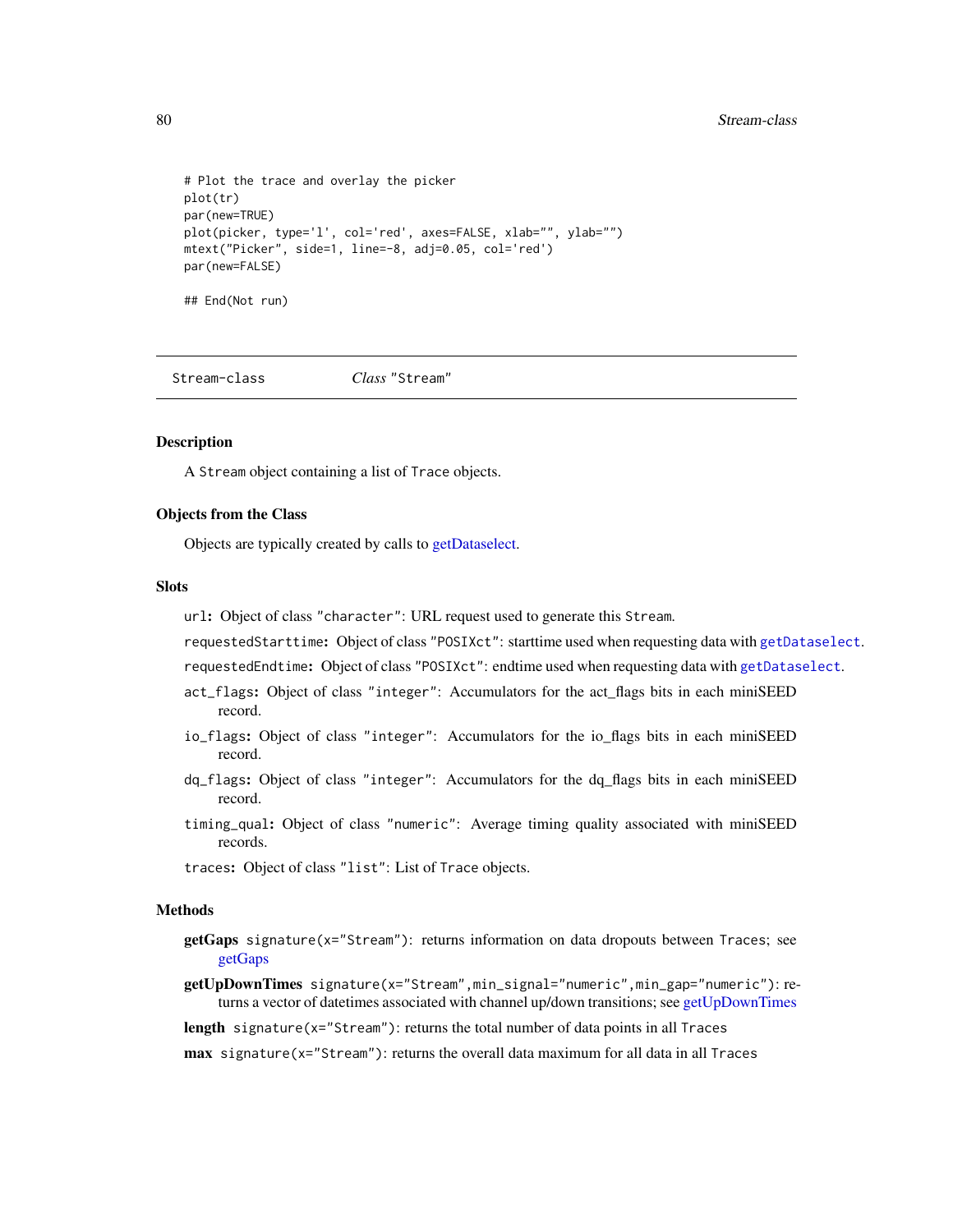#### <span id="page-80-0"></span>Stream-class 81

- **median** signature( $x =$ "Stream", na.rm= "logical"): returns the overall data median for all data in all Traces
- mean signature(x="Stream"): returns the overall data mean for all data in all Traces
- mergeTraces signature(x="Stream",fillMethod="fillNA"): returns a new Stream object where all Traces have been merged into a single Trace [mergeTraces](#page-55-0)
- **min** signature( $x =$ "Stream"): returns the overall data minimum for all data in all Traces

multiplyBy signature(x="Stream", y="numeric"): returns a new Stream object where the data in every Trace have been multiplied by y; see [multiplyBy](#page-59-0)

- parallelLength signature(x="Stream"): returns a vector of data lengths, one for each Trace
- parallelMax signature(x="Stream"): returns a vector of data maxima, one for each Trace
- parallelMedian signature(x="Stream",na.rm= "logical"): returns a vector of data medians, one for each Trace
- parallelMean signature(x="Stream"): returns a vector of data means, one for each Trace
- parallelMin signature(x="Stream"): returns a vector of data minima, one for each Trace
- parallelRms signature(x="Stream"): returns a vector of RMS calculations, one for each Trace; see [rmsVariance](#page-72-0)
- parallelRmsVariance signature(x="Stream"): returns a vector of RMS variance calculations, one for each Trace; see [rmsVariance](#page-72-0)
- parallelSd signature(x="Stream",na.rm="logical"): returns a vector of standard deviation calculations, one for each Trace
- plot signature(x="Stream"): default plot of the merged Traces in a Stream with appropriate labeling
- plotUpDownTimes signature(x="Stream",min\_signal="numeric",min\_gap="numeric"): plots the times at which a Stream transitions from data collection to non-collection (on/off); see [getUpDownTimes](#page-47-0)
- rms signature(x="Stream"): returns the overall Root Mean Square amplitude for all data in all Traces; see [rmsVariance](#page-72-0)
- $rmsVariance$  signature( $x = "Stream"$ ): returns the overall RMS variance for all data in all Traces; see [rmsVariance](#page-72-0)
- sd signature( $x =$ "Stream", na. rm="logical"): returns the overall standard deviations for all data in all Traces
- slice signature(x="Stream",starttime="POSIXct",endtime="POSIXct"): returns a new Stream sliced out of an existing Stream (see [slice\)](#page-75-0)
- uniqueIds signature(x="Stream"): returns a vector of SNCLQ identifiers, one for each Trace

#### Note

The Stream object is inspired by the Stream class found in the python ObsPy package ([https:](https://docs.obspy.org/packages/autogen/obspy.core.stream.Stream.html) [//docs.obspy.org/packages/autogen/obspy.core.stream.Stream.html](https://docs.obspy.org/packages/autogen/obspy.core.stream.Stream.html)).

The miniSEED flags and timing\_qual values are described in the SEED manual ([http://www.](http://www.fdsn.org/seed_manual/SEEDManual_V2.4.pdf) [fdsn.org/seed\\_manual/SEEDManual\\_V2.4.pdf](http://www.fdsn.org/seed_manual/SEEDManual_V2.4.pdf)). The "accumulators" contain counts of the number of times each bit flag was set during the parsing of a miniSEED file. These attributes are retained primarily for assessing data quality issues within the IRIS DMC.

The following code documentation describes how each of the flags is used within miniSEED files: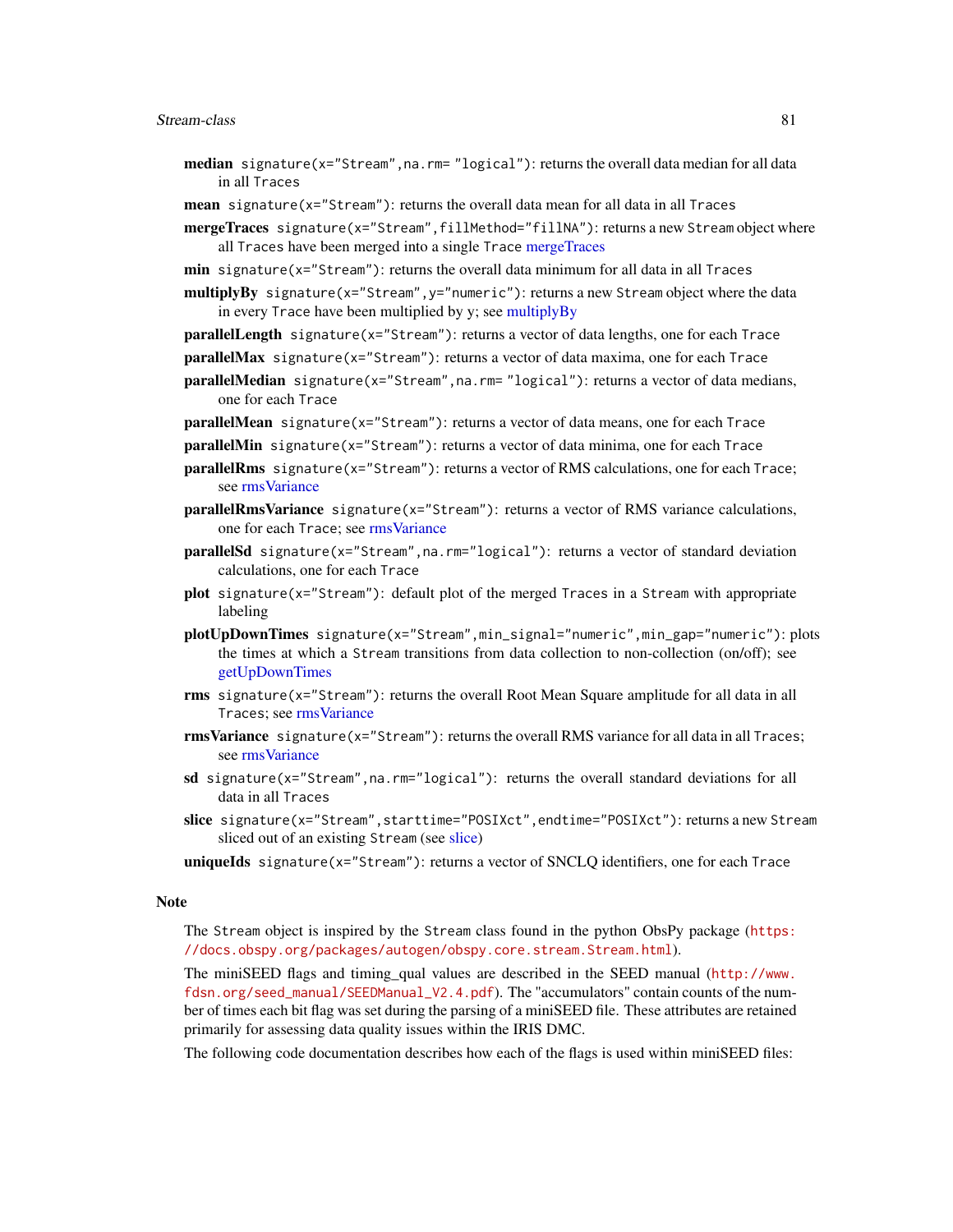# act\_flags # [1] Calibration signals present # [2] Time correction applied # [3] Beginning of an event, station trigger # [4] End of an event, station detrigger # [5] A positive leap second happened in this record # [6] A negative leap second happened in this record # [7] Event in progress # [8] Undefined bit set # io\_flags # [1] Station volume parity error possibly present # [2] Long record read (possibly no problem) # [3] Short record read (record padded) # [4] Start of time series # [5] End of time series # [6] Clock locked # [7] Undefined bit set # [8] Undefined bit set # dq\_flags # [1] Amplifier saturation detected # [2] Digitizer clipping detected # [3] Spikes detected # [4] Glitches detected # [5] Missing/padded data present # [6] Telemetry synchronization error

- # [7] A digital filter may be charging
- # [8] Time tag is questionable

#### Author(s)

Jonathan Callahan <jonathan@mazamascience.com>

```
## Not run:
# Open a connection to IRIS DMC webservices
iris <- new("IrisClient")
starttime <- as.POSIXct("2012-01-24", tz="GMT")
endtime <- as.POSIXct("2012-01-25", tz="GMT")
# Get the waveform
st <- getDataselect(iris,"AK","PIN","","BHZ",starttime,endtime)
min(st)
median(st)
mean(st)
max(st)
sd(st)
```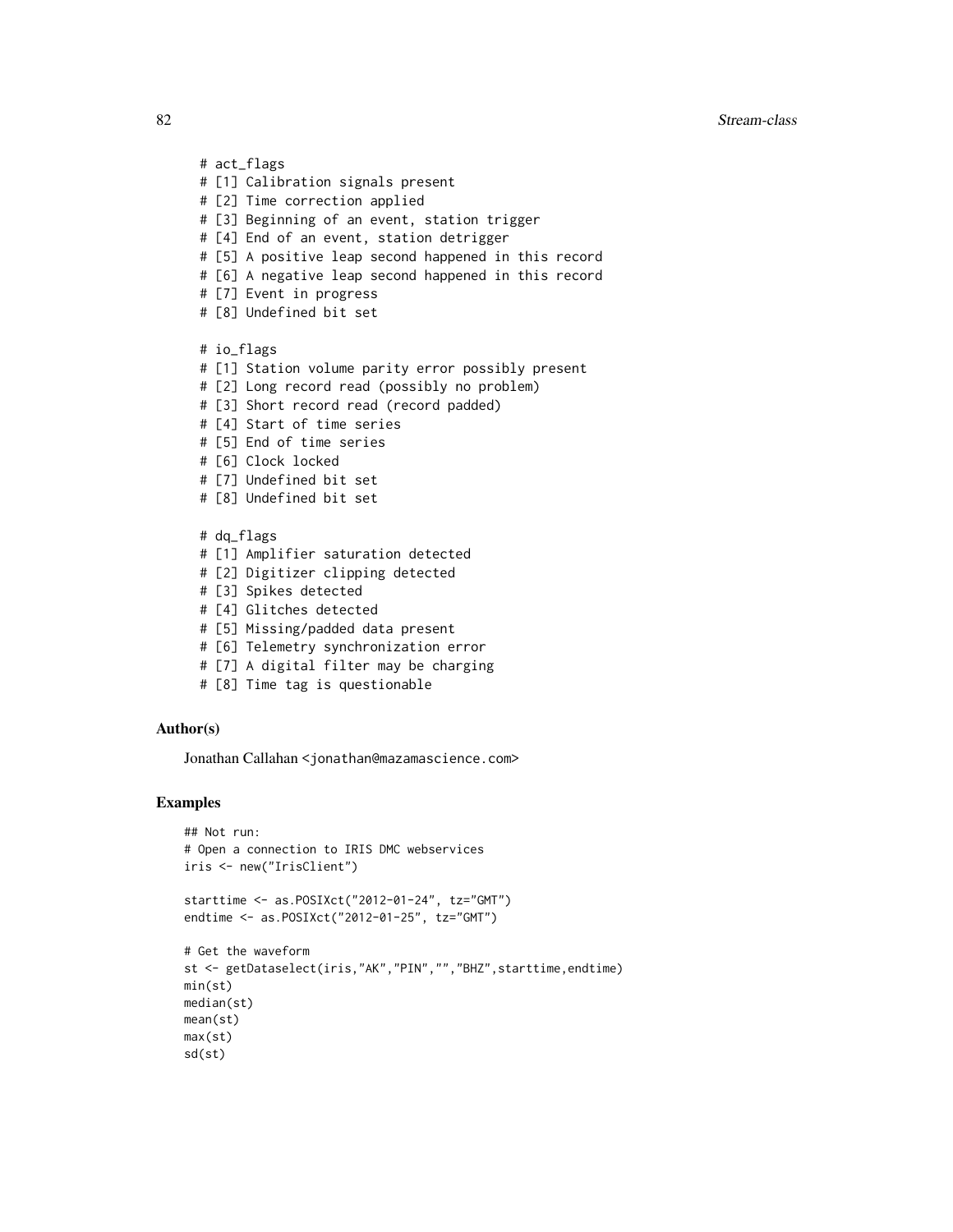## <span id="page-82-0"></span>surfaceDistance 83

rms(st) rmsVariance(st)

## End(Not run)

surfaceDistance *Earth surface distance between two points*

## Description

The surfaceDistance() function calculates the distance in kilometers between any two lat-lon pairs using the Haversine equation.

## Usage

surfaceDistance(lat1\_deg, lon1\_deg, lat2\_deg, lon2\_deg)

## Arguments

| lat1_deg | latitude 1 (degrees)  |
|----------|-----------------------|
| lon1_deg | longitude 1 (degrees) |
| lat2_deg | latitude 2 (degrees)  |
| lon2_deg | longitude 2 (degrees) |

## Value

Distance in kilometers

## Author(s)

Jonathan Callahan <jonathan@mazamascience.com>

## References

[https://en.wikipedia.org/wiki/Haversine\\_formula](https://en.wikipedia.org/wiki/Haversine_formula)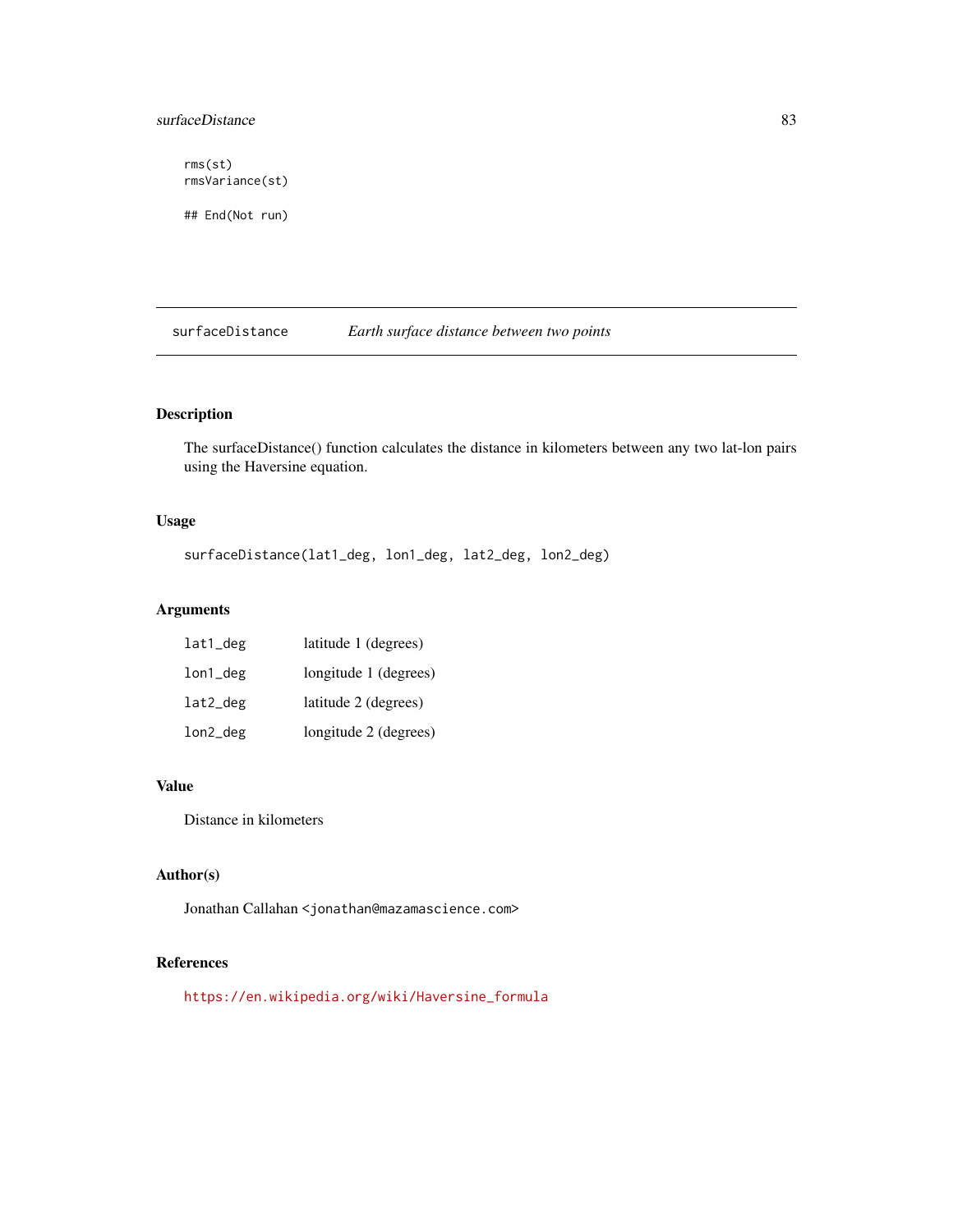<span id="page-83-0"></span>

#### **Description**

A Trace object containing a seismic trace – a continuous timeseries.

#### Objects from the Class

Objects occupy the traces slot of a [Stream-class](#page-79-0) object and are typically populated by calls to [getDataselect.](#page-27-0)

#### **Slots**

- id: Object of class "character": Unique "SNCL" identifier specifying the Network, Station, Location, Channel and Quality factor associated with this trace: eg. AK.PIN. . VEA.M. The id is generated automatically when the trace is first created and is intended for read only.
- Sensor: Object of class "character": Instrument name.
- InstrumentSensitivity: Object of class "numeric": The total sensitivity for a channel, representing the complete acquisition system expressed as a scalar. Equivalent to SEED stage 0 gain.
- SensitivityFrequency: Object of class "numeric": The frequency at which the total sensitivity is correct.
- InputUnits: Object of class "character": The units of the data as input from the perspective of data acquisition. After correcting data for this response, these would be the resulting units.
- stats: Object of class "TraceHeader": Container with metadata information describing the trace. (see [TraceHeader-class\)](#page-85-0)
- data: Object of class "numeric": Vector of data values.

## Methods

**as.vector** signature( $x=$ "Trace"): returns the data slot; equivalent to  $x \cdot \theta$ data

- DDT signature(x="Trace",demean="logical",detrend="logical",taper="numeric"): returns a new trace that has been 'cleaned up' for further processing by applying demean, detrend, and taper techniques (see [DDT\)](#page-15-0)
- envelope signature( $x =$ "Trace"): returns the envelope of the seismic signal (see [envelope\)](#page-17-0)
- $isDC$  signature(x="Trace"): returns TRUE if trace data consist of a DC signal
- length signature(x="Trace"): returns the length of the data; equivalent to length(x@data)
- **max** signature(x="Trace"): returns the maximum value of the data; equivalent to max(x@data)
- **median** signature( $x =$ "Trace", na.rm="logical"): returns the median value of the data; equivalent to median(x@data)
- **mean** signature( $x = "Trace"$ ): returns the mean value of the data; equivalent to mean( $x \cdot \theta$ data) min signature( $x = "Trace"$ ): returns the minimum value of the data; equivalent to  $min(x@data)$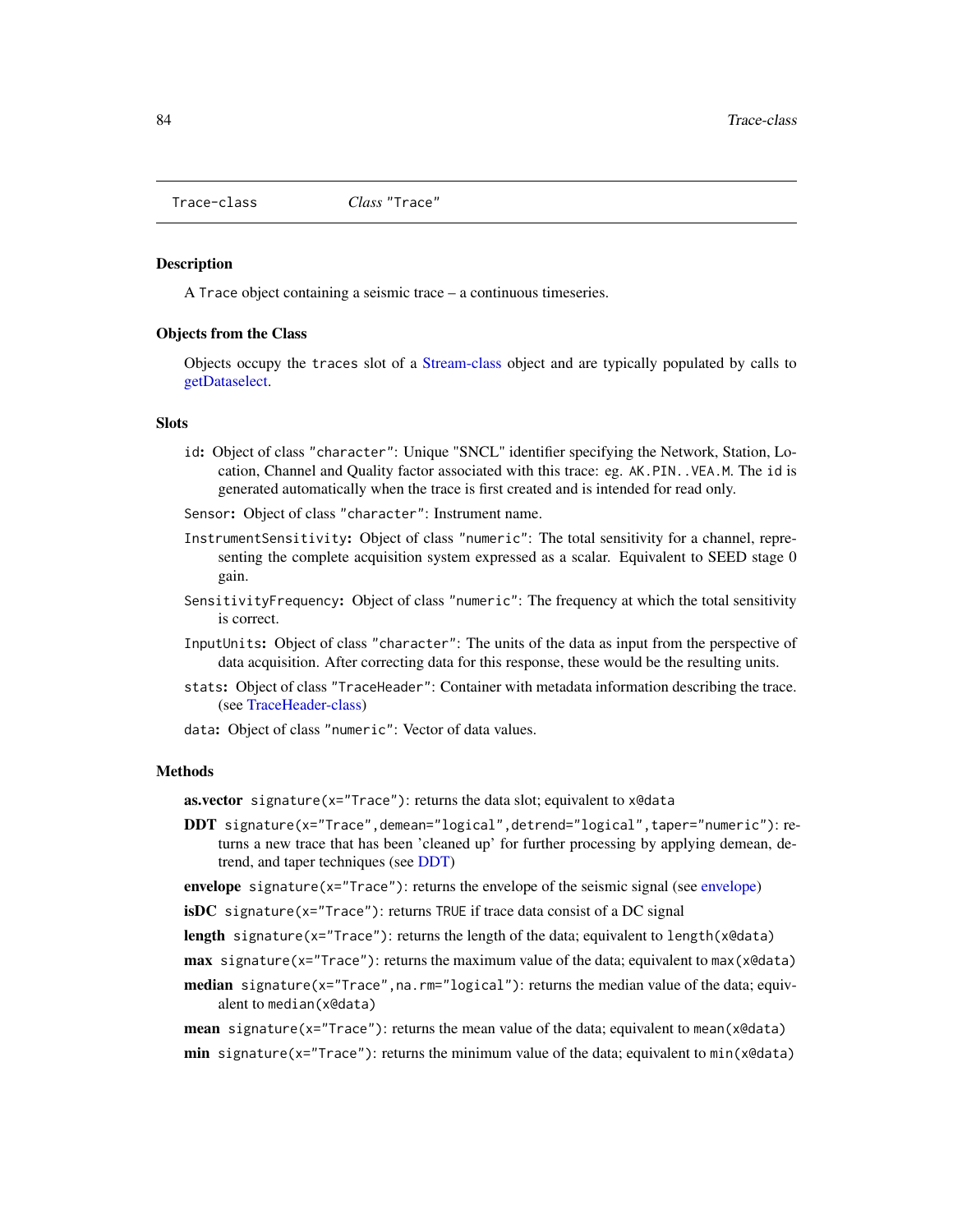#### <span id="page-84-0"></span>Trace-class 85

- multiplyBy signature(x="Trace", y="numeric"): returns a new Trace where the data have been multiplied by y (see [multiplyBy\)](#page-59-0)
- plot signature(x="Trace"): default plot of the Trace data with appropriate labeling
- **rms** signature( $x = "Trace"$ ): returns the Root Mean Square amplitude of the data (see [rms\)](#page-72-1)

rmsVariance signature(x="Trace"): returns the RMS variance of the data (see [rmsVariance\)](#page-72-0)

- sd signature( $x = "Trace",$ na.rm="logical"): returns the standard deviation of the data; equivalent to sd(x@data)
- slice signature(x="Trace",starttime="POSIXct",endtime="POSIXct"): returns a new Trace subset of an existing Trace (see [slice\)](#page-75-0)
- STALTA signature(x="Trace",staSecs="numeric",ltaSecs="numeric",algorithm="character",...): returns the STALTA picker result (see [STALTA\)](#page-76-0)
- triggerOnset signature(x="Trace",picker="numeric",threshold="numeric",...): returns the time or index of an event onset as determined by the STALTA picker (see [triggerOnset\)](#page-87-0)

#### **Note**

The Trace object is inspired by the Trace class found in the python ObsPy package ([https://](https://docs.obspy.org/packages/autogen/obspy.core.trace.Trace.html) [docs.obspy.org/packages/autogen/obspy.core.trace.Trace.html](https://docs.obspy.org/packages/autogen/obspy.core.trace.Trace.html)).

#### Author(s)

Jonathan Callahan <jonathan@mazamascience.com>

```
## Not run:
# Open a connection to IRIS DMC webservices
iris <- new("IrisClient")
# Set the starttime and endtime
starttime <- as.POSIXct("2012-01-24", tz="GMT")
endtime <- as.POSIXct("2012-01-25", tz="GMT")
# Get the waveform
st <- getDataselect(iris,"AK","PIN","","BHZ",starttime,endtime)
# Get the first trace and generate some statistics
tr1 <- st@traces[[1]]
min(tr1)
median(tr1)
mean(tr1)
max(tr1)
sd(tr1)
rms(tr1)
rmsVariance(tr1)
## End(Not run)
```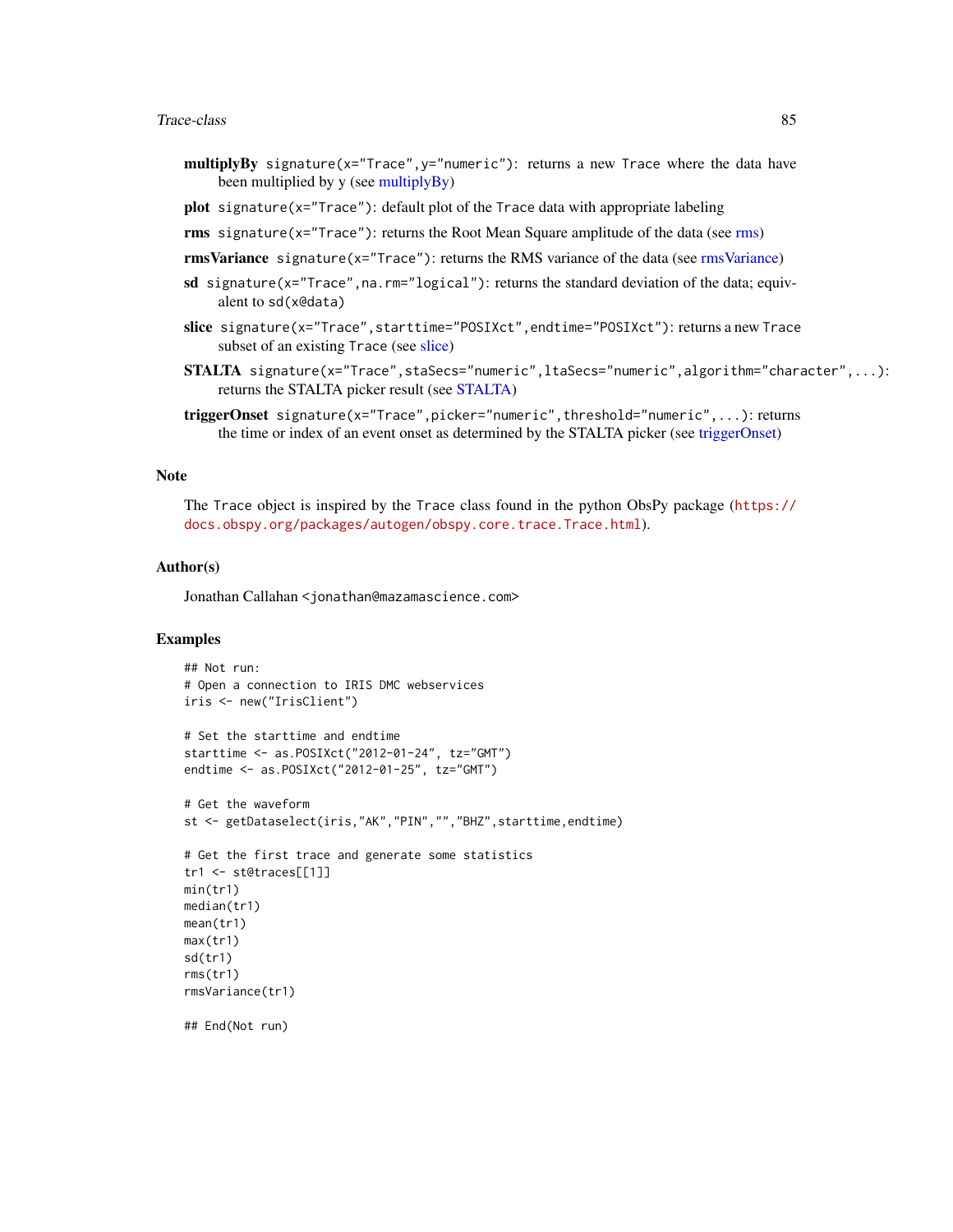<span id="page-85-1"></span><span id="page-85-0"></span>TraceHeader-class *Class* "TraceHeader"

#### **Description**

A container for metadata associated with a Trace object. Originally populated by information in the miniseed trace header; it now has the option of including additional station and channel metadata.

## Objects from the Class

Objects can be created by calls of the form new("TraceHeader",headerList,headerLine,...). The stats slot of a Trace object will contain a TraceHeader object, typically populated by a webservice request. (see [IrisClient-class\)](#page-51-0)

### Slots

sampling\_rate: Object of class "numeric": Sampling rate in hertz. delta: Object of class "numeric": Sample interval in seconds. calib: Object of class "numeric": Calibration factor. npts: Object of class "integer": Number of sample points. network: Object of class "character": Seismic network name. location: Object of class "character": Location code. station: Object of class "character": Station name. channel: Object of class "character": Channel code. quality: Object of class "character": Data quality code. starttime: Object of class "POSIXct": Start time. endtime: Object of class "POSIXct": End time. latitude: Object of class "numeric": Latitude. longitude: Object of class "numeric": Longitude. elevation: Object of class "numeric": Elevation. depth: Object of class "numeric": Depth. azimuth: Object of class "numeric": Azimuth.

dip: Object of class "numeric": Dip.

processing: Object of class "list": Information strings describing processing applied to this trace.

## Methods

as.headerLine signature(obj = "TraceHeader"): Prints out the information in the TraceHeader as an ascii header line, not including any station and channel metadata not found in the miniseed trace header, e.g.,

> TIMESERIES LD\_POTS\_\_HHZ\_M, 351 samples, 100.503 sps, \ 2012-01-29T00:00:00.006000, SLIST, INTEGER, COUNTS

show signature(object = "TraceHeader"): Prettyprints the information in the TraceHeader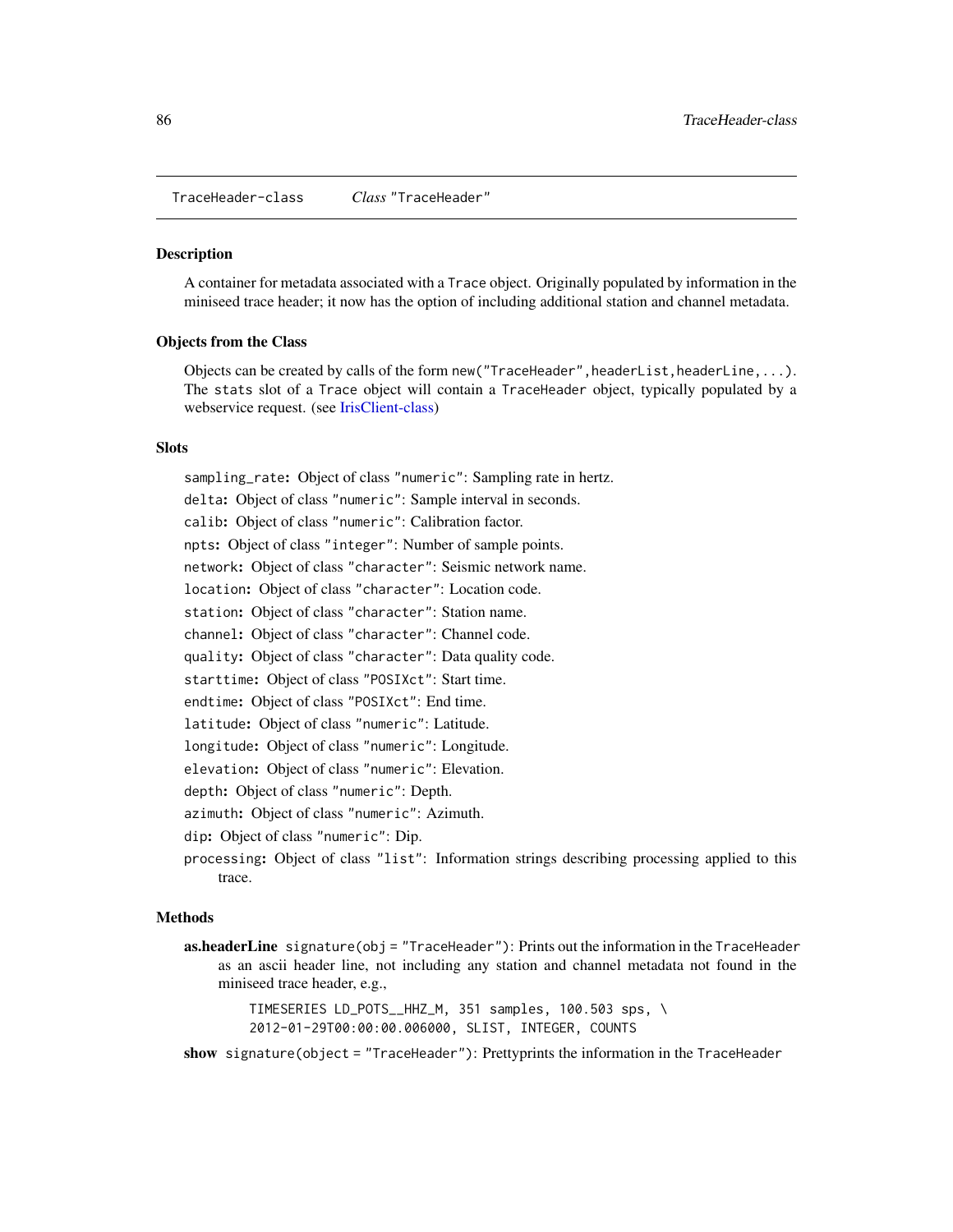## <span id="page-86-0"></span>Note

The TraceHeader object is inspired by the Stats class found in the python ObsPy package ([https:](https://docs.obspy.org/packages/autogen/obspy.core.trace.Stats.html) [//docs.obspy.org/packages/autogen/obspy.core.trace.Stats.html](https://docs.obspy.org/packages/autogen/obspy.core.trace.Stats.html)).

Retaining the ObsPy class name Stats would have generated a tremendous amount of confusion in the context of R. Instead, the name TraceHeader has been adopted. Nevertheless, the TraceHeader object still lives in the Trace@stats slot to retain as much similarity to ObsPy as possible.

## Author(s)

Jonathan Callahan <jonathan@mazamascience.com>

## Examples

```
## Not run:
# Open a connection to IRIS DMC webservices
iris <- new("IrisClient")
starttime <- as.POSIXct("2012-01-24", tz="GMT")
endtime <- as.POSIXct("2012-01-25", tz="GMT")
# Get the waveform
st <- getDataselect(iris,"AK","PIN","","BHZ",starttime,endtime)
# Get the first trace and show the associated metadata
tr1 <- st@traces[[1]]
show(tr1@stats)
## End(Not run)
```
transferFunctionSpectra

*function to retrieve response values to use for input to the IRISMustangMetrics::transferFunctionMetric*

#### Description

The transferFunctionSpectra function returns a frequency-amplitude-phase response from the service.iris.edu/iris/ws/evalresp web service for a seismic Stream object using sampling\_rate to determine frequency limits. The IRISMustangMetrics::transferFunctionMetric expects this output as evalresp input.

## Usage

transferFunctionSpectra(st,sampling\_rate)

## Arguments

st a Stream object sampling\_rate sample rate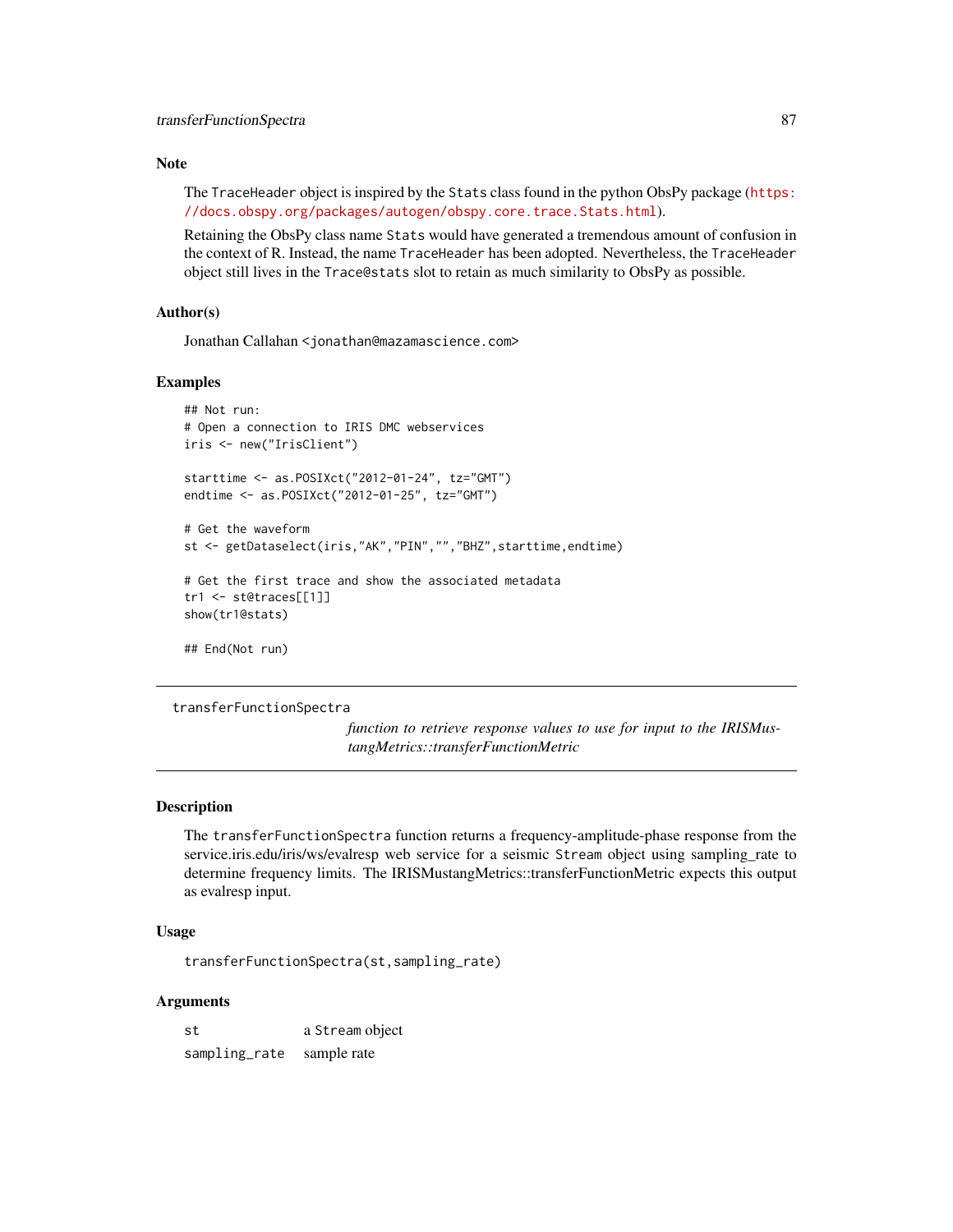## <span id="page-87-1"></span>Details

The transferFunctionSpectra /determines the minfreq, maxfreq, and nfreq for input to the getEvalresp function based on input sample rate. Other getEvalresp inputs are units='def' (default) and output='fap' (frequency-amplitude-phase).

transferFunctionSpectra will always call getEvalresp using the service.iris.edu/irisws/evalresp web service. The IRISMustangMetrics::transferFunctionMetric expects this output as evalresp input.

#### Value

Output is a dataframe with columns named:

freq, amp, phase

## Author(s)

Mary Templeton <met@iris.washington.edu>

## See Also

[getEvalresp](#page-30-0),

#### Examples

## Not run: # Create a new IrisClient iris <- new("IrisClient", debug=TRUE)

```
# Get seismic data
starttime <- as.POSIXct("2011-05-05", tz="GMT")
endtime <- starttime + 1*24*3600
st <- getDataselect(iris,"IU","GRFO","--","BHE",starttime,endtime)
sampling_rate <- 20
```
# Generate power spectral density for each hour long segment evalresp <- transferFunctionSpectra(st,sampling\_rate)

## End(Not run)

<span id="page-87-0"></span>triggerOnset *Event onset triggering*

#### Description

The triggerOnset method of Trace objects uses the numeric vector returned by the STALTA "first break picking" method and a user selected threshold to determine the arrival time of a seismic event.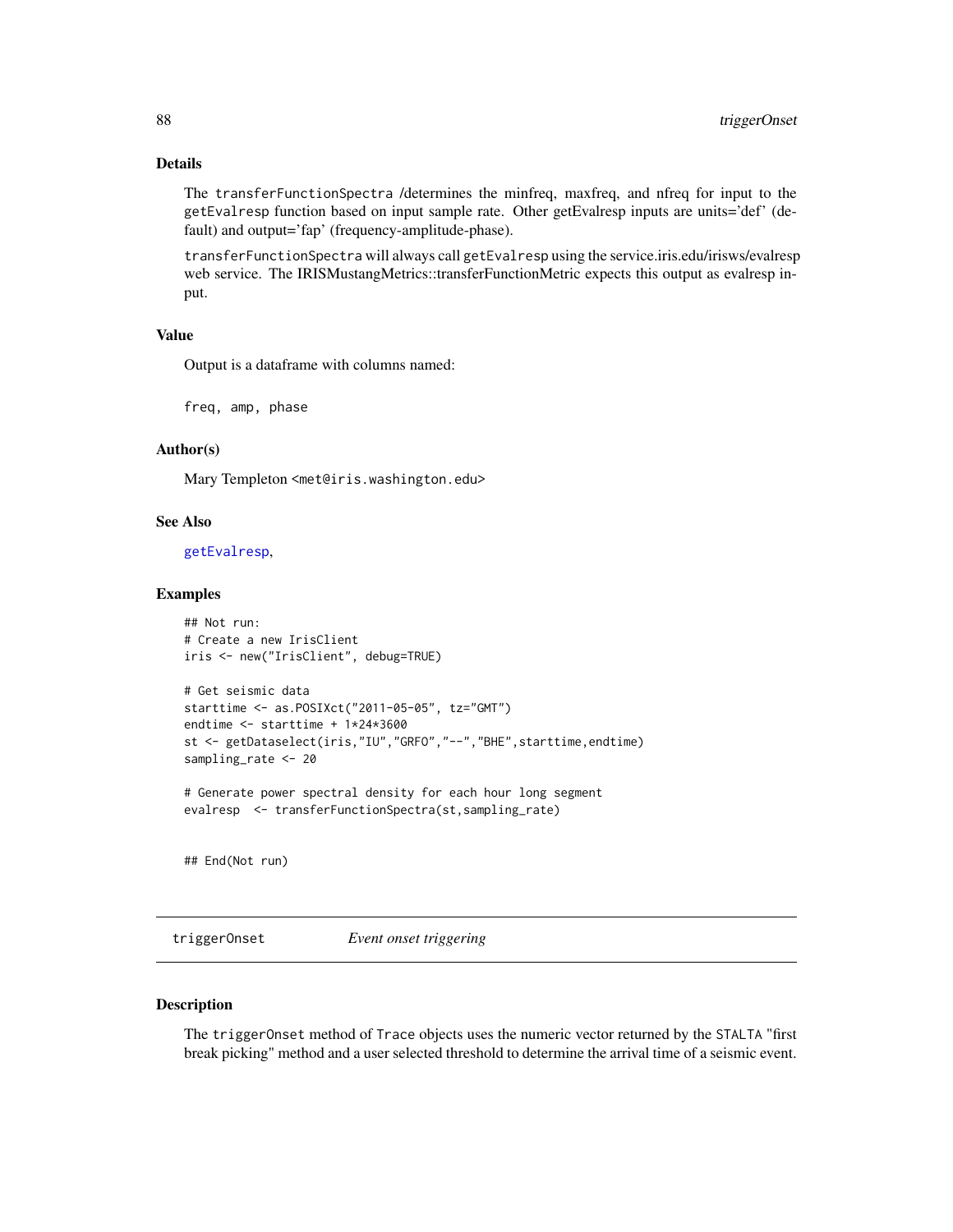## <span id="page-88-0"></span>triggerOnset 89

### Usage

triggerOnset(x, picker, threshold, index)

#### Arguments

| X         | a Trace object                                                                                  |
|-----------|-------------------------------------------------------------------------------------------------|
| picker    | results from applying the STALTA method to this trace                                           |
| threshold | optional numeric value of the threshold at which triggering should occur                        |
| index     | optional logical to return the index (rather than the time) of event onset (de-<br>fault=FALSE) |

#### Details

This method simply identifies the point at which the picker first rises above the threshold. When no threshold is supplied, an appropriate value is calculated from the picker with: threshold <-quantile(picker,0.999,na.rm=TRUE).

### Value

A single value is returned identifying the onset of the seismic event or NA if none is detected. The returned value wil be a POSIXct time by defult or a numeric index if index=TRUE.

## Note

The appropriate value for the threshold will depend upon the exact STA/LTA algorithm used and the noise level in the signal.

## Author(s)

Jonathan Callahan <jonathan@mazamascience.com>

#### See Also

[STALTA](#page-76-0)

```
## Not run:
# Open a connection to IRIS DMC webservices
iris <- new("IrisClient")
starttime <- as.POSIXct("2010-02-27 06:00:00",tz="GMT")
endtime <- as.POSIXct("2010-02-27 09:00:00",tz="GMT")
```

```
# Get the waveform
st <- getDataselect(iris,"IU","ANMO","00","BHZ",starttime,endtime)
tr <- st@traces[[1]]
picker <- STALTA(tr,3,30)
```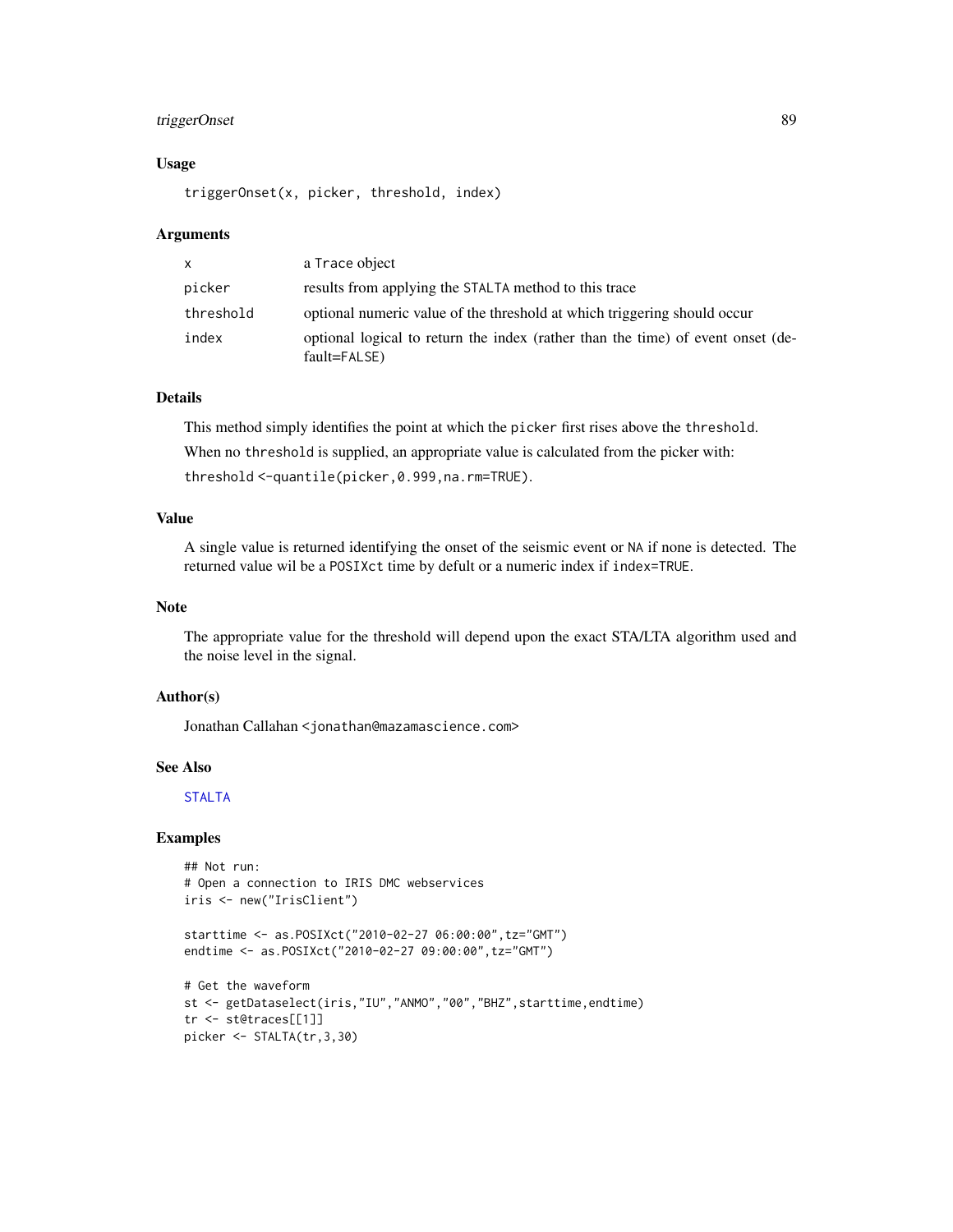```
# Identify the onset of the event
to <- triggerOnset(tr,picker)
plot(tr)
abline(v=to, col='red', lwd=2)
## End(Not run)
```
unHistogram *Histogram to Vector*

## Description

If vec represents a set of binned counts of incrementing values (ascending) return a vector of associated bin values with the proper count of each value. Intended for internal use.

#### Usage

```
unHistogram(vec, startVal, incr)
```
## Arguments

| vec      | a histogram vector or ordered set of binned counts |
|----------|----------------------------------------------------|
| startVal | the initial value of the first bin element         |
| incr     | the increment rate of each subsequent bin value    |

## Value

A vector of bin values with appropriate counts of each.

## Author(s)

Rob Casey <rob@iris.washington.edu>

<span id="page-89-0"></span>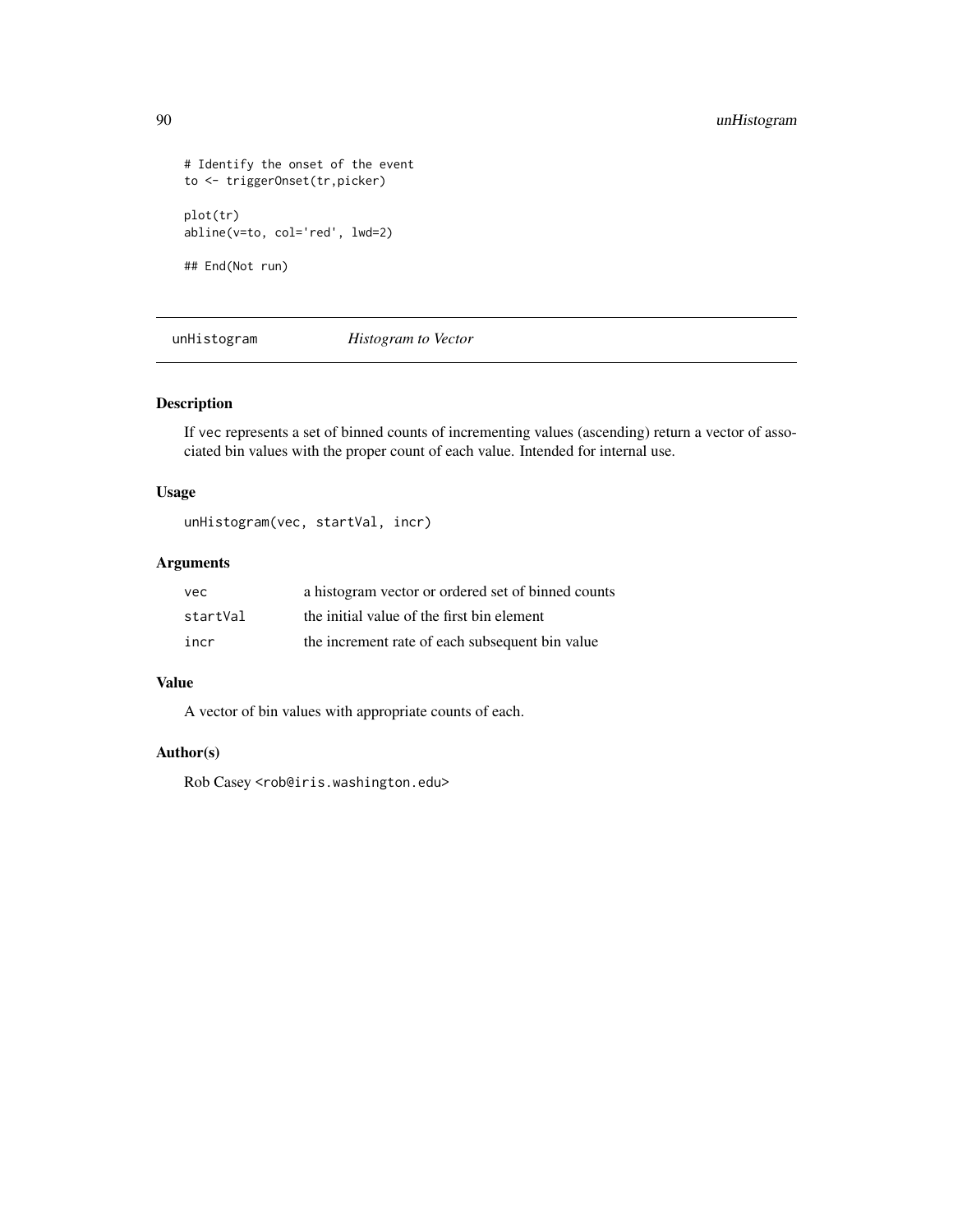# **Index**

∗ classes IrisClient-class, [52](#page-51-1) Stream-class, [80](#page-79-1) Trace-class, [84](#page-83-0) TraceHeader-class, [86](#page-85-1) ∗ methods basicStats, [10](#page-9-0) butterworth, [12](#page-11-0) DDT, [16](#page-15-1) envelope, [18](#page-17-1) eventWindow, [19](#page-18-0) getGaps, [34](#page-33-1) getUpDownTimes, [48](#page-47-1) hilbert, [50](#page-49-0) hilbertFFT, [51](#page-50-0) mergeTraces, [56](#page-55-1) multiplyBy, [60](#page-59-1) rms, [73](#page-72-2) slice, [76](#page-75-1) STALTA, [77](#page-76-1) triggerOnset, [88](#page-87-1) unHistogram, [90](#page-89-0) ∗ spectra crossSpectrum, [14](#page-13-0) McNamaraBins, [54](#page-53-0) McNamaraPSD, [55](#page-54-0) noiseMatrix2PdfMatrix, [61](#page-60-0) noiseModels, [63](#page-62-0) psdDF2NoiseMatrix, [64](#page-63-0) psdList, [65](#page-64-0) psdList2NoiseMatrix, [67](#page-66-0) psdPlot, [68](#page-67-0) psdStatistics, [70](#page-69-0) transferFunctionSpectra, [87](#page-86-0) ∗ webservices getAvailability, [21](#page-20-0) getChannel, [23](#page-22-0) getDataAvailability, [25](#page-24-0) getDataselect, [28](#page-27-1)

getDistaz, [30](#page-29-0) getEvalresp, [31](#page-30-1) getEvent, [32](#page-31-0) getNetwork, [35](#page-34-0) getRotation, [37](#page-36-0) getSNCL, [39](#page-38-0) getStation, [40](#page-39-0) getTimeseries, [42](#page-41-0) getTraveltime, [44](#page-43-0) getUnavailability, [46](#page-45-0) as.headerLine *(*TraceHeader-class*)*, [86](#page-85-1) as.headerLine,TraceHeader-method *(*TraceHeader-class*)*, [86](#page-85-1) as.vector,Trace-method *(*Trace-class*)*, [84](#page-83-0) basicStats, [10](#page-9-0) butterworth, [12](#page-11-0) butterworth,Trace,numeric,missing,numeric,missing-method *(*butterworth*)*, [12](#page-11-0) butterworth,Trace,numeric,numeric,missing,missing-method *(*butterworth*)*, [12](#page-11-0) butterworth, Trace, numeric, numeric, numeric, character-method *(*butterworth*)*, [12](#page-11-0) butterworth,Trace,numeric,numeric,numeric,missing-method *(*butterworth*)*, [12](#page-11-0) crossSpectrum, [14](#page-13-0) DDT, [16,](#page-15-1) *[18](#page-17-1)*, *[50](#page-49-0)*, *[84](#page-83-0)* DDT,Trace,logical,logical,numeric-method *(*DDT*)*, [16](#page-15-1) DDT,Trace,missing,missing,missing-method *(*DDT*)*, [16](#page-15-1) envelope, [18,](#page-17-1) *[84](#page-83-0)* envelope,Trace-method *(*envelope*)*, [18](#page-17-1) eventWindow, [19](#page-18-0) eventWindow,Trace,numeric,missing,missing-method

91

*(*eventWindow*)*, [19](#page-18-0)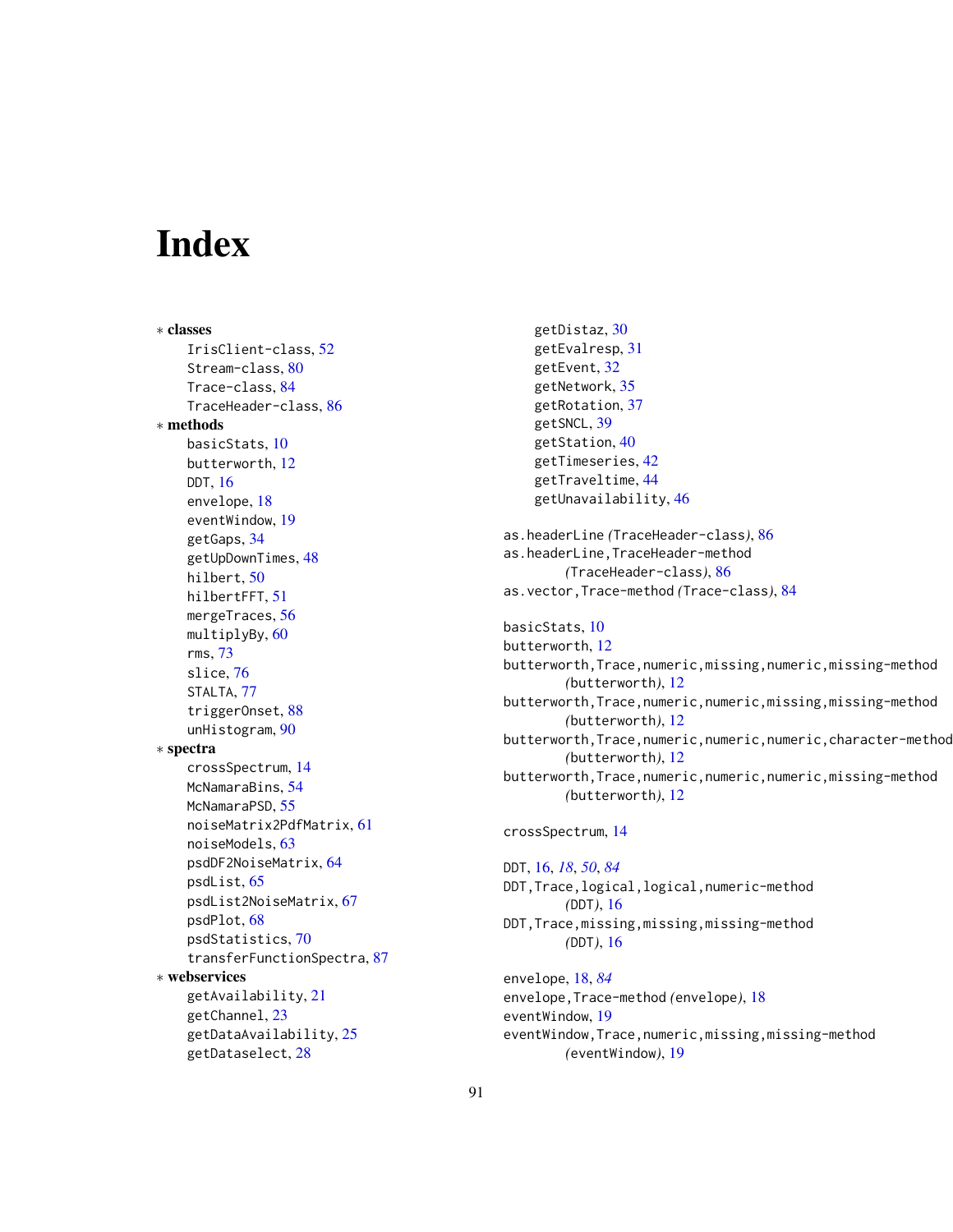### 92 **INDEX**

eventWindow,Trace,numeric,missing,numeric-metgodStation, [40,](#page-39-0)[53](#page-52-0) *(*eventWindow*)*, [19](#page-18-0) eventWindow,Trace,numeric,numeric,missing-method *(*eventWindow*)*, [19](#page-18-0) eventWindow,Trace,numeric,numeric,numeric-method *(*eventWindow*)*, [19](#page-18-0) getAvailability, [21,](#page-20-0) *[24](#page-23-0)*, *[47](#page-46-0)*, *[52](#page-51-1)* getAvailability,IrisClient,character,characte<sub>ge E</sub>hasaeter<sub>me</sub>haraster,POSIXct,POSIXct,logical-method *(*getAvailability*)*, [21](#page-20-0) getAvailability,IrisClient,character,character,characte<del>gr,IcharaQtane), QS</del>IXct,POSIXct,missing-method *(*getAvailability*)*, [21](#page-20-0) getChannel, *[22](#page-21-0)*, [23,](#page-22-0) *[47](#page-46-0)*, *[52](#page-51-1)* getChannel,IrisClient,character,character,character,ch<del>aracter,cheding</del>), <mark>10&JiYGt<sub>v</sub>)), \$t</mark>Xct,logical-method *(*getChannel*)*, [23](#page-22-0) getChannel,IrisClient,character,character,character,ch<del>aracter,cheft</del>aling.html *(*getChannel*)*, [23](#page-22-0) getDataAvailability, [25,](#page-24-0) *[53](#page-52-0)* getDataAvailability,IrisClient,character,character,character,charact<del>y</del> ownPar<sub>l</sub>actyen&POSIXct,POSIXct-method *(*getDataAvailability*)*, [25](#page-24-0) getDataselect, [28,](#page-27-1) *[34](#page-33-1)*, *[40](#page-39-0)*, *[44](#page-43-0)*, *[49](#page-48-0)*, *[53](#page-52-0)*, *[59](#page-58-0)*, *[80](#page-79-1)*, *[84](#page-83-0)* getDataselect,IrisClient,character,character,<mark>khph@ete[50](#page-49-0)</mark>character,POSIXct,POSIXct-method *(*getDataselect*)*, [28](#page-27-1) getDistaz, [30,](#page-29-0) *[53](#page-52-0)* getDistaz,IrisClient,numeric,numeric,numeric,numeric-method *(*getDistaz*)*, [30](#page-29-0) getEvalresp, [31,](#page-30-1) *[53](#page-52-0)*, *[56](#page-55-1)*, *[64](#page-63-0)*, *[67](#page-66-0)*, *[88](#page-87-1)* getEvalresp,IrisClient,character,character,ch**anacter,ebarastefmeOSIX¢trmethOd**ass), *(*getEvalresp*)*, [31](#page-30-1) getEvent, [32,](#page-31-0) *[53](#page-52-0)* getEvent,IrisClient,POSIXct,POSIXct-method *(*getEvent*)*, [32](#page-31-0) getGaps, [34,](#page-33-1) *[80](#page-79-1)* getGaps,Stream,missing-method *(*getGaps*)*, [34](#page-33-1) getGaps,Stream,numeric-method *(*getGaps*)*, [34](#page-33-1) getNetwork, [35,](#page-34-0) *[53](#page-52-0)* getNetwork,IrisClient,character,character,cha**racter,shaeantmetR0SIMatiP9SIXst**,l@gical-method *(*getNetwork*)*, [35](#page-34-0) getNetwork, IrisClient, character, character, character, character, POSIXct, POSIXct, missing-method *(*getNetwork*)*, [35](#page-34-0) getRotation, [37](#page-36-0) getRotation,IrisClient,character,character,ch**aaxcteacehaethod**fb<code>poststatB</code>QSll<code>ICtt</code>,character-method *(*getRotation*)*, [37](#page-36-0) getSNCL, *[29](#page-28-0)*, [39,](#page-38-0) *[44](#page-43-0)*, *[53](#page-52-0)* getSNCL,IrisClient,character,POSIXct,POSIXct-method mean *(*basicStats*)*, [10](#page-9-0) *(*getSNCL*)*, [39](#page-38-0) getStation, IrisClient, character, character, character, charac *(*getStation*)*, [40](#page-39-0) getStation, IrisClient, character, character, character, charac *(*getStation*)*, [40](#page-39-0) getTimeseries, [42](#page-41-0) getTimeseries, IrisClient, character, character, character, cha *(*getTimeseries*)*, [42](#page-41-0) getTraveltime,IrisClient,numeric,numeric,numeric,numeric,n getUnavailability, *[21,](#page-20-0) [22](#page-21-0)*, *[24](#page-23-0)*, [46,](#page-45-0) *[53](#page-52-0)* getUnavailability, IrisClient, character, character, character getUnavailability, IrisClient, character, character, character getUpDownTimes, [48,](#page-47-1) *[58](#page-57-0)*, *[80,](#page-79-1) [81](#page-80-0)* getUpDownTimes,Stream,missing,missing-method getUpDownTimes,Stream,numeric,numeric-method *(*getUpDownTimes*)*, [48](#page-47-1) hilbert,Trace-method *(*hilbert*)*, [50](#page-49-0) hilbertFFT, [51](#page-50-0) initialize,IrisClient-method *(*IrisClient-class*)*, [52](#page-51-1) [84](#page-83-0) initialize,TraceHeader-method *(*TraceHeader-class*)*, [86](#page-85-1) IrisClient-class, [52,](#page-51-1) *[86](#page-85-1)* IRISSeismic *(*IRISSeismic-package*)*, [3](#page-2-0) IRISSeismic-package, [3](#page-2-0) isDC *(*Trace-class*)*, [84](#page-83-0) isDC,Trace-method *(*Trace-class*)*, [84](#page-83-0) length *(*basicStats*)*, [10](#page-9-0) length,Trace-method *(*basicStats*)*, [10](#page-9-0) max *(*basicStats*)*, [10](#page-9-0) max,Stream-method *(*basicStats*)*, [10](#page-9-0) McNamaraBins, [54,](#page-53-0) *[56](#page-55-1)* McNamaraPSD, *[15](#page-14-0)*, *[54](#page-53-0)*, [55,](#page-54-0) *[62](#page-61-0)*, *[65](#page-64-0)[–67](#page-66-0)*, *[69](#page-68-0)*, *[71](#page-70-0)* mean,Stream-method *(*basicStats*)*, [10](#page-9-0)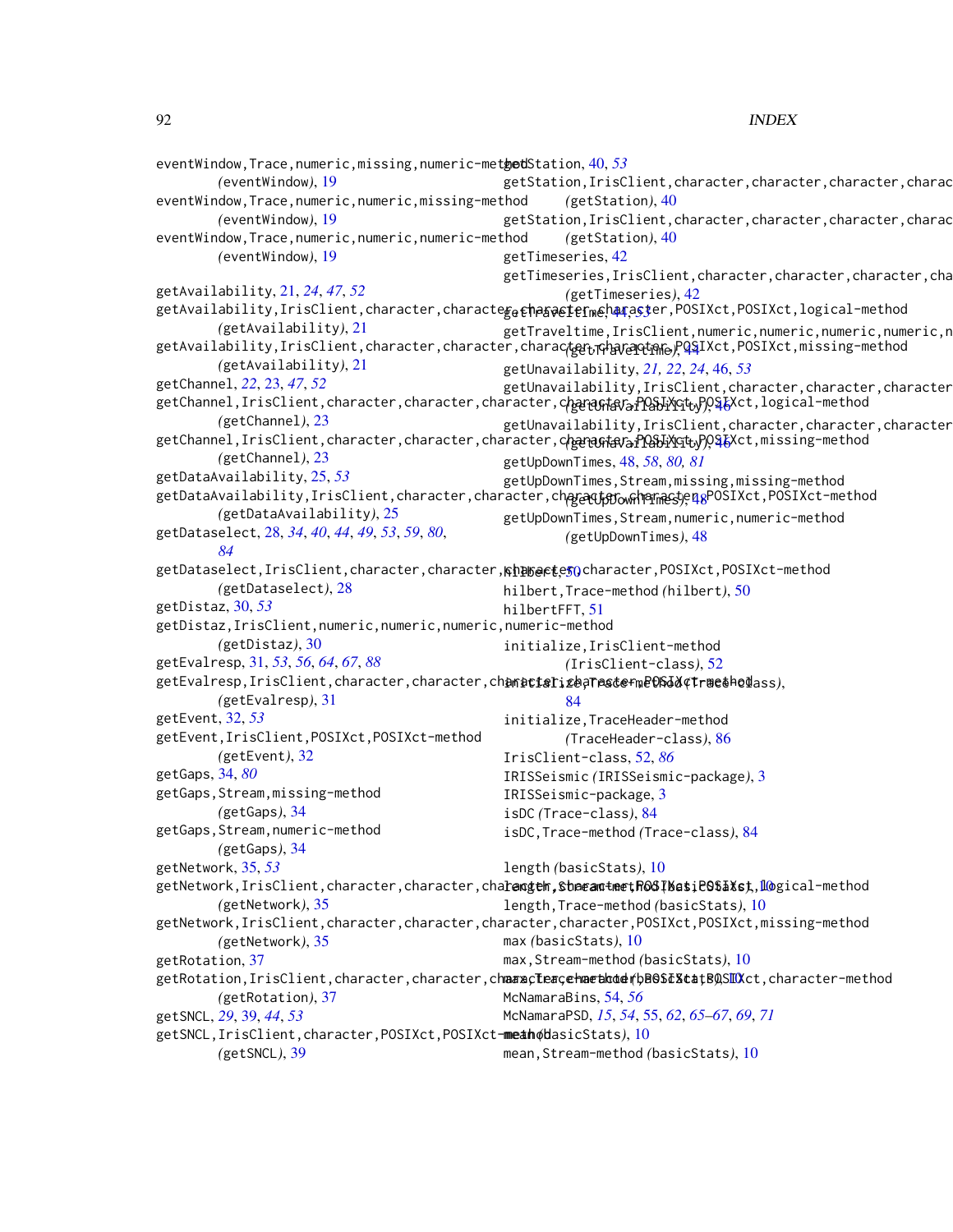## INDEX  $\sim$  93

mean,Trace-method *(*basicStats*)*, [10](#page-9-0) median *(*basicStats*)*, [10](#page-9-0) median,Stream,logical-method *(*basicStats*)*, [10](#page-9-0) median, Stream, missing-method *(*basicStats*)*, [10](#page-9-0) median,Trace,logical-method *(*basicStats*)*, [10](#page-9-0) median,Trace,missing-method *(*basicStats*)*, [10](#page-9-0) mergeTraces, [56,](#page-55-1) *[81](#page-80-0)* mergeTraces,Stream,character-method *(*mergeTraces*)*, [56](#page-55-1) mergeTraces,Stream,missing-method *(*mergeTraces*)*, [56](#page-55-1) mergeUpDownTimes, [57](#page-56-0) mergeUpDownTimes,NULL,POSIXct,logical-method *(*mergeUpDownTimes*)*, [57](#page-56-0) mergeUpDownTimes,NULL,POSIXct,missing-method *(*mergeUpDownTimes*)*, [57](#page-56-0) mergeUpDownTimes,POSIXct,NULL,logical-method *(*mergeUpDownTimes*)*, [57](#page-56-0) mergeUpDownTimes,POSIXct,NULL,missing-method *(*mergeUpDownTimes*)*, [57](#page-56-0) mergeUpDownTimes,POSIXct,POSIXct,logical-method<br>parallelSd,Stream,missing-method *(*mergeUpDownTimes*)*, [57](#page-56-0) mergeUpDownTimes,POSIXct,POSIXct,missing-method plot,Stream-method *(*Stream-class*)*, [80](#page-79-1) *(*mergeUpDownTimes*)*, [57](#page-56-0) min *(*basicStats*)*, [10](#page-9-0) min,Stream-method *(*basicStats*)*, [10](#page-9-0) min,Trace-method *(*basicStats*)*, [10](#page-9-0) miniseed2Stream, [59,](#page-58-0) *[72](#page-71-0)* multiplyBy, [60,](#page-59-1) *[81](#page-80-0)*, *[85](#page-84-0)* multiplyBy,Stream,numeric-method *(*multiplyBy*)*, [60](#page-59-1) multiplyBy,Trace,numeric-method *(*multiplyBy*)*, [60](#page-59-1) noiseMatrix2PdfMatrix, [61](#page-60-0) noiseModels, [63](#page-62-0) parallelLength *(*basicStats*)*, [10](#page-9-0) parallelLength, Stream-method *(*basicStats*)*, [10](#page-9-0) parallelMax *(*basicStats*)*, [10](#page-9-0) parallelMax,Stream,logical-method *(*basicStats*)*, [10](#page-9-0) parallelMax,Stream,missing-method

*(*basicStats*)*, [10](#page-9-0)

parallelMin,Stream,missing-method *(*basicStats*)*, [10](#page-9-0) parallelRms *(*rms*)*, [73](#page-72-2) parallelRmsVariance *(*rms*)*, [73](#page-72-2) parallelRmsVariance,Stream,logical-method *(*basicStats*)*, [10](#page-9-0) parallelRmsVariance,Stream,missing-method *(*basicStats*)*, [10](#page-9-0) parallelSd *(*basicStats*)*, [10](#page-9-0) parallelSd,Stream,logical-method *(*basicStats*)*, [10](#page-9-0) *(*basicStats*)*, [10](#page-9-0) plot,Trace-method *(*Trace-class*)*, [84](#page-83-0) plotUpDownTimes, *[49](#page-48-0)*, *[58](#page-57-0)* plotUpDownTimes *(*Stream-class*)*, [80](#page-79-1) plotUpDownTimes,POSIXct,missing,missing-method *(*Stream-class*)*, [80](#page-79-1) plotUpDownTimes,POSIXct,missing,numeric-method *(*Stream-class*)*, [80](#page-79-1) plotUpDownTimes,POSIXct,numeric,missing-method *(*Stream-class*)*, [80](#page-79-1) plotUpDownTimes,POSIXct,numeric,numeric-method *(*Stream-class*)*, [80](#page-79-1) plotUpDownTimes,Stream,missing,missing-method *(*Stream-class*)*, [80](#page-79-1) plotUpDownTimes,Stream,missing,numeric-method *(*Stream-class*)*, [80](#page-79-1) plotUpDownTimes,Stream,numeric,missing-method *(*Stream-class*)*, [80](#page-79-1) plotUpDownTimes,Stream,numeric,numeric-method *(*Stream-class*)*, [80](#page-79-1) psdDF2NoiseMatrix, *[62](#page-61-0)*, [64,](#page-63-0) *[67](#page-66-0)* psdList, *[55,](#page-54-0) [56](#page-55-1)*, *[62](#page-61-0)*, *[65](#page-64-0)*, [65,](#page-64-0) *[67](#page-66-0)*, *[69](#page-68-0)*, *[71](#page-70-0)*

parallelMean *(*basicStats*)*, [10](#page-9-0)

parallelMean,Stream,logical-method *(*basicStats*)*, [10](#page-9-0) parallelMean,Stream,missing-method *(*basicStats*)*, [10](#page-9-0) parallelMedian *(*basicStats*)*, [10](#page-9-0)

parallelMedian,Stream,logical-method *(*basicStats*)*, [10](#page-9-0) parallelMedian,Stream,missing-method *(*basicStats*)*, [10](#page-9-0) parallelMin *(*basicStats*)*, [10](#page-9-0)

parallelMin,Stream,logical-method *(*basicStats*)*, [10](#page-9-0)